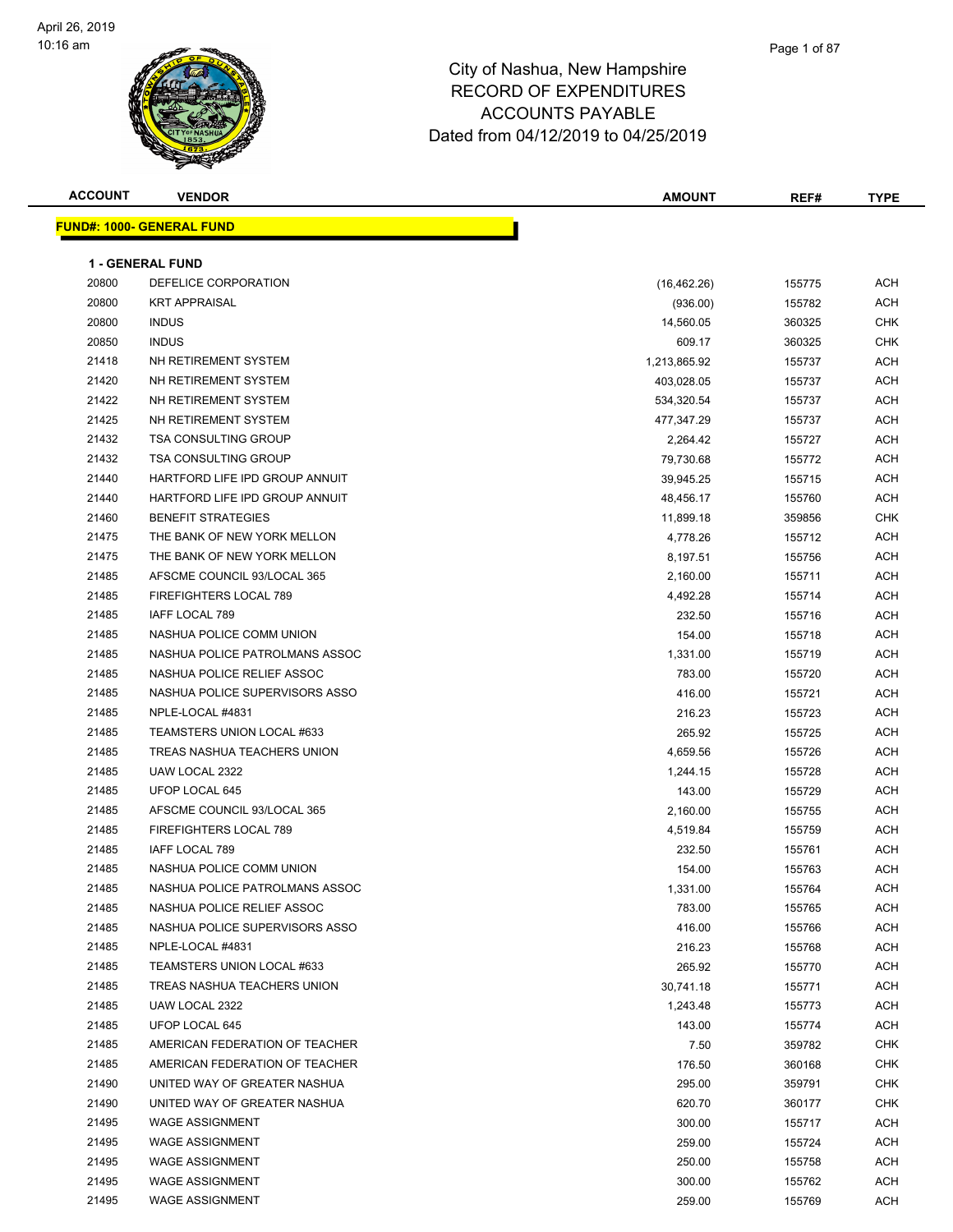

| <b>ACCOUNT</b> | <b>VENDOR</b>                    | <b>AMOUNT</b> | REF#   | <b>TYPE</b> |
|----------------|----------------------------------|---------------|--------|-------------|
|                | <b>FUND#: 1000- GENERAL FUND</b> |               |        |             |
|                |                                  |               |        |             |
|                | <b>1 - GENERAL FUND</b>          |               |        |             |
| 21495          | <b>WAGE ASSIGNMENT</b>           | 578.08        | 359783 | <b>CHK</b>  |
| 21495          | <b>WAGE ASSIGNMENT</b>           | 155.00        | 359784 | <b>CHK</b>  |
| 21495          | <b>WAGE ASSIGNMENT</b>           | 104.00        | 359785 | <b>CHK</b>  |
| 21495          | <b>WAGE ASSIGNMENT</b>           | 36.00         | 359786 | <b>CHK</b>  |
| 21495          | <b>WAGE ASSIGNMENT</b>           | 1,302.59      | 359787 | <b>CHK</b>  |
| 21495          | <b>WAGE ASSIGNMENT</b>           | 11.54         | 359788 | <b>CHK</b>  |
| 21495          | <b>WAGE ASSIGNMENT</b>           | 311.88        | 359789 | <b>CHK</b>  |
| 21495          | <b>WAGE ASSIGNMENT</b>           | 25.00         | 359790 | CHK         |
| 21495          | <b>WAGE ASSIGNMENT</b>           | 88.90         | 359792 | <b>CHK</b>  |
| 21495          | <b>WAGE ASSIGNMENT</b>           | 323.53        | 359793 | <b>CHK</b>  |
| 21495          | <b>WAGE ASSIGNMENT</b>           | 824.00        | 360169 | <b>CHK</b>  |
| 21495          | <b>WAGE ASSIGNMENT</b>           | 149.76        | 360170 | <b>CHK</b>  |
| 21495          | <b>WAGE ASSIGNMENT</b>           | 155.00        | 360171 | <b>CHK</b>  |
| 21495          | <b>WAGE ASSIGNMENT</b>           | 104.00        | 360172 | <b>CHK</b>  |
| 21495          | <b>WAGE ASSIGNMENT</b>           | 1,586.08      | 360173 | <b>CHK</b>  |
| 21495          | <b>WAGE ASSIGNMENT</b>           | 11.54         | 360174 | <b>CHK</b>  |
| 21495          | <b>WAGE ASSIGNMENT</b>           | 311.88        | 360175 | <b>CHK</b>  |
| 21495          | <b>WAGE ASSIGNMENT</b>           | 75.00         | 360176 | <b>CHK</b>  |
| 21495          | <b>WAGE ASSIGNMENT</b>           | 88.90         | 360178 | <b>CHK</b>  |
| 21495          | <b>WAGE ASSIGNMENT</b>           | 777.60        | 360179 | <b>CHK</b>  |
| 21495          | <b>WAGE ASSIGNMENT</b>           | 195.80        | 360180 | <b>CHK</b>  |
| 21538          | NASHUA TEACHERS UNION            | 73.62         | 155722 | <b>ACH</b>  |
| 21538          | NASHUA TEACHERS UNION            | 3,034.60      | 155767 | <b>ACH</b>  |
| 21780          | PREMIER, PIPER, EGGLESTON        | 8.23          | 360119 | <b>CHK</b>  |
| 21780          | <b>WELLS FARGO</b>               | 21.77         | 360122 | <b>CHK</b>  |
| 21780          | ATTY MICHAEL LIMA                | 2,124.82      | 360167 | <b>CHK</b>  |
| 21780          | 23 MARSHALL ST NOMINEE TRUST     | 200.55        | 360575 | <b>CHK</b>  |
| 21780          | ADAMOWSKI, JUDITH A              | 171.97        | 360576 | <b>CHK</b>  |
| 21780          | BILODEAU, WAYNE M &              | 367.39        | 360577 | <b>CHK</b>  |
| 21780          | CAMMARATA, PAUL J &              | 253.80        | 360578 | <b>CHK</b>  |
| 21780          | DIONNE, LOIS JEAN                | 356.16        | 360579 | <b>CHK</b>  |
| 21780          | FARRELL, NANCY A                 | 271.79        | 360580 | CHK         |
| 21780          | GAN, JANET &                     | 151.55        | 360581 | <b>CHK</b>  |
| 21780          | GODDEAU, DIANNE                  | 233.94        | 360582 | CHK         |
| 21780          | HILL, DOUGLAS                    | 290.75        | 360583 | <b>CHK</b>  |
| 21780          | JIANG, YINHE &                   | 151.61        | 360584 | <b>CHK</b>  |
| 21780          | KELLY-DELUCA, LORNA              | 1,216.56      | 360585 | <b>CHK</b>  |
| 21780          | MACDONALD, JOANNE T              | 862.78        | 360586 | CHK         |
| 21780          | PRINCE, PN & CL REV TRUST        | 457.47        | 360587 | CHK         |
| 21780          | SEN, MANDIRA &                   | 423.27        | 360588 | CHK         |
| 21780          | SEVEN AUBURN STREET REALTY INC   | 3,150.15      | 360589 | CHK         |
| 21780          | SLOSEK, KATHY                    | 922.73        | 360590 | CHK         |
| 21780          | TOROSIAN FAMILY REV TRUST        | 194.77        | 360591 | <b>CHK</b>  |
| 21780          | WALEN, RICHARD M                 | 262.38        | 360592 | CHK         |
| 21921          | STATE OF NH -MV                  | 20,368.43     | 155706 | ACH         |
| 21921          | STATE OF NH -MV                  | 34,547.69     | 155707 | ACH         |
| 21921          | STATE OF NH -MV                  | 19,618.09     | 155710 | ACH         |
| 21921          | STATE OF NH -MV                  | 25,234.98     | 155730 | ACH         |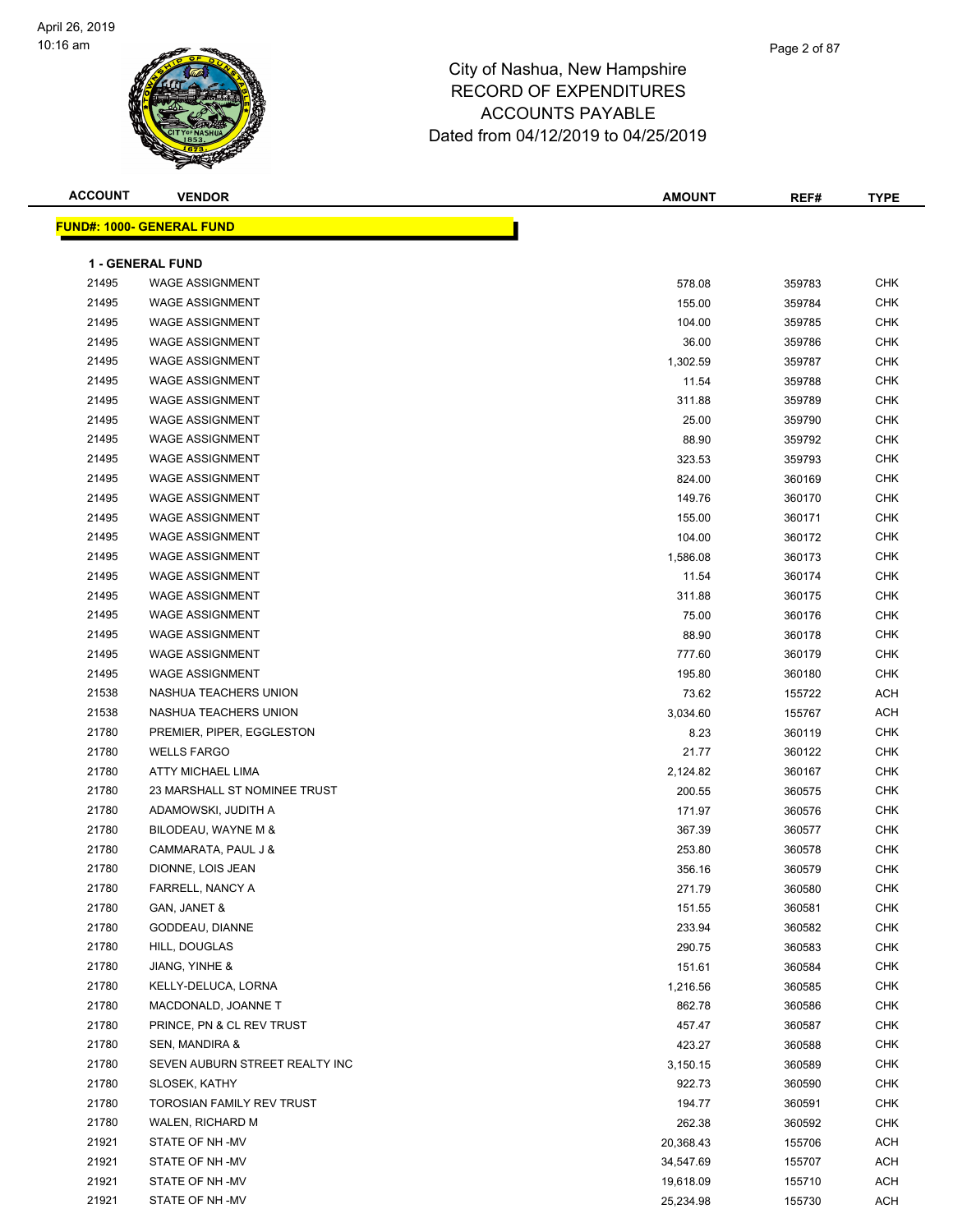| <b>ACCOUNT</b>          | <b>VENDOR</b>                                       | <b>AMOUNT</b>  | REF#   | <b>TYPE</b> |
|-------------------------|-----------------------------------------------------|----------------|--------|-------------|
|                         | <u> FUND#: 1000- GENERAL FUND</u>                   |                |        |             |
|                         | <b>1 - GENERAL FUND</b>                             |                |        |             |
| 21921                   | STATE OF NH-MV                                      | 16,811.62      | 155745 | <b>ACH</b>  |
| 21921                   | STATE OF NH-MV                                      | 20,425.19      | 155747 | <b>ACH</b>  |
| 21921                   | STATE OF NH-MV                                      | 22,928.82      | 155750 | ACH         |
| 21921                   | STATE OF NH-MV                                      | 18,338.69      | 155753 | <b>ACH</b>  |
| 21921                   | STATE OF NH-MV                                      | 16,110.20      | 155792 | <b>ACH</b>  |
|                         | <b>TOTAL 1 - GENERAL FUND</b>                       | \$3,099,178.17 |        |             |
| <b>101 - MAYOR</b>      |                                                     |                |        |             |
| 61910                   | <b>MEGAN CARON</b>                                  | 68.91          | 359798 | CHK         |
| 68350                   | <b>KERRY MILLER</b>                                 | 107.96         | 360192 | <b>CHK</b>  |
| 68350                   | <b>CECILIA ULIBARRI</b>                             | 67.18          | 360198 | <b>CHK</b>  |
|                         | TOTAL 101 - MAYOR                                   | \$244.05       |        |             |
|                         |                                                     |                |        |             |
| 103 - LEGAL             |                                                     |                |        |             |
| 55300                   | <b>STEVEN A BOLTON</b>                              | 115.34         | 360183 | <b>CHK</b>  |
| 61100                   | WB MASON CO INC                                     | 38.26          | 359953 | <b>CHK</b>  |
| 61100                   | PETTY CASH                                          | 35.00          | 360195 | <b>CHK</b>  |
| 61807                   | MATTHEW BENDER & CO INC                             | 548.61         | 359915 | <b>CHK</b>  |
|                         | <b>TOTAL 103 - LEGAL</b>                            | \$737.21       |        |             |
|                         | 107 - CITY CLERK                                    |                |        |             |
| 53479                   | KOFILE TECHNOLOGIES INC                             | 355.00         | 360332 | <b>CHK</b>  |
| 53485                   | KOFILE TECHNOLOGIES INC                             | 2,420.00       | 360332 | <b>CHK</b>  |
| 55200                   | INTERNATIONAL INSTITUTE OF                          | 210.00         | 359824 | <b>CHK</b>  |
| 55307                   | PATRICIA PIECUCH                                    | 433.07         | 359808 | <b>CHK</b>  |
| 55421                   | NHC&TCA / SEACOAST REGION                           | 50.00          | 359806 | <b>CHK</b>  |
| 55421                   | PATRICIA PIECUCH                                    | 438.18         | 359808 | <b>CHK</b>  |
| 55607                   | KOFILE TECHNOLOGIES INC                             | 30.00          | 360332 | <b>CHK</b>  |
| 61650                   | WB MASON CO INC                                     | 315.50         | 359953 | <b>CHK</b>  |
|                         | <b>TOTAL 107 - CITY CLERK</b>                       | \$4,251.75     |        |             |
|                         | <b>109 - CIVIC &amp; COMMUNITY ACTIVITIES</b>       |                |        |             |
| 55222                   | NATIONAL LEAGUE OF CITIES                           | 6,897.91       | 155784 | ACH         |
|                         | <b>TOTAL 109 - CIVIC &amp; COMMUNITY ACTIVITIES</b> | \$6,897.91     | .      |             |
|                         |                                                     |                |        |             |
| 113 - BENEFITS<br>59580 | STATE OF NEW HAMPSHIRE UC                           | 784.40         | 360237 | <b>CHK</b>  |
|                         | <b>TOTAL 113 - BENEFITS</b>                         | \$784.40       |        |             |
|                         | <b>120 - TELECOMMUNICATIONS</b>                     |                |        |             |
| 55109                   | CONSOLIDATED COMMUNICATIONS                         | 853.52         | 359820 | <b>CHK</b>  |
| 55109                   | <b>FIRSTLIGHT</b>                                   | 2,092.91       | 359823 | CHK         |
|                         |                                                     |                |        |             |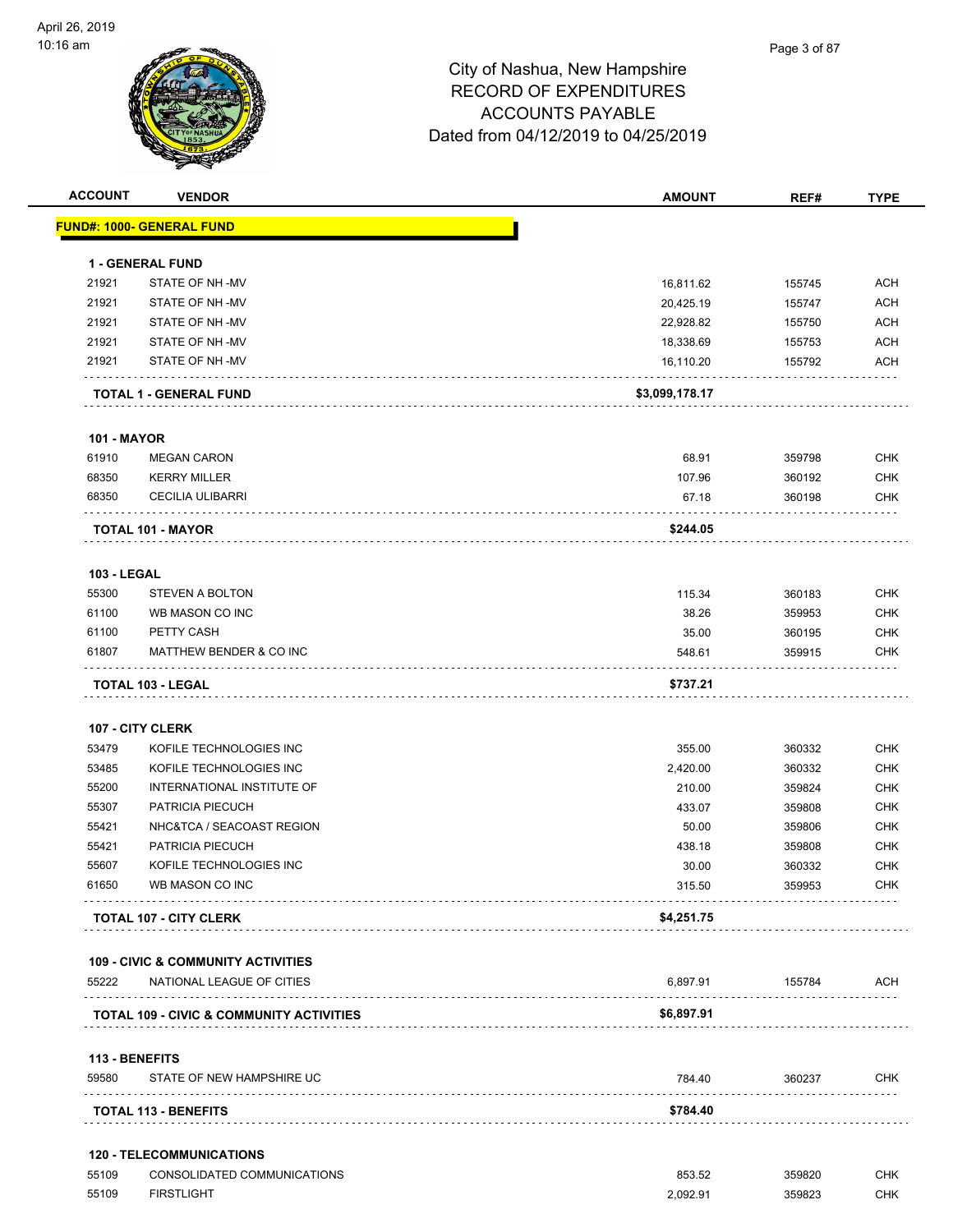| <b>ACCOUNT</b> | <b>VENDOR</b>                                        | <b>AMOUNT</b> | REF#   | <b>TYPE</b> |
|----------------|------------------------------------------------------|---------------|--------|-------------|
|                | <u> FUND#: 1000- GENERAL FUND</u>                    |               |        |             |
|                | <b>120 - TELECOMMUNICATIONS</b>                      |               |        |             |
| 55109          | <b>LANGUAGE LINE SERVICES</b>                        | 41.54         | 359908 | <b>CHK</b>  |
| 55109          | CONSOLIDATED COMMUNICATIONS                          | 2,049.43      | 360203 | <b>CHK</b>  |
| 55118          | AT & T MOBILITY                                      | 129.69        | 360200 | <b>CHK</b>  |
|                | <b>TOTAL 120 - TELECOMMUNICATIONS</b>                | \$5,167.09    |        |             |
|                | <b>122 - INFORMATION TECHNOLOGY</b>                  |               |        |             |
| 54400          | SHI INTERNATIONAL CORP                               | 451.90        | 359941 | <b>CHK</b>  |
| 54421          | CONWAY OFFICE SOLUTIONS                              | 4,591.97      | 359870 | <b>CHK</b>  |
| 54421          | CONWAY OFFICE SOLUTIONS                              | 6,948.87      | 360280 | <b>CHK</b>  |
| 54428          | <b>CLEARSKY CONSULTING</b>                           | 7,500.00      | 359869 | <b>CHK</b>  |
| 61100          | AMAZON.COM LLC                                       | 66.11         | 155777 | <b>ACH</b>  |
| 61299          | PHOENIX SCREEN PRINTING                              | 713.50        | 360360 | <b>CHK</b>  |
| 61615          | CONWAY OFFICE SOLUTIONS                              | 126.80        | 359870 | <b>CHK</b>  |
| 71207          | AMAZON.COM LLC                                       | 100.65        | 155777 | <b>ACH</b>  |
| 71221          | AMAZON.COM LLC                                       | 2,029.10      | 155731 | <b>ACH</b>  |
| 71221          | AMAZON.COM LLC                                       | 1,517.51      | 155777 | <b>ACH</b>  |
| 71221          | SHI INTERNATIONAL CORP                               | 942.60        | 359941 | CHK         |
|                |                                                      |               |        |             |
| 42200          | <b>126 - FINANCIAL SERVICES</b><br>AT&T SERVICES INC | 3.00          | 360254 | <b>CHK</b>  |
| 42200          | <b>WILLIAM T CARDIN</b>                              | 71.00         | 360271 | <b>CHK</b>  |
| 42200          | <b>FRANCIS DEVLIN</b>                                | 146.80        | 360286 | <b>CHK</b>  |
| 42200          | GIRLS INCORPORATED OF NH                             | 205.48        | 360303 | <b>CHK</b>  |
| 42200          | <b>HERSHEY CREAMERY CO</b>                           | 10.00         | 360317 | <b>CHK</b>  |
| 42200          | ARIANA E JOHNSTON                                    | 9.00          | 360331 | <b>CHK</b>  |
| 42200          | <b>JOSE B LOURENCO JR</b>                            | 117.40        | 360333 | <b>CHK</b>  |
| 42200          | <b>DEAN L MOTTARD</b>                                | 55.20         | 360350 | <b>CHK</b>  |
| 42200          | <b>SUSAN MARTIN POULIN</b>                           | 55.00         | 360362 | <b>CHK</b>  |
| 42200          | SUNNYSIDE MOTOR INC                                  | 9.00          | 360382 | <b>CHK</b>  |
| 53114          | MELANSON HEATH & CO PC                               | 24,000.00     | 359918 | CHK         |
| 53467          | <b>MAILINGS UNLIMITED</b>                            | 1,190.59      | 360336 | <b>CHK</b>  |
| 55421          | NH TAX COLLECTORS ASSOCIATION                        | 60.00         | 359794 | <b>CHK</b>  |
| 55421          | <b>NHGFOA</b>                                        | 350.00        | 359832 | CHK         |
| 55607          | US POSTAL SERVICES                                   | 206.00        | 360199 | <b>CHK</b>  |
| 55607          | MAILINGS UNLIMITED                                   | 400.69        | 360336 | <b>CHK</b>  |
| 61100          | WB MASON CO INC                                      | 208.07        | 360392 | <b>CHK</b>  |
|                | <b>TOTAL 126 - FINANCIAL SERVICES</b>                | \$27,097.23   |        |             |
|                | <b>129 - CITY BUILDINGS</b>                          |               |        |             |
| 54100          | EVERSOUCE-POWER SUPPLY                               | 6,967.34      | 360206 | <b>CHK</b>  |
| 54100          | <b>EVERSOURCE</b>                                    | 223.65        | 360209 | <b>CHK</b>  |

| 54114 | <b>LIBERTY UTILITIES - NH</b> | 350.57   | 360210 | снк |
|-------|-------------------------------|----------|--------|-----|
| 54114 | LIBERTY UTILITIES - NH        | 910.90   | 360213 | снк |
| 54114 | DIRECT ENERGY BUSINESS        | 2.245.85 | 360287 | снк |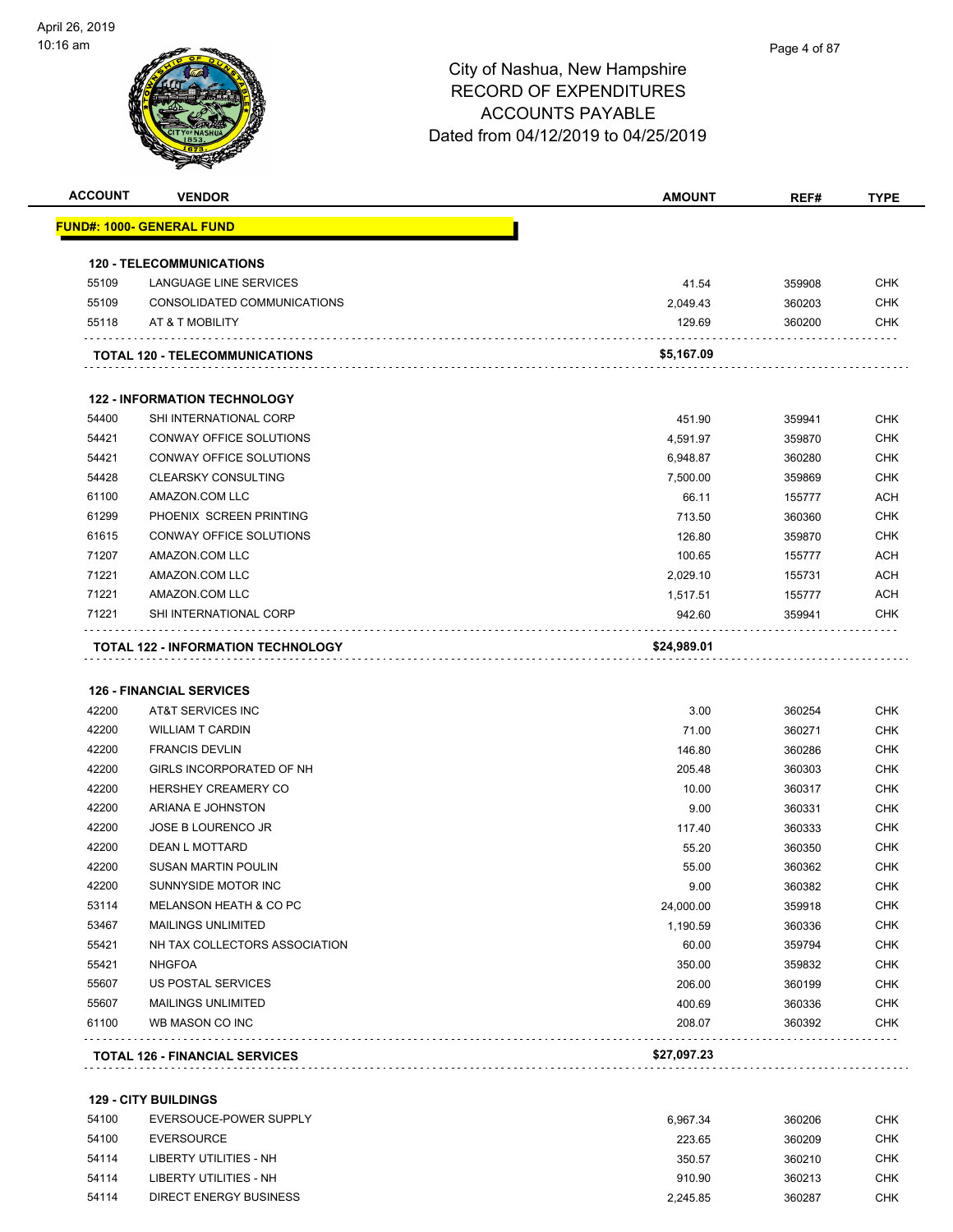

| <b>ACCOUNT</b> | <b>VENDOR</b>                        | <b>AMOUNT</b> | REF#   | <b>TYPE</b> |
|----------------|--------------------------------------|---------------|--------|-------------|
|                | <u> FUND#: 1000- GENERAL FUND</u>    |               |        |             |
|                | <b>129 - CITY BUILDINGS</b>          |               |        |             |
| 54141          | PENNICHUCK WATER WORKS INC           | 714.42        | 359834 | <b>CHK</b>  |
| 54141          | PENNICHUCK WATER WORKS INC           | 63.51         | 360233 | <b>CHK</b>  |
| 54228          | BAIN PEST CONTROL SERVICE INC        | 82.00         | 359852 | <b>CHK</b>  |
| 54280          | HOME DEPOT CREDIT SERVICE 3065       | 526.99        | 359897 | <b>CHK</b>  |
| 54280          | <b>HUFF &amp; GAUTHIER INC</b>       | 1,502.86      | 360322 | CHK         |
| 54280          | <b>MASTER ROOFERS LLC</b>            | 1,777.36      | 360339 | <b>CHK</b>  |
| 54280          | POWER UP GENERATOR SERVICE CO        | 325.00        | 360363 | <b>CHK</b>  |
| 61499          | AMAZON.COM LLC                       | 124.48        | 155777 | <b>ACH</b>  |
|                | <b>TOTAL 129 - CITY BUILDINGS</b>    | \$15,814.93   |        |             |
|                | 130 - PURCHASING                     |               |        |             |
| 55500          | MASSACHUSETTS MUNICIPAL ASSOC        | 250.00        | 360349 | <b>CHK</b>  |
| 61100          | AMAZON.COM LLC                       | 38.15         | 155777 | <b>ACH</b>  |
| 61100          | WB MASON CO INC                      | 35.71         | 359953 | <b>CHK</b>  |
| 61242          | WB MASON CO INC                      | 541.28        | 359953 | <b>CHK</b>  |
|                | <b>TOTAL 130 - PURCHASING</b>        | \$865.14      |        |             |
|                | <b>132 - ASSESSING</b>               |               |        |             |
| 55307          | <b>GREG TURGISS</b>                  | 150.80        | 359814 | <b>CHK</b>  |
| 61100          | WB MASON CO INC                      | 72.39         | 359953 | CHK         |
|                | <b>TOTAL 132 - ASSESSING</b>         | \$223.19      |        |             |
| 134 - GIS      |                                      |               |        |             |
| 53142          | <b>CDM SMITH INC</b>                 | 3,000.00      | 360276 | <b>CHK</b>  |
|                | <b>TOTAL 134 - GIS</b>               | \$3,000.00    |        |             |
|                | <b>140 - PINEWOOD CEMETERY</b>       |               |        |             |
| 71025          | HOME DEPOT CREDIT SERVICE 3065       | 95.88         | 360320 | CHK         |
|                | <b>TOTAL 140 - PINEWOOD CEMETERY</b> | \$95.88       |        |             |
|                | <b>142 - WOODLAWN CEMETERY</b>       |               |        |             |
| 54107          | MCLAUGHLIN OIL CO                    | 266.01        | 360341 | <b>CHK</b>  |
| 54280          | <b>BELLETETES INC</b>                | 47.97         | 360259 | <b>CHK</b>  |
| 54487          | NORTHLAND INDUSTRIAL TRUCK CO        | 1,479.02      | 359929 | CHK         |
| 54600          | MORIN ENGINE SERVICES LLC            | 212.00        | 359921 | <b>CHK</b>  |
| 61100          | WB MASON CO INC                      | 26.74         | 359953 | <b>CHK</b>  |
| 61499          | <b>BELLETETES INC</b>                | 36.00         | 360259 | <b>CHK</b>  |
| 61549          | STOKES SEEDS INC                     | 18.75         | 359945 | <b>CHK</b>  |
|                | <b>TOTAL 142 - WOODLAWN CEMETERY</b> | \$2,086.49    |        |             |
|                |                                      |               |        |             |

#### **144 - EDGEWOOD & SUBURBAN CEMETERIES**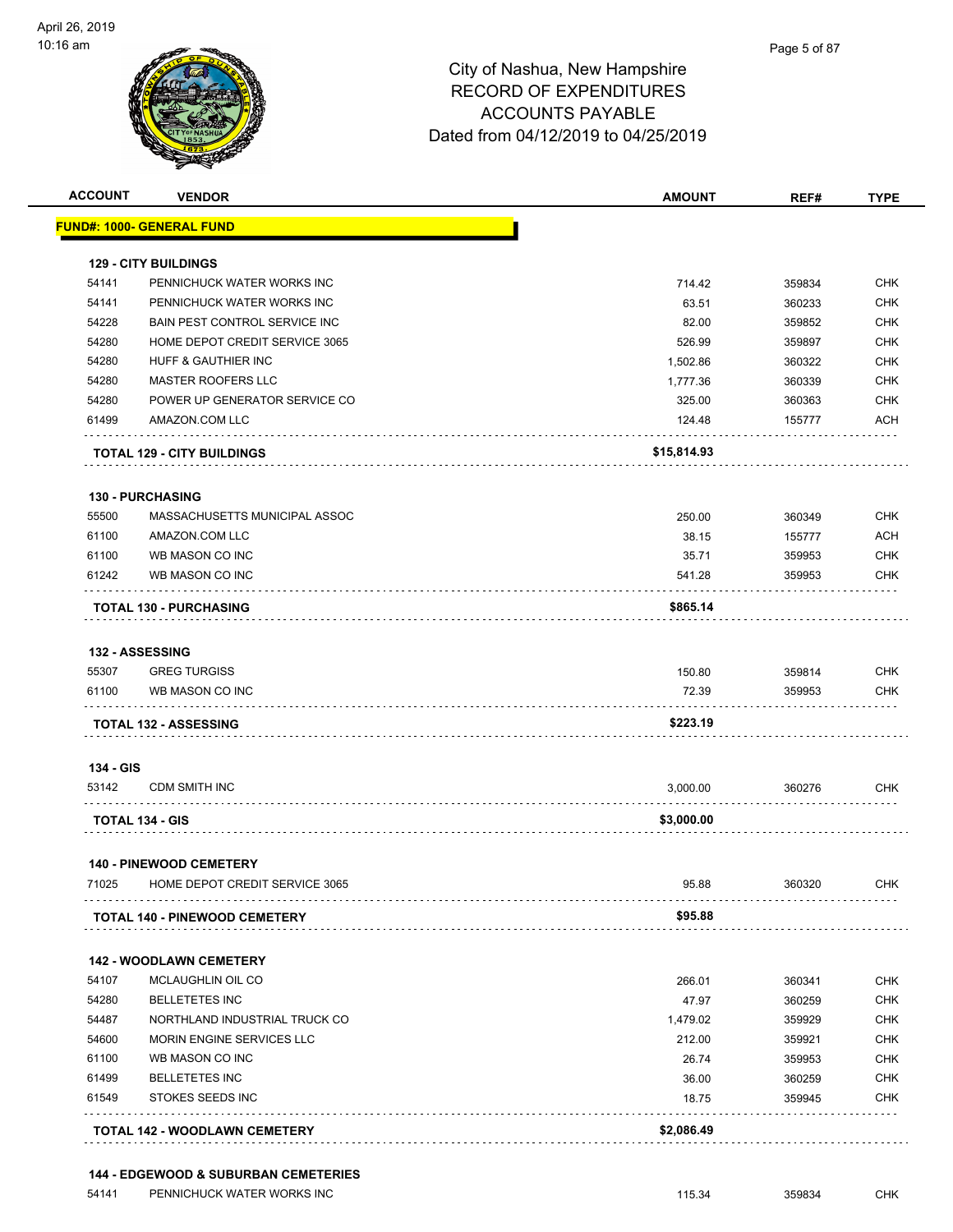

| <b>ACCOUNT</b> | <b>VENDOR</b>                                         | <b>AMOUNT</b> | REF#   | <b>TYPE</b> |
|----------------|-------------------------------------------------------|---------------|--------|-------------|
|                | <u> FUND#: 1000- GENERAL FUND</u>                     |               |        |             |
|                |                                                       |               |        |             |
|                | <b>144 - EDGEWOOD &amp; SUBURBAN CEMETERIES</b>       |               |        |             |
| 54280          | <b>SKILLINGS &amp; SONS INC</b>                       | 362.95        | 360375 | <b>CHK</b>  |
| 54487          | NASHUA OUTDOOR POWER EQUIPMENT                        | 12.72         | 359922 | <b>CHK</b>  |
| 54487          | NASHUA OUTDOOR POWER EQUIPMENT                        | 12.60         | 360351 | <b>CHK</b>  |
| 54600          | CARPARTS DISTRIBUTION CENTER,                         | 173.65        | 360272 | <b>CHK</b>  |
| 61428          | AMAZON.COM LLC                                        | 7.40          | 155731 | <b>ACH</b>  |
| 61549          | <b>GRIFFIN GREENHOUSE SUPPLIES</b>                    | 47.95         | 360310 | <b>CHK</b>  |
| 61549          | STOKES SEEDS INC                                      | 184.71        | 360380 | <b>CHK</b>  |
|                | <b>TOTAL 144 - EDGEWOOD &amp; SUBURBAN CEMETERIES</b> | \$917.32      |        |             |
| 150 - POLICE   |                                                       |               |        |             |
| 53135          | ST JOSEPHS BUSINESS & HEALTH                          | 1,329.80      | 360377 | <b>CHK</b>  |
| 54100          | <b>EVERSOURCE</b>                                     | 135.55        | 359821 | <b>CHK</b>  |
| 54100          | <b>EVERSOURCE</b>                                     | 424.09        | 360208 | <b>CHK</b>  |
| 54114          | LIBERTY UTILITIES - NH                                | 2,613.13      | 360216 | CHK         |
| 54114          | LIBERTY UTILITIES - NH                                | 73.94         | 360217 | <b>CHK</b>  |
| 54114          | <b>LIBERTY UTILITIES - NH</b>                         |               |        | <b>CHK</b>  |
|                |                                                       | 81.36         | 360228 |             |
| 54114          | <b>DIRECT ENERGY BUSINESS</b>                         | 3,565.01      | 360287 | <b>CHK</b>  |
| 54280          | LOWE'S - 3502                                         | 61.69         | 359911 | <b>CHK</b>  |
| 54280          | <b>BELLETETES INC</b>                                 | 5.30          | 360259 | <b>CHK</b>  |
| 54280          | <b>GRANITE STATE GLASS</b>                            | 222.00        | 360308 | <b>CHK</b>  |
| 54280          | <b>METRO GROUP INC</b>                                | 243.00        | 360345 | <b>CHK</b>  |
| 54407          | <b>GOVCONNECTION INC</b>                              | 4,400.00      | 359887 | CHK         |
| 54421          | CONWAY OFFICE SOLUTIONS                               | 1,792.85      | 359870 | <b>CHK</b>  |
| 54421          | CONWAY OFFICE SOLUTIONS                               | 1,560.00      | 360280 | <b>CHK</b>  |
| 54487          | ASAP FIRE & SAFETY CORP                               | 366.00        | 359850 | <b>CHK</b>  |
| 54600          | <b>BEST FORD</b>                                      | 572.10        | 359857 | <b>CHK</b>  |
| 54600          | SULLIVAN TIRE COMPANY                                 | 42.00         | 359946 | <b>CHK</b>  |
| 54600          | <b>BROADSIDE COLLISION LLC</b>                        | 866.50        | 360267 | <b>CHK</b>  |
| 54600          | DAVE ILLGS COLLISION REPAIR CE                        | 612.96        | 360282 | <b>CHK</b>  |
| 54600          | SULLIVAN TIRE COMPANY                                 | 42.00         | 360381 | <b>CHK</b>  |
| 54849          | CONSOLIDATED COMMUNICATIONS                           | 277.55        | 359820 | <b>CHK</b>  |
| 55200          | <b>BLUE BOOK</b>                                      | 89.95         | 359858 | <b>CHK</b>  |
| 55307          | <b>IAN THERIAULT</b>                                  | 44.08         | 359813 | <b>CHK</b>  |
| 55400          | <b>JAMES TESTAVERDE</b>                               | 175.00        | 359812 | <b>CHK</b>  |
| 55400          | RYAN FITZPATRICK                                      | 105.00        | 360185 | <b>CHK</b>  |
| 55400          | <b>MATTHEW GIFTOS</b>                                 | 105.00        | 360186 | <b>CHK</b>  |
| 55400          | MELLO CONSULTING & TRAINING                           | 225.00        | 360230 | <b>CHK</b>  |
| 55400          | <b>STEVEN C VARNELL</b>                               | 450.00        | 360390 | <b>CHK</b>  |
| 55421          | <b>CRAIG ALLARD</b>                                   | 175.00        | 359795 | <b>CHK</b>  |
| 55421          | <b>WILLIAM PEASE</b>                                  | 175.00        | 359807 | <b>CHK</b>  |
| 55607          | UNITED PARCEL SERVICE                                 | 35.37         | 359842 | <b>CHK</b>  |
| 55699          | CANAL ART & FRAMING                                   | 151.00        | 359863 | <b>CHK</b>  |
| 55699          | ABSOLUTE DATA DESTRUCTION                             | 227.90        | 360244 | <b>CHK</b>  |
| 61100          | WB MASON CO INC                                       | 438.39        | 359953 | <b>CHK</b>  |
| 61100          | WB MASON CO INC                                       | 3,039.88      | 360392 | <b>CHK</b>  |
|                |                                                       |               |        | <b>CHK</b>  |
| 61107          | ALECS SHOE STORE INC                                  | 318.75        | 359847 |             |
| 61107          | <b>BEN'S UNIFORMS</b>                                 | 654.00        | 359855 | <b>CHK</b>  |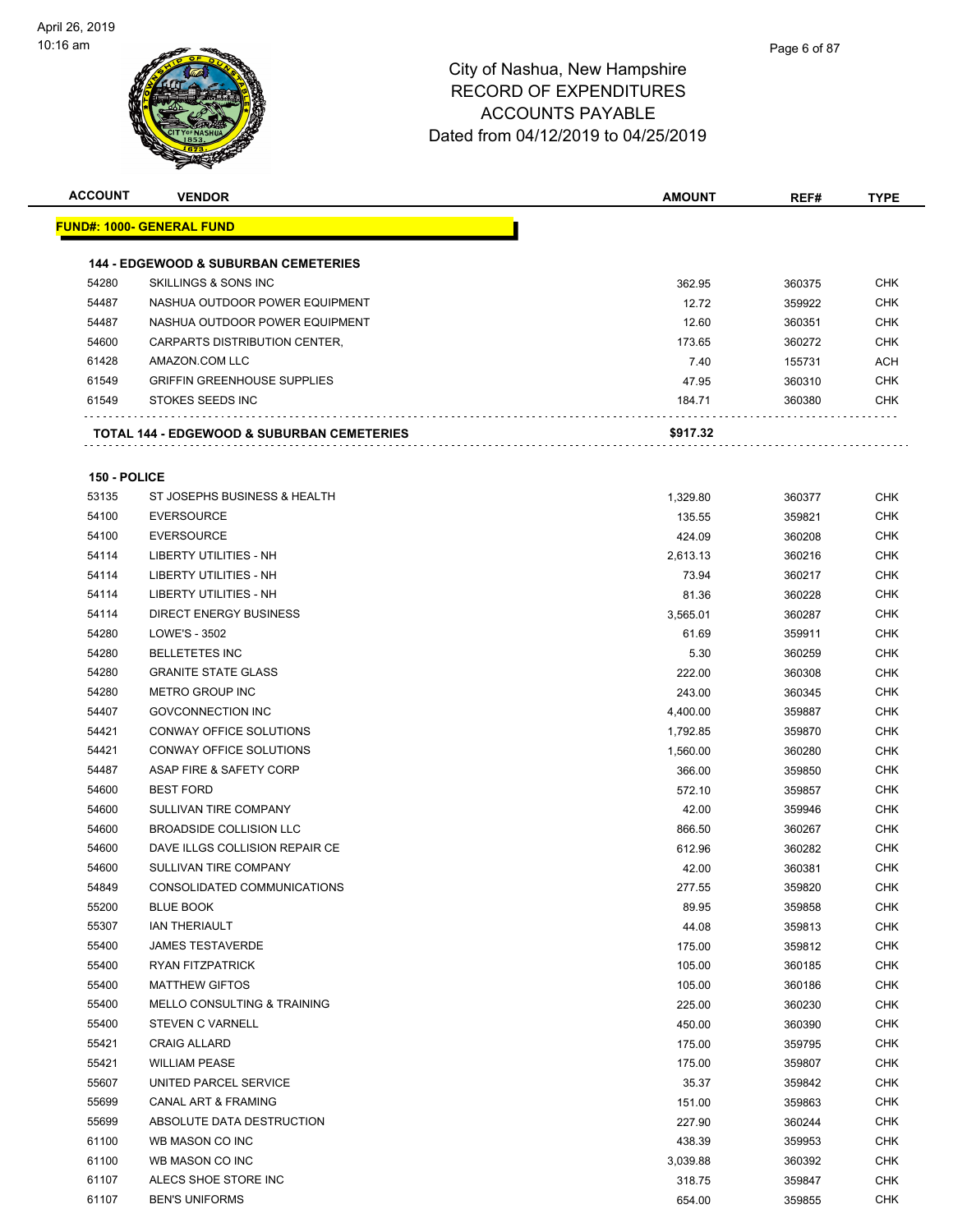

| <b>ACCOUNT</b> | <b>VENDOR</b>                      | <b>AMOUNT</b> | REF#   | <b>TYPE</b> |
|----------------|------------------------------------|---------------|--------|-------------|
|                | <b>FUND#: 1000- GENERAL FUND</b>   |               |        |             |
| 150 - POLICE   |                                    |               |        |             |
| 61107          | <b>GEORGE'S APPAREL</b>            | 115.00        | 359885 | <b>CHK</b>  |
| 61107          | ALECS SHOE STORE INC               | 546.75        | 360249 | <b>CHK</b>  |
| 61107          | <b>BEN'S UNIFORMS</b>              | 742.00        | 360260 | <b>CHK</b>  |
| 61110          | DC AQUATIC SPECIALTIES INC         | 189.95        | 155778 | <b>ACH</b>  |
| 61110          | ALECS SHOE STORE INC               | 92.95         | 359847 | <b>CHK</b>  |
| 61110          | <b>BEN'S UNIFORMS</b>              | 1,438.00      | 359855 | CHK         |
| 61110          | <b>GOODALES BIKE SHOP INC</b>      | 88.00         | 359886 | <b>CHK</b>  |
| 61110          | <b>BEN'S UNIFORMS</b>              | 1,314.00      | 360260 | <b>CHK</b>  |
| 61121          | <b>EAGLE POINT GUN</b>             | 27,872.08     | 360289 | <b>CHK</b>  |
| 61121          | <b>MERRIMACK FIREARMS LLC</b>      | 194.98        | 360344 | <b>CHK</b>  |
| 61299          | <b>ERIC WALKER</b>                 | 53.11         | 359816 | <b>CHK</b>  |
| 61300          | <b>WEX BANK</b>                    | 1,097.25      | 360393 | <b>CHK</b>  |
| 61428          | <b>GLOBAL INDUSTRIAL EQUIPMENT</b> | 112.00        | 360304 | <b>CHK</b>  |
| 61428          | <b>IMPERIAL DADE</b>               | 815.09        | 360324 | <b>CHK</b>  |
| 61615          | CONWAY OFFICE SOLUTIONS            | 1,806.00      | 360280 | <b>CHK</b>  |
| 61650          | WB MASON CO INC                    | 337.94        | 359953 | <b>CHK</b>  |
| 61799          | ADAMSON INDUSTRIES CORP            | 209.95        | 359844 | <b>CHK</b>  |
| 61799          | <b>BEST FORD</b>                   | 416.27        | 359857 | <b>CHK</b>  |
| 61799          | CARPARTS DISTRIBUTION CENTER.      | 108.98        | 359865 | <b>CHK</b>  |
| 61799          | MACMULKIN CHEVROLET INC            | 513.92        | 359913 | <b>CHK</b>  |
| 61799          | <b>MHQ MUNICIPAL VEHICLES</b>      | 378.92        | 359919 | <b>CHK</b>  |
| 61799          | NORTHERN FOREIGN CAR PARTS INC     | 715.04        | 359928 | CHK         |
| 61799          | ADAMSON INDUSTRIES CORP            | 561.95        | 360247 | <b>CHK</b>  |
| 61799          | <b>BEST FORD</b>                   | 197.39        | 360262 | <b>CHK</b>  |
| 61799          | CARPARTS DISTRIBUTION CENTER,      | 39.44         | 360272 | <b>CHK</b>  |
| 61807          | MATTHEW BENDER & CO INC            | 195.10        | 360340 | <b>CHK</b>  |
| 71221          | <b>DELL MARKETING LP</b>           | 6,858.80      | 359872 | <b>CHK</b>  |
| 71221          | DELL MARKETING LP                  | 739.74        | 360283 | CHK         |
| 71221          | <b>GOVCONNECTION INC</b>           | 636.83        | 360305 | <b>CHK</b>  |
|                | <b>TOTAL 150 - POLICE</b>          | \$74,083.58   |        |             |

#### **152 - FIRE**

| 53135 | ST JOSEPHS BUSINESS & HEALTH  | 946.30   | 360377 | <b>CHK</b> |
|-------|-------------------------------|----------|--------|------------|
| 53455 | <b>KAREN M CONDE</b>          | 151.32   | 359800 | <b>CHK</b> |
| 54100 | <b>EVERSOURCE</b>             | 33.37    | 360209 | <b>CHK</b> |
| 54114 | LIBERTY UTILITIES - NH        | 786.44   | 360212 | <b>CHK</b> |
| 54114 | LIBERTY UTILITIES - NH        | 932.76   | 360215 | <b>CHK</b> |
| 54114 | LIBERTY UTILITIES - NH        | 496.96   | 360220 | <b>CHK</b> |
| 54114 | <b>DIRECT ENERGY BUSINESS</b> | 1,609.29 | 360287 | <b>CHK</b> |
| 54141 | PENNICHUCK WATER WORKS INC    | 1,044.10 | 359834 | <b>CHK</b> |
| 54141 | PENNICHUCK WATER WORKS INC    | 236.08   | 360233 | <b>CHK</b> |
| 54228 | <b>JP PEST SERVICES INC</b>   | 247.00   | 359904 | <b>CHK</b> |
| 54243 | AE MECHANICAL INC             | 3,635.25 | 360248 | <b>CHK</b> |
| 54280 | ADAM SNOW PLUMBING            | 525.00   | 360246 | <b>CHK</b> |
| 54280 | <b>BALCOM BROS INC</b>        | 55.00    | 360257 | <b>CHK</b> |
| 54280 | FISHER AUTO PARTS INC         | 1.50     | 360295 | <b>CHK</b> |
| 54280 | GATE CITY FENCE CO INC        | 45.00    | 360300 | <b>CHK</b> |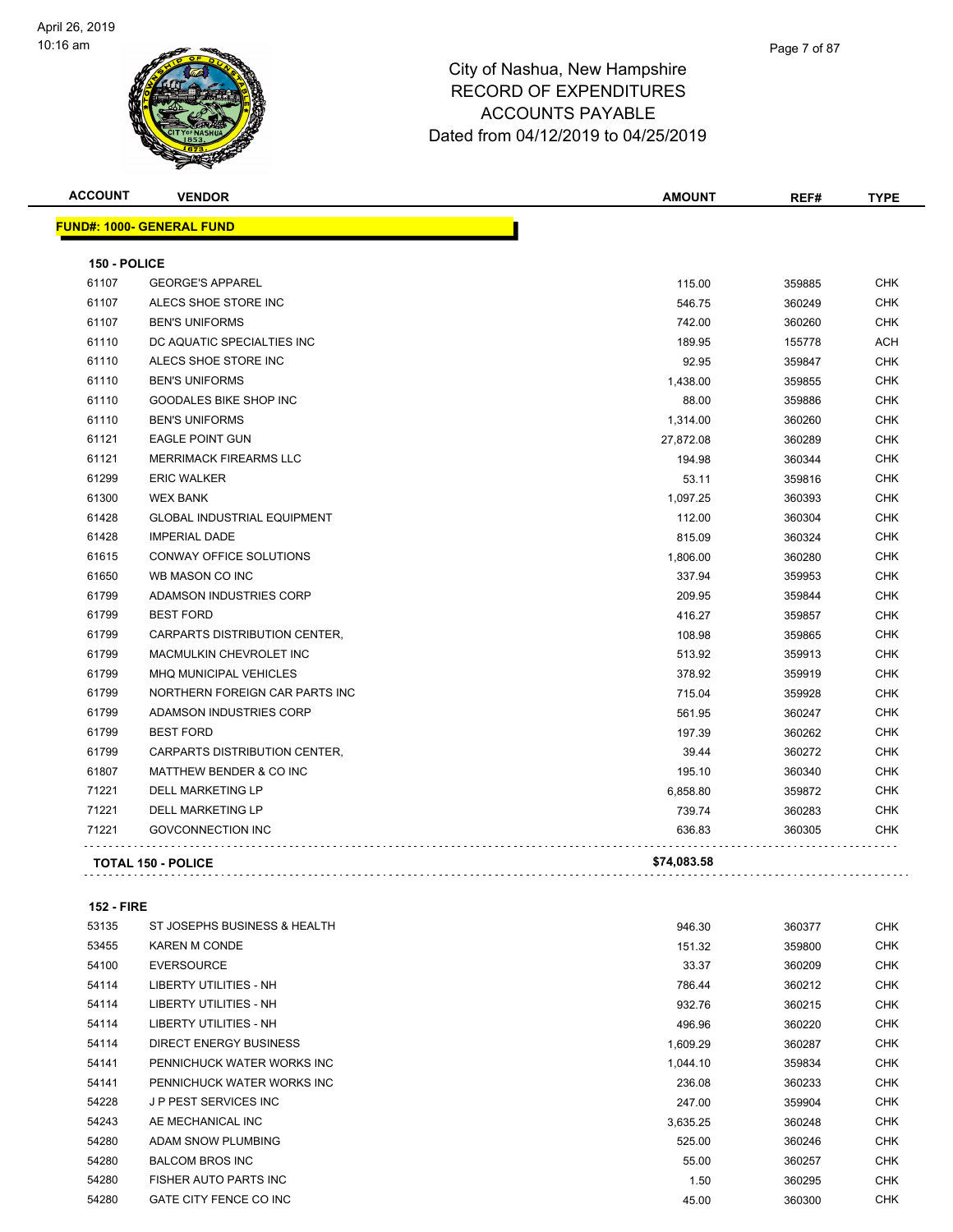

| <b>ACCOUNT</b>    | <b>VENDOR</b>                          | <b>AMOUNT</b> | REF#   | <b>TYPE</b> |
|-------------------|----------------------------------------|---------------|--------|-------------|
|                   | <b>FUND#: 1000- GENERAL FUND</b>       |               |        |             |
|                   |                                        |               |        |             |
| <b>152 - FIRE</b> |                                        |               |        |             |
| 54280             | HOME DEPOT CREDIT SERVICE 3065         | 127.75        | 360320 | <b>CHK</b>  |
| 54280             | R WHITE EQUIPMENT CENTER INC           | 129.95        | 360367 | <b>CHK</b>  |
| 54414             | <b>MHQ MUNICIPAL VEHICLES</b>          | 41.80         | 359919 | <b>CHK</b>  |
| 54600             | <b>FACTORY MOTOR PARTS</b>             | 317.18        | 155733 | <b>ACH</b>  |
| 54600             | <b>FACTORY MOTOR PARTS</b>             | 168.22        | 155779 | ACH         |
| 54600             | NEW ENGLAND KENWORTH                   | 115.50        | 359924 | <b>CHK</b>  |
| 54600             | <b>SANEL NAPA</b>                      | 278.80        | 359940 | <b>CHK</b>  |
| 54600             | <b>BELLETETES INC</b>                  | 10.77         | 360259 | CHK         |
| 54600             | MINUTEMAN TRUCKS INC                   | 191.50        | 360348 | <b>CHK</b>  |
| 55607             | UNITED PARCEL SERVICE                  | 13.44         | 360238 | <b>CHK</b>  |
| 55699             | TRUE BLUE CLEANERS                     | 299.49        | 360385 | CHK         |
| 61100             | WB MASON CO INC                        | 204.33        | 360392 | <b>CHK</b>  |
| 61107             | <b>HUNTRESS UNIFORMS</b>               | 729.50        | 360323 | <b>CHK</b>  |
| 61107             | <b>J B SIMONS INC</b>                  | 382.25        | 360328 | <b>CHK</b>  |
| 61110             | BERGERON PROTECTIVE CLOTHING           | 271.95        | 360261 | <b>CHK</b>  |
| 61142             | MCKESSON MEDICAL SURGICAL              | 383.72        | 155735 | ACH         |
| 61142             | MCKESSON MEDICAL SURGICAL              | 267.99        | 155783 | ACH         |
| 61307             | <b>NEW ENGLAND KENWORTH</b>            | 60.36         | 359924 | CHK.        |
| 61428             | <b>JAMES W KIRK</b>                    | 42.48         | 359907 | CHK         |
| 61428             | NEW ENGLAND PAPER & SUPPLY             | 628.65        | 360356 | <b>CHK</b>  |
| 61699             | <b>BATTERIES PLUS</b>                  | 39.90         | 359854 | <b>CHK</b>  |
| 61799             | <b>BELLETETES INC</b>                  | 19.97         | 360259 | <b>CHK</b>  |
| 61799             | CHELMSFORD AUTO ELECTRIC               | 86.85         | 360277 | <b>CHK</b>  |
| 61799             | MINUTEMAN TRUCKS INC                   | 373.01        | 360348 | CHK         |
| 68337             | OCCUPATIONAL DRUG TESTING LLC          | 300.00        | 360357 | <b>CHK</b>  |
| 71400             | FIRE TECH & SAFETY OF NEW ENGL         | 100.00        | 359880 | <b>CHK</b>  |
| 71400             | FIRE TECH & SAFETY OF NEW ENGL         | 25.00         | 360294 | <b>CHK</b>  |
| 71800             | <b>CASCO FOOD EQUIP SERV</b>           | 198.50        | 360273 | CHK         |
|                   | <b>TOTAL 152 - FIRE</b>                | \$16,554.23   |        |             |
|                   | <b>153 - BUILDING INSPECTION</b>       |               |        |             |
| 42314             | LIN R ROGERS                           | 17.50         | 360371 | CHK         |
| 55100             | VERIZON WIRELESS-642044677             | 80.02         | 360240 | CHK         |
| 55307             | <b>WILLIAM MCKINNEY</b>                | 140.36        | 359817 | <b>CHK</b>  |
| 55307             | DAWN MICHAUD                           | 140.36        | 360191 | CHK         |
| 55421             | <b>WILLIAM MCKINNEY</b>                | 486.75        | 359817 | CHK         |
| 55421             | <b>DAWN MICHAUD</b>                    | 205.83        | 360191 | CHK         |
|                   | <b>TOTAL 153 - BUILDING INSPECTION</b> | \$1,070.82    |        |             |
|                   | <b>155 - CODE ENFORCEMENT</b>          |               |        |             |
| 55421             | NH MUNICIPAL ASSOCIATION INC           | 240.00        | 359831 | CHK         |
| 61807             | NH MUNICIPAL ASSOCIATION INC           | 208.00        | 359830 | CHK         |
|                   | <b>TOTAL 155 - CODE ENFORCEMENT</b>    | \$448.00      |        |             |
|                   |                                        |               |        |             |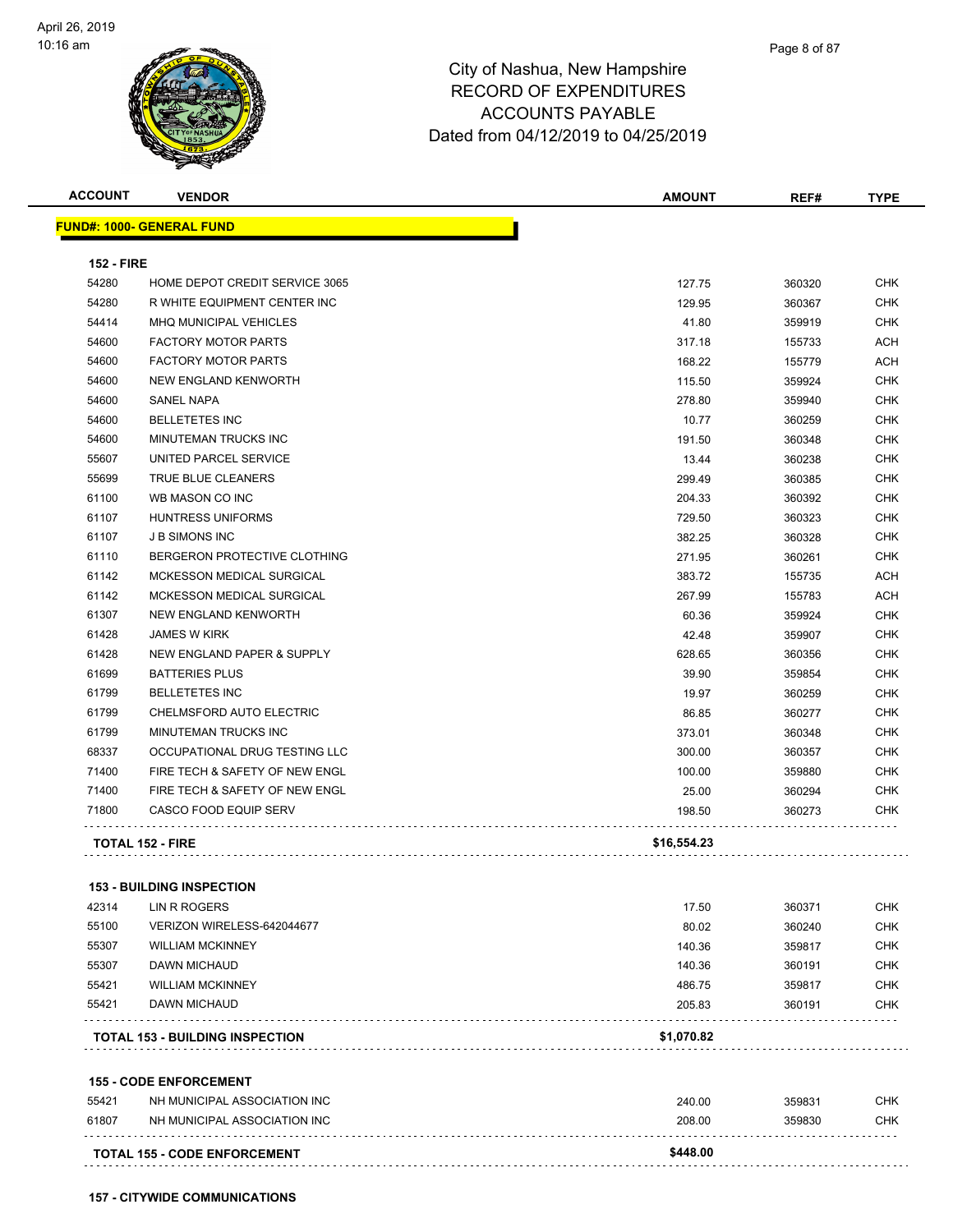

| <b>ACCOUNT</b> | <b>VENDOR</b>                                      | <b>AMOUNT</b> | REF#   | <b>TYPE</b>       |
|----------------|----------------------------------------------------|---------------|--------|-------------------|
|                | <u> FUND#: 1000- GENERAL FUND</u>                  |               |        |                   |
|                | <b>157 - CITYWIDE COMMUNICATIONS</b>               |               |        |                   |
| 54100          | <b>EVERSOURCE</b>                                  | 722.85        | 360209 | <b>CHK</b>        |
| 54435          | 2-WAY COMMUNICATIONS SERVICE                       | 8,600.00      | 359843 | CHK               |
| 54487          | MOTOROLA SOLUTIONS INC                             | 1,124.52      | 359828 | <b>CHK</b>        |
| 55421          | <b>WILLIAM R MANSFIELD</b>                         | 1,234.95      | 360190 | CHK               |
| 61799          | <b>BEST FORD</b>                                   | 67.59         | 360262 | <b>CHK</b>        |
| 71207          | <b>MOTOROLA SOLUTIONS INC</b>                      | 381.72        | 359828 | <b>CHK</b>        |
|                | TOTAL 157 - CITYWIDE COMMUNICATIONS                | \$12,131.63   |        |                   |
|                | <b>160 - PW-ADMIN &amp; ENGINEERING</b>            |               |        |                   |
| 42581          |                                                    |               |        |                   |
|                | SIMONEAU EXCAVATION LLC                            | 750.00        | 360374 | <b>CHK</b>        |
| 54100          | <b>EVERSOURCE</b>                                  | 898.08        | 360208 | <b>CHK</b>        |
| 54100          | <b>EVERSOURCE</b><br><b>LIBERTY UTILITIES - NH</b> | 4,264.46      | 360209 | <b>CHK</b>        |
| 54114          | <b>LIBERTY UTILITIES - NH</b>                      | 2,397.14      | 360211 | CHK<br><b>CHK</b> |
| 54114          |                                                    | 156.59        | 360217 |                   |
| 54114          | <b>DIRECT ENERGY BUSINESS</b>                      | 181.38        | 360287 | <b>CHK</b>        |
| 54141          | PENNICHUCK WATER WORKS INC                         | 68.76         | 359834 | CHK               |
| 54280          | <b>KEANE FIRE &amp; SAFETY EQUIPMENT</b>           | 78.99         | 359906 | <b>CHK</b>        |
| 54280          | ASAP SPRINKLER LLC                                 | 310.00        | 360253 | <b>CHK</b>        |
| 54280          | NEW ENGLAND BACKFLOW INC                           | 50.00         | 360353 | <b>CHK</b>        |
| 55118          | VERIZON WIRELESS-542088278                         | 80.02         | 360241 | <b>CHK</b>        |
| 55400          | SKILLPATH /NST SEMINARS                            | 199.00        | 359836 | CHK               |
| 55400          | <b>ANDY PATRICIAN</b>                              | 559.60        | 360193 | CHK               |
| 55400          | NH PUBLIC WORKS ASSOCIATION                        | 400.00        | 360232 | CHK               |
| 55699          | PATRICIA A GEDZIUN                                 | 350.00        | 359884 | CHK               |
| 61100          | WB MASON CO INC                                    | 95.64         | 360392 | CHK               |
|                | TOTAL 160 - PW-ADMIN & ENGINEERING                 | \$10,839.66   |        |                   |
| 161 - STREETS  |                                                    |               |        |                   |
| 54100          | <b>EVERSOURCE</b>                                  | 5,663.24      | 360209 | <b>CHK</b>        |
| 54114          | <b>ENERGY NORTH PROPANE</b>                        | 1,550.92      | 360205 | CHK               |
| 54114          | LIBERTY UTILITIES - NH                             | 3,839.84      | 360219 | <b>CHK</b>        |
| 54114          | <b>DIRECT ENERGY BUSINESS</b>                      | 5,278.36      | 360287 | <b>CHK</b>        |
| 54228          | J P PEST SERVICES INC                              | 68.00         | 360329 | <b>CHK</b>        |
| 54236          | CALLOGIX INC                                       | 298.24        | 360269 | <b>CHK</b>        |
| 54280          | KEANE FIRE & SAFETY EQUIPMENT                      | 933.92        | 359906 | <b>CHK</b>        |
| 54600          | AMAZON.COM LLC                                     | 532.92        | 155731 | <b>ACH</b>        |
| 54600          | <b>FACTORY MOTOR PARTS</b>                         | 198.40        | 155733 | <b>ACH</b>        |
| 54600          | THE HOPE GROUP                                     |               |        |                   |
| 54600          | WHITE STREET PAINT & WALLPAPER                     | 242.48        | 155781 | ACH               |
|                |                                                    | 1,977.00      | 155789 | <b>ACH</b>        |
| 54600<br>54600 | <b>MILTON CAT</b>                                  | 611.34        | 359827 | <b>CHK</b>        |
|                | AMBROSE EQUIPMENT CO INC                           | 34.76         | 359848 | <b>CHK</b>        |
| 54600          | <b>BEST FORD</b>                                   | 814.36        | 359857 | <b>CHK</b>        |
| 54600          | CARPARTS DISTRIBUTION CENTER,                      | 467.68        | 359865 | <b>CHK</b>        |
| 54600          | <b>FASTENAL CO</b>                                 | 40.04         | 359879 | <b>CHK</b>        |
| 54600          | FREIGHTLINER OF NH INC                             | 602.14        | 359882 | CHK               |

HOWARD P FAIRFIELD LLC 1,049.39 359899 CHK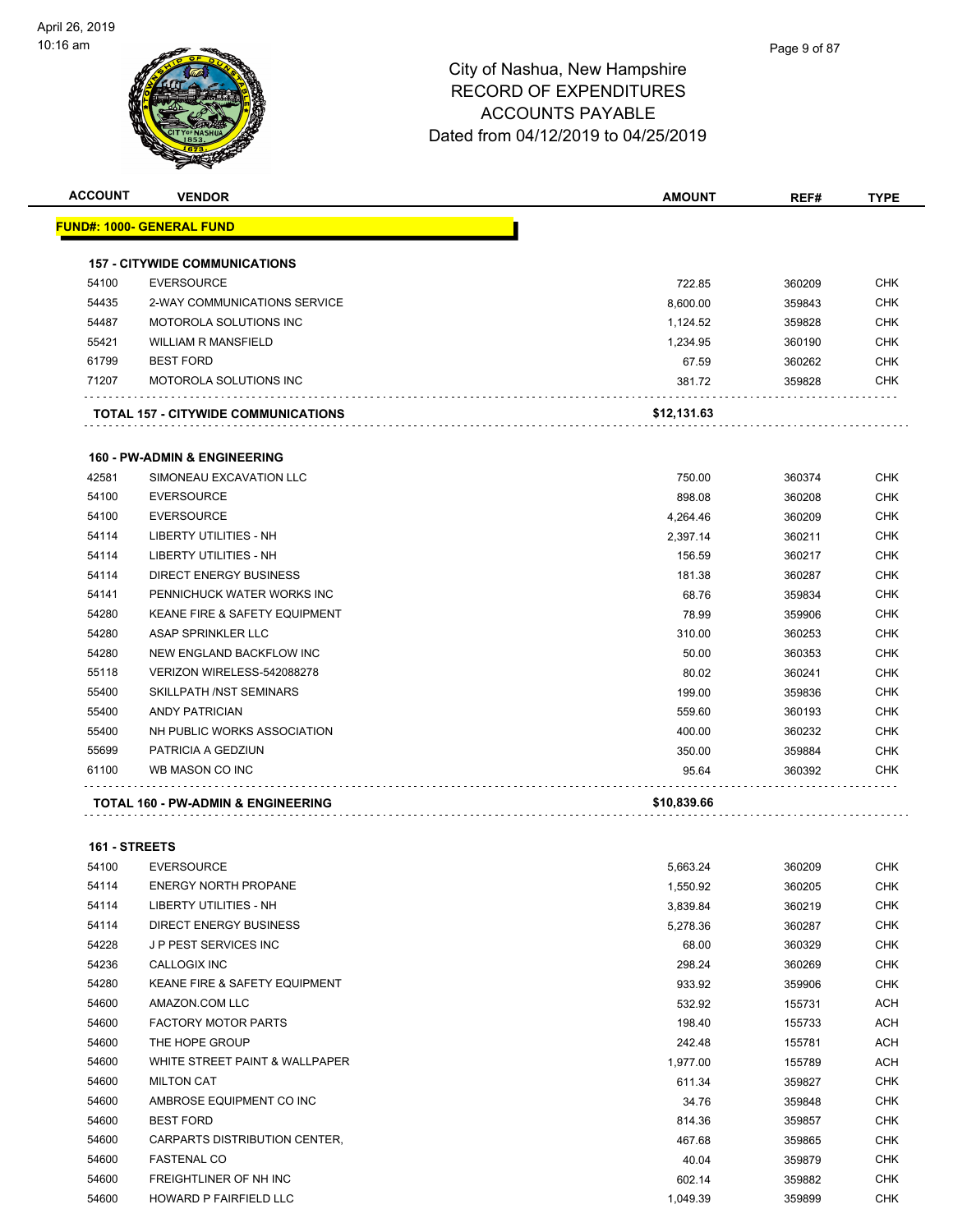

|               | <b>VENDOR</b>                       | <b>AMOUNT</b> | REF#   | <b>TYPE</b> |
|---------------|-------------------------------------|---------------|--------|-------------|
|               | <b>FUND#: 1000- GENERAL FUND</b>    |               |        |             |
| 161 - STREETS |                                     |               |        |             |
| 54600         | LIBERTY INTNL TRUCKS OF NH LLC      | 278.57        | 359909 | CHK         |
| 54600         | <b>POWERPLAN</b>                    | 42.67         | 359933 | <b>CHK</b>  |
| 54600         | ROGERS RADIATOR INC                 | 235.50        | 359937 | CHK         |
| 54600         | <b>SANEL NAPA</b>                   | 670.89        | 359939 | <b>CHK</b>  |
| 54600         | <b>BEST FORD</b>                    | 1,015.88      | 360262 | CHK         |
| 54600         | <b>BOBCAT OF NEW HAMPSHIRE</b>      | 140.28        | 360265 | CHK         |
| 54600         | CARPARTS DISTRIBUTION CENTER.       | 102.04        | 360272 | <b>CHK</b>  |
| 54600         | DONOVAN EQUIPMENT CO INC            | 151.20        | 360288 | <b>CHK</b>  |
| 54600         | <b>FASTENAL CO</b>                  | 112.28        | 360293 | <b>CHK</b>  |
| 54600         | FREIGHTLINER OF NH INC              | 371.14        | 360297 | <b>CHK</b>  |
| 54600         | HOWARD P FAIRFIELD LLC              | 4,366.10      | 360321 | CHK         |
| 54600         | MACMULKIN CHEVROLET INC             | 384.78        | 360335 | CHK         |
| 54600         | NEW ENGLAND KENWORTH                | 675.68        | 360355 | <b>CHK</b>  |
| 54600         | <b>POWERPLAN</b>                    | 268.79        | 360365 | CHK         |
| 54600         | <b>RELIABLE EQUIPMENT LLC</b>       | 286.44        | 360369 | <b>CHK</b>  |
| 54600         | <b>SANEL NAPA</b>                   | 186.46        | 360373 | <b>CHK</b>  |
| 54600         | USP OF NEW ENGLAND                  | 196.52        | 360389 | CHK         |
| 55118         | <b>SPOK INC</b>                     | 188.16        | 359838 | <b>CHK</b>  |
| 55118         | VERIZON WIRELESS-542088278          | 480.12        | 360241 | CHK         |
| 55118         | VERIZON WIRELESS 242253167          | 160.04        | 360242 | CHK         |
| 55400         | NH PUBLIC WORKS ASSOCIATION         | 120.00        | 360232 | CHK         |
| 61107         | REFLECTIVE APPAREL FACTORY INC      | 3,146.07      | 359935 | CHK         |
| 61107         | ALECS SHOE STORE INC                | 220.00        | 360249 | CHK         |
| 61142         | <b>BASS FIRST AID SERVICE</b>       | 136.00        | 360258 | <b>CHK</b>  |
| 61299         | <b>BELLETETES INC</b>               | 729.07        | 360259 | CHK         |
| 61300         | DENNIS K BURKE INC                  | 13,167.81     | 360285 | <b>CHK</b>  |
| 61307         | SHATTUCK MALONE OIL CO              | 13,282.75     | 360235 | CHK         |
| 61310         | AVSG LP                             | 1,174.57      | 360255 | CHK         |
| 61507         | <b>BROX INDUSTRIES INC</b>          | 4,386.61      | 359861 | <b>CHK</b>  |
| 61507         | <b>BROX INDUSTRIES INC</b>          | 4,795.45      | 360268 | CHK         |
| 61514         | <b>EASTERN MINERALS INC</b>         | 6,614.70      | 360290 | CHK         |
| 61514         | <b>GRANITE STATE MINERALS, INC.</b> | 30,444.53     | 360309 | <b>CHK</b>  |
| 61542         | PERMA LINE CORP OF NEW ENGLAND      | 520.20        | 360359 | CHK         |
| 61556         | OCEAN STATE SIGNAL CO               | 780.00        | 359930 | CHK         |
| 61560         | HOME DEPOT CREDIT SERVICE 3065      | 485.96        | 359897 | CHK         |
| 61560         | <b>BELLETETES INC</b>               | 157.30        | 360259 | CHK         |
| 61709         | USP OF NEW ENGLAND                  | 222.96        | 359951 | CHK         |
| 61799         | UNITED PARCEL SERVICE               | 5.23          | 359842 | CHK         |
| 61799         | USP OF NEW ENGLAND                  | 210.62        | 359951 | <b>CHK</b>  |
| 71000         | AMAZON.COM LLC                      | 509.98        | 155777 | <b>ACH</b>  |
|               | <b>TOTAL 161 - STREETS</b>          | \$115,626.38  |        |             |

| 54100 | <b>EVERSOURCE</b>                  | 883.02   | 360209 | СНК |
|-------|------------------------------------|----------|--------|-----|
|       |                                    |          |        |     |
|       | <b>TOTAL 162 - STREET LIGHTING</b> | \$883.02 |        |     |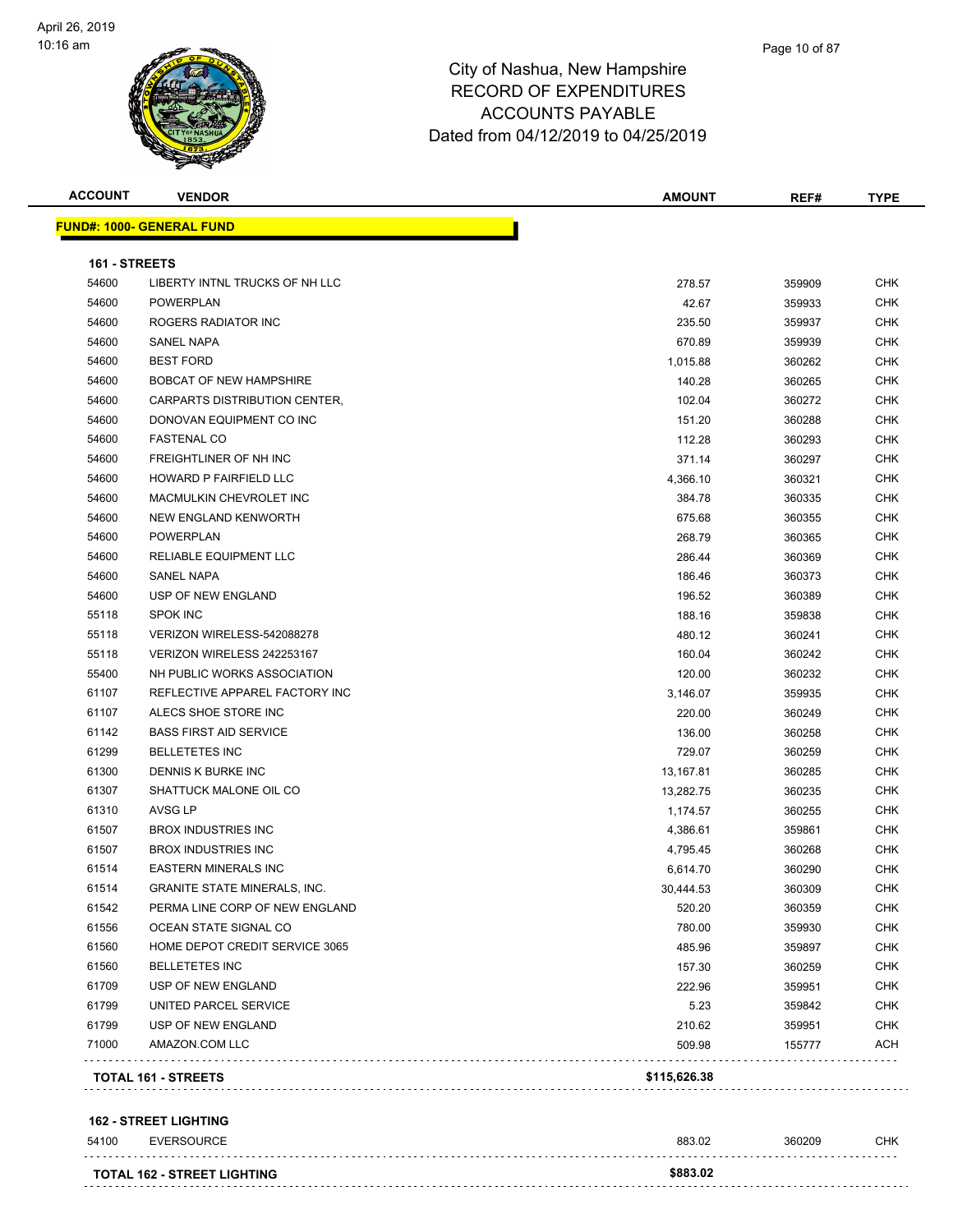

| <b>ACCOUNT</b> | <b>VENDOR</b>                               | <b>AMOUNT</b> | REF#   | <b>TYPE</b> |
|----------------|---------------------------------------------|---------------|--------|-------------|
|                | <u> FUND#: 1000- GENERAL FUND</u>           |               |        |             |
|                |                                             |               |        |             |
|                | <b>166 - PARKING OPERATIONS</b>             |               |        |             |
| 54100          | <b>EVERSOURCE</b>                           | 1,912.05      | 360209 | CHK         |
| 54600          | AUTO BODY CLINIC INC                        | 5,879.93      | 360182 | <b>CHK</b>  |
|                | <b>TOTAL 166 - PARKING OPERATIONS</b>       | \$7,791.98    |        |             |
|                |                                             |               |        |             |
|                | <b>170 - HYDROELECTRIC OPERATIONS</b>       |               |        |             |
| 54290          | <b>ESSEX POWER SERVICES INC</b>             | 25,821.94     | 359878 | CHK         |
|                | <b>TOTAL 170 - HYDROELECTRIC OPERATIONS</b> | \$25,821.94   |        |             |
|                | <b>171 - COMMUNITY SERVICES</b>             |               |        |             |
| 54100          | <b>EVERSOURCE</b>                           | 1,318.54      | 360209 | CHK         |
| 55200          | NEW HAMPSHIRE PUBLIC HEALTH                 | 50.00         | 360231 | <b>CHK</b>  |
| 55400          | SAINT ANSELM COLLEGE                        | 385.00        | 359835 | <b>CHK</b>  |
| 68318          | <b>ALPHAGRAPHICS</b>                        | 167.02        | 360251 | CHK         |
| 68320          | NASHUA YOUTH COUNCIL                        | 1,825.00      | 359955 | CHK         |
|                |                                             |               |        |             |
|                | <b>TOTAL 171 - COMMUNITY SERVICES</b>       | \$3,745.56    |        |             |
|                | <b>172 - COMMUNITY HEALTH</b>               |               |        |             |
| 55400          | JOCELYN BOURQUE                             | 16.00         | 359796 | CHK         |
|                | <b>TOTAL 172 - COMMUNITY HEALTH</b>         | \$16.00       |        |             |
|                |                                             |               |        |             |
|                | <b>173 - ENVIRONMENTAL HEALTH</b>           |               |        |             |
| 55400          | <b>JSI RESEARCH &amp; TRAINING</b>          | 210.00        | 359825 | <b>CHK</b>  |
|                | TOTAL 173 - ENVIRONMENTAL HEALTH            | \$210.00      |        |             |
|                |                                             |               |        |             |
|                | <b>175 - WELFARE ASSISTANCE</b>             |               |        |             |
| 55810          | 10TH ESTATE LLC                             | 1,300.00      | 360125 | CHK         |
| 55810          | 188 CONCORD ST LLC                          | 792.15        | 360126 | <b>CHK</b>  |
| 55810          | 23-25 TEMPLE ST REALTY LLC                  | 1,575.00      | 360127 | <b>CHK</b>  |
| 55810          | 46-48 WORCESTER ST LLC                      | 900.00        | 360128 | <b>CHK</b>  |
| 55810          | <b>CENTRAL REALTY INC</b>                   | 609.00        | 360129 | <b>CHK</b>  |
| 55810          | DAVID A FORREST                             | 1,050.00      | 360130 | CHK         |
| 55810          | GANDER PROPERTY MANAGEMENT LLC              | 675.00        | 360131 | <b>CHK</b>  |
| 55810          | <b>LAMERAND ENTERPRISES</b>                 | 660.00        | 360132 | <b>CHK</b>  |
| 55810          | STEPHEN MWANGI                              | 900.00        | 360134 | <b>CHK</b>  |
| 55810          | PROSPERING PROPERTIES LLC                   | 1,650.00      | 360135 | <b>CHK</b>  |
| 55810          | SOLO PROPERTY GROUP LLC                     | 775.00        | 360137 | <b>CHK</b>  |
| 55810          | TIMOTHY WILLIAM HENNIGHAUSEN                | 1,100.00      | 360138 | <b>CHK</b>  |
| 55810          | RONALD R TREMBLAY                           | 450.00        | 360139 | <b>CHK</b>  |
| 55810          | <b>B36 REAL ESTATE LLC</b>                  | 1,256.66      | 360596 | <b>CHK</b>  |
| 55810          | <b>GAUTHIER REALTY</b>                      | 458.00        | 360597 | <b>CHK</b>  |
| 55810          | <b>GUY J TREMBLAY LLC</b>                   | 850.00        | 360598 | <b>CHK</b>  |
| 55810          | <b>ICA PROPERTIES LLC</b>                   | 700.00        | 360599 | <b>CHK</b>  |
| 55810          | L & G PROPERTIES LLC                        | 540.00        | 360600 | <b>CHK</b>  |
|                |                                             |               |        |             |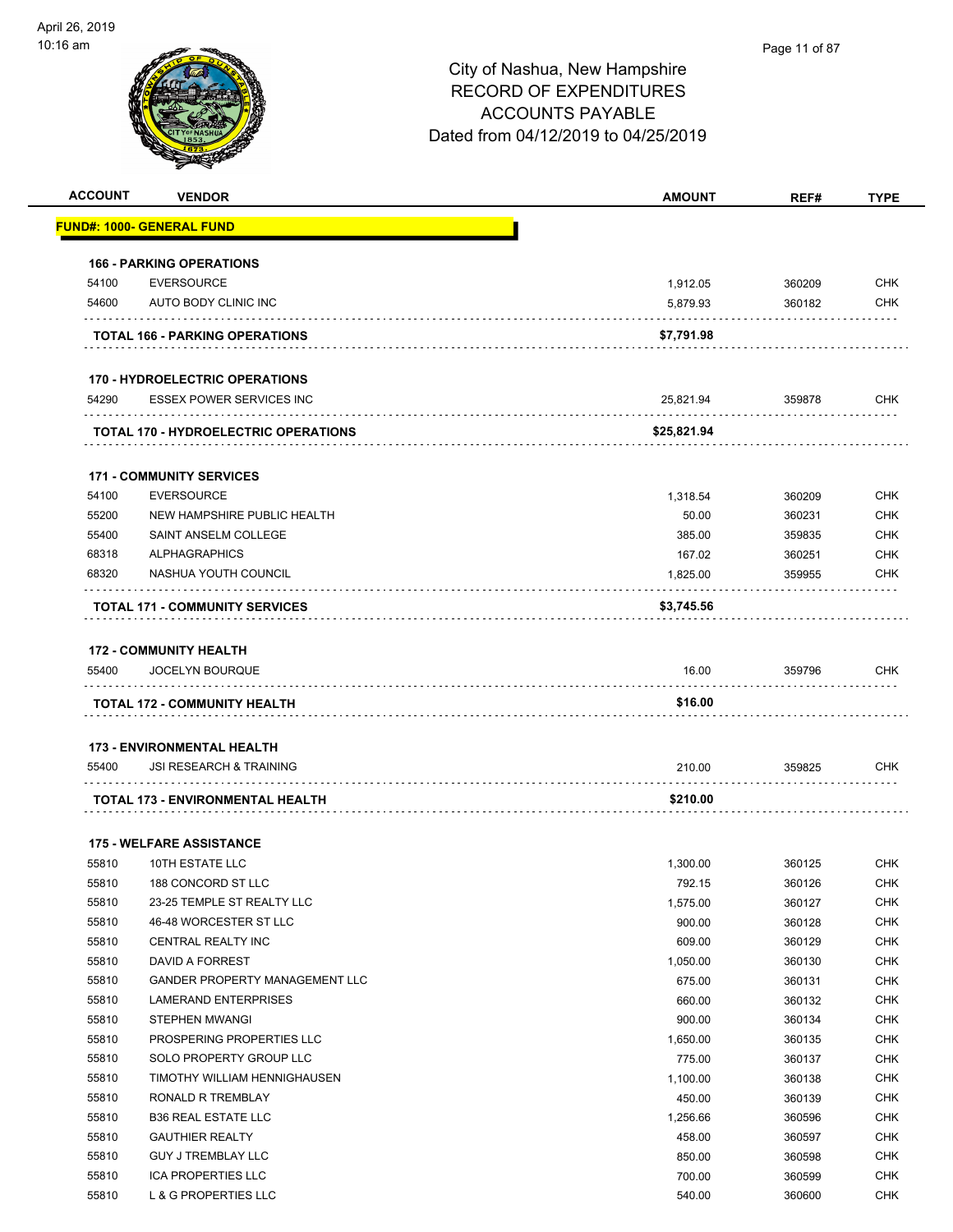

| <b>ACCOUNT</b> | <b>VENDOR</b>                        | <b>AMOUNT</b> | REF#   | <b>TYPE</b> |
|----------------|--------------------------------------|---------------|--------|-------------|
|                | <u> FUND#: 1000- GENERAL FUND</u>    |               |        |             |
|                |                                      |               |        |             |
|                | <b>175 - WELFARE ASSISTANCE</b>      |               |        |             |
| 55810          | NASHUA HOUSING AND                   | 689.00        | 360601 | <b>CHK</b>  |
| 55812          | RITE AID ACCT#1009804                | 342.47        | 360136 | CHK         |
| 55814          | <b>EVERSOURCE</b>                    | 1,736.76      | 360123 | <b>CHK</b>  |
| 55814          | <b>LIBERTY UTILITIES</b>             | 250.95        | 360124 | <b>CHK</b>  |
| 55814          | <b>EVERSOURCE</b>                    | 161.17        | 360593 | <b>CHK</b>  |
| 55814          | <b>LIBERTY UTILITIES</b>             | 85.71         | 360594 | <b>CHK</b>  |
| 55816          | MARKET BASKET ACCT 2589096           | 45.00         | 360133 | <b>CHK</b>  |
| 55818          | MARKET BASKET ACCT 2589096           | 15.00         | 360133 | <b>CHK</b>  |
| 55820          | ADVANTAGE CREMATION SERV OF NH       | 750.00        | 360595 | CHK         |
|                | TOTAL 175 - WELFARE ASSISTANCE       | \$20,316.87   |        |             |
|                | <b>177 - PARKS &amp; RECREATION</b>  |               |        |             |
| 54100          | <b>EVERSOURCE</b>                    | 4,114.74      | 360209 | CHK         |
| 54114          | LIBERTY UTILITIES - NH               | 436.34        | 360229 | <b>CHK</b>  |
| 54114          | <b>DIRECT ENERGY BUSINESS</b>        | 1,561.40      | 360287 | <b>CHK</b>  |
| 54141          | PENNICHUCK WATER WORKS INC           | 789.19        | 359834 | CHK         |
| 54280          | AFFILIATED HVAC SERVICES LLC         | 628.00        | 359845 | <b>CHK</b>  |
| 54280          | <b>B &amp; S LOCKSMITHS INC</b>      | 47.90         | 359851 | <b>CHK</b>  |
| 54280          | GATE CITY FENCE CO INC               | 1,120.00      | 359883 | <b>CHK</b>  |
| 54280          | <b>HAJOCA CORPORATION</b>            | 141.18        | 359892 | <b>CHK</b>  |
| 54280          | HOME DEPOT CREDIT SERVICE 3065       | 862.91        | 359897 | CHK         |
| 54280          | <b>HAJOCA CORPORATION</b>            | 86.02         | 360312 | CHK         |
| 54280          | <b>HOLLIS CONSTRUCTION INC</b>       | 183.00        | 360319 | <b>CHK</b>  |
| 54280          | HOME DEPOT CREDIT SERVICE 3065       | 1,155.33      | 360320 | CHK         |
| 54280          | M & M ELECTRICAL SUPPLY CO INC       | 7.60          | 360334 | <b>CHK</b>  |
| 54280          | MEMPHIS NET & TWINE CO INC           | 278.80        | 360343 | CHK         |
| 54280          | PIONEER MANUFACTURING COMPANY        | 72.87         | 360361 | <b>CHK</b>  |
| 54487          | <b>CARPARTS DISTRIBUTION CENTER.</b> | 177.95        | 359865 | <b>CHK</b>  |
| 54600          | BRENNTAG LUBRICANTS NORTHEAST        | 510.05        | 359860 | <b>CHK</b>  |
| 54821          | UNITED SITE SERVICES NORTHEAST       | 109.94        | 360388 | <b>CHK</b>  |
| 55118          | VERIZON WIRELESS-542088278           | 40.01         | 360241 | CHK         |
| 55400          | NH PUBLIC WORKS ASSOCIATION          | 110.00        | 360232 | CHK         |
| 61128          | HUDSON TROPHY COMPANY                | 27.00         | 359900 | <b>CHK</b>  |
| 61300          | DENNIS K BURKE INC                   | 1,563.94      | 359873 | <b>CHK</b>  |
| 61310          | AVSG LP                              | 567.54        | 360255 | CHK         |
| 61428          | AMAZON.COM LLC                       | 59.99         | 155731 | ACH         |
| 61428          | AMAZON.COM LLC                       | 253.99        | 155777 | <b>ACH</b>  |
| 61799          | <b>MILTON CAT</b>                    | 99.11         | 359827 | <b>CHK</b>  |
| 61799          | CARPARTS DISTRIBUTION CENTER,        | 113.82        | 359865 | <b>CHK</b>  |
| 61799          | DONOVAN EQUIPMENT CO INC             | 115.02        | 359874 | <b>CHK</b>  |
| 61799          | NASHUA OUTDOOR POWER EQUIPMENT       | 76.54         | 359922 | <b>CHK</b>  |
| 61799          | SANEL NAPA                           | 17.64         | 359939 | <b>CHK</b>  |
| 61799          | <b>BEST FORD</b>                     | 69.24         | 360262 | <b>CHK</b>  |
| 61799          | CARPARTS DISTRIBUTION CENTER,        | 146.19        | 360272 | <b>CHK</b>  |
| 61799          | <b>JOE GRAFIX LLC</b>                | 560.00        | 360330 | <b>CHK</b>  |
| 61799          | MACMULKIN CHEVROLET INC              | 258.58        | 360335 | <b>CHK</b>  |
| 61799          | NASHUA OUTDOOR POWER EQUIPMENT       | 938.29        | 360351 | <b>CHK</b>  |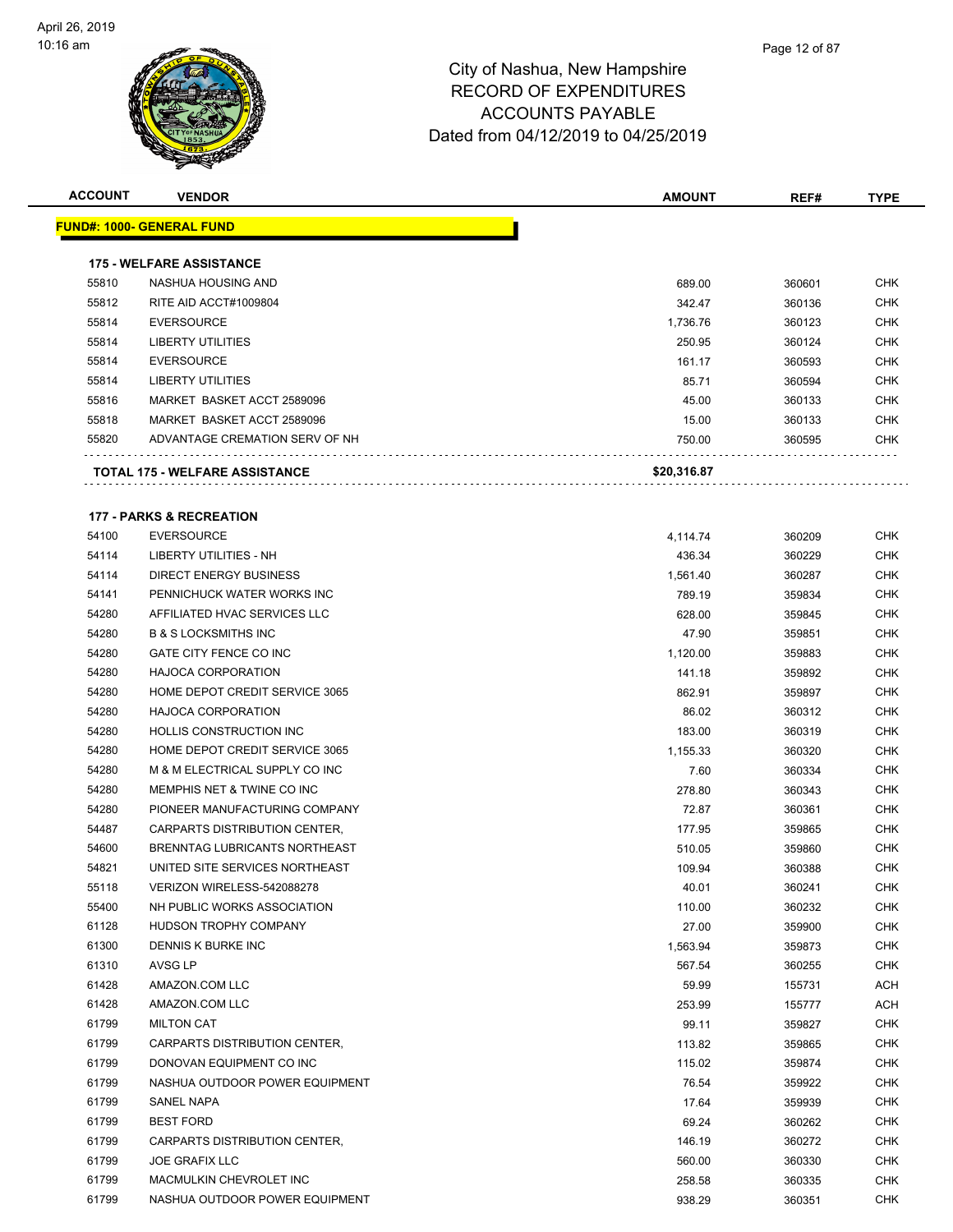| <b>ACCOUNT</b> | <b>VENDOR</b>                       | <b>AMOUNT</b> | REF#   | <b>TYPE</b> |
|----------------|-------------------------------------|---------------|--------|-------------|
|                | FUND#: 1000- GENERAL FUND           |               |        |             |
|                | <b>177 - PARKS &amp; RECREATION</b> |               |        |             |
| 71999          | CHAPPELL TRACTOR SALES INC          | 97.35         | 359868 | CHK         |
|                | TOTAL 177 - PARKS & RECREATION      | \$17,397.47   |        |             |
| 179 - LIBRARY  |                                     |               |        |             |
| 54114          | <b>LIBERTY UTILITIES - NH</b>       | 1,019.19      | 360214 | <b>CHK</b>  |
| 54114          | <b>DIRECT ENERGY BUSINESS</b>       | 1,114.08      | 360287 | <b>CHK</b>  |
| 54141          | PENNICHUCK WATER WORKS INC          | 356.36        | 359834 | <b>CHK</b>  |
| 54243          | PALMER & SICARD INC                 | 1,274.75      | 360358 | <b>CHK</b>  |
| 54280          | HOME DEPOT CREDIT SERVICE 3065      | 176.50        | 360320 | <b>CHK</b>  |
| 54428          | <b>OCLC INC</b>                     | 1,852.67      | 155738 | <b>ACH</b>  |
| 54428          | <b>ZOOBEAN INC</b>                  | 1,845.00      | 359956 | <b>CHK</b>  |
| 54428          | <b>COMCAST</b>                      | 191.85        | 360202 | <b>CHK</b>  |
| 55200          | NASHUA SILVER KNIGHTS               | 220.00        | 359829 | <b>CHK</b>  |
| 55307          | PETTY CASH                          | 2.50          | 360194 | <b>CHK</b>  |
| 61100          | AMAZON.COM LLC                      | 34.99         | 155777 | ACH         |
| 61100          | WB MASON CO INC                     | 197.55        | 360392 | <b>CHK</b>  |
| 61299          | <b>DEMCO</b>                        | 337.59        | 360284 | <b>CHK</b>  |
| 61299          | <b>GENERAL BOOK COVERS</b>          | 307.00        | 360301 | <b>CHK</b>  |
| 61299          | <b>TOTALLY PROMOTIONAL</b>          | 253.30        | 360384 | <b>CHK</b>  |
| 61428          | NEW ENGLAND PAPER & SUPPLY          | 423.45        | 359926 | <b>CHK</b>  |
| 61807          | AMAZON.COM LLC                      | 12.49         | 155777 | <b>ACH</b>  |
| 61807          | <b>BAKER &amp; TAYLOR</b>           | 455.86        | 359853 | <b>CHK</b>  |
| 61807          | <b>INGRAM LIBRARY SERVICES</b>      | 621.19        | 359903 | <b>CHK</b>  |
| 61807          | <b>ACTRACE</b>                      | 500.00        | 360245 | <b>CHK</b>  |
| 61807          | <b>BAKER &amp; TAYLOR</b>           | 2,083.66      | 360256 | <b>CHK</b>  |
| 61807          | HARPER COLLINS PUBLISHERS LLC       | 38.53         | 360314 | <b>CHK</b>  |
| 61807          | <b>INGRAM LIBRARY SERVICES</b>      | 1,324.45      | 360326 | <b>CHK</b>  |
| 61814          | <b>MIDWEST TAPE</b>                 | 275.94        | 359920 | <b>CHK</b>  |
| 61814          | <b>BLACKSTONE PUBLISHING</b>        | 105.00        | 360263 | <b>CHK</b>  |
| 61814          | <b>MIDWEST TAPE</b>                 | 398.68        | 360347 | <b>CHK</b>  |
| 61814          | RANDOM HOUSE LLC                    | 28.50         | 360368 | <b>CHK</b>  |
| 61816          | <b>INGRAM LIBRARY SERVICES</b>      | 12.64         | 359903 | <b>CHK</b>  |
| 61816          | <b>INGRAM LIBRARY SERVICES</b>      | 85.07         | 360326 | <b>CHK</b>  |
| 61819          | AMAZON.COM LLC                      | 117.94        | 155777 | <b>ACH</b>  |
| 61830          | VALUE LINE PUBLISHING LLC           | 2,995.00      | 359952 | <b>CHK</b>  |
| 68322          | ANDREW BUDSON                       | 350.00        | 359797 | <b>CHK</b>  |
| 68322          | RHODE ISLAND NOVELTY                | 34.25         | 359936 | <b>CHK</b>  |
| 68322          | LISA ALLEN                          | 300.00        | 360181 | <b>CHK</b>  |
| 68322          | PETTY CASH                          | 234.80        | 360194 | <b>CHK</b>  |
| 71000          | AMAZON.COM LLC                      | 818.02        | 155777 | <b>ACH</b>  |

#### **181 - COMMUNITY DEVELOPMENT**

| 61100 | WB MASON CO INC | 94.24 | 360392 | СНК |
|-------|-----------------|-------|--------|-----|
| 61650 | WB MASON CO INC | 58.06 | 360392 | СНК |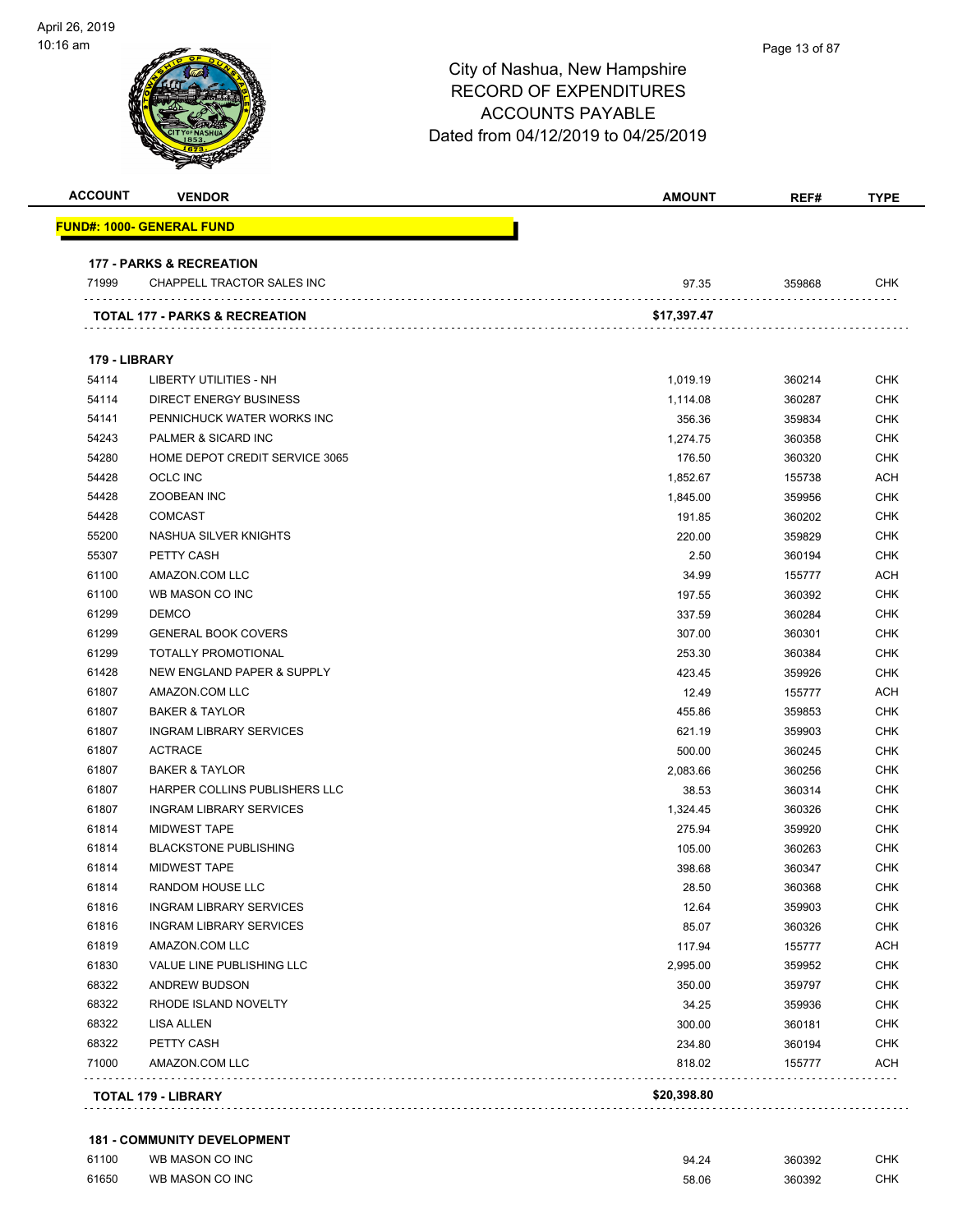| <b>ACCOUNT</b>               | <b>VENDOR</b>                            | <b>AMOUNT</b>        | REF#             | <b>TYPE</b>              |
|------------------------------|------------------------------------------|----------------------|------------------|--------------------------|
|                              | <u> FUND#: 1000- GENERAL FUND</u>        |                      |                  |                          |
|                              | <b>TOTAL 181 - COMMUNITY DEVELOPMENT</b> | \$152.30             |                  |                          |
|                              |                                          |                      |                  |                          |
|                              | <b>182 - PLANNING AND ZONING</b>         |                      |                  |                          |
| 55614                        | HILLSBOROUGH COUNTY REGISTRY             | 114.00               | 360318           | CHK                      |
|                              | <b>TOTAL 182 - PLANNING AND ZONING</b>   | \$114.00             |                  |                          |
|                              |                                          |                      |                  |                          |
| <b>191 - SCHOOL</b><br>52150 | NH RETIREMENT SYSTEM                     |                      | 359781           | <b>CHK</b>               |
| 52300                        | <b>GUARDIAN</b>                          | 1,161.22             |                  | <b>CHK</b>               |
| 53128                        | <b>JACKSON LEWIS LLP</b>                 | 4,681.10             | 360478           | <b>CHK</b>               |
| 53600                        | NASHUA ADULT LEARNING CENTER             | 3,250.00             | 360045           | <b>CHK</b>               |
| 53607                        | <b>NEWSELA INC</b>                       | 29,509.30            | 360407           |                          |
| 53614                        | <b>AMY MCCARTNEY</b>                     | 4,500.00             | 360526           | <b>CHK</b><br><b>CHK</b> |
| 53614                        | <b>CLARK ASSOC</b>                       | 11,010.50            | 359972           | <b>CHK</b>               |
| 53614                        | HEAVEN SENT HOME CARE LLC                | 45,717.85            | 359997           | <b>CHK</b>               |
| 53614                        | <b>NAMI NH</b>                           | 880.00               | 360035<br>360074 | <b>CHK</b>               |
| 53614                        | LYNN LYONS, LICSW                        | 1,408.38<br>1,007.00 | 360508           | <b>CHK</b>               |
| 53628                        | SEE SCIENCE CENTER                       | 250.00               | 359965           | <b>CHK</b>               |
| 53628                        | MSB CONSULTING GROUP LLC                 | 2,235.35             | 360071           | <b>CHK</b>               |
| 53628                        | TS EVENT PRODUCTIONS LLC                 | 800.00               | 360096           | <b>CHK</b>               |
| 53628                        | STATE OF NH CRIMINAL RECORDS             | 482.50               | 360401           | <b>CHK</b>               |
| 53628                        | STATE OF NH CRIMINAL RECORDS             | 117.75               | 360402           | <b>CHK</b>               |
| 53628                        | STATE OF NH CRIMINAL RECORDS             | 471.00               | 360403           | <b>CHK</b>               |
| 53628                        | STATE OF NH CRIMINAL RECORDS             | 48.25                | 360404           | <b>CHK</b>               |
| 53628                        | DAVID BAILEY                             | 70.00                | 360416           | <b>CHK</b>               |
| 53628                        | <b>GATE CITY CHARTER SCHOOL</b>          | 2,450.00             | 360471           | <b>CHK</b>               |
| 53628                        | MSB CONSULTING GROUP LLC                 | 2,521.65             | 360519           | <b>CHK</b>               |
| 53628                        | THERAPY TRAVELERS LLC                    | 3,360.00             | 360557           | CHK                      |
| 53628                        | <b>JAWED WAHID</b>                       | 500.00               | 360566           | <b>CHK</b>               |
| 54100                        | <b>EVERSOURCE</b>                        | 122,062.17           |                  | <b>CHK</b>               |
| 54100                        | <b>EVERSOURCE</b>                        | 135.84               | 359960<br>360399 | <b>CHK</b>               |
| 54114                        | LIBERTY UTILITIES                        | 15,336.56            | 359962           | <b>CHK</b>               |
| 54114                        | <b>DIRECT ENERGY BUSINESS</b>            | 19,781.63            | 360008           | <b>CHK</b>               |
| 54114                        | <b>ENERGY NORTH PROPANE</b>              | 1,381.68             | 360011           | <b>CHK</b>               |
| 54114                        | LIBERTY UTILITIES                        | 488.22               | 360400           | <b>CHK</b>               |
| 54114                        | <b>DIRECT ENERGY BUSINESS</b>            | 275.89               | 360456           | <b>CHK</b>               |
| 54141                        | PENNICHUCK WATER WORKS INC               | 5,211.87             | 359963           | <b>CHK</b>               |
| 54280                        | AMERICAN TIME & SIGNAL CO                | 3,454.48             | 359971           | <b>CHK</b>               |
| 54280                        | <b>BELLETETES INC</b>                    | 52.13                | 359978           | <b>CHK</b>               |
| 54280                        | BLAINE WINDOW HARDWARE INC               | 90.46                | 359982           | <b>CHK</b>               |
| 54280                        | BUDGET 1 HR. SIGN CTR., INC.             | 60.00                | 359989           | <b>CHK</b>               |
| 54280                        | HOME DEPOT CREDIT SERVICES               |                      |                  | <b>CHK</b>               |
| 54280                        | NASHUA WALLPAPER & PAINT CO              | 34.49<br>879.84      | 360041<br>360077 | <b>CHK</b>               |
| 54280                        | STANLEY ELEVATOR CO INC                  | 670.00               | 360094           | <b>CHK</b>               |
| 54280                        | DONALD M THERIAULT                       | 2,500.00             | 360095           | CHK                      |
| 54280                        | <b>B &amp; S LOCKSMITHS INC</b>          | 187.00               |                  | <b>CHK</b>               |
|                              | <b>BELLETETES INC</b>                    |                      | 360415           | <b>CHK</b>               |
| 54280                        |                                          | 1,613.88             | 360422           |                          |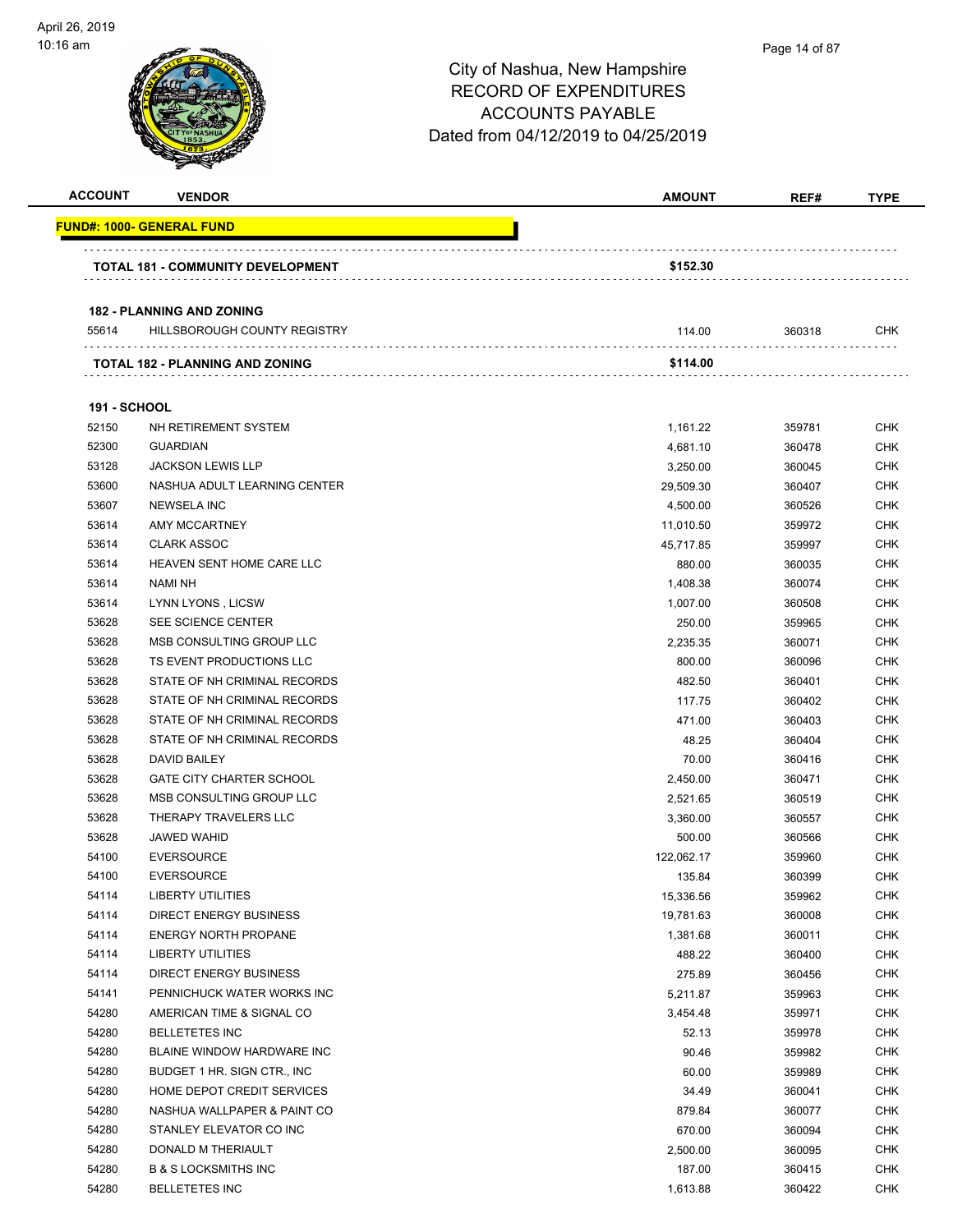

| <b>ACCOUNT</b>      | <b>VENDOR</b>                          | <b>AMOUNT</b>   | REF#             | <b>TYPE</b> |
|---------------------|----------------------------------------|-----------------|------------------|-------------|
|                     | <u> FUND#: 1000- GENERAL FUND</u>      |                 |                  |             |
|                     |                                        |                 |                  |             |
| <b>191 - SCHOOL</b> |                                        |                 |                  |             |
| 54280               | BUDGET 1 HR. SIGN CTR., INC            | 50.00           | 360435           | <b>CHK</b>  |
| 54280               | MERRIMACK BUILDING SUPPLY INC          | 76.46           | 360517           | CHK         |
| 54280               | NASHUA GLASS                           | 158.00          | 360521           | <b>CHK</b>  |
| 54280               | NASHUA WALLPAPER & PAINT CO            | 487.34          | 360522           | <b>CHK</b>  |
| 54280               | <b>PASEK CORP</b>                      | 3,000.76        | 360535           | <b>CHK</b>  |
| 54487               | <b>TURF PRODUCTS</b>                   | 128.60          | 360097           | CHK         |
| 54487               | DAVID BAILEY                           | 80.00           | 360416           | CHK         |
| 54487               | <b>HOBART SERVICE</b>                  | 89.25           | 360487           | CHK         |
| 54600               | <b>BEST FORD</b>                       | 962.55          | 359980           | <b>CHK</b>  |
| 54600               | <b>MAYNARD &amp; LESIEUR INC</b>       | 381.77          | 360064           | <b>CHK</b>  |
| 54600               | SAFELITE AUTO GLASS                    | 337.97          | 360086           | <b>CHK</b>  |
| 54600               | SANEL NAPA                             | 26.78           | 360087           | <b>CHK</b>  |
| 54600               | <b>BEST FORD</b>                       | 220.54          | 360424           | CHK         |
| 54600               | <b>CARPARTS OF NASHUA</b>              | 355.48          | 360438           | CHK         |
| 54600               | CHAPPELL TRACTOR SALES INC             | 143.79          | 360444           | CHK         |
| 54600               | <b>MAYNARD &amp; LESIEUR INC</b>       | 464.00          | 360514           | <b>CHK</b>  |
| 54600               | SANEL NAPA                             | 88.96           | 360550           | CHK         |
| 54899               | <b>BRADY SULLIVAN</b>                  | 12,609.38       | 155744           | ACH         |
| 54899               | <b>CONWAY ARENA</b>                    | 23,995.00       | 360448           | CHK         |
| 55109               | CONSOLIDATED COMMUNICATIONS            | 878.98          | 359820           | <b>CHK</b>  |
| 55109               | CONSOLIDATED COMMUNICATIONS            | 44.16           | 359958           | <b>CHK</b>  |
| 55109               | <b>EARTHLINK BUSINESS</b>              | 426.57          | 359959           | <b>CHK</b>  |
| 55109               | <b>FIRSTLIGHT FIBER</b>                | 2,249.26        | 359961           | <b>CHK</b>  |
| 55109               | <b>COMCAST</b>                         | 219.57          | 360397           | <b>CHK</b>  |
| 55109               | CONSOLIDATED COMMUNICATIONS            | 2,308.45        | 360398           | CHK         |
| 55109               | VERIZON WIRELESS 742005979             | 360.95          | 360406           | CHK         |
| 55200               | NASHUA SCHOOL DISTRICT 42              | 105.00          | 155736           | <b>ACH</b>  |
| 55200               | <b>LENNY HARRISON</b>                  | 30.00           | 360483           | <b>CHK</b>  |
| 55300               | NASHUA SCHOOL DISTRICT 42              | 1,202.00        | 155736           | ACH         |
| 55300               | <b>SARAH DESAULNIERS</b>               | 181.84          | 360006           | <b>CHK</b>  |
| 55300               | <b>WILLIAM MCINTOSH</b>                | 33.45           | 360066           | <b>CHK</b>  |
| 55300               | <b>KRISTIN RINKO</b>                   | 478.94          | 360085           | <b>CHK</b>  |
| 55307               | <b>MARCIA BAGLEY</b>                   | 156.80          | 359974           | CHK         |
| 55307               | <b>NATHAN BURNS</b>                    | 71.40           | 359990           | CHK         |
| 55307               | <b>MAUREEN CHORMA</b>                  | 5.22            | 359996           | <b>CHK</b>  |
| 55307               | <b>MARISA DONATI</b>                   | 99.47           | 360009           | <b>CHK</b>  |
| 55307               | DONNA FITZPATRICK                      | 75.11           | 360018           | <b>CHK</b>  |
| 55307               | JAHMAL MOSLEY                          | 60.78           | 360069           | <b>CHK</b>  |
| 55307               | ANNE ALTMAN                            | 32.48           | 360411           | <b>CHK</b>  |
| 55307               | <b>CHELSEY GILLIS</b>                  | 177.68          | 360473           | <b>CHK</b>  |
| 55307               | LISA JANOSIK                           | 33.06           | 360494           | <b>CHK</b>  |
|                     |                                        |                 |                  |             |
| 55307<br>55307      | <b>MARK LUCAS</b><br><b>ANNE PRICE</b> | 41.62<br>222.48 | 360507           | CHK<br>CHK  |
| 55307               | JOHN RICHARD                           | 75.40           | 360541           | <b>CHK</b>  |
| 55307               | MICHAEL SCARPATO                       | 39.44           | 360544           | CHK         |
| 55400               | PATRICIA BEAULIEU                      | 169.00          | 360551<br>359976 | <b>CHK</b>  |
| 55400               | RACHEL CASASANTA                       | 199.00          |                  | CHK         |
| 55400               | <b>AMY CRAIG</b>                       |                 | 359993           |             |
|                     |                                        | 169.00          | 360004           | <b>CHK</b>  |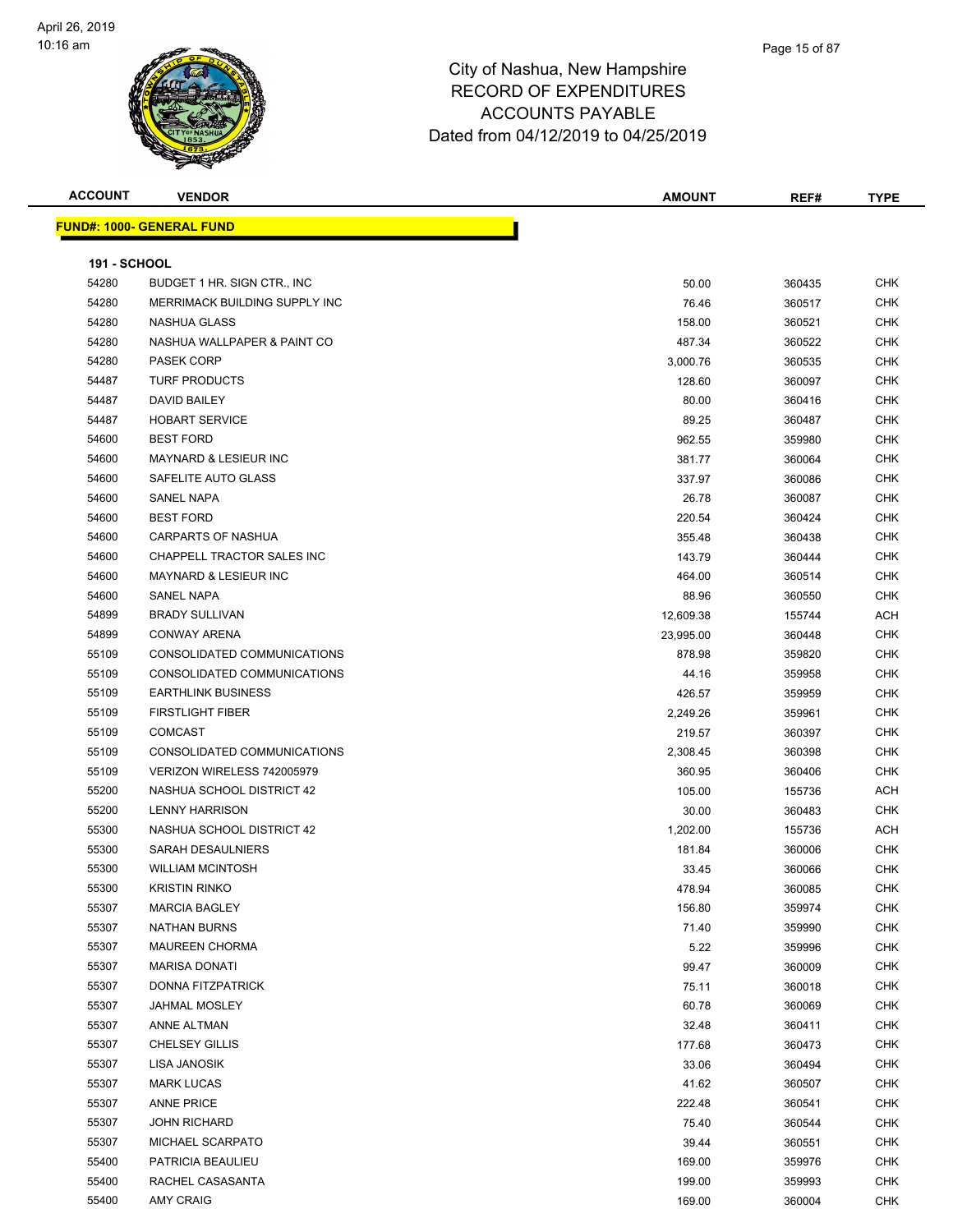

#### Page 16 of 87

| <b>ACCOUNT</b>      | <b>VENDOR</b>                    | <b>AMOUNT</b> | REF#   | <b>TYPE</b> |
|---------------------|----------------------------------|---------------|--------|-------------|
|                     | <b>FUND#: 1000- GENERAL FUND</b> |               |        |             |
|                     |                                  |               |        |             |
| <b>191 - SCHOOL</b> |                                  |               |        |             |
| 55400               | DESTINATION IMAGINATION, INC.    | 1,000.00      | 360007 | <b>CHK</b>  |
| 55400               | <b>JESSICA A TROTTA</b>          | 169.00        | 360047 | <b>CHK</b>  |
| 55400               | SANDRA LAROCHELLE                | 300.00        | 360502 | <b>CHK</b>  |
| 55400               | LYNN LYONS, LICSW                | 1,034.00      | 360508 | <b>CHK</b>  |
| 55400               | <b>NEASC INC</b>                 | 450.00        | 360524 | <b>CHK</b>  |
| 55400               | <b>NHSAA</b>                     | 160.00        | 360527 | <b>CHK</b>  |
| 55400               | <b>TARA OSINSKI</b>              | 267.68        | 360532 | <b>CHK</b>  |
| 55400               | <b>TERESA PERRON</b>             | 152.00        | 360536 | <b>CHK</b>  |
| 55600               | THE COPY SHOP                    | 550.00        | 360003 | <b>CHK</b>  |
| 55607               | PETTY CASH                       | 53.34         | 359964 | <b>CHK</b>  |
| 55607               | RESERVE ACCOUNT                  | 2,000.00      | 360543 | <b>CHK</b>  |
| 55642               | <b>MATT STRONG</b>               | 105.00        | 359957 | <b>CHK</b>  |
| 55642               | <b>GREGORY ANDRUSKEVICH</b>      | 68.00         | 359973 | <b>CHK</b>  |
| 55642               | <b>LAUREN BENSON</b>             | 272.00        | 359979 | <b>CHK</b>  |
| 55642               | DANA BOURASSA                    | 88.00         | 359985 | <b>CHK</b>  |
| 55642               | <b>STEVEN CAVALLO</b>            | 68.00         | 359994 | <b>CHK</b>  |
| 55642               | PHILIP CLINTON                   | 88.00         | 359999 | <b>CHK</b>  |
| 55642               | JOHN S DUNHAM                    | 68.00         | 360010 | <b>CHK</b>  |
| 55642               | <b>GERALD GADBOIS</b>            | 136.00        | 360024 | <b>CHK</b>  |
| 55642               | <b>ANDREW HARTERY</b>            | 68.00         | 360034 | <b>CHK</b>  |
| 55642               | ROBERT W JOHNSON JR              | 136.00        | 360048 | <b>CHK</b>  |
| 55642               | ROGER KONSTANT                   | 88.00         | 360051 | <b>CHK</b>  |
| 55642               | MICHAEL LAROCQUE                 | 68.00         | 360053 | <b>CHK</b>  |
| 55642               | <b>TED LEVESQUE</b>              | 68.00         | 360055 | <b>CHK</b>  |
| 55642               | <b>TIMOTHY MCCAFFREY</b>         | 88.00         | 360065 | <b>CHK</b>  |
| 55642               | DANIEL J MURPHY                  | 88.00         | 360072 | <b>CHK</b>  |
| 55642               | <b>MARILEE NIHAN</b>             | 136.00        | 360080 | <b>CHK</b>  |
| 55642               | <b>SHANE SIRLES</b>              | 102.00        | 360090 | <b>CHK</b>  |
| 55642               | <b>RUSSELL SMITH</b>             | 68.00         | 360092 | <b>CHK</b>  |
| 55642               | <b>ALISON WINER</b>              | 146.00        | 360103 | <b>CHK</b>  |
| 55642               | <b>GARY WONG</b>                 | 272.00        | 360105 | <b>CHK</b>  |
| 55642               | <b>GREGORY ANDRUSKEVICH</b>      | 68.00         | 360412 | <b>CHK</b>  |
| 55642               | <b>LAUREN BENSON</b>             | 146.00        | 360423 | <b>CHK</b>  |
| 55642               | HOWARD TIMOTHY BETHKE            | 88.00         | 360425 | <b>CHK</b>  |
| 55642               | KENNETH A BOURQUE                | 68.00         | 360430 | <b>CHK</b>  |
| 55642               | JACOB BUDA                       | 68.00         | 360433 | CHK         |
| 55642               | <b>MARK BUDA</b>                 | 136.00        | 360434 | <b>CHK</b>  |
| 55642               | PAUL COTSIBAS                    | 88.00         | 360450 | <b>CHK</b>  |
| 55642               | RONALD DOHERTY                   | 66.00         | 360457 | <b>CHK</b>  |
| 55642               | MARGARET DONOVAN                 | 88.00         | 360458 | <b>CHK</b>  |
| 55642               | <b>KEVIN EAMES</b>               | 102.00        | 360461 | <b>CHK</b>  |
| 55642               | ROBERT A EARL                    | 68.00         | 360462 | <b>CHK</b>  |
| 55642               | EDWARD R FREITAS                 | 160.00        | 360469 | <b>CHK</b>  |
| 55642               | <b>JEFF GRIMES</b>               | 100.00        | 360477 | <b>CHK</b>  |
| 55642               | <b>JOSEPH E KELLY</b>            | 160.00        | 360498 | <b>CHK</b>  |
| 55642               | MICHAEL LAROCQUE                 | 68.00         | 360503 | <b>CHK</b>  |
| 55642               | <b>DENNIS MELANSON</b>           | 88.00         | 360516 | CHK         |
| 55642               | ANTHONY C PALMISANO              | 88.00         | 360534 | <b>CHK</b>  |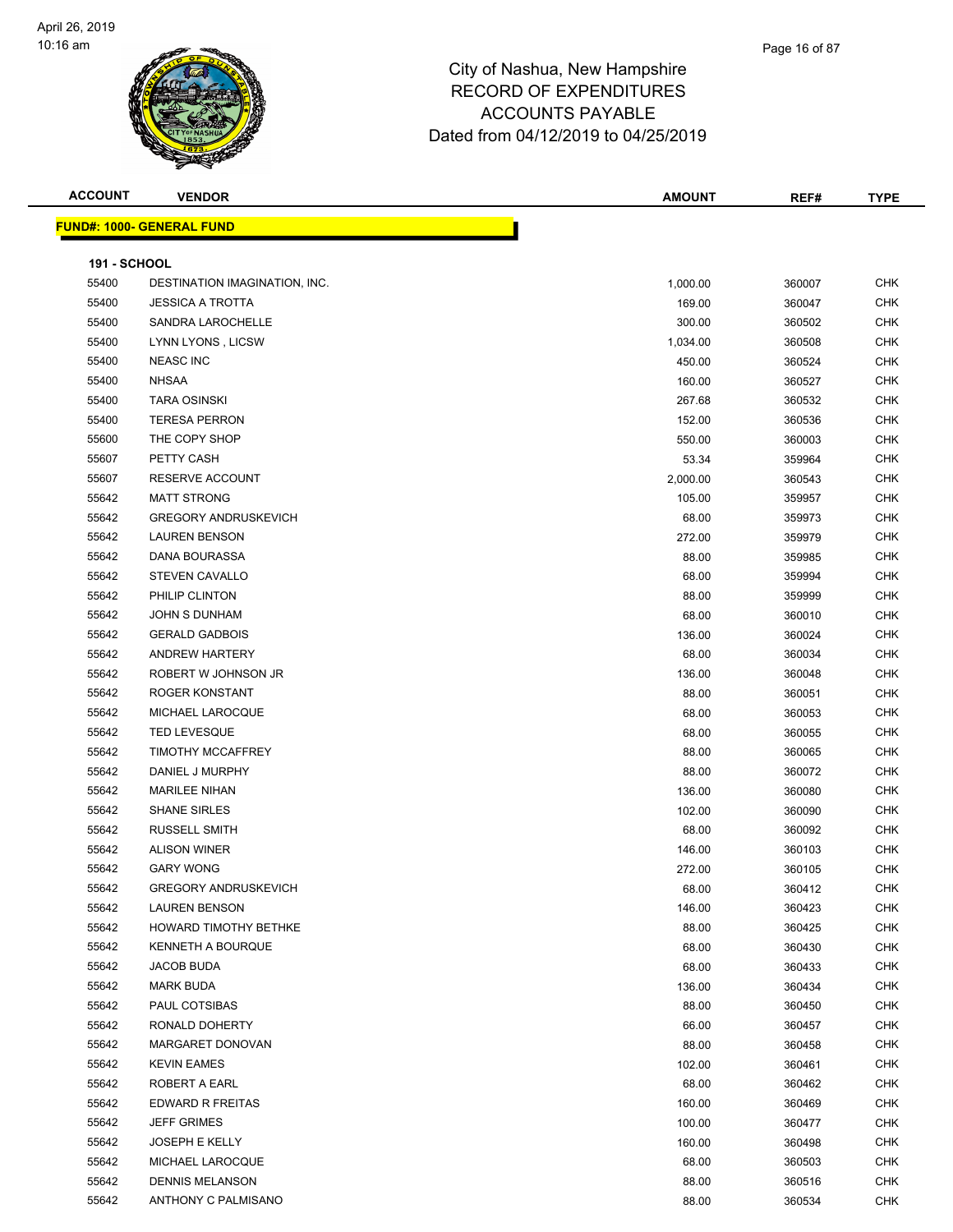

| <b>ACCOUNT</b>      | <b>VENDOR</b>                        | <b>AMOUNT</b> | REF#   | TYPE       |
|---------------------|--------------------------------------|---------------|--------|------------|
|                     | <u> FUND#: 1000- GENERAL FUND</u>    |               |        |            |
|                     |                                      |               |        |            |
| <b>191 - SCHOOL</b> |                                      |               |        |            |
| 55642               | <b>EDWARD PETERSON</b>               | 136.00        | 360537 | CHK        |
| 55642               | <b>GERARD ROBICHAUD</b>              | 68.00         | 360546 | <b>CHK</b> |
| 55642               | <b>CONNER ROOT</b>                   | 176.00        | 360548 | <b>CHK</b> |
| 55642               | <b>HOWARD TITUS</b>                  | 136.00        | 360558 | <b>CHK</b> |
| 55642               | <b>DENNIS TOKAC</b>                  | 68.00         | 360559 | <b>CHK</b> |
| 55642               | MICHAEL C TOTH                       | 68.00         | 360560 | <b>CHK</b> |
| 55642               | DAVID A TOTO                         | 68.00         | 360561 | <b>CHK</b> |
| 55642               | <b>JAMES TUFTS</b>                   | 160.00        | 360563 | <b>CHK</b> |
| 55642               | <b>GARY WONG</b>                     | 292.00        | 360573 | <b>CHK</b> |
| 55642               | DAVE ZWICKER                         | 88.00         | 360574 | <b>CHK</b> |
| 55649               | <b>WILLIAM MAKARAWICZ</b>            | 1,010.00      | 360060 | <b>CHK</b> |
| 55649               | <b>GARY CUSTER</b>                   | 80.00         | 360452 | <b>CHK</b> |
| 55690               | FIRST STUDENT INC                    | 2,020.54      | 360016 | <b>CHK</b> |
| 55691               | <b>JESSICA FLAGLER</b>               | 1,160.00      | 360019 | <b>CHK</b> |
| 55691               | ADVENTURE LIMOUSINE INC              | 1,395.00      | 360408 | <b>CHK</b> |
| 55691               | DURHAM SCHOOL SERVICES               | 54,241.03     | 360460 | <b>CHK</b> |
| 55694               | <b>VERMONT PERMANENCY INITIATIVE</b> | 4,236.81      | 359968 | <b>CHK</b> |
| 55694               | EVERGREEN CENTER INC                 | 21,682.02     | 360013 | <b>CHK</b> |
| 55694               | HILLCREST EDUCATIONAL CENTERS        | 5,103.20      | 360038 | CHK        |
| 55694               | MOUNT PROSPECT ACADEMY INC           | 6,466.71      | 360070 | <b>CHK</b> |
| 55694               | NFI NORTH INC                        | 1,987.20      | 360079 | <b>CHK</b> |
| 55694               | PARKER EDUCATION                     | 5,792.91      | 360082 | CHK        |
| 55694               | ST ANNS HOME INC                     | 16,286.47     | 360093 | <b>CHK</b> |
| 55694               | <b>WINDHAM ACADEMY</b>               | 1,647.00      | 360102 | <b>CHK</b> |
| 55694               | NASHUA ADULT LEARNING CENTER         | 30,725.90     | 360407 | <b>CHK</b> |
| 55694               | LEARNING SKILLS ACADEMY              | 179.46        | 360504 | <b>CHK</b> |
| 55694               | SPAULDING YOUTH CTR                  | 283.71        | 360556 | <b>CHK</b> |
| 55699               | AUDREY VARGA                         | 630.00        | 360099 | <b>CHK</b> |
| 55699               | <b>NEASC INC</b>                     | 450.00        | 360524 | <b>CHK</b> |
| 55699               | <b>AUDREY VARGA</b>                  | 630.00        | 360565 | <b>CHK</b> |
| 61100               | AMAZON.COM LLC                       | 19.41         | 155743 | ACH        |
| 61100               | AMAZON.COM LLC                       | 568.13        | 155791 | <b>ACH</b> |
| 61100               | <b>SCHOOL SPECIALTY</b>              | (153.48)      | 360089 | CHK        |
| 61100               | WB MASON CO INC                      | 6,478.68      | 360101 | CHK        |
| 61100               | <b>US POSTAL SERVICE</b>             | 600.00        | 360564 | CHK        |
| 61100               | WB MASON CO INC                      | 1,420.44      | 360568 | CHK        |
| 61135               | AMAZON.COM LLC                       | 738.66        | 155743 | ACH        |
| 61135               | AMAZON.COM LLC                       | 1,536.21      | 155791 | ACH        |
| 61135               | PETTY CASH                           | 19.95         | 359964 | <b>CHK</b> |
| 61135               | <b>BELLETETES INC</b>                | 50.17         | 359978 | CHK        |
| 61135               | <b>LYNNE BROWN</b>                   | 33.21         | 359988 | <b>CHK</b> |
| 61135               | CONNECTICUT VALLEY BIO SUPPLY        | 232.42        | 360002 | <b>CHK</b> |
| 61135               | EVAN-MOOR                            | 50.97         | 360012 | CHK        |
| 61135               | <b>JENNIFER FITZGERALD</b>           | 29.45         | 360017 | <b>CHK</b> |
| 61135               | <b>CHERRIE FULTON</b>                | 205.20        | 360023 | CHK        |
| 61135               | GENERAL LINEN SERVICE INC            | 106.97        | 360026 | CHK        |
| 61135               | <b>GREAT MINDS</b>                   | 158.04        | 360029 | <b>CHK</b> |
| 61135               | <b>KAREN GREEN</b>                   | 54.18         | 360030 | <b>CHK</b> |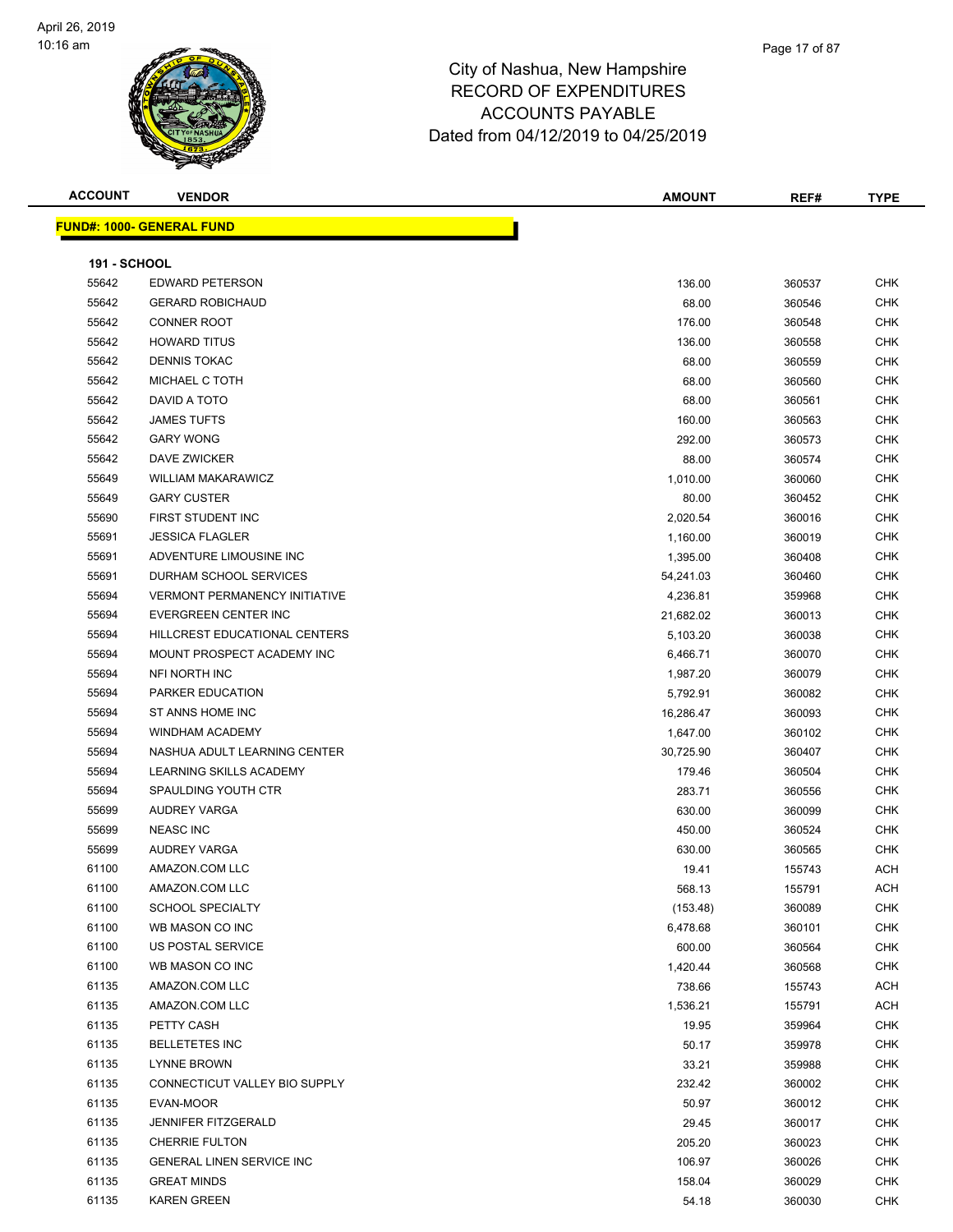

| <b>ACCOUNT</b>      | <b>VENDOR</b>                    | <b>AMOUNT</b> | REF#   | <b>TYPE</b> |
|---------------------|----------------------------------|---------------|--------|-------------|
|                     | <b>FUND#: 1000- GENERAL FUND</b> |               |        |             |
|                     |                                  |               |        |             |
| <b>191 - SCHOOL</b> |                                  |               |        |             |
| 61135               | <b>HANNAFORD</b>                 | 142.56        | 360033 | <b>CHK</b>  |
| 61135               | HOME DEPOT CREDIT SERVICES       | 107.40        | 360039 | <b>CHK</b>  |
| 61135               | HOME DEPOT CREDIT SERVICE        | 1,037.58      | 360040 | <b>CHK</b>  |
| 61135               | <b>ERIN KNOETIG</b>              | 83.00         | 360050 | <b>CHK</b>  |
| 61135               | LAKESHORE LEARNING MATERIALS     | 429.99        | 360052 | <b>CHK</b>  |
| 61135               | <b>CATHERINE LUI</b>             | 50.97         | 360057 | <b>CHK</b>  |
| 61135               | MARKET BASKET ACCT 2589096       | 305.84        | 360061 | <b>CHK</b>  |
| 61135               | MIDWEST TECHNOLOGY PRODUCTS      | 373.91        | 360067 | <b>CHK</b>  |
| 61135               | MONOPRICE INC                    | 32.06         | 360068 | <b>CHK</b>  |
| 61135               | <b>NASCO</b>                     | 48.37         | 360075 | <b>CHK</b>  |
| 61135               | PJ CURRIER LUMBER COMPNAY        | 261.32        | 360083 | <b>CHK</b>  |
| 61135               | <b>SCHOOL SPECIALTY</b>          | 1,283.84      | 360089 | <b>CHK</b>  |
| 61135               | WB MASON CO INC                  | 1,583.30      | 360101 | <b>CHK</b>  |
| 61135               | AHA! PROCESS INC                 | 270.00        | 360410 | <b>CHK</b>  |
| 61135               | <b>BELLETETES INC</b>            | 119.44        | 360422 | <b>CHK</b>  |
| 61135               | ALEXANDRA BUBAR                  | 47.18         | 360432 | <b>CHK</b>  |
| 61135               | <b>CARPARTS OF NASHUA</b>        | 202.21        | 360438 | <b>CHK</b>  |
| 61135               | <b>CHERYL CARTER</b>             | 12.99         | 360440 | <b>CHK</b>  |
| 61135               | CARTRIDGE WORLD MANCHESTER       | 69.99         | 360441 | <b>CHK</b>  |
| 61135               | <b>FRANK COVART</b>              | 60.00         | 360451 | <b>CHK</b>  |
| 61135               | DAYDREAM EDUCATION               | 232.02        | 360454 | <b>CHK</b>  |
| 61135               | <b>DEMCO</b>                     | 843.04        | 360455 | <b>CHK</b>  |
| 61135               | <b>GENERAL LINEN SERVICE INC</b> | 92.97         | 360472 | <b>CHK</b>  |
| 61135               | <b>HANNAFORD</b>                 | 75.81         | 360481 | <b>CHK</b>  |
| 61135               | <b>HEINEMANN</b>                 | 83.60         | 360485 | <b>CHK</b>  |
| 61135               | COMPUTER HUT dba IT INSIDERS     | 359.90        | 360493 | <b>CHK</b>  |
| 61135               | <b>KENDORE LEARNING</b>          | 162.00        | 360499 | <b>CHK</b>  |
| 61135               | LITERACY RESOURCES INC           | 561.68        | 360505 | <b>CHK</b>  |
| 61135               | <b>JUDITH LOFTUS</b>             | 48.96         | 360506 | <b>CHK</b>  |
| 61135               | MARKET BASKET ACCT 2589096       | 393.68        | 360512 | <b>CHK</b>  |
| 61135               | MIDWEST TECHNOLOGY PRODUCTS      | 28.80         | 360518 | <b>CHK</b>  |
| 61135               | <b>NASSP</b>                     | 385.00        | 360523 | <b>CHK</b>  |
| 61135               | <b>TARA OSINSKI</b>              | 107.00        | 360532 | <b>CHK</b>  |
| 61135               | PJ CURRIER LUMBER COMPNAY        | 932.72        | 360538 | <b>CHK</b>  |
| 61135               | <b>DENEEN ROBIE</b>              | 45.40         | 360547 | <b>CHK</b>  |
| 61135               | <b>SCHOOL SPECIALTY</b>          | 2,978.66      | 360554 | <b>CHK</b>  |
| 61135               | <b>JULIE SLATTERY</b>            | 67.49         | 360555 | <b>CHK</b>  |
| 61135               | WAL-MART                         | 92.62         | 360567 | <b>CHK</b>  |
| 61135               | WB MASON CO INC                  | 5,046.91      | 360568 | <b>CHK</b>  |
| 61135               | <b>WCEPS</b>                     | 269.00        | 360569 | <b>CHK</b>  |
| 61142               | AMAZON.COM LLC                   | 197.60        | 155743 | <b>ACH</b>  |
| 61142               | AMAZON.COM LLC                   | 29.50         | 155791 | <b>ACH</b>  |
| 61142               | <b>SCHOOL HEALTH</b>             | 292.22        | 360088 | <b>CHK</b>  |
| 61142               | <b>KARIN O'DONNELL</b>           | 16.76         | 360530 | <b>CHK</b>  |
| 61142               | <b>SCHOOL HEALTH</b>             | 250.74        | 360553 | <b>CHK</b>  |
| 61142               | WILLIAM V MACGILL & CO           | 81.79         | 360571 | <b>CHK</b>  |
| 61299               | AMAZON.COM LLC                   | 148.77        | 155743 | <b>ACH</b>  |
| 61299               | AMAZON.COM LLC                   | 56.70         | 155791 | <b>ACH</b>  |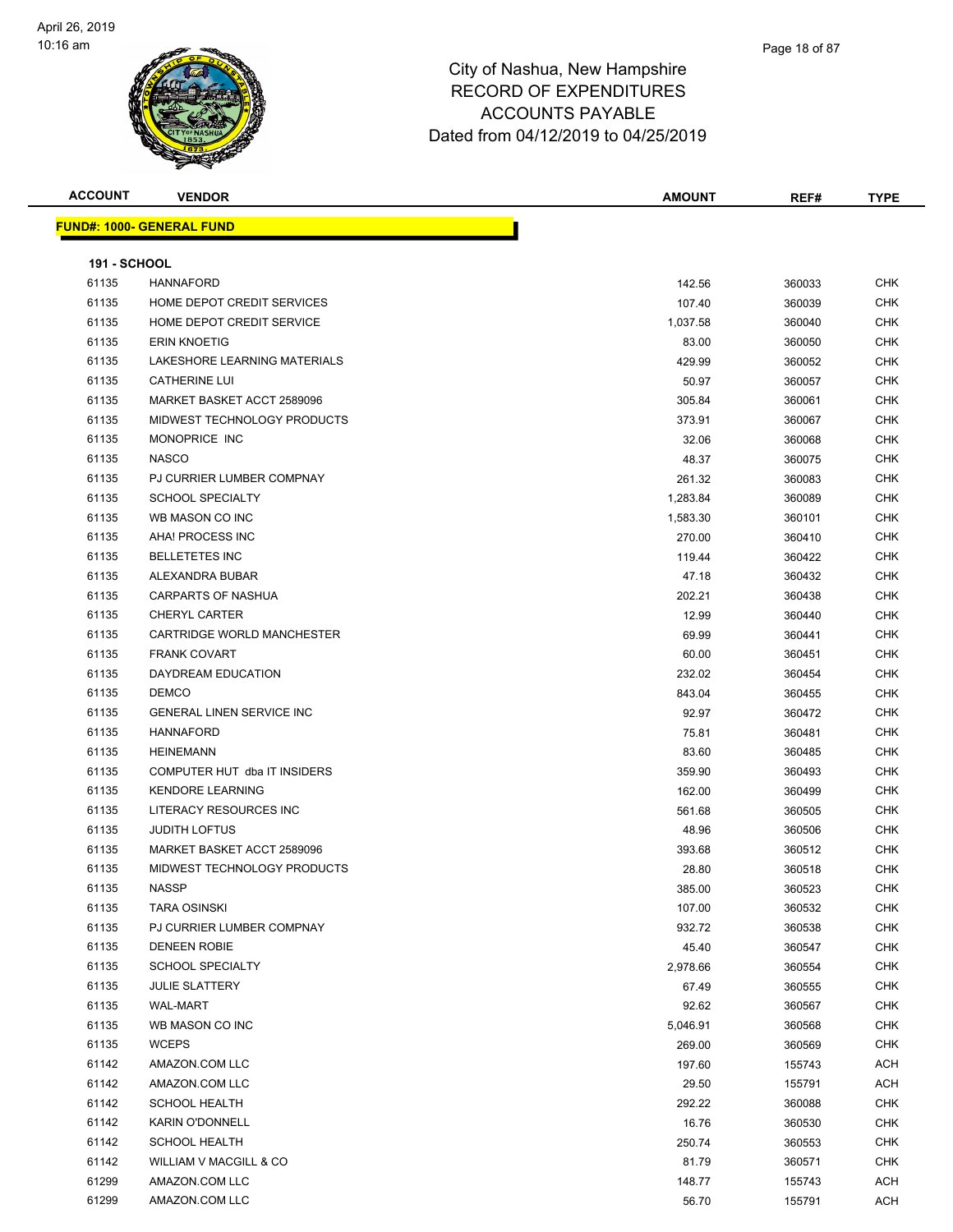

**ACCOUNT VENDOR AMOUNT REF# TYPE**

|       | <u> FUND#: 1000- GENERAL FUND</u>    |                    |        |            |
|-------|--------------------------------------|--------------------|--------|------------|
|       | <b>191 - SCHOOL</b>                  |                    |        |            |
| 61299 | <b>FASTENAL CO</b>                   | 242.55             | 360015 | <b>CHK</b> |
| 61299 | <b>MASTER TEACHER</b>                | 548.19             | 360062 | CHK        |
| 61299 | WB MASON CO INC                      | 26.31              | 360101 | <b>CHK</b> |
| 61299 | <b>JESSICA WOJCIK</b>                | 17.99              | 360104 | <b>CHK</b> |
| 61299 | <b>FASTENAL CO</b>                   | 9.43               | 360465 | CHK        |
| 61299 | <b>GOPHER</b>                        | 538.92             | 360476 | <b>CHK</b> |
| 61299 | <b>THOMAS HORNE</b>                  | 74.37              | 360488 | <b>CHK</b> |
| 61299 | <b>NEW HAMPSHIRE CLOCKS</b>          | 157.00             | 360525 | <b>CHK</b> |
| 61299 | <b>DEBORAH RILEY</b>                 | 73.56              | 360545 | CHK        |
| 61299 | <b>WAL-MART</b>                      | 50.27              | 360567 | CHK        |
| 61407 | <b>GRAINGER</b>                      | 494.29             | 360028 | CHK        |
| 61407 | M & M ELECTRICAL SUPPLY CO INC       | 5,047.00           | 360058 | CHK        |
| 61407 | CEN-COM                              | 165.00             | 360443 | CHK        |
| 61407 | <b>INTERSTATE ALL BATTERY CENTER</b> | 158.00             | 360492 | CHK        |
| 61407 | M & M ELECTRICAL SUPPLY CO INC       | 42.31              | 360509 | <b>CHK</b> |
| 61414 | F W WEBB COMPANY                     | 11.27              | 360014 | CHK        |
| 61414 | <b>HAJOCA CORPORATION</b>            | 413.27             | 360032 | <b>CHK</b> |
| 61414 | F W WEBB COMPANY                     | 236.17             | 360464 | <b>CHK</b> |
| 61414 | <b>HAJOCA CORPORATION</b>            | 625.25             | 360480 | <b>CHK</b> |
| 61414 | POWERS GENERATOR                     | 600.00             | 360540 | CHK        |
| 61421 | CAPP INC                             | 978.00             | 359991 | CHK        |
| 61421 | <b>GREEN RUBBER COMPANY INC</b>      | 932.71             | 360031 | CHK        |
| 61421 | JOMAR DISTRIBUTORS INC               | 1,703.00           | 360496 | <b>CHK</b> |
| 61428 | AMAZON.COM LLC                       | 164.95             | 155743 | ACH        |
| 61428 | CLEAN-O-RAMA                         | 3,490.89           | 360446 | <b>CHK</b> |
| 61599 | <b>FOSTER MATERIALS INC</b>          |                    |        | <b>CHK</b> |
| 61599 | SITEONE LANDSCAPE SUPPLY LLC         | 1,654.20<br>147.70 | 360021 | <b>CHK</b> |
|       | AMAZON.COM LLC                       |                    | 360091 |            |
| 61607 |                                      | 369.18             | 155743 | ACH        |
| 61607 | WB MASON CO INC                      | 230.31             | 360101 | <b>CHK</b> |
| 61607 | APPLE INC                            | 860.00             | 360413 | <b>CHK</b> |
| 61607 | COMPUTER HUT dba IT INSIDERS         | 649.50             | 360493 | <b>CHK</b> |
| 61650 | KONICA MINOLTA BUSINESS              | 492.10             | 360501 | CHK        |
| 61814 | AMAZON.COM LLC                       | 505.01             | 155743 | ACH        |
| 61814 | AMAZON.COM LLC                       | 150.11             | 155791 | ACH        |
| 61814 | FOLLETT SCHOOL SOLUTIONS INC         | 1,497.75           | 360020 | <b>CHK</b> |
| 61814 | <b>BARNES &amp; NOBLE INC</b>        | 298.17             | 360418 | <b>CHK</b> |
| 61814 | FOLLETT SCHOOL SOLUTIONS INC         | 190.50             | 360467 | <b>CHK</b> |
| 61814 | FOLLETT SCHOOL SOLUTIONS INC         | 476.68             | 360468 | <b>CHK</b> |
| 61830 | <b>NEWSELA INC</b>                   | 19,000.00          | 360526 | <b>CHK</b> |
| 61875 | AMAZON.COM LLC                       | 75.00              | 155791 | ACH        |
| 61875 | <b>CARRIE BURNS</b>                  | 219.08             | 360437 | <b>CHK</b> |
| 61875 | <b>CAROLINE B CHASE</b>              | 96.00              | 360445 | <b>CHK</b> |
| 61875 | <b>FIRST BOOK</b>                    | 192.42             | 360466 | CHK        |
| 71221 | COMPUTER HUT dba IT INSIDERS         | 9,717.30           | 360493 | <b>CHK</b> |
| 71228 | <b>LEARNING A-Z</b>                  | 149.90             | 360054 | <b>CHK</b> |
| 71228 | BRENDEN KEHREN DEVELOPMENT           | 1,349.00           | 360431 | CHK        |
| 71228 | COMPUTER HUT dba IT INSIDERS         | 1,344.00           | 360493 | CHK        |
| 71999 | AMAZON.COM LLC                       | 366.03             | 155791 | ACH        |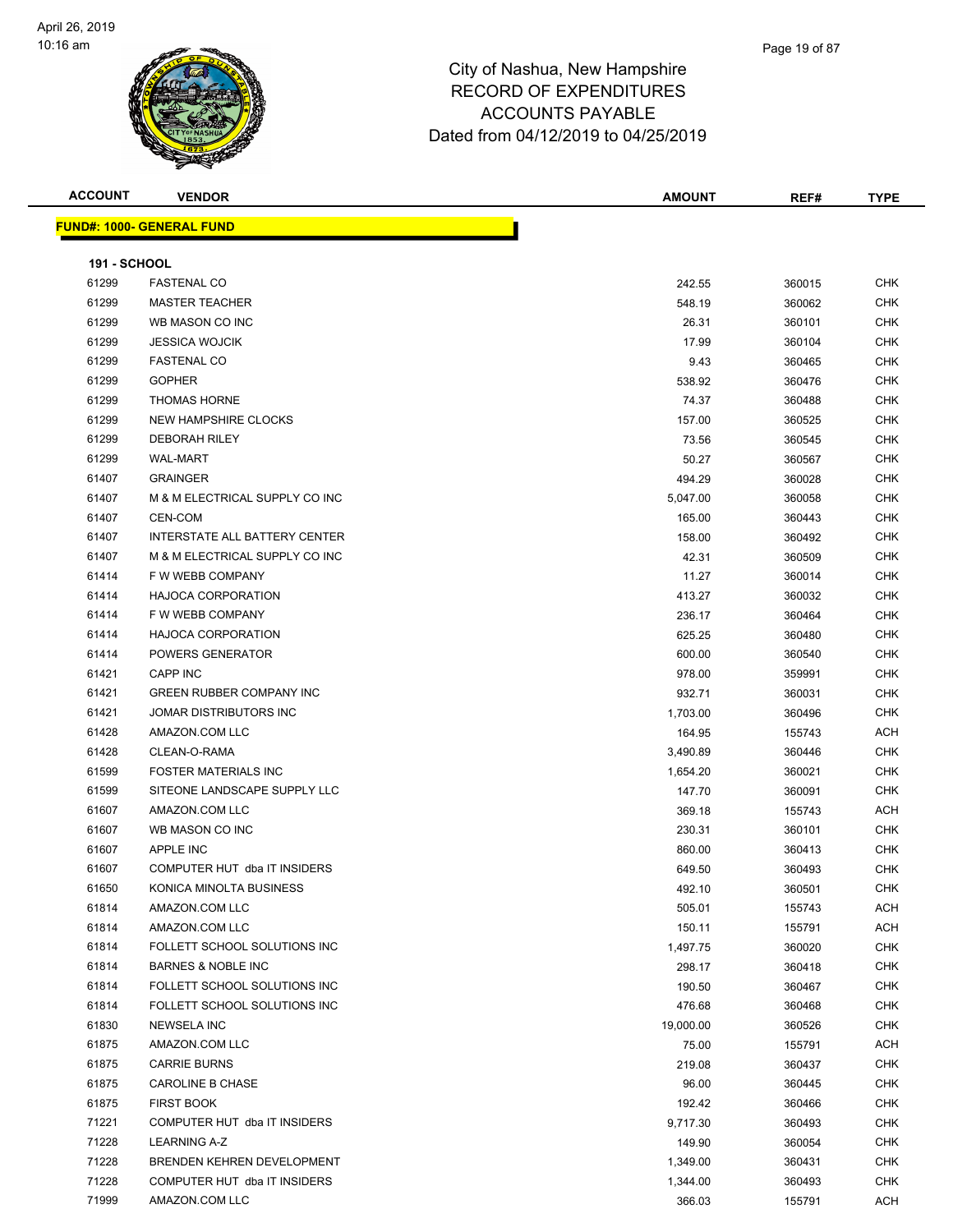

| <b>ACCOUNT</b>      | <b>VENDOR</b>                                            | <b>AMOUNT</b>  | REF#   | <b>TYPE</b> |
|---------------------|----------------------------------------------------------|----------------|--------|-------------|
|                     | <b>FUND#: 1000- GENERAL FUND</b>                         |                |        |             |
|                     |                                                          |                |        |             |
| <b>191 - SCHOOL</b> |                                                          |                |        |             |
| 71999               | CLEAN-O-RAMA                                             | 12,916.80      | 359998 | <b>CHK</b>  |
| 71999               | <b>JAR SYSTEMS LLC</b>                                   | 1,475.31       | 360046 | <b>CHK</b>  |
| 71999               | UNITED RENTALS (NORTH AMERICA)                           | 2,356.32       | 360098 | <b>CHK</b>  |
| 71999               | MCINTIRE BUSINESS PRODUCTS INC                           | 1,499.00       | 360515 | CHK         |
|                     | <b>TOTAL 191 - SCHOOL</b>                                | \$619,356.68   |        |             |
|                     |                                                          |                |        |             |
|                     | 193 - DEBT SERVICE                                       |                |        |             |
| 75100               | US BANK N.A. (091000022)                                 | 220,000.00     | 155788 | <b>ACH</b>  |
| 75200               | US BANK N.A. (091000022)                                 | 365,050.00     | 155788 | <b>ACH</b>  |
|                     |                                                          |                |        |             |
|                     | <b>TOTAL 193 - DEBT SERVICE</b>                          | \$585,050.00   |        |             |
|                     |                                                          |                |        |             |
|                     | <b>TOTAL FUND 1000 - GENERAL FUND</b>                    | \$4,724,358.69 |        |             |
|                     |                                                          |                |        |             |
|                     | <b>FUND#: 1001- GF-CAPITAL IMPROVEMENTS</b>              |                |        |             |
| <b>152 - FIRE</b>   |                                                          |                |        |             |
| 81100               | ADAM SNOW PLUMBING                                       | 1,485.00       | 360246 | CHK         |
|                     |                                                          |                |        |             |
|                     | <b>TOTAL 152 - FIRE</b>                                  | \$1,485.00     |        |             |
|                     |                                                          |                |        |             |
|                     | 160 - PW-ADMIN & ENGINEERING                             |                |        |             |
| 81100               | FUSS & O'NEILL, INC.                                     | 3,484.91       | 360298 | <b>CHK</b>  |
|                     | <b>TOTAL 160 - PW-ADMIN &amp; ENGINEERING</b>            | \$3,484.91     |        |             |
|                     |                                                          |                |        |             |
|                     | <b>TOTAL FUND 1001 - GF-CAPITAL IMPROVEMENTS</b>         |                |        |             |
|                     |                                                          | \$4,969.91     |        |             |
|                     |                                                          |                |        |             |
|                     | <u>FUND#: 1010- GF-PRIOR YEAR ENC &amp; ESCROWS</u>      |                |        |             |
|                     | 102 - BOARD OF ALDERMEN                                  |                |        |             |
| 61299               | TREASURER STATE OF NH                                    | 16.00          | 359841 | CHK         |
|                     |                                                          |                |        |             |
|                     | <b>TOTAL 102 - BOARD OF ALDERMEN</b>                     | \$16.00        |        |             |
|                     |                                                          |                |        |             |
|                     | <b>TOTAL FUND 1010 - GF-PRIOR YEAR ENC &amp; ESCROWS</b> | \$16.00        |        |             |
|                     |                                                          |                |        |             |
|                     | <u> FUND#: 2100- FOOD SERVICES FUND</u>                  |                |        |             |
| 54487               | AFFILIATED HVAC SERVICES LLC                             | 258.00         | 360409 | <b>CHK</b>  |
| 54487               | <b>BASSETT SERVICES CORPORATION</b>                      | 1,485.25       | 360419 | <b>CHK</b>  |
| 54487               | <b>HOBART SERVICE</b>                                    | 434.79         | 360487 | <b>CHK</b>  |
| 55307               | <b>KAREN GUSTIN</b>                                      | 39.09          | 360479 | <b>CHK</b>  |
| 55400               | <b>BUGDEN SOLUTIONS INC</b>                              | 275.00         | 360436 | <b>CHK</b>  |
| 55400               | DAHLIA DAIGLE                                            | 474.87         | 360453 | <b>CHK</b>  |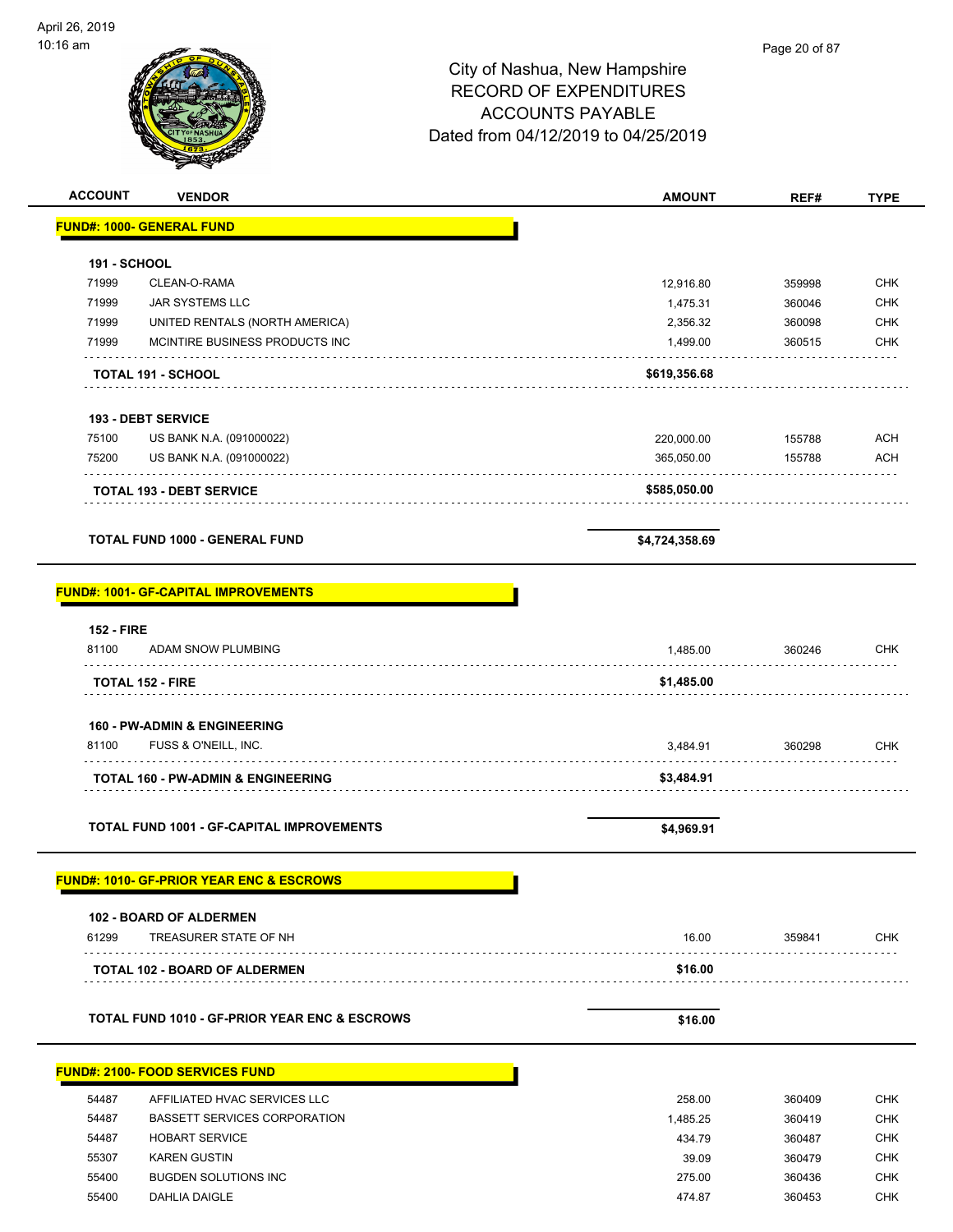

| <b>ACCOUNT</b> | <b>VENDOR</b>                               | <b>AMOUNT</b> | REF#   | <b>TYPE</b> |
|----------------|---------------------------------------------|---------------|--------|-------------|
|                | <b>FUND#: 2100- FOOD SERVICES FUND</b>      |               |        |             |
| 61214          | TREASURER ST OF NH - SURPLUS D              | 438.75        | 359966 | <b>CHK</b>  |
| 61214          | BELLAVANCE BEVERAGE CO INC                  | 1,214.75      | 359977 | <b>CHK</b>  |
| 61214          | <b>BIMBO FOODS BAKERIES INC</b>             | 1,607.40      | 359981 | <b>CHK</b>  |
| 61214          | COCA COLA BOTTLING CO                       | 1,152.75      | 360001 | <b>CHK</b>  |
| 61214          | <b>GARELICK FARMS LLC</b>                   | 6,297.36      | 360025 | <b>CHK</b>  |
| 61214          | GILLS PIZZA CO                              | 4,770.90      | 360027 | <b>CHK</b>  |
| 61214          | <b>HERSHEY'S ICE CREAM</b>                  | 81.48         | 360037 | <b>CHK</b>  |
| 61214          | M SAUNDERS INC                              | 4,315.09      | 360059 | <b>CHK</b>  |
| 61214          | NATIVE MAINE PRODUCE & SPEC                 | 1,152.94      | 360078 | <b>CHK</b>  |
| 61214          | NORTHCENTER FOODS                           | 14,958.44     | 360081 | <b>CHK</b>  |
| 61214          | BELLAVANCE BEVERAGE CO INC                  | 1,625.50      | 360421 | <b>CHK</b>  |
| 61214          | <b>BIMBO FOODS BAKERIES INC</b>             | 306.46        | 360426 | <b>CHK</b>  |
| 61214          | COCA COLA BOTTLING CO                       | 280.25        | 360447 | <b>CHK</b>  |
| 61214          | <b>GARELICK FARMS LLC</b>                   | 6,877.54      | 360470 | <b>CHK</b>  |
| 61214          | GILLS PIZZA CO                              | 3,727.80      | 360474 | <b>CHK</b>  |
| 61214          | HERSHEY'S ICE CREAM                         | 305.76        | 360486 | <b>CHK</b>  |
| 61214          | <b>M SAUNDERS INC</b>                       | 47.90         | 360510 | <b>CHK</b>  |
| 61214          | NORTHCENTER FOODS                           | 34,853.59     | 360529 | <b>CHK</b>  |
| 61299          | <b>IMPERIAL DADE</b>                        | 2,496.03      | 360043 | <b>CHK</b>  |
| 61299          | <b>BLUE RIBBON MAINTENANCE SUPPLI</b>       | 761.08        | 360427 | <b>CHK</b>  |
| 71000          | KITTREDGE EQUIPMENT CO - NH                 | 217.67        | 360500 | <b>CHK</b>  |
|                |                                             |               |        |             |
|                | <b>TOTAL FUND 2100 - FOOD SERVICES FUND</b> | \$90,456.44   |        |             |
|                |                                             |               |        |             |
|                | <b>FUND#: 2207- ADULT ED/CONTINUING ED</b>  |               |        |             |
| 55300          | LAURIE ROTHHAUS                             | 148.30        | 360549 | <b>CHK</b>  |
| 61135          | <b>JOSTENS INC</b>                          | 188.31        | 360497 | <b>CHK</b>  |
|                | TOTAL FUND 2207 - ADULT ED/CONTINUING ED    | \$336.61      |        |             |
|                |                                             |               |        |             |
|                | <b>FUND#: 2222- AFTER SCHOOL PROGRAM</b>    |               |        |             |
| 53628          | NASHUA COMMUNITY MUSIC SCHOOL               | 500.00        | 360520 | CHK         |
| 61299          | AC MOORE INC                                | 14.00         | 359969 | <b>CHK</b>  |
| 61299          | <b>GARELICK FARMS LLC</b>                   | 282.69        | 360025 | <b>CHK</b>  |
| 61299          | MARKET BASKET ACCT 2589096                  | 25.94         | 360061 | <b>CHK</b>  |
| 61299          | WAL-MART                                    | 95.00         | 360100 | <b>CHK</b>  |
| 61299          | <b>COSTA FRUIT &amp; PRODUCE CO</b>         | 2,632.75      | 360449 | <b>CHK</b>  |
| 61299          | <b>GARELICK FARMS LLC</b>                   | 68.75         | 360470 | <b>CHK</b>  |
| 61299          | YURI JAYNES                                 | 17.99         | 360495 | <b>CHK</b>  |
| 61299          | MARKET BASKET ACCT 2589096                  | 264.38        | 360512 | <b>CHK</b>  |
| 61299          | <b>KELLI PLATH</b>                          | 48.99         | 360539 | <b>CHK</b>  |
| 61299          | WAL-MART                                    | 53.02         | 360567 | <b>CHK</b>  |

Page 21 of 87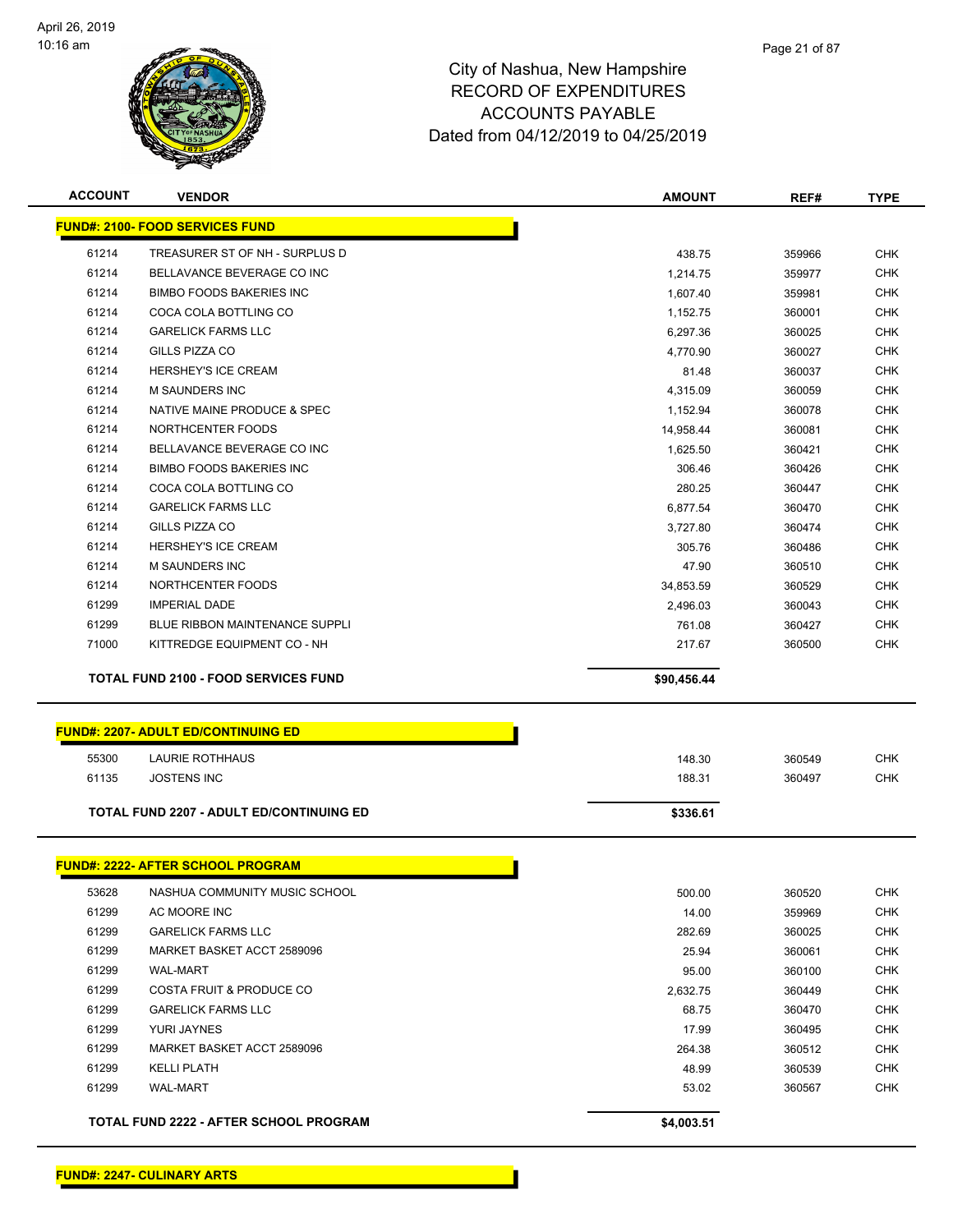

| <b>ACCOUNT</b><br><b>VENDOR</b>                        | <b>AMOUNT</b> | REF#   | <b>TYPE</b> |
|--------------------------------------------------------|---------------|--------|-------------|
| <b>FUND#: 2247- CULINARY ARTS</b>                      |               |        |             |
| 61135<br>MARKET BASKET ACCT 2589096                    | 81.53         | 360061 | <b>CHK</b>  |
| 61135<br>MARKET BASKET ACCT 2589096                    | 15.97         | 360512 | <b>CHK</b>  |
|                                                        |               |        |             |
| <b>TOTAL FUND 2247 - CULINARY ARTS</b>                 | \$97.50       |        |             |
|                                                        |               |        |             |
| <b>FUND#: 2503- PARKS &amp; REC PROGRAMS FUND</b>      |               |        |             |
| <b>BSN SPORTS LLC</b><br>61128                         | 3,301.30      | 359862 | <b>CHK</b>  |
| <b>TOTAL FUND 2503 - PARKS &amp; REC PROGRAMS FUND</b> | \$3,301.30    |        |             |
| <b>FUND#: 2504- HOLMAN STADIUM EVENTS FUND</b>         |               |        |             |
| 54280<br><b>BOB'S DISCOUNT FURNITURE</b>               | 375.94        | 359859 | <b>CHK</b>  |
| <b>TOTAL FUND 2504 - HOLMAN STADIUM EVENTS FUND</b>    | \$375.94      |        |             |
|                                                        |               |        |             |
| <b>FUND#: 2505- PEG ACCESS CHANNELS FUND</b>           |               |        |             |
| 54100<br><b>EVERSOURCE</b>                             | 249.47        | 360208 | <b>CHK</b>  |
| 54114<br>LIBERTY UTILITIES - NH                        | 43.50         | 360217 | <b>CHK</b>  |
| 54114<br><b>DIRECT ENERGY BUSINESS</b>                 | 50.38         | 360287 | <b>CHK</b>  |
| PENNICHUCK WATER WORKS INC<br>54141                    | 18.75         | 359834 | <b>CHK</b>  |
| 55300<br><b>JEFF POEHNERT</b>                          | 249.40        | 359809 | <b>CHK</b>  |
| <b>TOTAL FUND 2505 - PEG ACCESS CHANNELS FUND</b>      | \$611.50      |        |             |
|                                                        |               |        |             |
| <b>FUND#: 2506- HUNT BLDG FACILITY RENTAL FUND</b>     |               |        |             |
| 53628<br><b>COMCAST</b>                                | 86.90         | 359819 | <b>CHK</b>  |
| 54114<br><b>DIRECT ENERGY BUSINESS</b>                 | 565.54        | 360287 | <b>CHK</b>  |
| 54141<br>PENNICHUCK WATER WORKS INC                    | 64.83         | 359834 | <b>CHK</b>  |
| 54236<br>PROTECTION ONE ALARM MONTORING                | 60.09         | 359934 | <b>CHK</b>  |
| 54280<br>REXEL USA INC                                 | 29.93         | 155740 | <b>ACH</b>  |
| AMY DEROCHE<br>68350                                   | 112.50        | 360184 | <b>CHK</b>  |
| TOTAL FUND 2506 - HUNT BLDG FACILITY RENTAL FUND       | \$919.79      |        |             |
| <b>FUND#: 2507- FIRE TRAINING FACILITY RENTAL</b>      |               |        |             |
| HOME DEPOT CREDIT SERVICE 3065<br>61499                | 60.86         | 360320 | <b>CHK</b>  |
| <b>TOTAL FUND 2507 - FIRE TRAINING FACILITY RENTAL</b> | \$60.86       |        |             |
| FUND#: 2511-201 MAIN STREET RENTAL FUND                |               |        |             |
| 54100<br><b>EVERSOURCE</b>                             | 601.99        | 360209 | <b>CHK</b>  |
| TOTAL FUND 2511 - 201 MAIN STREET RENTAL FUND          |               |        |             |
|                                                        | \$601.99      |        |             |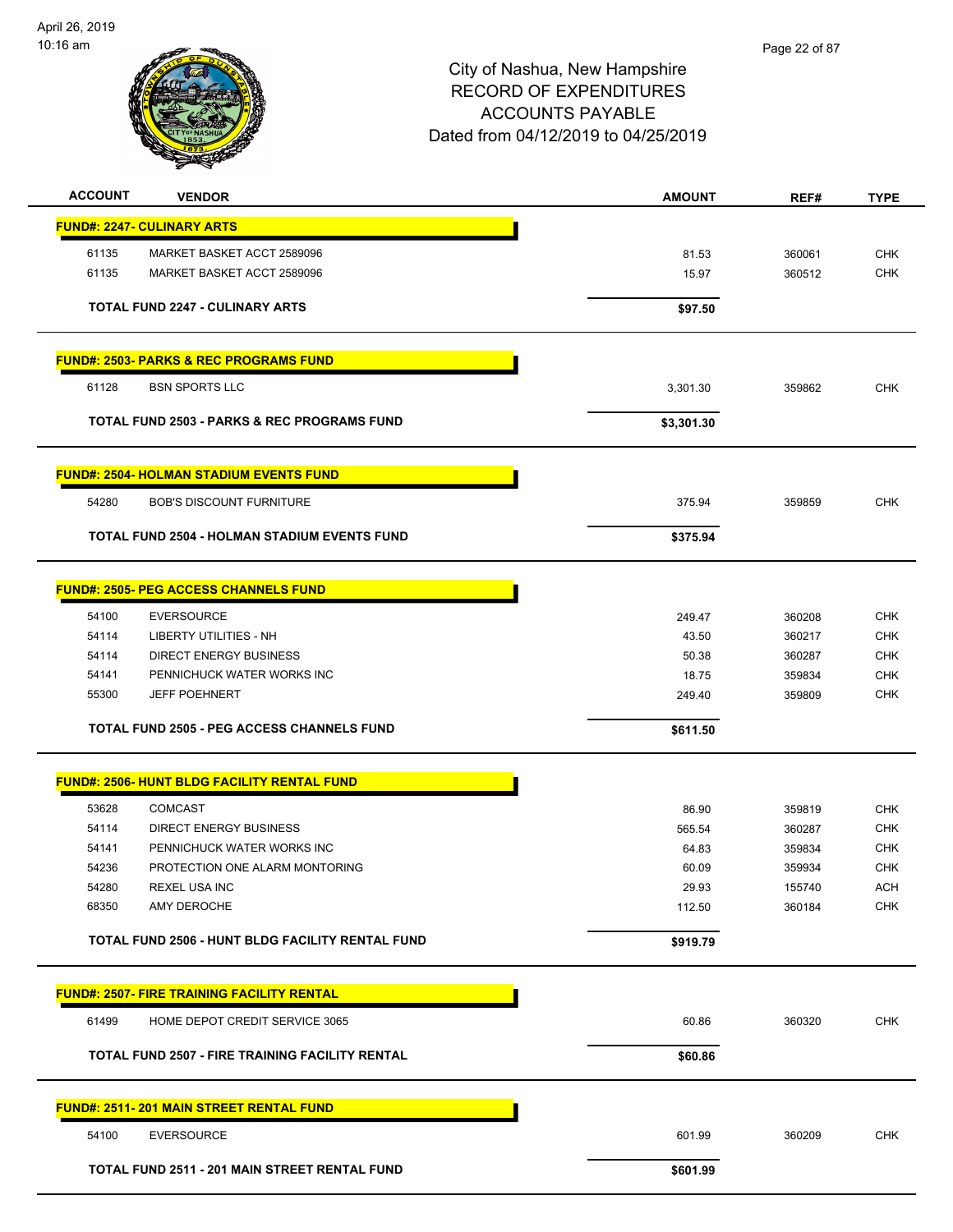| <b>ACCOUNT</b> | <b>VENDOR</b>                                           | <b>AMOUNT</b>      | REF#             | <b>TYPE</b> |
|----------------|---------------------------------------------------------|--------------------|------------------|-------------|
|                | <b>FUND#: 3060- FIRE GRANTS FUND</b>                    |                    |                  |             |
| 71000          | <b>FISHER SCIENTIFIC</b>                                | 7,788.10           | 360296           | <b>CHK</b>  |
|                | <b>TOTAL FUND 3060 - FIRE GRANTS FUND</b>               | \$7,788.10         |                  |             |
|                |                                                         |                    |                  |             |
|                | <u>FUND#: 3068- COMMUNITY SERVICES GRANTS FUND</u>      |                    |                  |             |
| 53142          | SOJOURN PARTNERS LLC                                    | 20,750.00          | 359943           | <b>CHK</b>  |
| 55300          | ANGELA LUMENELLO                                        | 43.73              | 360189           | <b>CHK</b>  |
| 55421          | SAINT ANSELM COLLEGE                                    | 385.00             | 360234           | <b>CHK</b>  |
| 55421          | <b>SKILLPATH SEMINARS</b>                               | 298.00             | 360236           | <b>CHK</b>  |
| 55600          | <b>ALPHAGRAPHICS</b>                                    | 347.88             | 360251           | <b>CHK</b>  |
| 55600          | <b>ALPHAGRAPHICS</b>                                    | 600.00             | 360251           | <b>CHK</b>  |
| 55699          | SOUTHERN NH HIV AIDS                                    | 7,123.00           | 359944           | <b>CHK</b>  |
| 55810          | <b>HARBOR HOMES INC</b>                                 | 23,016.00          | 359894           | <b>CHK</b>  |
| 61100          | WB MASON CO INC                                         | 30.66              | 359953           | <b>CHK</b>  |
| 68235          | <b>HARBOR HOMES INC</b>                                 | 1,618.00           | 359894           | <b>CHK</b>  |
| 68235          | SOUTHERN NH HIV AIDS                                    | 499.00             | 359944           | <b>CHK</b>  |
| 68350          | <b>LISA VASQUEZ</b>                                     | 58.30              | 360188           | <b>CHK</b>  |
| 68350          | LISA VASQUEZ                                            | 54.65              | 359803           | <b>CHK</b>  |
| 68350          | NICOLE VIAU                                             | 45.93              | 359815           | <b>CHK</b>  |
| 68350          | SODEXO AMERICA LLC                                      | 312.50             | 359837           | <b>CHK</b>  |
| 69025          | <b>HARBOR HOMES INC</b>                                 | 95.00              | 359894           | <b>CHK</b>  |
|                | <b>TOTAL FUND 3068 - COMMUNITY SERVICES GRANTS FUND</b> | \$55,277.65        |                  |             |
|                | <b>FUND#: 3070- COMMUNITY HEALTH GRANTS FUND</b>        |                    |                  |             |
| 54221          | <b>STERICYCLE INC</b>                                   | 184.92             | 360379           | <b>CHK</b>  |
| 55300          | PATRICIA GLASTETTER                                     | 96.74              | 359801           | <b>CHK</b>  |
| 55300          | PATRICIA GLASTETTER                                     | 33.09              | 359801           | <b>CHK</b>  |
| 55300          | <b>PATRICIA GLASTETTER</b>                              | 35.55              | 359801           | <b>CHK</b>  |
| 61100          | AMAZON.COM LLC                                          | 64.19              | 155777           | ACH         |
| 61142          | NH MEDICAL DENTAL SUPPLY LLC                            | 129.50             | 359927           | <b>CHK</b>  |
| 61142          | NH MEDICAL DENTAL SUPPLY LLC                            |                    |                  | <b>CHK</b>  |
| 61250          | CHANNING BETE CO INC                                    | 445.70<br>1,154.48 | 359927<br>359867 | <b>CHK</b>  |
|                |                                                         |                    |                  |             |
|                | TOTAL FUND 3070 - COMMUNITY HEALTH GRANTS FUND          | \$2,144.17         |                  |             |
|                | <b>FUND#: 3080- COMMUNITY DEVELOPMENT GRANTS</b>        |                    |                  |             |
|                |                                                         |                    |                  |             |
| 53107          | <b>FEDEX</b>                                            | 72.16              | 359822           | <b>CHK</b>  |
|                | <b>TOTAL FUND 3080 - COMMUNITY DEVELOPMENT GRANTS</b>   | \$72.16            |                  |             |
|                | <b>FUND#: 3090- URBAN PROGRAM GRANTS FUND</b>           |                    |                  |             |
|                |                                                         |                    |                  |             |
| 54225          | ALCHEMY LEAD MANAGMENT                                  | 5,616.00           | 359846           | <b>CHK</b>  |
| 55307          | DAVID SULLIVAN                                          | 734.39             | 360197           | CHK         |
| 55307          | <b>ROBERT RICE</b>                                      | 148.48             | 359810           | <b>CHK</b>  |
| 69010          | MUNOZ CONSTRUCTION                                      | 38,800.00          | 359805           | <b>CHK</b>  |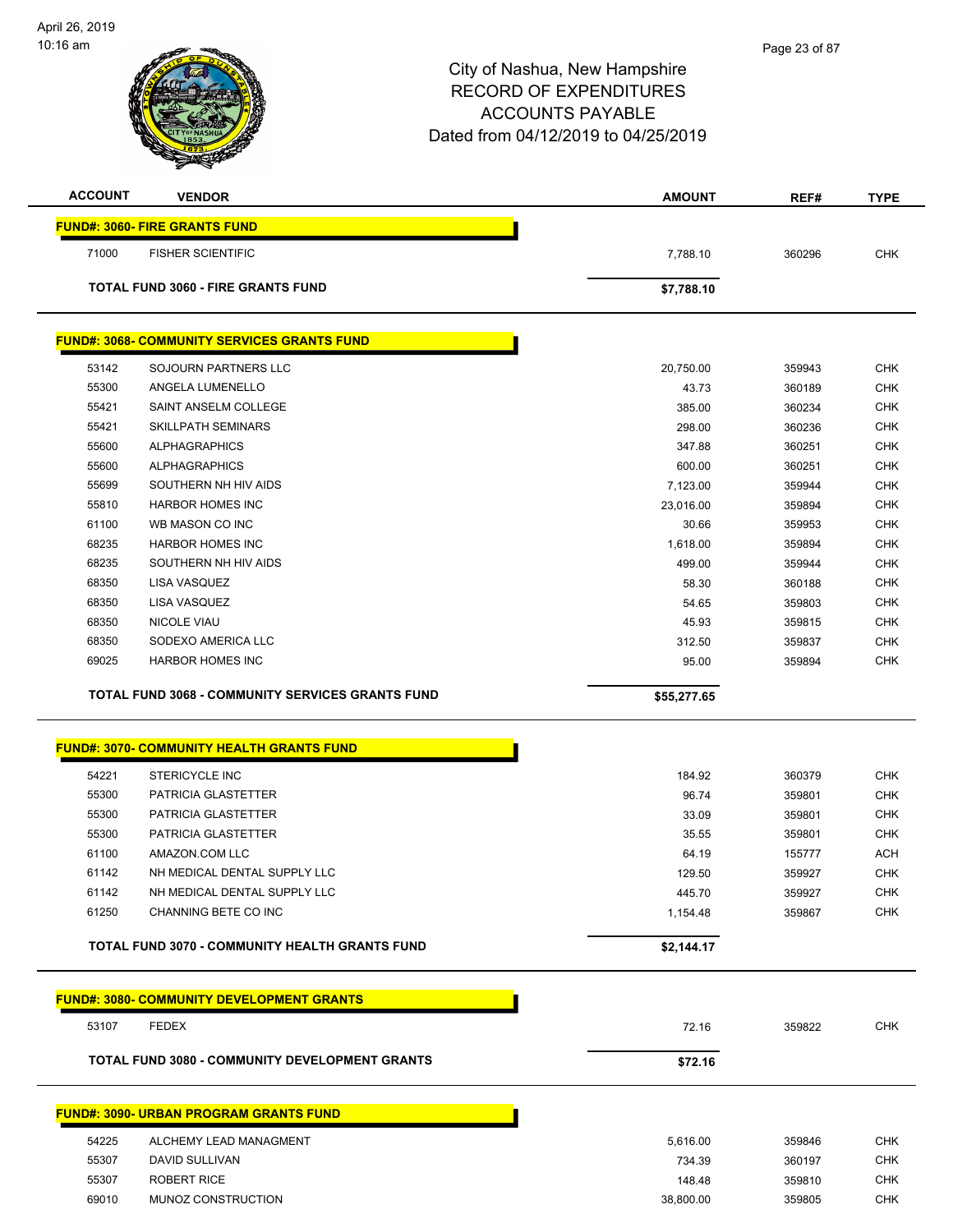| <b>ACCOUNT</b> | <b>VENDOR</b>                                          | <b>AMOUNT</b>    | REF#             | <b>TYPE</b>              |
|----------------|--------------------------------------------------------|------------------|------------------|--------------------------|
|                | <b>FUND#: 3090- URBAN PROGRAM GRANTS FUND</b>          |                  |                  |                          |
| 69075          | <b>BOYS &amp; GIRLS CLUB OF</b>                        | 1,050.00         | 360266           | <b>CHK</b>               |
|                | TOTAL FUND 3090 - URBAN PROGRAM GRANTS FUND            | \$46,348.87      |                  |                          |
|                | <b>FUND#: 3120- TRANSIT GRANTS FUND</b>                |                  |                  |                          |
|                |                                                        |                  |                  |                          |
| 54100          | <b>EVERSOURCE</b>                                      | 923.02           | 360208           | <b>CHK</b>               |
| 54114          | LIBERTY UTILITIES - NH                                 | 160.94           | 360217           | <b>CHK</b>               |
| 54114          | <b>DIRECT ENERGY BUSINESS</b>                          | 186.41           | 360287           | <b>CHK</b>               |
| 54114          | LIBERTY UTILITIES - NH                                 | 529.57           | 360218           | <b>CHK</b>               |
| 54114          | DIRECT ENERGY BUSINESS                                 | 633.92           | 360287           | <b>CHK</b>               |
| 54114          | <b>DIRECT ENERGY BUSINESS</b>                          | 154.28           | 360287           | <b>CHK</b>               |
| 54141          | PENNICHUCK WATER WORKS INC                             | 68.76            | 359834           | <b>CHK</b>               |
| 54280          | MASI PLUMBING & HEATING INC<br>CONWAY OFFICE SOLUTIONS | 208.40           | 360338           | <b>CHK</b>               |
| 54421<br>54421 | CONWAY OFFICE SOLUTIONS                                | 281.78           | 359870           | <b>CHK</b>               |
|                | <b>D &amp; R TOWING INC</b>                            | 214.99           | 360280           | <b>CHK</b><br><b>CHK</b> |
| 54600<br>55109 | CONSOLIDATED COMMUNICATIONS                            | 208.00<br>195.40 | 359871<br>359820 | <b>CHK</b>               |
| 55400          | <b>JOHN SAVAGE</b>                                     | 305.99           | 359811           | <b>CHK</b>               |
| 55607          | UNITED PARCEL SERVICE                                  | 108.63           | 360238           | <b>CHK</b>               |
| 61100          | WB MASON CO INC                                        | 223.20           | 359953           | <b>CHK</b>               |
| 61299          | <b>IMPERIAL DADE</b>                                   | 293.49           | 359901           | <b>CHK</b>               |
| 61299          | <b>BLUE RESERVE WATER</b>                              | 63.00            | 360264           | <b>CHK</b>               |
| 61299          | RYDER FLEET PRODUCTS                                   | 88.11            | 360372           | <b>CHK</b>               |
| 61299          | AMAZON.COM LLC                                         | 8.78             | 155731           | ACH                      |
| 61299          | AMAZON.COM LLC                                         | 132.23           | 155731           | <b>ACH</b>               |
| 61299          | <b>FASTENAL CO</b>                                     | 114.99           | 359879           | <b>CHK</b>               |
| 61299          | POWER WASHER SALES LLC                                 | 414.82           | 359932           | <b>CHK</b>               |
| 61300          | <b>CITY OF NASHUA</b>                                  | 43.68            | 359799           | <b>CHK</b>               |
| 61300          | <b>CITY OF NASHUA</b>                                  | 2,015.76         | 359799           | CHK                      |
| 61310          | AVSG LP                                                | 17,908.47        | 360255           | <b>CHK</b>               |
| 61709          | PETRO-CANANDA AMERICA                                  | 1,546.97         | 359931           | <b>CHK</b>               |
| 61799          | POWER PRODUCTS SYSTEMS LLC                             | (713.97)         | 155785           | ACH                      |
| 61799          | <b>GILLIG LLC</b>                                      | 229.92           | 360302           | <b>CHK</b>               |
| 61799          | RYDER FLEET PRODUCTS                                   | 40.70            | 360372           | <b>CHK</b>               |
| 61799          | AMAZON.COM LLC                                         | 51.34            | 155777           | <b>ACH</b>               |
| 61799          | SANEL NAPA                                             | 389.28           | 359938           | <b>CHK</b>               |
| 61799          | ALLIANCE BUS GROUP INC                                 | 15.57            | 360250           | <b>CHK</b>               |
| 61799          | <b>CAMEROTA TRUCK PARTS</b>                            | 3,200.00         | 360270           | <b>CHK</b>               |
| 61799          | POWER PRODUCTS SYSTEMS LLC                             | 1,031.99         | 155785           | ACH                      |
| 61799          | FREIGHTLINER OF NH INC                                 | 150.19           | 359882           | <b>CHK</b>               |
| 61799          | SANEL NAPA                                             | (40.28)          | 359938           | <b>CHK</b>               |
| 61799          | SANEL NAPA                                             | (64.17)          | 359938           | <b>CHK</b>               |
| 61799          | HOME DEPOT CREDIT SERVICE 3065                         | 51.95            | 360320           | <b>CHK</b>               |
|                | <b>TOTAL FUND 3120 - TRANSIT GRANTS FUND</b>           | \$31,376.11      |                  |                          |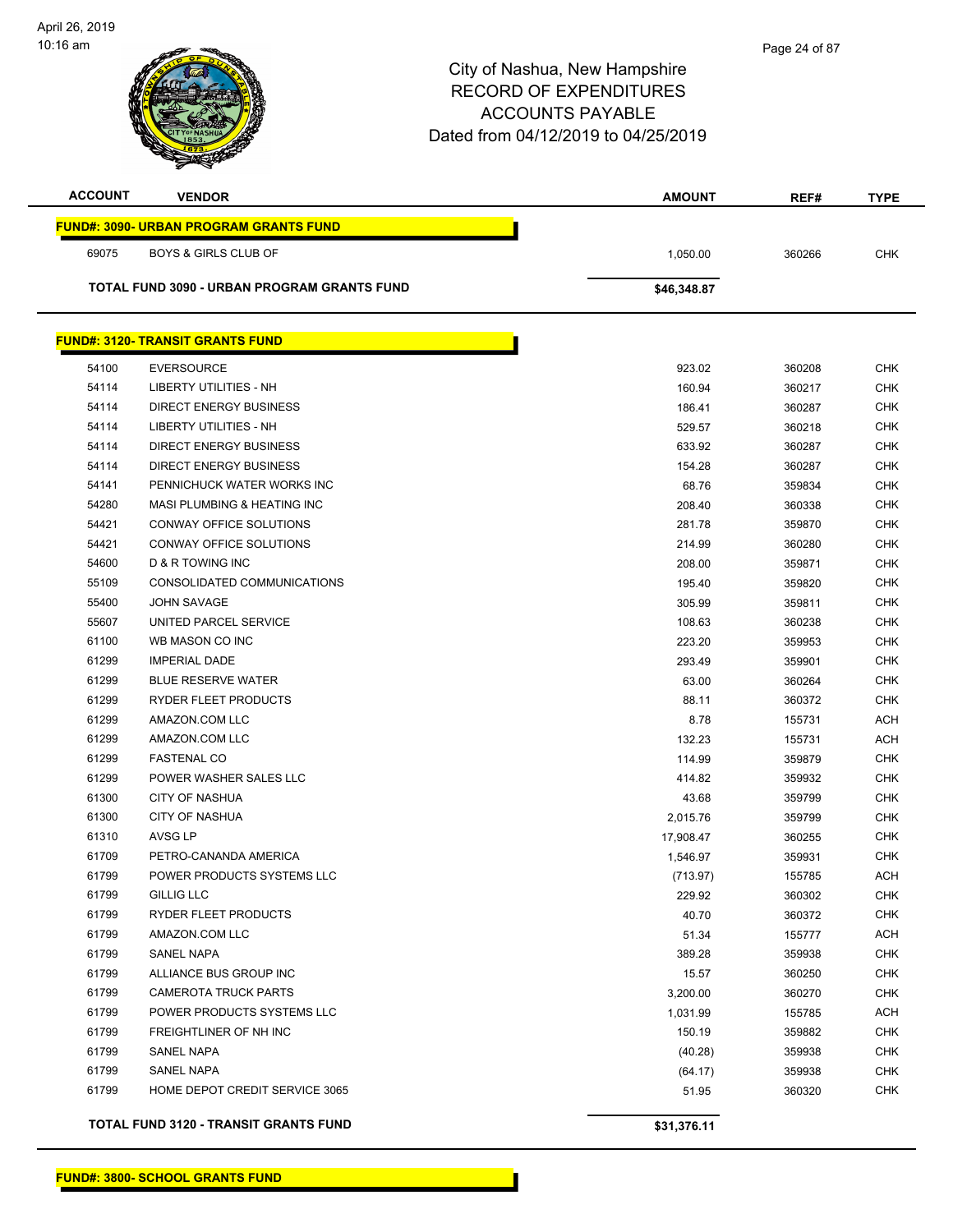

| <b>ACCOUNT</b> | <b>VENDOR</b>                          | <b>AMOUNT</b> | REF#   | <b>TYPE</b> |
|----------------|----------------------------------------|---------------|--------|-------------|
|                | <b>FUND#: 3800- SCHOOL GRANTS FUND</b> |               |        |             |
| 53600          | NASHUA RIVER WATERSHED ASSOC           | 100.00        | 360076 | <b>CHK</b>  |
| 53614          | JEFF LEVIN                             | 5,580.00      | 360056 | <b>CHK</b>  |
| 53614          | <b>STEVE BLUNT</b>                     | 200.00        | 360428 | CHK         |
| 53628          | <b>BOYS &amp; GIRLS CLUB OF</b>        | 3,525.58      | 359986 | <b>CHK</b>  |
| 53628          | FRANKLIN COVEY CLIENT SALES            | 34.57         | 360022 | <b>CHK</b>  |
| 53628          | LYNN LYONS, LICSW                      | 1,007.00      | 360508 | CHK         |
| 53628          | KATHERINE S GOLTSOV                    | 50.00         | 360475 | <b>CHK</b>  |
| 53628          | <b>INTERIM HEALTH CARE</b>             | 1,607.25      | 360491 | CHK         |
| 53628          | REACH THE TOP TUTORING                 | 800.00        | 360542 | <b>CHK</b>  |
| 53628          | ASCENTRIA COMMUNITY SERVICES           | 106.00        | 360414 | <b>CHK</b>  |
| 53628          | <b>BAY STATE INTERPRETING</b>          | 98.00         | 360420 | CHK         |
| 53628          | <b>BOOTHBY THERAPY SERVICES LLC</b>    | 1,520.00      | 359984 | CHK         |
| 53628          | MAXIM HEALTHCARE SERVICES INC          | 7,835.22      | 360063 | CHK         |
| 53628          | <b>BOOTHBY THERAPY SERVICES LLC</b>    | 760.00        | 360429 | <b>CHK</b>  |
| 53628          | THE CARROLL CENTER FOR THE BLI         | 4,158.00      | 360439 | <b>CHK</b>  |
| 53628          | <b>INTERIM HEALTH CARE</b>             | 3,712.00      | 360491 | CHK         |
| 53628          | MAXIM HEALTHCARE SERVICES INC          | 986.00        | 360513 | <b>CHK</b>  |
| 55109          | CONSOLIDATED COMMUNICATIONS            | 179.51        | 359820 | <b>CHK</b>  |
| 55300          | FIRST STUDENT INC                      | 156.65        | 360016 | CHK         |
| 55300          | <b>FRANCINE BROWN</b>                  | 982.96        | 359987 | <b>CHK</b>  |
| 55300          | <b>DIVYA NAGRI</b>                     | 690.05        | 360073 | <b>CHK</b>  |
| 55400          | INSTITUTE FOR EDUCATIONAL DEV          | 956.00        | 360044 | CHK         |
| 55690          | <b>MEG DOUCETTE</b>                    | 209.96        | 360459 | <b>CHK</b>  |
| 55690          | KATHLEEN MACINTYRE                     | 25.00         | 360511 | CHK         |
| 55690          | FIRST STUDENT INC                      | 321.49        | 360016 | <b>CHK</b>  |
| 61135          | <b>SCHOOL SPECIALTY</b>                | 44.67         | 360089 | <b>CHK</b>  |
| 61135          | <b>SCHOOL SPECIALTY</b>                | 247.20        | 360554 | <b>CHK</b>  |
| 61135          | WB MASON CO INC                        | 68.68         | 360568 | CHK         |
| 61135          | <b>WILSON LANGUAGE</b>                 | 483.30        | 360572 | <b>CHK</b>  |
| 61135          | <b>CENGAGE LEARNING</b>                | 1,268.85      | 359995 | CHK         |
| 61135          | AMAZON.COM LLC                         | 3,187.03      | 155743 | ACH         |
| 61135          | KAPLAN EARLY LEARNING CO               | 5,109.31      | 360049 | CHK         |
| 61135          | NANCY HEBERT                           | 6.00          | 360484 | <b>CHK</b>  |
| 61135          | <b>JENNIFER WHITE</b>                  | 5.16          | 360570 | <b>CHK</b>  |
| 61135          | <b>MARTINE CLOUTIER</b>                | 365.47        | 360000 | <b>CHK</b>  |
| 61299          | LAURA CASTRO                           | 143.01        | 360442 | <b>CHK</b>  |
| 61299          | AMAZON.COM LLC                         | 454.82        | 155791 | <b>ACH</b>  |
| 61299          | ARLENE AGOSTO DE KANE                  | 12.00         | 359970 | <b>CHK</b>  |
| 61299          | <b>MARIA BARRY</b>                     | 33.89         | 359975 | <b>CHK</b>  |
| 61299          | AMAZON.COM LLC                         | 1,204.15      | 155743 | <b>ACH</b>  |
| 61299          | WB MASON CO INC                        | 649.40        | 360101 | <b>CHK</b>  |
| 61807          | AMAZON.COM LLC                         | 897.75        | 155743 | <b>ACH</b>  |
| 61807          | PRO-ED                                 | 181.50        | 360084 | CHK         |
| 61807          | OXFORD UNIVERSITY PRESS USA            | 1,934.25      | 360533 | <b>CHK</b>  |
| 61807          | <b>HEINEMANN</b>                       | 759.00        | 360485 | <b>CHK</b>  |
| 61807          | OKAPI EDUCATIONAL PUBLISHING           | 3,688.80      | 360531 | CHK         |
| 61875          | UNITED PARCEL SERVICE                  | 283.62        | 359967 | <b>CHK</b>  |
| 61875          | <b>HEINEMANN</b>                       | 48,618.36     | 360036 | <b>CHK</b>  |
| 61875          | UNITED PARCEL SERVICE                  | 25.34         | 360405 | <b>CHK</b>  |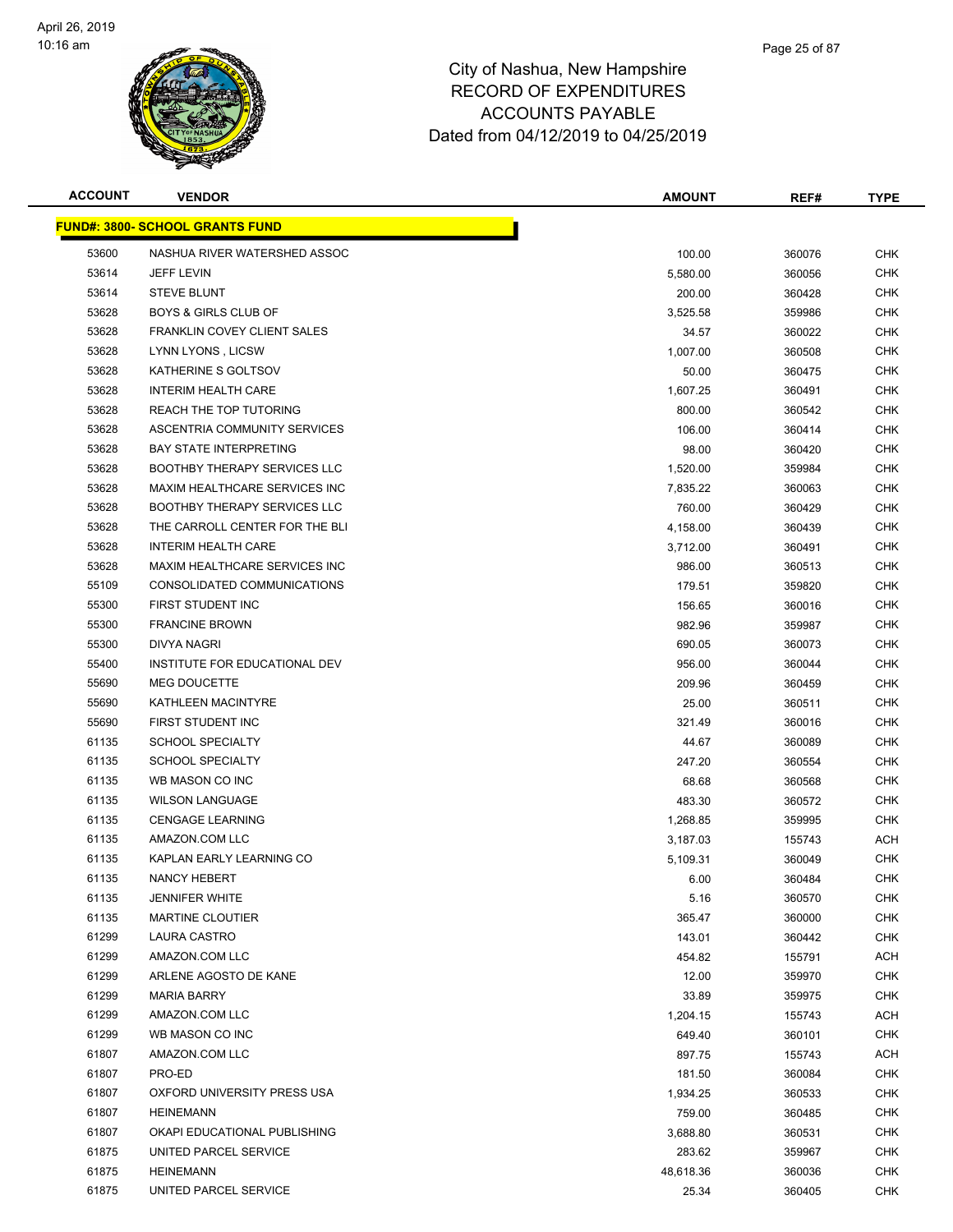

| <b>ACCOUNT</b> | <b>VENDOR</b>                               | <b>AMOUNT</b> | REF#   | <b>TYPE</b> |
|----------------|---------------------------------------------|---------------|--------|-------------|
|                | <b>FUND#: 3800- SCHOOL GRANTS FUND</b>      |               |        |             |
| 61875          | <b>HEINEMANN</b>                            | 631.80        | 360485 | <b>CHK</b>  |
| 61875          | <b>SCHOOL SPECIALTY</b>                     | 404.50        | 360089 | <b>CHK</b>  |
| 61875          | <b>CAPSTONE</b>                             | 10,742.43     | 359992 | <b>CHK</b>  |
| 61875          | <b>SCHOLASTIC INC</b>                       | 7,767.74      | 360552 | <b>CHK</b>  |
| 61875          | <b>HEINEMANN</b>                            | 613.69        | 360485 | <b>CHK</b>  |
| 61875          | <b>WILSON LANGUAGE</b>                      | 1,077.08      | 360572 | <b>CHK</b>  |
| 71221          | COMPUTER HUT dba IT INSIDERS                | 1,979.45      | 360493 | <b>CHK</b>  |
| 71221          | HP INC                                      | 602.79        | 360042 | <b>CHK</b>  |
| 71221          | HP INC                                      | 6,539.50      | 360042 | <b>CHK</b>  |
| 71221          | HP INC                                      | 2,972.50      | 360489 | <b>CHK</b>  |
| 71228          | COMPUTER HUT dba IT INSIDERS                | 264.00        | 360493 | <b>CHK</b>  |
| 71228          | <b>LEARNING A-Z</b>                         | 109.95        | 360054 | <b>CHK</b>  |
| 71228          | <b>ENCHANTED LEARNING LLC</b>               | 125.00        | 360463 | <b>CHK</b>  |
| 71228          | <b>IMAGINE LEARNING</b>                     | 42,377.50     | 360490 | <b>CHK</b>  |
| 71228          | DEMONSTRATED SUCCESS                        | 1,900.00      | 360005 | <b>CHK</b>  |
| 71999          | LAKESHORE LEARNING MATERIALS                | 1,603.00      | 360052 | <b>CHK</b>  |
| 71999          | <b>SCHOOL SPECIALTY</b>                     | 8,224.58      | 360554 | <b>CHK</b>  |
| 71999          | <b>BODE EQUIPMENT COMPANY</b>               | 6,353.00      | 359983 | <b>CHK</b>  |
|                | <b>TOTAL FUND 3800 - SCHOOL GRANTS FUND</b> | \$199,561.31  |        |             |
|                |                                             |               |        |             |

|  | <u> FUND#: 3810- FOOD SERVICE GRANTS FUND</u> |  |
|--|-----------------------------------------------|--|
|--|-----------------------------------------------|--|

| 61214<br>61214 | M SAUNDERS INC<br>NORTHCENTER FOODS | 234.65<br>31.77 | 360059<br>360081 | <b>CHK</b><br><b>CHK</b> |
|----------------|-------------------------------------|-----------------|------------------|--------------------------|
| 61214          | NORTHCENTER FOODS                   | 31.77           | 360081           | <b>CHK</b>               |
| 61214          | <b>M SAUNDERS INC</b>               | 448.30          | 360059           | <b>CHK</b>               |
| 61214          | NATIVE MAINE PRODUCE & SPEC         | 603.08          | 360078           | <b>CHK</b>               |
| 61214          | <b>M SAUNDERS INC</b>               | 211.80          | 360059           | <b>CHK</b>               |
| 61214          | <b>M SAUNDERS INC</b>               | 308.50          | 360059           | <b>CHK</b>               |
| 61214          | M SAUNDERS INC                      | 412.30          | 360059           | <b>CHK</b>               |
| 61214          | NATIVE MAINE PRODUCE & SPEC         | 140.00          | 360078           | <b>CHK</b>               |
| 61214          | <b>M SAUNDERS INC</b>               | 530.80          | 360059           | <b>CHK</b>               |
| 61214          | <b>M SAUNDERS INC</b>               | 351.50          | 360059           | <b>CHK</b>               |

г

|       | <b>FUND#: 4005- TRAFFIC VIOLATIONS FUND</b>      |            |        |            |
|-------|--------------------------------------------------|------------|--------|------------|
| 45400 | STANLEY TREMBLAY                                 | 50.00      | 359948 | <b>CHK</b> |
| 54625 | 1ST PRIORITY TOWING & RECOVERY                   | 695.00     | 360243 | <b>CHK</b> |
| 54625 | D & R TOWING INC                                 | 1.070.00   | 360281 | <b>CHK</b> |
| 55607 | <b>MAILINGS UNLIMITED</b>                        | 44.52      | 360336 | <b>CHK</b> |
|       | <b>TOTAL FUND 4005 - TRAFFIC VIOLATIONS FUND</b> | \$1,859.52 |        |            |

**FUND#: 4025- DOJ DRUG FORFEITURE FUND**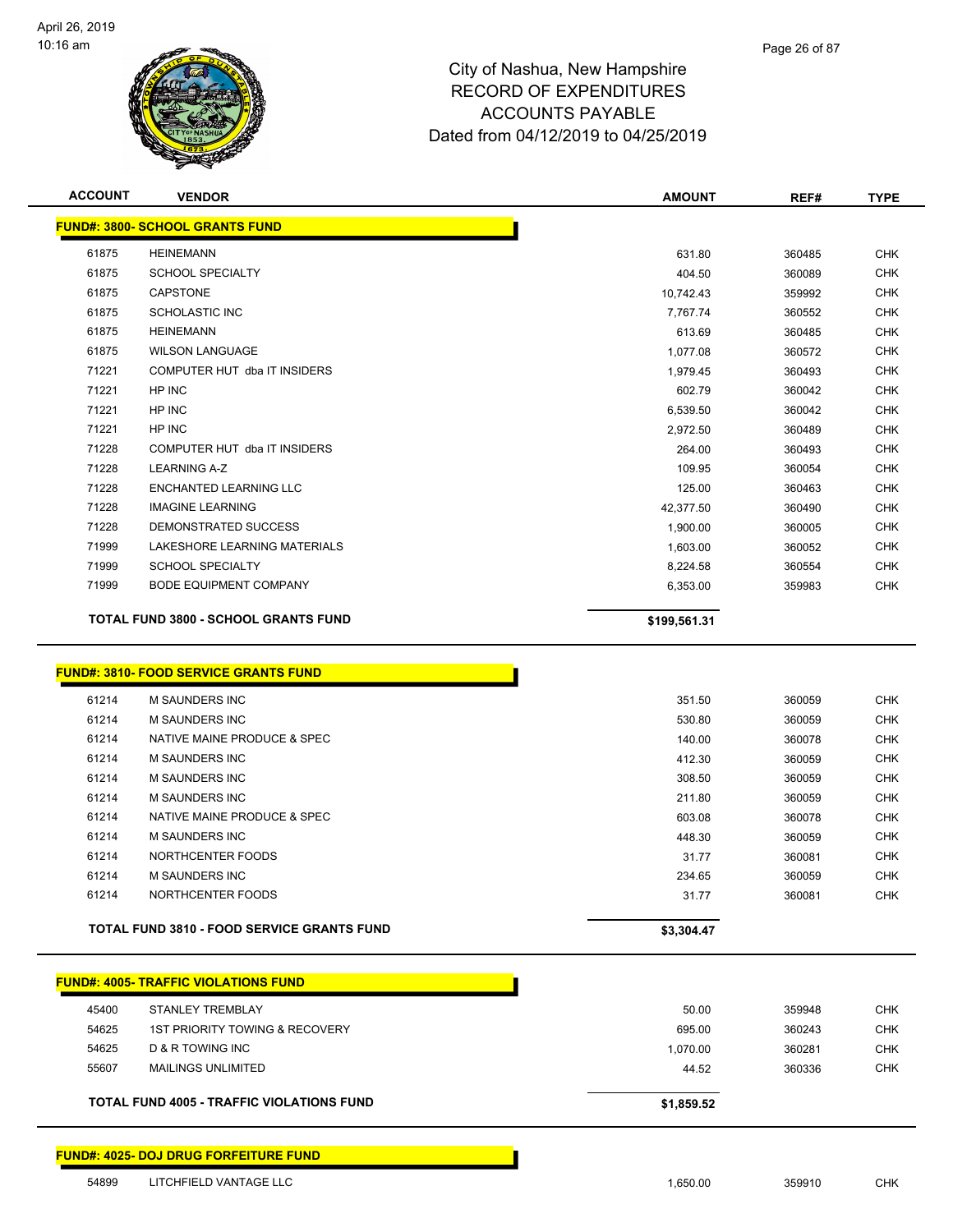

| <b>ACCOUNT</b> | <b>VENDOR</b>                                      | <b>AMOUNT</b> | REF#   | <b>TYPE</b> |
|----------------|----------------------------------------------------|---------------|--------|-------------|
|                | <b>FUND#: 4025- DOJ DRUG FORFEITURE FUND</b>       |               |        |             |
| 56347          | NASHUA YOUTH COUNCIL                               | 900.00        | 359955 | <b>CHK</b>  |
| 61799          | <b>GRAPPONE AUTOMOTIVE GROUP</b>                   | 81.76         | 359888 | <b>CHK</b>  |
| 61799          | NORTHERN FOREIGN CAR PARTS INC                     | 241.04        | 359928 | <b>CHK</b>  |
| 61799          | CARPARTS DISTRIBUTION CENTER,                      | 4.54          | 360272 | <b>CHK</b>  |
|                | <b>TOTAL FUND 4025 - DOJ DRUG FORFEITURE FUND</b>  | \$2,877.34    |        |             |
|                | <b>FUND#: 4053- FIRE REGIONAL HAZMAT FUND</b>      |               |        |             |
| 71000          | SANEL NAPA                                         | 382.50        | 359940 | <b>CHK</b>  |
| 71000          | UNITED PARCEL SERVICE                              | 542.26        | 360238 | <b>CHK</b>  |
| 71000          | VERIZON WIRELESS-842015493                         | 80.02         | 360239 | <b>CHK</b>  |
|                | <b>TOTAL FUND 4053 - FIRE REGIONAL HAZMAT FUND</b> | \$1,004.78    |        |             |
|                | <b>FUND#: 4090- LIB-LOST/DAMAGED BOOK FINES</b>    |               |        |             |
| 45440          | <b>INGRAM LIBRARY SERVICES</b>                     | (8.99)        | 359903 | <b>CHK</b>  |
| 55699          | UNIQUE MNANGEMENT SERVICES INC                     | 187.95        | 360387 | <b>CHK</b>  |
| 61299          | <b>JENNIFER HOSKING</b>                            | 210.68        | 359802 | <b>CHK</b>  |
| 61807          | RODGERS MEMORIAL LIBRARY                           | 17.50         | 360370 | CHK         |
| 61814          | <b>MIDWEST TAPE</b>                                | 51.88         | 360347 | <b>CHK</b>  |
|                | TOTAL FUND 4090 - LIB-LOST/DAMAGED BOOK FINES      | \$459.02      |        |             |
|                | <b>FUND#: 5000- CAP PROJECTS-GEN GOVT BLDGS</b>    |               |        |             |
| 81200          | HOME DEPOT CREDIT SERVICE 3073                     | 11.69         | 359898 | <b>CHK</b>  |
| 81200          | WB MASON CO INC                                    | 293.41        | 359953 | <b>CHK</b>  |
| 81200          | WB MASON CO INC                                    | 87.86         | 360392 | <b>CHK</b>  |
|                | TOTAL FUND 5000 - CAP PROJECTS-GEN GOVT BLDGS      | \$392.96      |        |             |
|                | <b>FUND#: 5200- CAPITAL PROJECTS-PUBLIC WORKS</b>  |               |        |             |
| 81704          | HAYNER SWANSON INC                                 | 27,132.50     | 359896 | <b>CHK</b>  |
|                | TOTAL FUND 5200 - CAPITAL PROJECTS-PUBLIC WORKS    | \$27,132.50   |        |             |
|                | <b>FUND#: 5700- CAP PROJECTS-BROAD ST PARKWAY</b>  |               |        |             |
| 81700          | <b>HAYNER SWANSON INC</b>                          | 880.00        | 359896 | <b>CHK</b>  |
| 81700          | <b>EVERSOURCE</b>                                  | 1,241.71      | 360209 | <b>CHK</b>  |
| 81700          | PENNICHUCK WATER WORKS INC                         | 53.66         | 360233 | <b>CHK</b>  |
|                | TOTAL FUND 5700 - CAP PROJECTS-BROAD ST PARKWAY    | \$2,175.37    |        |             |
|                | <b>FUND#: 5800- SCHOOL CAPITAL PROJECTS FUND</b>   |               |        |             |
| 81200          | HARRIMAN ASSOCIATES                                | 36,880.46     | 360482 | <b>CHK</b>  |
|                |                                                    |               |        |             |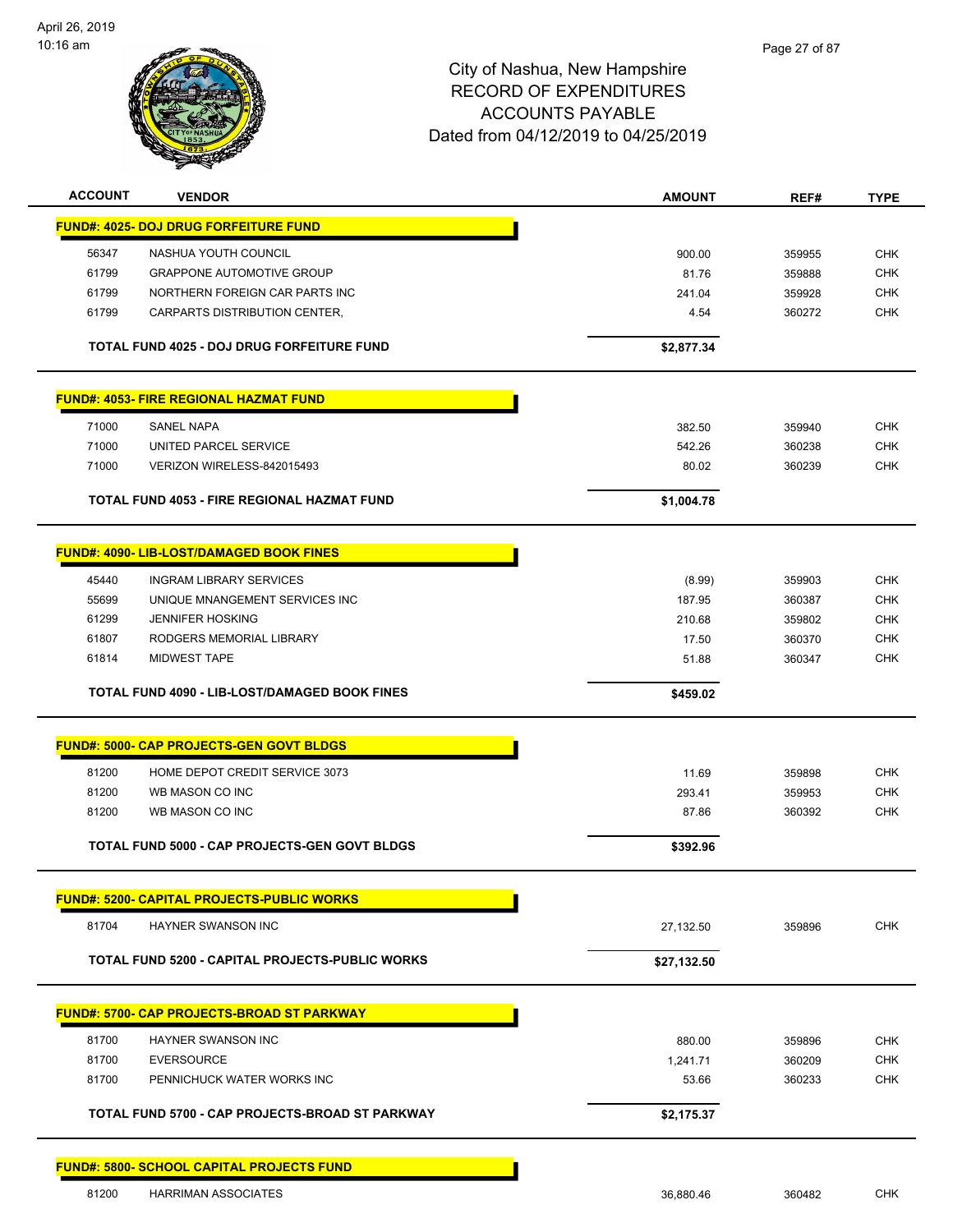

| <b>ACCOUNT</b> | <b>VENDOR</b>                                  | <b>AMOUNT</b> | REF#   | <b>TYPE</b> |
|----------------|------------------------------------------------|---------------|--------|-------------|
|                | TOTAL FUND 5800 - SCHOOL CAPITAL PROJECTS FUND | \$36,880.46   |        |             |
|                | <b>FUND#: 6000- SOLID WASTE FUND</b>           |               |        |             |
| 53107          | CHEMSERVE ENVIRONMENTAL ANALYS                 | 9,692.81      | 360278 | <b>CHK</b>  |
| 53999          | USDA APHIS WILDLIFE SERVICES                   | 15,414.40     | 155776 | <b>ACH</b>  |
| 54100          | <b>EVERSOURCE</b>                              | 1,291.27      | 360209 | <b>CHK</b>  |
| 54114          | <b>ENERGY NORTH PROPANE</b>                    | 2,002.17      | 360204 | <b>CHK</b>  |
| 54421          | CONWAY OFFICE SOLUTIONS                        | 138.89        | 360280 | <b>CHK</b>  |
| 54487          | <b>INFICON INC</b>                             | 486.00        | 359902 | <b>CHK</b>  |
| 54600          | <b>MILTON CAT</b>                              | 3,376.33      | 359826 | <b>CHK</b>  |
| 54600          | <b>MILTON CAT</b>                              | (222.24)      | 359827 | <b>CHK</b>  |
| 54600          | ENVIRONMENTAL EQUIPMENT SALES                  | 598.16        | 359877 | <b>CHK</b>  |
| 54600          | <b>FASTENAL CO</b>                             | 23.67         | 359879 | <b>CHK</b>  |
| 54600          | MCNEILUS TRUCK & MANUFACTURING                 | 49.72         | 359917 | <b>CHK</b>  |
| 54600          | <b>NEW ENGLAND KENWORTH</b>                    | 231.24        | 359925 | <b>CHK</b>  |
| 54600          | CARPARTS DISTRIBUTION CENTER,                  | 154.50        | 360272 | <b>CHK</b>  |
| 54600          | <b>TW DIESEL INC</b>                           | 203.79        | 360383 | <b>CHK</b>  |
| 55109          | CONSOLIDATED COMMUNICATIONS                    | 36.41         | 359820 | <b>CHK</b>  |
| 55118          | VERIZON WIRELESS-542088278                     | 40.01         | 360241 | <b>CHK</b>  |
| 55400          | NORTHEAST RESOURCE RECOVERY                    | 405.00        | 359833 | <b>CHK</b>  |
| 55400          | NH PUBLIC WORKS ASSOCIATION                    | 110.00        | 360232 | <b>CHK</b>  |
| 55607          | UNITED PARCEL SERVICE                          | 920.78        | 360238 | <b>CHK</b>  |
| 55699          | <b>COMCAST</b>                                 | 167.55        | 360202 | <b>CHK</b>  |
| 55699          | CALLOGIX INC                                   | 127.81        | 360269 | <b>CHK</b>  |
| 55699          | CASELLA RECYCLING LLC                          | 27,363.64     | 360275 | <b>CHK</b>  |
| 55699          | CHEMSERVE ENVIRONMENTAL ANALYS                 | 603.61        | 360278 | <b>CHK</b>  |
| 55699          | <b>INTERSTATE REFRIGERANT</b>                  | 324.00        | 360327 | <b>CHK</b>  |
| 55699          | STANLEY CONVERGENT SECURITY                    | 100.11        | 360378 | <b>CHK</b>  |
| 61100          | AMAZON.COM LLC                                 | 27.40         | 155731 | <b>ACH</b>  |
| 61107          | UNIFIRST CORPORATION                           | 169.16        | 359949 | <b>CHK</b>  |
| 61107          | UNIFIRST CORPORATION                           | 338.32        | 360386 | <b>CHK</b>  |
| 61192          | <b>GRAINGER</b>                                | 193.48        | 360307 | <b>CHK</b>  |
| 61307          | SHATTUCK MALONE OIL CO                         | 4,719.23      | 360235 | <b>CHK</b>  |
| 61310          | AVSG LP                                        | 11,495.66     | 360255 | <b>CHK</b>  |
| 61560          | PARK WAREHOUSE LLC                             | 1,339.15      | 155739 | <b>ACH</b>  |
| 61560          | HOME DEPOT CREDIT SERVICE 3065                 | 57.24         | 359897 | <b>CHK</b>  |
| 61560          | <b>BELLETETES INC</b>                          | 21.09         | 360259 | <b>CHK</b>  |
| 71000          | POWER WASHER SALES LLC                         | 151.99        | 360364 | <b>CHK</b>  |
|                | TOTAL FUND 6000 - SOLID WASTE FUND             | \$82,152.35   |        |             |

#### **FUND#: 6200- WASTEWATER FUND**

| 21775 | <b>BENCHMARK TITLE</b> | 135.78 | 360106 | <b>CHK</b> |
|-------|------------------------|--------|--------|------------|
| 21775 | <b>DEVAC LLC</b>       | 62.60  | 360107 | <b>CHK</b> |
| 21775 | <b>HARBOR HOMES</b>    | 105.10 | 360108 | <b>CHK</b> |
| 21775 | <b>HARBOR HOMES</b>    | 83.86  | 360109 | <b>CHK</b> |
| 21775 | <b>HARBOR HOMES</b>    | 53.18  | 360110 | <b>CHK</b> |
| 21775 | <b>JAMES MAHONEY</b>   | 219.96 | 360111 | <b>CHK</b> |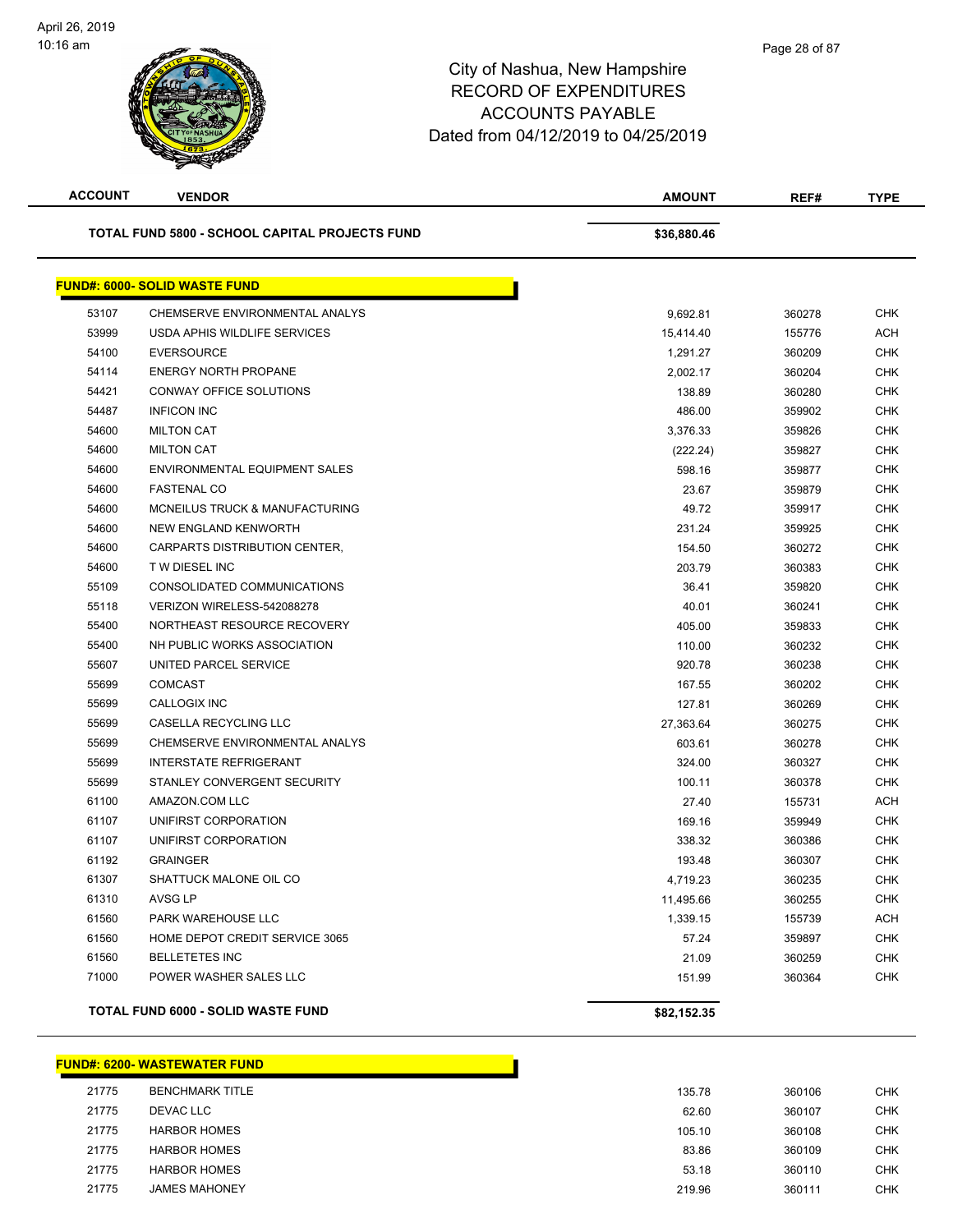

| <b>ACCOUNT</b> | <b>VENDOR</b>                       | <b>AMOUNT</b> | REF#   | <b>TYPE</b> |
|----------------|-------------------------------------|---------------|--------|-------------|
|                | <b>FUND#: 6200- WASTEWATER FUND</b> |               |        |             |
| 21775          | JOSEPH B DALEY                      | 50.82         | 360112 | <b>CHK</b>  |
| 21775          | <b>JUSTINIANO DOLOTINA</b>          | 121.78        | 360113 | <b>CHK</b>  |
| 21775          | KATHLENN FREDERICKSEN               | 46.86         | 360114 | CHK         |
| 21775          | LAW OFFICE OF RICHARD SHEA          | 43.74         | 360115 | <b>CHK</b>  |
| 21775          | <b>LISA CHERKASKI</b>               | 121.32        | 360116 | <b>CHK</b>  |
| 21775          | <b>MADHAVI VEDANTHAM</b>            | 127.64        | 360117 | <b>CHK</b>  |
| 21775          | PETER SMITH LAW                     | 57.90         | 360118 | <b>CHK</b>  |
| 21775          | ROBERT M PARODI                     | 124.62        | 360120 | <b>CHK</b>  |
| 21775          | <b>TALK 4 LESS WIRELESS</b>         | 215.30        | 360121 | CHK         |
| 53107          | <b>WRIGHT-PIERCE</b>                | 1,237.66      | 155742 | <b>ACH</b>  |
| 53107          | EASTERN ANALYTICAL INC              | 247.00        | 359875 | <b>CHK</b>  |
| 53107          | <b>HAZEN &amp; SAWYER PC</b>        | 237.10        | 360316 | <b>CHK</b>  |
| 53467          | PENNICHUCK WATER WORKS INC          | 9,782.93      | 359834 | <b>CHK</b>  |
| 53467          | MAILINGS UNLIMITED                  | 1,039.48      | 360336 | CHK         |
| 54100          | EVERSOUCE-POWER SUPPLY              | 49,505.36     | 360207 | <b>CHK</b>  |
| 54100          | <b>EVERSOURCE</b>                   | 3,020.64      | 360209 | <b>CHK</b>  |
| 54114          | LIBERTY UTILITIES - NH              | 4,186.23      | 360221 | <b>CHK</b>  |
| 54114          | <b>LIBERTY UTILITIES - NH</b>       | 627.55        | 360222 | <b>CHK</b>  |
| 54114          | LIBERTY UTILITIES - NH              | 4,646.37      | 360223 | <b>CHK</b>  |
| 54114          | LIBERTY UTILITIES - NH              | 908.77        | 360224 | CHK         |
| 54114          | LIBERTY UTILITIES - NH              | 343.71        | 360225 | <b>CHK</b>  |
| 54114          | LIBERTY UTILITIES - NH              | 79.32         | 360226 | <b>CHK</b>  |
| 54114          | LIBERTY UTILITIES - NH              | 110.77        | 360227 | <b>CHK</b>  |
| 54141          | PENNICHUCK WATER WORKS INC          | 510.66        | 359834 | <b>CHK</b>  |
| 54141          | PENNICHUCK WATER WORKS INC          | 3,261.43      | 360233 | <b>CHK</b>  |
| 54200          | HOME DEPOT CREDIT SERVICE 3065      | 87.84         | 359897 | <b>CHK</b>  |
| 54221          | CASELLA ORGANICS                    | 22,152.26     | 360274 | <b>CHK</b>  |
| 54300          | <b>HAMILTON KENT LLC</b>            | 296.98        | 155780 | ACH         |
| 54300          | <b>BROX INDUSTRIES INC</b>          | 111.51        | 359861 | <b>CHK</b>  |
| 54300          | <b>BROX INDUSTRIES INC</b>          | 1,047.45      | 360268 | <b>CHK</b>  |
| 54421          | CONWAY OFFICE SOLUTIONS             | 34.73         | 360280 | CHK         |
| 54487          | <b>FASTENAL CO</b>                  | 255.62        | 359879 | <b>CHK</b>  |
| 54487          | <b>FLOWROX INC</b>                  | 2,300.00      | 359881 | <b>CHK</b>  |
| 54487          | H A DEHART & SON INC                | 2,561.51      | 359890 | <b>CHK</b>  |
| 54487          | <b>HAJOCA CORPORATION</b>           | 82.75         | 359893 | <b>CHK</b>  |
| 54487          | HOME DEPOT CREDIT SERVICE 3065      | 11.96         | 359897 | <b>CHK</b>  |
| 54487          | M & M ELECTRICAL SUPPLY CO INC      | 311.64        | 359912 | <b>CHK</b>  |
| 54487          | <b>BELLETETES INC</b>               | 131.43        | 360259 | <b>CHK</b>  |
| 54487          | CLEAN VENTURE INC                   | 2,500.00      | 360279 | <b>CHK</b>  |
| 54487          | <b>ENVIROMIX</b>                    | 1,451.75      | 360291 | <b>CHK</b>  |
| 54487          | <b>FASTENAL CO</b>                  | 247.68        | 360293 | <b>CHK</b>  |
| 54487          | <b>GALLAGHER FLUID SEALS</b>        | 6,801.08      | 360299 | <b>CHK</b>  |
| 54487          | <b>GRAINGER</b>                     | 117.64        | 360306 | <b>CHK</b>  |
| 54487          | H A DEHART & SON INC                | 1,157.81      | 360311 | <b>CHK</b>  |
| 54487          | HAJOCA CORPORATION                  | 13.50         | 360313 | CHK         |
| 54487          | M & M ELECTRICAL SUPPLY CO INC      | 623.50        | 360334 | <b>CHK</b>  |
| 54487          | MCMASTER-CARR                       | 917.33        | 360342 | CHK         |
| 54487          | PROCESS DISTRIBUTORS INC            | 1,840.00      | 360366 | <b>CHK</b>  |
| 54600          | <b>JOE GRAFIX LLC</b>               | 170.00        | 359905 | <b>CHK</b>  |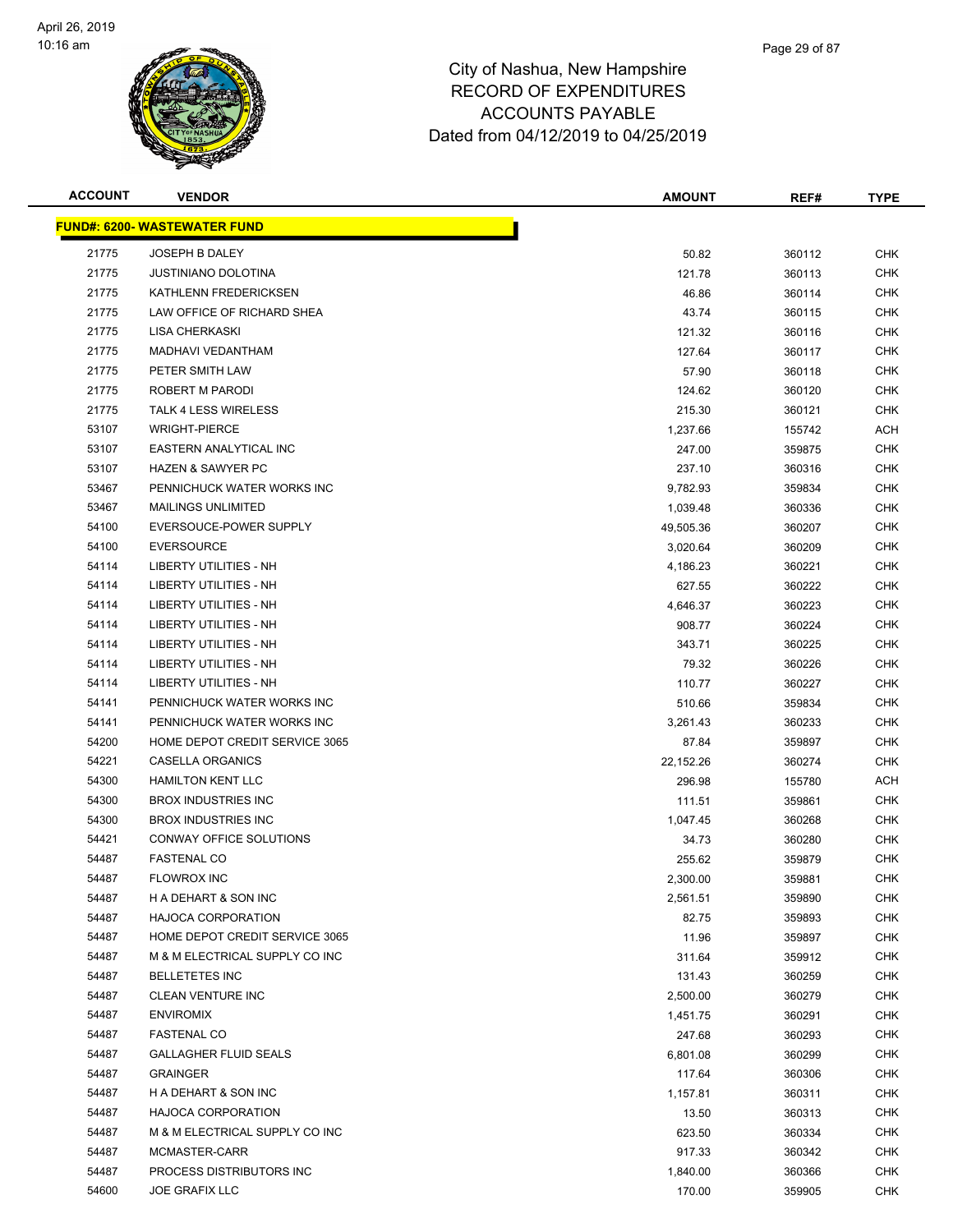

| <b>ACCOUNT</b> | <b>VENDOR</b>                       | <b>AMOUNT</b> | REF#   | <b>TYPE</b> |
|----------------|-------------------------------------|---------------|--------|-------------|
|                | <b>FUND#: 6200- WASTEWATER FUND</b> |               |        |             |
| 54600          | PETTY CASH                          | 8.00          | 360196 | <b>CHK</b>  |
| 55109          | CONSOLIDATED COMMUNICATIONS         | 791.90        | 359820 | <b>CHK</b>  |
| 55109          | <b>FIRSTLIGHT</b>                   | 60.75         | 359823 | <b>CHK</b>  |
| 55109          | CONSOLIDATED COMMUNICATIONS         | 79.14         | 360203 | <b>CHK</b>  |
| 55118          | AT & T MOBILITY                     | 138.69        | 359818 | <b>CHK</b>  |
| 55118          | AT & T MOBILITY                     | 138.69        | 360201 | <b>CHK</b>  |
| 55400          | PETTY CASH                          | 89.41         | 360196 | <b>CHK</b>  |
| 55421          | TREASURER STATE OF NH               | 50.00         | 359840 | <b>CHK</b>  |
| 55618          | <b>CITIZENS BANK</b>                | 1,654.24      | 155732 | ACH         |
| 55699          | <b>CERTIFIED LABS</b>               | 366.66        | 359866 | CHK         |
| 55699          | DANIEL TEAGUE                       | 1,200.00      | 359947 | <b>CHK</b>  |
| 55699          | CALLOGIX INC                        | 160.00        | 360269 | <b>CHK</b>  |
| 61107          | UNIFIRST CORPORATION                | 317.33        | 359949 | <b>CHK</b>  |
| 61107          | UNIFIRST CORPORATION                | 312.28        | 360386 | <b>CHK</b>  |
| 61149          | PETTY CASH                          | 6.99          | 360196 | CHK         |
| 61156          | <b>MAROON GROUP LLC</b>             | 3,355.35      | 155734 | <b>ACH</b>  |
| 61156          | UNIVAR USA INC                      | 2,737.92      | 155741 | <b>ACH</b>  |
| 61156          | PVS CHEMICAL SOLUTIONS INC          | 3,941.78      | 155786 | <b>ACH</b>  |
| 61156          | UNIVAR USA INC                      | 1,860.00      | 155787 | <b>ACH</b>  |
| 61156          | <b>HACH COMPANY</b>                 | 2,272.28      | 359891 | CHK         |
| 61299          | ARCSOURCE INC                       | 90.72         | 359849 | <b>CHK</b>  |
| 61299          | HOME DEPOT CREDIT SERVICE 3065      | 59.49         | 359897 | <b>CHK</b>  |
| 61299          | PETTY CASH                          | 39.99         | 360196 | <b>CHK</b>  |
| 61299          | ARCSOURCE INC                       | 315.00        | 360252 | <b>CHK</b>  |
| 61299          | <b>BELLETETES INC</b>               | 151.25        | 360259 | <b>CHK</b>  |
| 61299          | <b>FASTENAL CO</b>                  | 185.58        | 360293 | CHK         |
| 61299          | <b>GRAINGER</b>                     | 548.25        | 360306 | <b>CHK</b>  |
| 61299          | HOME DEPOT CREDIT SERVICE 3065      | 405.35        | 360320 | <b>CHK</b>  |
| 61299          | <b>WILKEM SCIENTIFIC LTD</b>        | 225.00        | 360394 | <b>CHK</b>  |
| 61310          | AVSG LP                             | 712.31        | 360255 | <b>CHK</b>  |
| 61428          | <b>IMPERIAL DADE</b>                | 148.40        | 359901 | CHK         |
| 61428          | <b>IMPERIAL DADE</b>                | (42.48)       | 360324 | <b>CHK</b>  |
| 71000          | MCGILL HOSE AND COUPLING INC        | 2.56          | 359916 | <b>CHK</b>  |
| 71025          | HOME DEPOT CREDIT SERVICE 3065      | 180.77        | 359897 | <b>CHK</b>  |
| 71025          | <b>FASTENAL CO</b>                  | 493.69        | 360293 | <b>CHK</b>  |
| 71025          | <b>GRAINGER</b>                     | 263.52        | 360306 | <b>CHK</b>  |
| 75100          | US BANK N.A. (091000022)            | 110,000.00    | 155788 | <b>ACH</b>  |
| 75200          | US BANK N.A. (091000022)            | 33,550.00     | 155788 | <b>ACH</b>  |
| 81200          | CLEAN VENTURE INC                   | 7,101.23      | 360279 | <b>CHK</b>  |
| 81200          | NEW ENGLAND ENERGY SERVICES         | 2,050.00      | 360354 | <b>CHK</b>  |
| 81700          | DEFELICE CORPORATION                | 164,622.64    | 155775 | <b>ACH</b>  |
| 81700          | HAYNER SWANSON INC                  | 58,771.37     | 360315 | <b>CHK</b>  |
| 81700          | <b>WRIGHT-PIERCE</b>                | 731.33        | 155790 | ACH         |
| 81700          | WOODARD & CURRAN INC                | 7,488.50      | 359954 | <b>CHK</b>  |
| 81700          | <b>HAZEN &amp; SAWYER PC</b>        | 54,764.74     | 360316 | <b>CHK</b>  |
|                | TOTAL FUND 6200 - WASTEWATER FUND   | \$588,942.03  |        |             |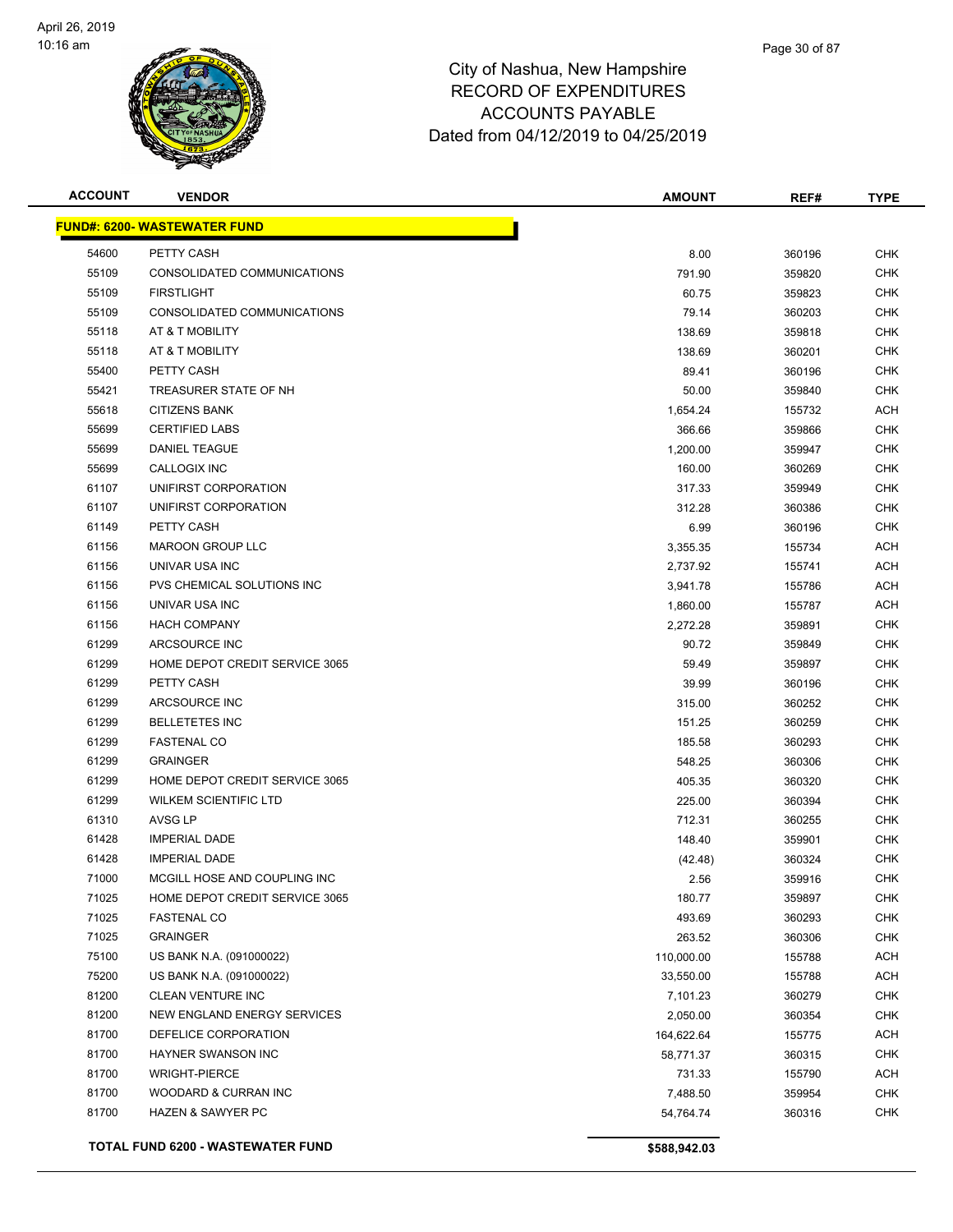

| <b>ACCOUNT</b> | <b>VENDOR</b>                                    | <b>AMOUNT</b> | REF#   | <b>TYPE</b> |
|----------------|--------------------------------------------------|---------------|--------|-------------|
|                | <b>FUND#: 6201-WERF-WASTEWATER EQUIP RESERVE</b> |               |        |             |
| 81300          | ELECTRICAL INSTALLATIONS INC                     | 74,180.00     | 359876 | <b>CHK</b>  |
|                | TOTAL FUND 6201 - WERF-WASTEWATER EQUIP RESERVE  |               |        |             |
|                |                                                  | \$74,180.00   |        |             |
|                | <b>FUND#: 6500- PROPERTY &amp; CASUALTY FUND</b> |               |        |             |
|                |                                                  |               |        |             |
| 54267          | TREASURER STATE OF NH                            | 150.00        | 359839 | <b>CHK</b>  |
| 59207          | <b>BRIGHAM &amp; WOMENS PHYSICIANS OR</b>        | 3,236.21      | 360140 | <b>CHK</b>  |
| 59207          | LIFELINE AMBULANCE SERVICE LLC                   | 1.134.89      | 360141 | <b>CHK</b>  |
| 59207          | NORTH AMERICAN PARTNERS IN                       | 721.32        | 360142 | <b>CHK</b>  |
| 59207          | APEX PHYSICAL THERAPY                            | 571.61        | 360144 | <b>CHK</b>  |
| 59207          | APPLE NASHUA LLC                                 | 339.62        | 360145 | <b>CHK</b>  |
| 59207          | APPLE NASHUA LLC                                 | 3,853.67      | 360146 | <b>CHK</b>  |
| 59207          | APPLE THERAPY MANCHESTER                         | 335.29        | 360147 | <b>CHK</b>  |
| 59207          | <b>BRIGHAM &amp; WOMENS PHYSICIANS OR</b>        | 45.00         | 360148 | <b>CHK</b>  |
| 59207          | <b>CONVENIENTMD LLC</b>                          | 143.34        | 360149 | <b>CHK</b>  |
| 59207          | DARTMOUTH HITCHCOCK CLINIC                       | 543.00        | 360151 | <b>CHK</b>  |
| 59207          | <b>FOUR SEASONS ORTHOPEDIC CENTER</b>            | 537.00        | 360153 | <b>CHK</b>  |
| 59207          | <b>HERNER CHIROPRACTIC</b>                       | 500.00        | 360154 | <b>CHK</b>  |
| 59207          | INJURED WORKERS PHARMACY LLC                     | 142.30        | 360156 | <b>CHK</b>  |
| 59207          | <b>KEVIN S MORIARTY DC</b>                       | 116.00        | 360158 | <b>CHK</b>  |
| 59207          | ORTHOPEDIC PHYSICAL THERAPY                      | 380.00        | 360159 | <b>CHK</b>  |
| 59207          | PERFORMANCE REHAB INC                            | 555.00        | 360160 | <b>CHK</b>  |
| 59207          | SO NH REGIONAL MEDICAL CENTER                    | 2,003.18      | 360161 | <b>CHK</b>  |
| 59207          | ST JOSEPH BUSINESS & HEALTH                      | 185.00        | 360162 | <b>CHK</b>  |
| 59207          | ST JOSEPHS HOSPITAL                              | 2,638.40      | 360163 | <b>CHK</b>  |
| 59207          | TUFTS MEDICAL CENTER INC                         | 621.00        | 360164 | <b>CHK</b>  |
| 59207          | UNITY SURVEILLANCE &                             | 1,723.75      | 360165 | <b>CHK</b>  |
| 59207          | <b>VRS DISABILITY MANAGEMENT</b>                 | 1,043.82      | 360166 | <b>CHK</b>  |
| 59207          | THE BRIGHAM AND WOMEN'S                          | 24,946.47     | 360602 | <b>CHK</b>  |
| 59207          | APPLE NASHUA LLC                                 | 3,607.08      | 360603 | <b>CHK</b>  |
| 59207          | APPLE THERAPY MANCHESTER                         | 335.29        | 360604 | <b>CHK</b>  |
| 59207          | <b>BRIGHAM &amp; WOMENS PHYSICIANS</b>           | 100.00        | 360605 | <b>CHK</b>  |
| 59207          | CONNECTIONS PHYSICAL THERAPY                     | 342.00        | 360606 | <b>CHK</b>  |
| 59207          | DARTMOUTH HITCHCOCK CLINIC                       | 656.00        | 360607 | <b>CHK</b>  |
| 59207          | ELLIOT HOSPITAL                                  | 735.00        | 360608 | <b>CHK</b>  |
| 59207          | FOUNDATION MEDICAL PARTNERS                      | 862.00        | 360609 | <b>CHK</b>  |
| 59207          | FOUR SEASONS ORTHOPAEDIC CTR P                   | 284.00        | 360610 | <b>CHK</b>  |
| 59207          | FOUR SEASONS ORTHOPEDIC CENTER                   | 982.75        | 360611 | <b>CHK</b>  |
| 59207          | <b>HEALTHLIFE PHARMACY SERVICES</b>              | 24.91         | 360614 | <b>CHK</b>  |
| 59207          | <b>KEVIN S MORIARTY DC</b>                       | 116.00        | 360615 | <b>CHK</b>  |
| 59207          | NASHUA RADIOLOGY PA                              | 20.00         | 360616 | <b>CHK</b>  |
| 59207          | OCCUPATIONAL HEALTH CTRS SOUTH                   | 382.50        | 360617 | <b>CHK</b>  |
| 59207          | ORTHOPEDIC PHYSICAL THERAPY                      | 190.00        | 360618 | <b>CHK</b>  |
| 59207          | PERFORMANCE REHAB INC                            | 1,420.00      | 360619 | <b>CHK</b>  |
| 59207          | DR KENNETH D POLIVY, MDPC                        | 1,095.00      | 360620 | CHK         |
| 59207          | ST JOSEPH BUSINESS & HEALTH                      | 180.00        | 360621 | CHK         |
| 59207          | US MEDGROUP PA CO                                | 575.00        | 360622 | <b>CHK</b>  |
| 59225          | <b>CULLENCOLLIMORE PLLC</b>                      | 2,004.50      | 360150 | <b>CHK</b>  |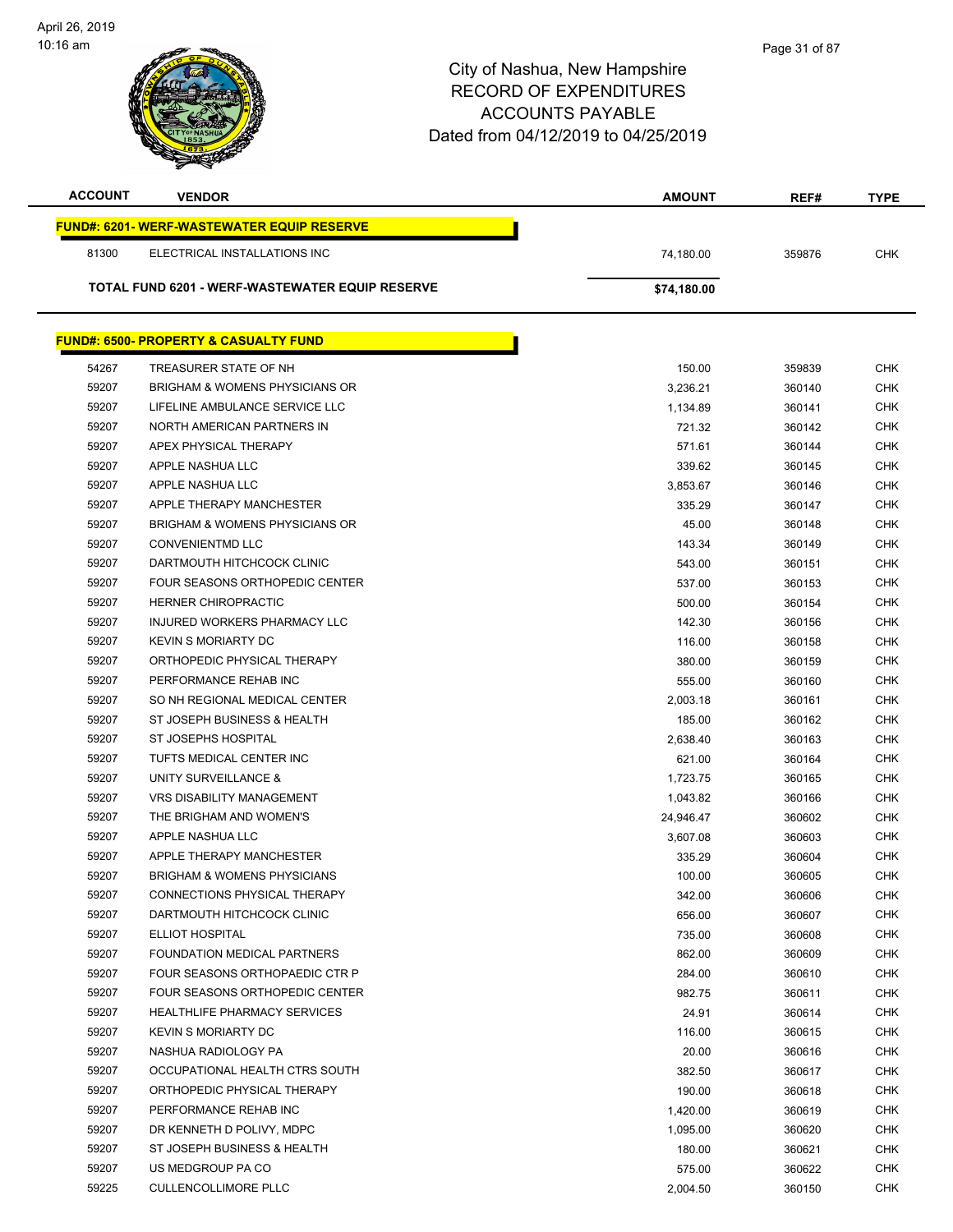

| <b>ACCOUNT</b> | <b>VENDOR</b>                                         | <b>AMOUNT</b> | REF#   | <b>TYPE</b> |
|----------------|-------------------------------------------------------|---------------|--------|-------------|
|                | <b>FUND#: 6500- PROPERTY &amp; CASUALTY FUND</b>      |               |        |             |
| 59250          | <b>EXTRA DUTY SOLUTIONS</b>                           | 345.12        | 155793 | ACH         |
| 59250          | JOHNSONS ELECTRIC INC                                 | 2,059.00      | 360157 | <b>CHK</b>  |
| 59275          | ANNETTE CAMERON                                       | 19.48         | 360143 | <b>CHK</b>  |
| 59275          | DATTCO, INC                                           | 32.39         | 360152 | <b>CHK</b>  |
| 59275          | <b>ILLG AUTOMOTIVE CORP</b>                           | 514.40        | 360155 | <b>CHK</b>  |
| 59275          | GATE CITY FENCE CO INC                                | 520.00        | 360612 | <b>CHK</b>  |
| 59275          | <b>GILLIG LLC</b>                                     | 7,786.67      | 360613 | <b>CHK</b>  |
|                | <b>TOTAL FUND 6500 - PROPERTY &amp; CASUALTY FUND</b> | \$71,654.96   |        |             |

Г

# **FUND#: 6600- BENEFITS SELF INSURANCE FUND**

|       | <b>TOTAL FUND 6600 - BENEFITS SELF INSURANCE FUND</b> | \$2,185,591.36 |        |            |
|-------|-------------------------------------------------------|----------------|--------|------------|
| 61100 | WB MASON CO INC                                       | 85.15          | 360392 | <b>CHK</b> |
| 59525 | NORTHEAST DELTA DENTAL                                | 69,751.06      | 155752 | <b>ACH</b> |
| 59525 | NORTHEAST DELTA DENTAL                                | 68,999.02      | 155709 | <b>ACH</b> |
| 59507 | <b>HEALTH PLANS INC</b>                               | 73,663.29      | 155746 | <b>ACH</b> |
| 59507 | ANTHEM BCBS OF NE                                     | 13,520.66      | 155751 | <b>ACH</b> |
| 59507 | ANTHEM BCBS OF NE                                     | 39.825.79      | 155708 | <b>ACH</b> |
| 59507 | ANTHEM BCBS OF NE                                     | 522,547.05     | 155751 | <b>ACH</b> |
| 59507 | ANTHEM BCBS OF NE                                     | 522,955.19     | 155708 | ACH        |
| 59507 | ANTHEM BCBS OF NE                                     | 153,902.74     | 155751 | <b>ACH</b> |
| 59507 | ANTHEM BCBS OF NE                                     | 176,065.35     | 155708 | <b>ACH</b> |
| 59500 | <b>HEALTH PLANS INC</b>                               | 11,220.00      | 155749 | <b>ACH</b> |
| 53452 | <b>CAREER CONNECTIONS</b>                             | 313.60         | 359864 | <b>CHK</b> |
| 21585 | VISION SERVICE PLAN NH                                | 21,534.38      | 360391 | <b>CHK</b> |
| 21553 | ANTHEM BLUE CROSS /BLUE SHIELD                        | 458,994.71     | 155748 | <b>ACH</b> |
| 21520 | COLONIAL LIFE AND ACCIDENT INS                        | 2,116.37       | 155757 | <b>ACH</b> |
| 21520 | COLONIAL LIFE AND ACCIDENT INS                        | 1,260.43       | 155713 | <b>ACH</b> |
| 21504 | <b>ITT HARTFORD</b>                                   | 2,806.36       | 155754 | <b>ACH</b> |
| 21503 | <b>ITT HARTFORD</b>                                   | 8,764.23       | 155754 | <b>ACH</b> |
| 21500 | <b>ITT HARTFORD</b>                                   | 37,265.98      | 155754 | <b>ACH</b> |
|       |                                                       |                |        |            |

|                                                         | <b>FUND#: 7026- CAPITAL EQUIPMENT RESERVE FUND</b> |              |        |            |
|---------------------------------------------------------|----------------------------------------------------|--------------|--------|------------|
| 53415                                                   | <b>KRT APPRAISAL</b>                               | 4,680.00     | 155782 | <b>ACH</b> |
| 81500                                                   | <b>MHQ MUNICIPAL VEHICLES</b>                      | 98,358.00    | 360346 | <b>CHK</b> |
| <b>TOTAL FUND 7026 - CAPITAL EQUIPMENT RESERVE FUND</b> |                                                    | \$103,038.00 |        |            |
|                                                         |                                                    |              |        |            |
|                                                         | <b>FUND#: 7050- HOLMAN STADIUM IMPROVEMNTS ETF</b> |              |        |            |
| 54280                                                   | F W WEBB COMPANY                                   | 312.38       | 360292 | <b>CHK</b> |
| 61299                                                   | NEVERETTS SEW & VAC INC                            | 464.95       | 360352 | <b>CHK</b> |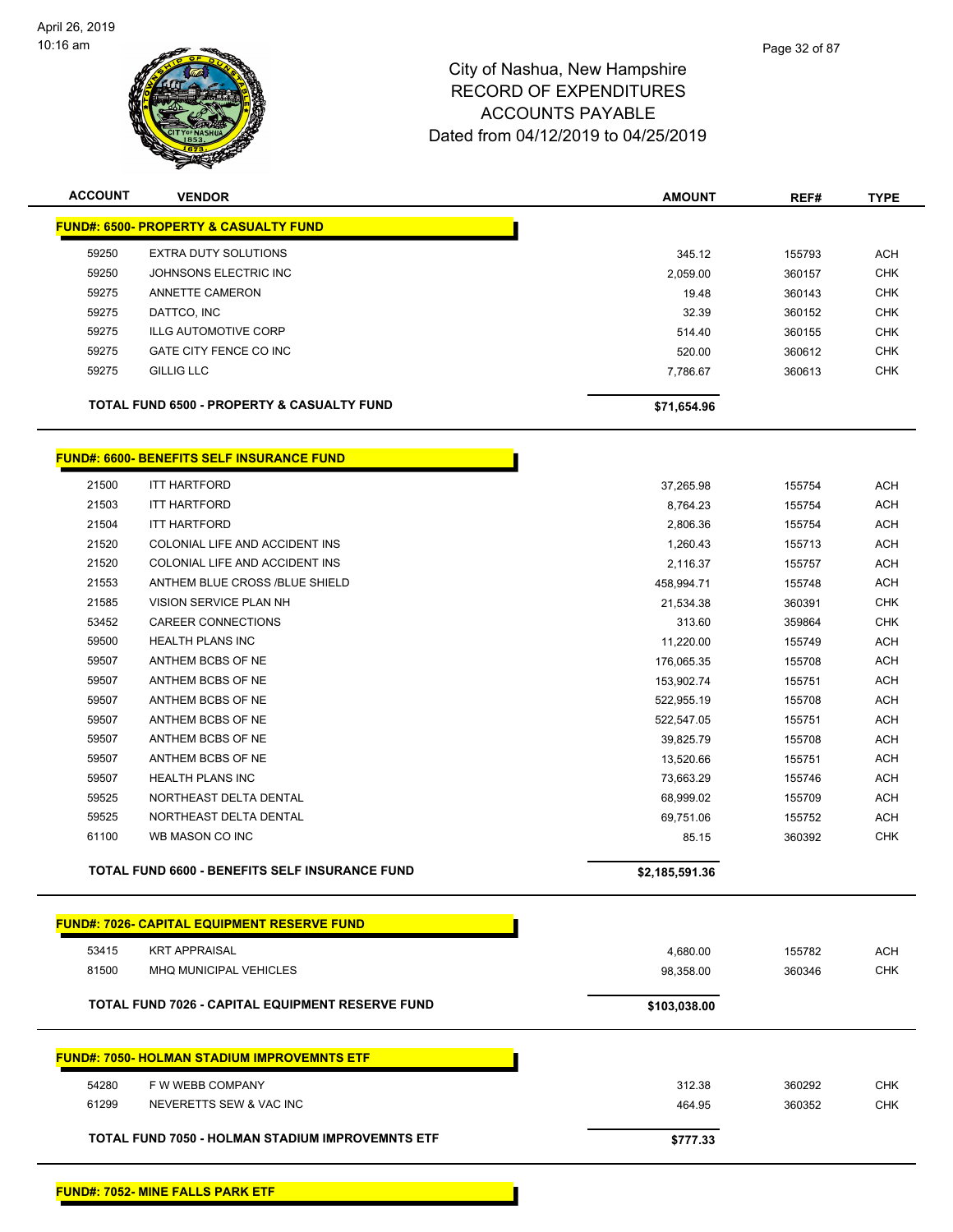

| <b>ACCOUNT</b><br><b>VENDOR</b>                                      | <b>AMOUNT</b>      | REF#             | <b>TYPE</b>              |
|----------------------------------------------------------------------|--------------------|------------------|--------------------------|
| <b>FUND#: 7052- MINE FALLS PARK ETF</b>                              |                    |                  |                          |
| 54280<br>AMAZON.COM LLC                                              | 96.00              | 155731           | <b>ACH</b>               |
| <b>TOTAL FUND 7052 - MINE FALLS PARK ETF</b>                         | \$96.00            |                  |                          |
|                                                                      |                    |                  |                          |
| <b>FUND#: 7064- HYDROPOWER RESERVE FUND</b>                          |                    |                  |                          |
| 81700<br><b>ESSEX POWER SERVICES INC</b>                             | 43,951.15          | 359878           | <b>CHK</b>               |
| TOTAL FUND 7064 - HYDROPOWER RESERVE FUND                            | \$43,951.15        |                  |                          |
|                                                                      |                    |                  |                          |
| <b>FUND#: 7076- REG VOC ED CAPITAL RESERVE</b>                       |                    |                  |                          |
| 71000<br>TRI STATE KITCHENS INC                                      | 1,137.50           | 360562           | <b>CHK</b>               |
| TOTAL FUND 7076 - REG VOC ED CAPITAL RESERVE                         | \$1,137.50         |                  |                          |
|                                                                      |                    |                  |                          |
| <b>FUND#: 7078- CITY BUILDINGS ETF</b>                               |                    |                  |                          |
| 81200<br>SMRT INC<br>81200<br>SMRT INC                               | 980.00<br>980.00   | 359942<br>360376 | <b>CHK</b><br><b>CHK</b> |
|                                                                      |                    |                  |                          |
| <b>TOTAL FUND 7078 - CITY BUILDINGS ETF</b>                          | \$1,960.00         |                  |                          |
| <b>FUND#: 7504- ETF CONTRIB EDGEWOOD-DEED FUND</b>                   |                    |                  |                          |
| 61299<br>HARDY DORIC INC                                             | 975.00             | 359895           | <b>CHK</b>               |
| TOTAL FUND 7504 - ETF CONTRIB EDGEWOOD-DEED FUND                     | \$975.00           |                  |                          |
|                                                                      |                    |                  |                          |
| FUND#: 7506- ETF CONTRIB-WOODLAWN CEMETERY                           |                    |                  |                          |
| 54280<br>HUFF & GAUTHIER INC<br>54280<br>MASI PLUMBING & HEATING INC | 457.76<br>4,745.00 | 360322<br>360337 | <b>CHK</b><br><b>CHK</b> |
|                                                                      |                    |                  |                          |
| TOTAL FUND 7506 - ETF CONTRIB-WOODLAWN CEMETERY                      | \$5,202.76         |                  |                          |
| <b>FUND#: 7549- LIBRARY-MISC LIB DONATIONS</b>                       |                    |                  |                          |
| <b>GROW NASHUA</b><br>68322                                          | 350.00             | 359889           | <b>CHK</b>               |
| 68322<br><b>JENNIFER HOSKING</b>                                     | 150.00             | 360187           | <b>CHK</b>               |
| <b>TOTAL FUND 7549 - LIBRARY-MISC LIB DONATIONS</b>                  | \$500.00           |                  |                          |
|                                                                      |                    |                  |                          |
| <b>FUND#: 7563- SCHOOL ATHLETIC ETF</b>                              |                    |                  |                          |
| 71999<br>NO FAULT SPORTS PRODUCTS INC                                | 288.40             | 360528           | <b>CHK</b>               |
| <b>TOTAL FUND 7563 - SCHOOL ATHLETIC ETF</b>                         | \$288.40           |                  |                          |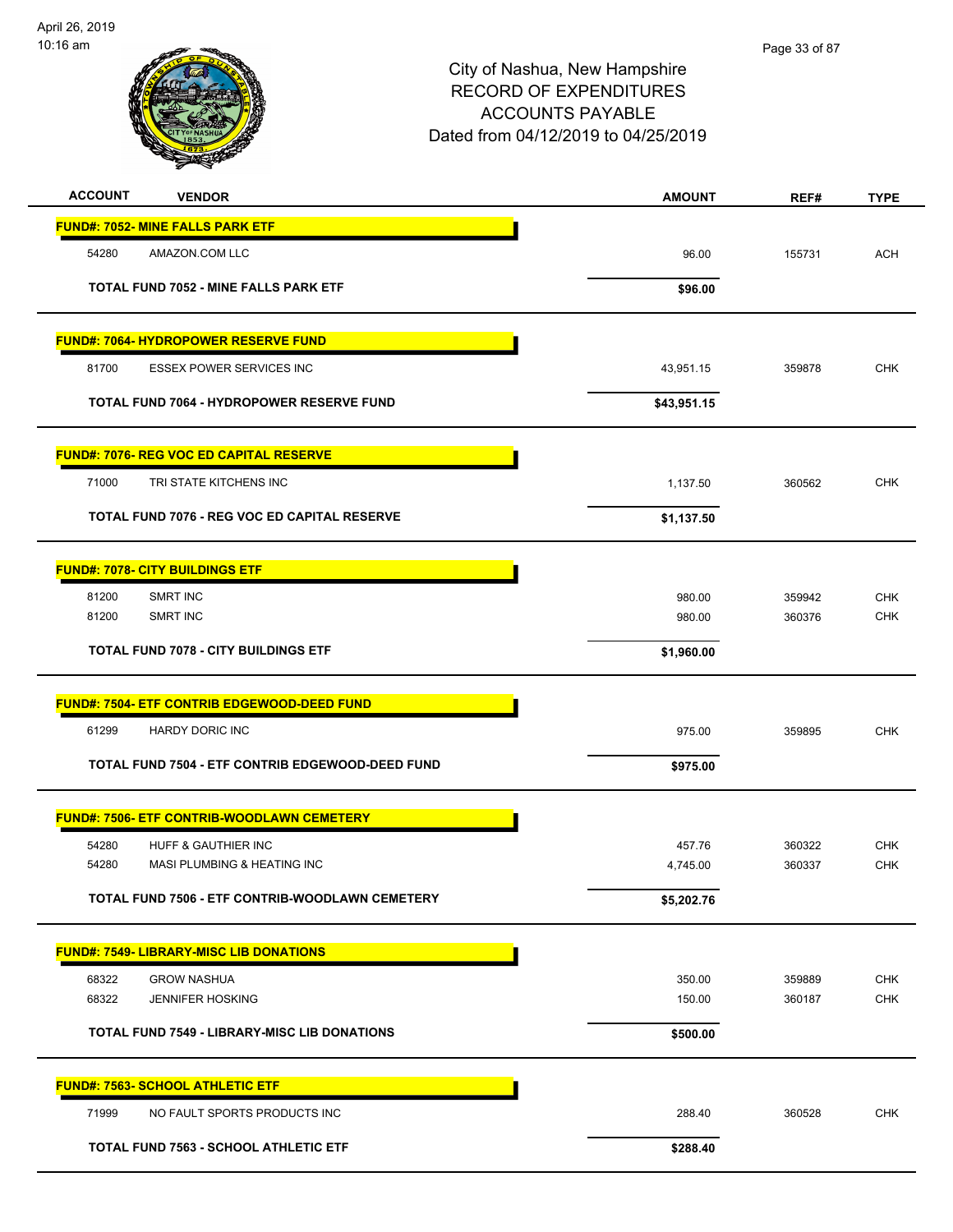

| <b>ACCOUNT</b> | <b>VENDOR</b>                                         | <b>AMOUNT</b> | REF#   | <b>TYPE</b> |
|----------------|-------------------------------------------------------|---------------|--------|-------------|
|                | <b>FUND#: 7565- SCHOOL RELATED PROGRAMS-ETF</b>       |               |        |             |
| 61299          | <b>BALCOM BROS INC</b>                                | 770.00        | 360417 | <b>CHK</b>  |
|                | TOTAL FUND 7565 - SCHOOL RELATED PROGRAMS-ETF         | \$770.00      |        |             |
|                | FUND#: 7575- ROTARY COMMON-ART WALL P/M               |               |        |             |
| 61299          | YVONNE DUNETZ                                         | 964.82        | 360396 | <b>CHK</b>  |
|                | TOTAL FUND 7575 - ROTARY COMMON-ART WALL P/M          | \$964.82      |        |             |
|                | <b>FUND#: 8050- LIBRARY-CHARLES ZYLONIS</b>           |               |        |             |
| 55650          | LITHUANIAN-AMERICAN BROTHERS                          | 8,000.00      | 359804 | <b>CHK</b>  |
| 55650          | <b>OONAGH WILLIAMS</b>                                | 500.00        | 360395 | <b>CHK</b>  |
|                | <b>TOTAL FUND 8050 - LIBRARY-CHARLES ZYLONIS</b>      | \$8,500.00    |        |             |
|                | <b>FUND#: 8063- LIBRARY-HENRY STEARNS FUND</b>        |               |        |             |
| 61807          | <b>BAKER &amp; TAYLOR</b>                             | 218.07        | 359853 | <b>CHK</b>  |
| 61807          | <b>BAKER &amp; TAYLOR</b>                             | 340.64        | 360256 | <b>CHK</b>  |
|                | TOTAL FUND 8063 - LIBRARY-HENRY STEARNS FUND          | \$558.71      |        |             |
|                | <b>FUND#: 8401- AGENCY-HOME PROGRAM DEPOSITS</b>      |               |        |             |
| 21730          | NASHUA SOUP KITCHEN & SHELTER                         | 1,239.66      | 359923 | <b>CHK</b>  |
| 21730          | <b>MARGUERITES PLACE INC</b>                          | 29,702.98     | 359914 | <b>CHK</b>  |
| 21800          | NASHUA SOUP KITCHEN & SHELTER                         | 273.03        | 359923 | <b>CHK</b>  |
| 21800          | MARGUERITES PLACE INC                                 | 5,131.83      | 359914 | <b>CHK</b>  |
|                | <b>TOTAL FUND 8401 - AGENCY-HOME PROGRAM DEPOSITS</b> | \$36,347.50   |        |             |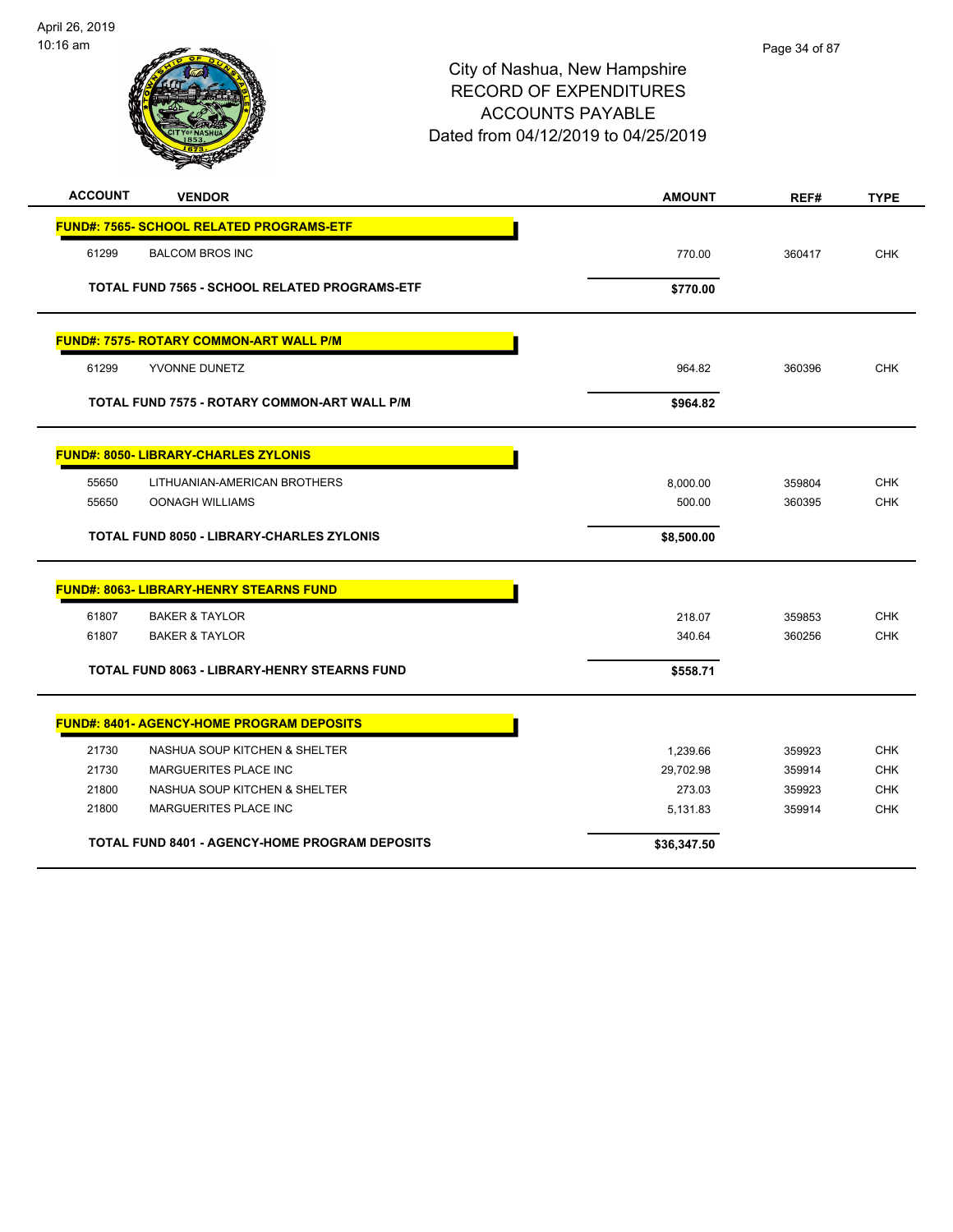

| <b>VENDOR</b> |                                        | <b>AMOUNT</b><br>REF#              | <b>TYPE</b> |
|---------------|----------------------------------------|------------------------------------|-------------|
|               |                                        | <b>AMOUNT</b>                      |             |
| 1000          | <b>GENERAL FUND</b>                    | 4,724,358.69                       |             |
| 1001          | <b>GF-CAPITAL IMPROVEMENTS</b>         | 4,969.91                           |             |
| 1010          | <b>GF-PRIOR YEAR ENC &amp; ESCROWS</b> | 16.00                              |             |
| 2100          | <b>FOOD SERVICES FUND</b>              | 90,456.44                          |             |
| 2207          | ADULT ED/CONTINUING ED                 | 336.61                             |             |
| 2222          | AFTER SCHOOL PROGRAM                   | 4,003.51                           |             |
| 2247          | <b>CULINARY ARTS</b>                   | 97.50                              |             |
| 2503          | <b>PARKS &amp; REC PROGRAMS FUND</b>   | 3,301.30                           |             |
| 2504          | <b>HOLMAN STADIUM EVENTS FUND</b>      | 375.94                             |             |
| 2505          | PEG ACCESS CHANNELS FUND               | 611.50                             |             |
| 2506          | HUNT BLDG FACILITY RENTAL FUND         | 919.79                             |             |
| 2507          | FIRE TRAINING FACILITY RENTAL          | 60.86                              |             |
| 2511          | 201 MAIN STREET RENTAL FUND            | 601.99                             |             |
| 3060          | <b>FIRE GRANTS FUND</b>                | 7,788.10                           |             |
| 3068          | COMMUNITY SERVICES GRANTS FUND         | 55,277.65                          |             |
| 3070          | COMMUNITY HEALTH GRANTS FUND           | 2,144.17                           |             |
| 3080          | COMMUNITY DEVELOPMENT GRANTS           | 72.16                              |             |
| 3090          | URBAN PROGRAM GRANTS FUND              | 46,348.87                          |             |
| 3120          | <b>TRANSIT GRANTS FUND</b>             | 31,376.11                          |             |
| 3800          | <b>SCHOOL GRANTS FUND</b>              | 199,561.31                         |             |
| 3810          | FOOD SERVICE GRANTS FUND               | 3,304.47                           |             |
| 4005          | TRAFFIC VIOLATIONS FUND                | 1,859.52                           |             |
| 4025          | DOJ DRUG FORFEITURE FUND               | 2,877.34                           |             |
| 4053          | FIRE REGIONAL HAZMAT FUND              | 1,004.78                           |             |
| 4090          | LIB-LOST/DAMAGED BOOK FINES            | 459.02                             |             |
| 5000          | CAP PROJECTS-GEN GOVT BLDGS            | 392.96                             |             |
| 5200          | CAPITAL PROJECTS-PUBLIC WORKS          | 27,132.50                          |             |
| 5700          | CAP PROJECTS-BROAD ST PARKWAY          | 2,175.37                           |             |
| 5800          | SCHOOL CAPITAL PROJECTS FUND           | 36,880.46                          |             |
| 6000          | SOLID WASTE FUND                       | 82,152.35                          |             |
|               |                                        | <b>EXPENDITURE SUMMARY BY FUND</b> |             |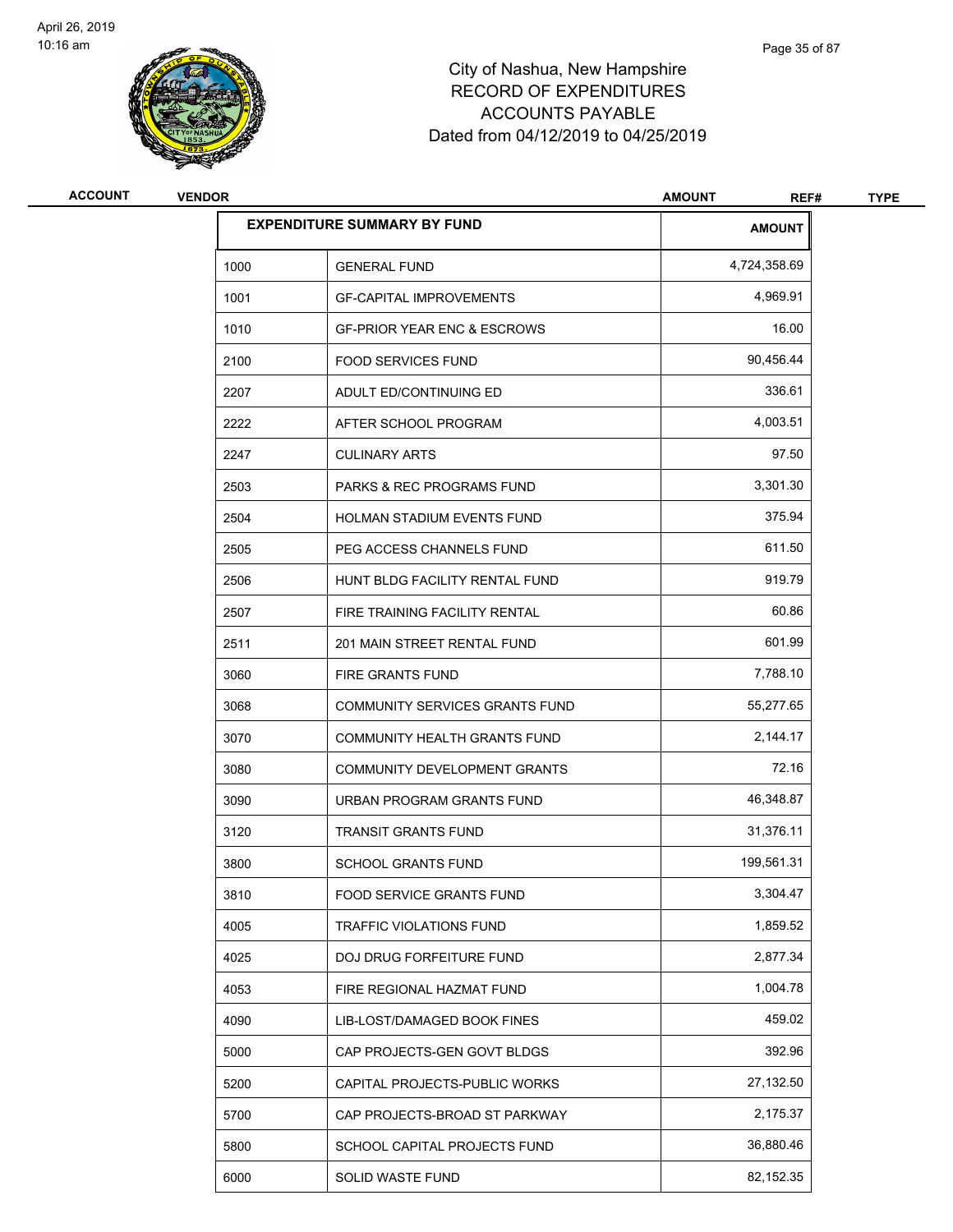

| <b>ACCOUNT</b><br><b>VENDOR</b> |               |                                    | <b>AMOUNT</b><br>REF# | <b>TYPE</b> |
|---------------------------------|---------------|------------------------------------|-----------------------|-------------|
|                                 |               |                                    | <b>AMOUNT</b>         |             |
|                                 | 6200          | <b>WASTEWATER FUND</b>             | 588,942.03            |             |
|                                 | 6201          | WERF-WASTEWATER EQUIP RESERVE      | 74,180.00             |             |
|                                 | 6500          | PROPERTY & CASUALTY FUND           | 71,654.96             |             |
|                                 | 6600          | BENEFITS SELF INSURANCE FUND       | 2,185,591.36          |             |
|                                 | 7026          | CAPITAL EQUIPMENT RESERVE FUND     | 103,038.00            |             |
|                                 | 7050          | HOLMAN STADIUM IMPROVEMNTS ETF     | 777.33                |             |
|                                 | 7052          | MINE FALLS PARK ETF                | 96.00                 |             |
|                                 | 7064          | HYDROPOWER RESERVE FUND            | 43,951.15             |             |
|                                 | 7076          | <b>REG VOC ED CAPITAL RESERVE</b>  | 1,137.50              |             |
|                                 | 7078          | <b>CITY BUILDINGS ETF</b>          | 1,960.00              |             |
|                                 | 7504          | ETF CONTRIB EDGEWOOD-DEED FUND     | 975.00                |             |
|                                 | 7506          | ETF CONTRIB-WOODLAWN CEMETERY      | 5,202.76              |             |
|                                 | 7549          | LIBRARY-MISC LIB DONATIONS         | 500.00                |             |
|                                 | 7563          | <b>SCHOOL ATHLETIC ETF</b>         | 288.40                |             |
|                                 | 7565          | <b>SCHOOL RELATED PROGRAMS-ETF</b> | 770.00                |             |
|                                 | 7575          | ROTARY COMMON-ART WALL P/M         | 964.82                |             |
|                                 | 8050          | LIBRARY-CHARLES ZYLONIS            | 8,500.00              |             |
|                                 | 8063          | LIBRARY-HENRY STEARNS FUND         | 558.71                |             |
|                                 | 8401          | AGENCY-HOME PROGRAM DEPOSITS       | 36,347.50             |             |
|                                 | <b>TOTAL:</b> |                                    | 8,456,352.70          |             |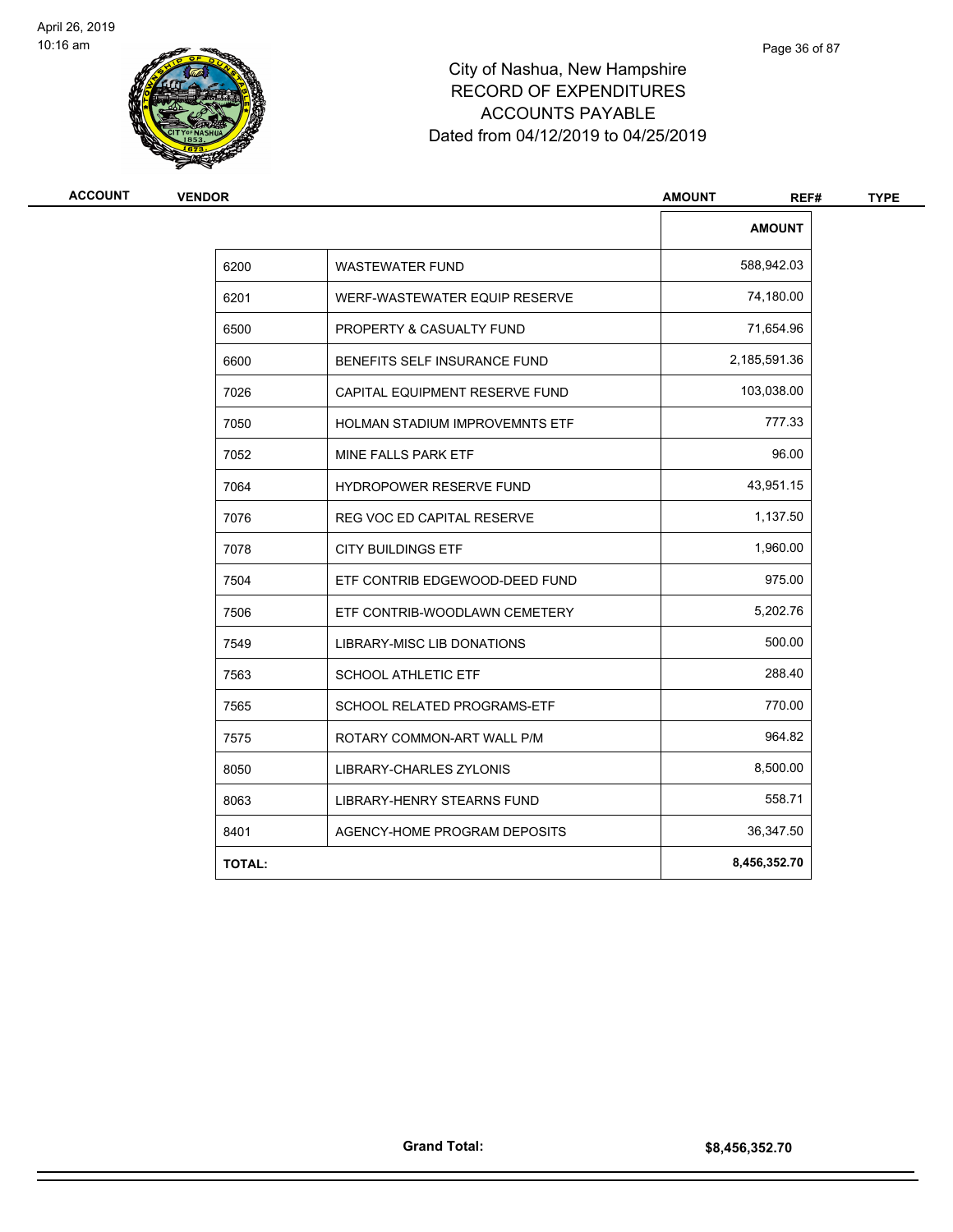

Page 37 of 87

|     | <b>PAY DATE</b>            | <b>ACCOUNT</b>                       | <b>DESCRIPTION</b>                       | <b>AMOUNT</b> |
|-----|----------------------------|--------------------------------------|------------------------------------------|---------------|
|     | FUND#: 1000 - GENERAL FUND |                                      |                                          |               |
| 101 | <b>MAYOR</b>               |                                      |                                          |               |
|     | 4/18/19                    | 51100                                | ADMINISTRATIVE ASSISTANT II              | 668.00        |
|     | 4/25/19                    | 51100                                | ADMINISTRATIVE ASSISTANT II              | 668.00        |
|     | 4/18/19                    | 51100                                | CHIEF OF STAFF                           | 1,653.05      |
|     | 4/25/19                    | 51100                                | <b>CHIEF OF STAFF</b>                    | 1,653.05      |
|     | 4/18/19                    | 51100                                | COMMUNICATIONS & SPECIAL PRJ COORDINATOR | 837.70        |
|     | 4/25/19                    | 51100                                | COMMUNICATIONS & SPECIAL PRJ COORDINATOR | 837.70        |
|     | 4/18/19                    | 51100                                | CONSTITUENT SERVICES COORDINATOR         | 837.70        |
|     | 4/25/19                    | 51100                                | CONSTITUENT SERVICES COORDINATOR         | 837.70        |
|     | 4/18/19                    | 51500                                | <b>MAYOR</b>                             | 2,252.50      |
|     | 4/25/19                    | 51500                                | <b>MAYOR</b>                             | 2,252.50      |
|     | 4/25/19                    | 55118                                | TELEPHONE-CELLULAR                       | 100.00        |
|     | <b>TOTAL 101 - MAYOR</b>   |                                      |                                          | \$12,597.90   |
| 102 |                            | <b>BOARD OF ALDERMEN</b>             |                                          |               |
|     | 4/18/19                    | 51100                                | LEGISLATIVE AFFAIRS MANAGER              | 1,656.55      |
|     | 4/25/19                    | 51100                                | LEGISLATIVE AFFAIRS MANAGER              | 1,656.56      |
|     | 4/18/19                    | 51200                                | LEGISLATIVE TRANSCRIPTION SPEC           | 397.29        |
|     | 4/25/19                    | 51200                                | LEGISLATIVE TRANSCRIPTION SPEC           | 347.10        |
|     |                            | <b>TOTAL 102 - BOARD OF ALDERMEN</b> |                                          | \$4,057.50    |
| 103 | <b>LEGAL</b>               |                                      |                                          |               |
|     | 4/18/19                    | 51100                                | <b>CORPORATION COUNSEL</b>               | 2,421.70      |
|     | 4/25/19                    | 51100                                | <b>CORPORATION COUNSEL</b>               | 2,421.70      |
|     | 4/18/19                    | 51100                                | DEPUTY CORPORATION COUNSEL               | 4,203.30      |
|     | 4/25/19                    | 51100                                | DEPUTY CORPORATION COUNSEL               | 4,203.30      |
|     | 4/18/19                    | 51100                                | <b>LEGAL ASSISTANT</b>                   | 1,994.25      |
|     | 4/25/19                    | 51100                                | <b>LEGAL ASSISTANT</b>                   | 1,994.26      |
|     | 4/25/19                    | 55118                                | TELEPHONE-CELLULAR                       | 100.00        |
|     | <b>TOTAL 103 - LEGAL</b>   |                                      |                                          | \$17,338.51   |
| 107 | <b>CITY CLERK</b>          |                                      |                                          |               |
|     | 4/18/19                    | 51100                                | <b>CITY CLERK</b>                        | 1,804.30      |
|     | 4/25/19                    | 51100                                | <b>CITY CLERK</b>                        | 1,804.30      |
|     |                            | 51100                                | <b>CLERK VITAL RECORDS II</b>            | 1,840.39      |
|     | 4/18/19                    |                                      |                                          |               |
|     | 4/25/19                    | 51100                                | <b>CLERK VITAL RECORDS II</b>            | 1,840.40      |
|     | 4/18/19                    | 51100                                | DEPARTMENT COORDINATOR, CC               | 744.20        |
|     | 4/25/19                    | 51100                                | DEPARTMENT COORDINATOR, CC               | 744.20        |
|     | 4/18/19                    | 51100                                | DEPUTY CITY CLERK                        | 1,279.50      |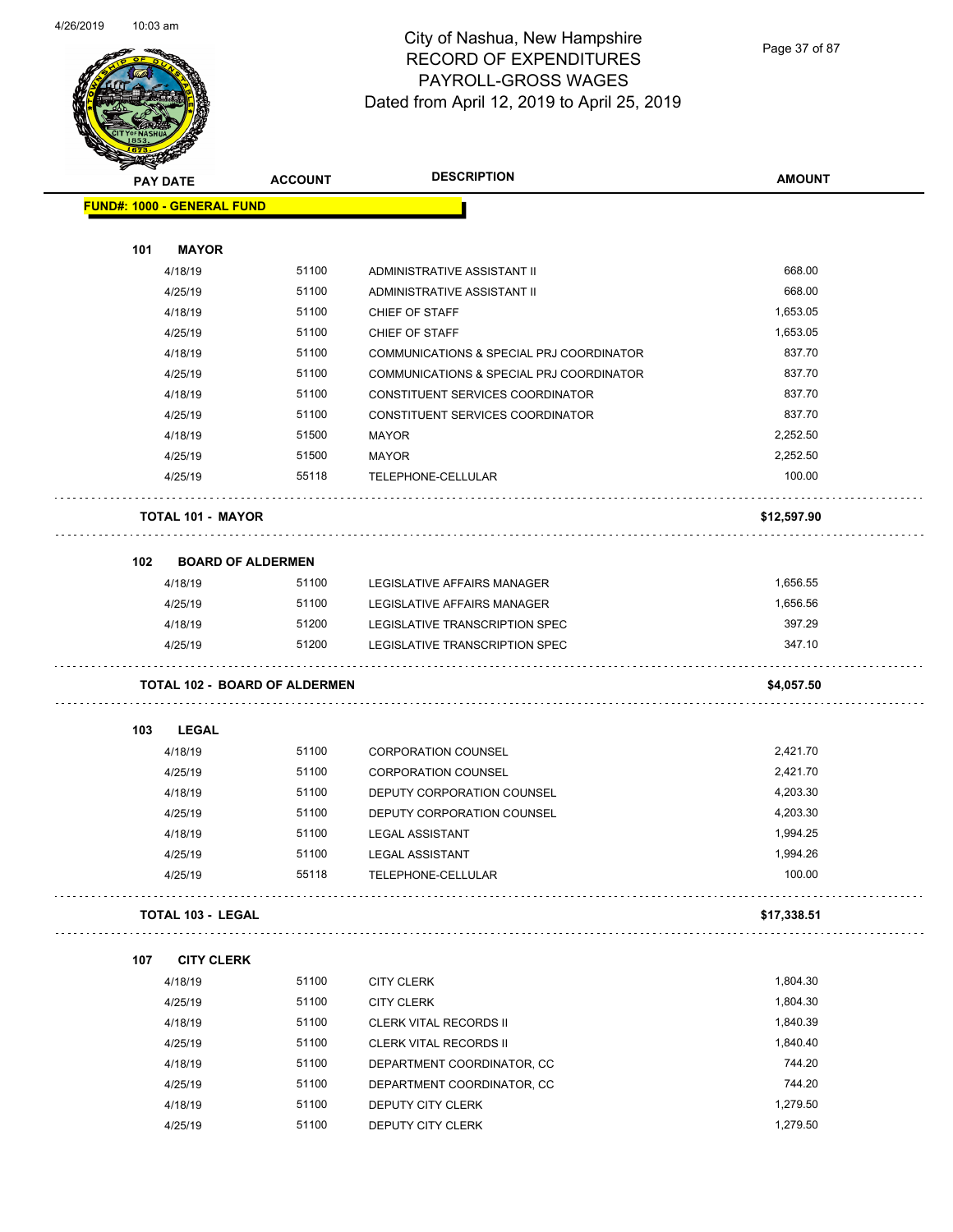Page 38 of 87

|     | <b>PAY DATE</b>                   | <b>ACCOUNT</b>                              | <b>DESCRIPTION</b>                                        | <b>AMOUNT</b>        |
|-----|-----------------------------------|---------------------------------------------|-----------------------------------------------------------|----------------------|
|     | <b>FUND#: 1000 - GENERAL FUND</b> |                                             |                                                           |                      |
|     |                                   | <b>TOTAL 107 - CITY CLERK</b>               |                                                           | \$11,336.79          |
| 111 |                                   | <b>HUMAN RESOURCES</b>                      |                                                           |                      |
|     | 4/18/19                           | 51100                                       | HR SPEC                                                   | 927.05               |
|     | 4/25/19                           | 51100                                       | <b>HR SPEC</b>                                            | 927.05               |
|     | 4/18/19                           | 51100                                       | HRIS & PAYROLL ANALYST                                    | 1,172.20             |
|     | 4/25/19                           | 51100                                       | HRIS & PAYROLL ANALYST                                    | 1,172.20             |
|     | 4/18/19                           | 51100                                       | HUMAN RESOURCES DIRECTOR                                  | 1,803.30             |
|     | 4/25/19                           | 51100                                       | HUMAN RESOURCES DIRECTOR                                  | 1,803.30             |
|     | 4/18/19                           | 51100                                       | HUMAN RESOURCES MANAGER                                   | 1,242.65             |
|     | 4/25/19                           | 51100                                       | <b>HUMAN RESOURCES MANAGER</b>                            | 1,242.65             |
|     | 4/18/19                           | 51100                                       | PAYROLL ANALYST                                           | 2,223.24             |
|     | 4/25/19                           | 51100                                       | PAYROLL ANALYST                                           | 2,223.24             |
|     | 4/18/19                           | 51100                                       | PAYROLL MANAGER                                           | 1,562.35             |
|     | 4/25/19                           | 51100                                       | PAYROLL MANAGER                                           | 1,562.35             |
|     | 4/18/19                           | 51200                                       | ADMINISTRATIVE ASSISTANT I                                | 387.37               |
|     | 4/25/19                           | 51200                                       | ADMINISTRATIVE ASSISTANT I                                | 383.54               |
|     | 4/25/19                           | 55118                                       |                                                           | 100.00               |
|     |                                   |                                             |                                                           |                      |
|     | 4/1/19                            | 55425<br><b>TOTAL 111 - HUMAN RESOURCES</b> | TELEPHONE-CELLULAR<br>EMPLOYMENT BACKGROUND CHECKS        | 15.00<br>\$18,747.49 |
|     |                                   |                                             |                                                           |                      |
| 122 |                                   | <b>INFORMATION TECHNOLOGY</b>               |                                                           |                      |
|     | 4/18/19                           | 51100                                       | ADMIN ASSISTANT III                                       | 801.90               |
|     | 4/25/19                           | 51100                                       | ADMIN ASSISTANT III                                       | 801.90               |
|     | 4/18/19                           | 51100                                       | <b>ENTERPRISE SYS ADMINISTRATOR</b>                       | 1,562.35             |
|     | 4/25/19                           | 51100                                       | ENTERPRISE SYS ADMINISTRATOR                              | 1,562.34             |
|     | 4/18/19                           | 51100                                       | ERP SYSTEM ADMIN DBA                                      | 1,913.25             |
|     | 4/25/19                           | 51100                                       | ERP SYSTEM ADMIN DBA                                      | 1,913.25             |
|     | 4/18/19                           | 51100                                       | IT APPLICATIONS ANALYST                                   | 1,414.95             |
|     | 4/25/19                           | 51100                                       | IT APPLICATIONS ANALYST                                   | 1,414.95             |
|     | 4/18/19                           | 51100                                       | IT DIVISION DIRECTOR                                      | 2,294.80             |
|     | 4/25/19                           | 51100                                       | IT DIVISION DIRECTOR                                      | 2,294.80             |
|     | 4/18/19                           | 51100                                       | IT INFRASTRUCTURE ANALYST                                 | 1,306.00             |
|     | 4/25/19                           | 51100                                       | IT INFRASTRUCTURE ANALYST                                 | 1,306.00             |
|     | 4/18/19                           | 51100                                       | IT MANAGER, INFRASTRUCTURE                                | 2,059.95             |
|     | 4/25/19                           | 51100                                       | IT MANAGER, INFRASTRUCTURE                                | 2,059.95             |
|     | 4/18/19                           | 51100                                       | IT MANAGER, PROJECT/DEVELOPMENT SERVICES                  | 1,593.40             |
|     | 4/25/19                           | 51100                                       | IT MANAGER, PROJECT/DEVELOPMENT SERVICES                  | 1,593.40             |
|     | 4/18/19                           | 51100                                       | IT MANAGER, TECHNICAL SERVICES                            | 1,620.45             |
|     | 4/25/19                           | 51100                                       | IT MANAGER, TECHNICAL SERVICES                            | 1,620.45             |
|     | 4/18/19<br>4/18/19                | 51100<br>51100                              | SYSTEMS ADM DATABASE ADM<br>TECHNICAL SPEC II NET SUPPORT | 1,402.83<br>1,246.35 |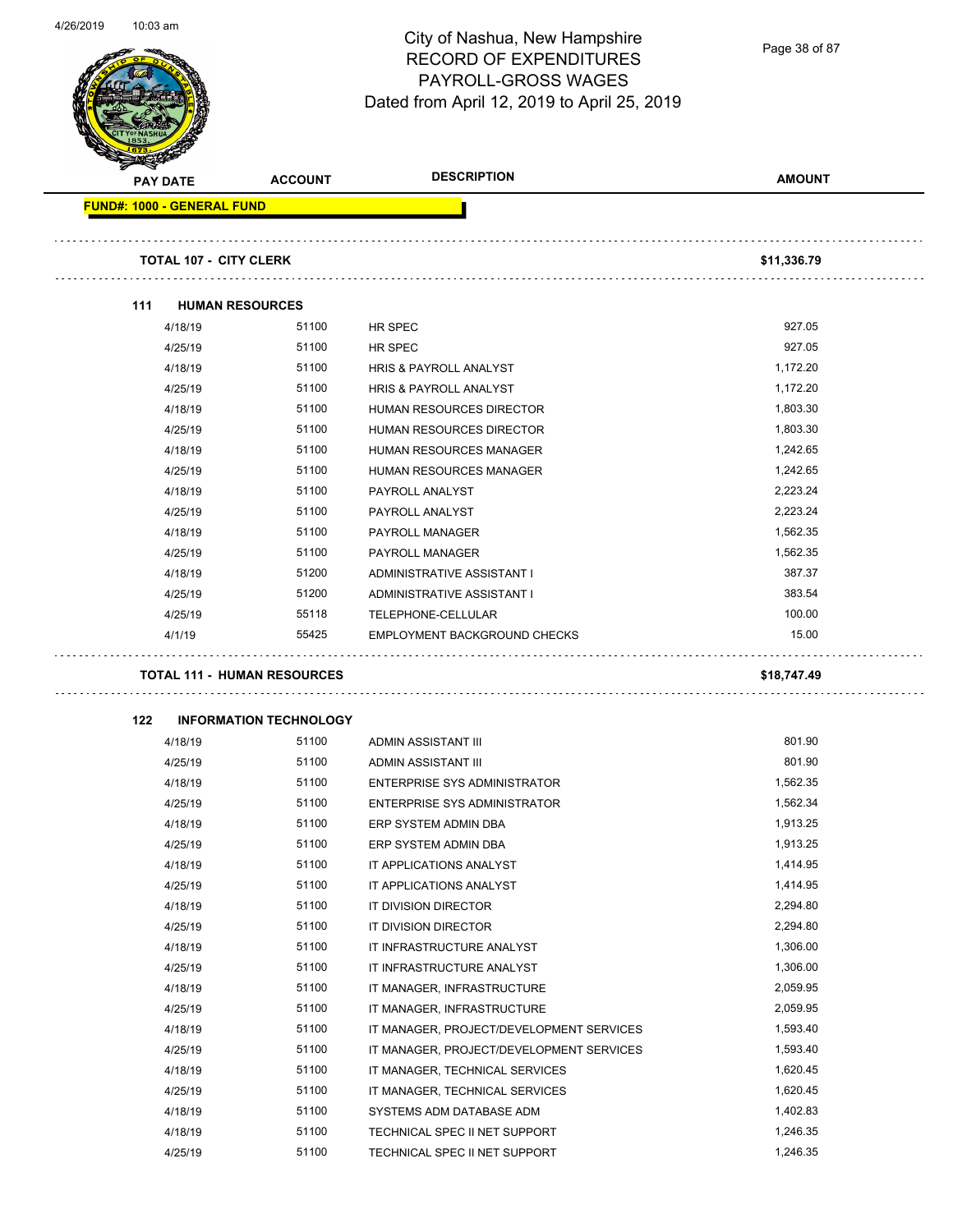Page 39 of 87

|     | <b>PAY DATE</b>                   | <b>ACCOUNT</b>                            | <b>DESCRIPTION</b>                 | <b>AMOUNT</b> |
|-----|-----------------------------------|-------------------------------------------|------------------------------------|---------------|
|     | <b>FUND#: 1000 - GENERAL FUND</b> |                                           |                                    |               |
| 122 |                                   | <b>INFORMATION TECHNOLOGY</b>             |                                    |               |
|     | 4/18/19                           | 51100                                     | <b>TECHNICAL SPECIALIST I</b>      | 870.15        |
|     | 4/25/19                           | 51100                                     | <b>TECHNICAL SPECIALIST I</b>      | 870.15        |
|     | 4/18/19                           | 51100                                     | WEB ADMINISTRATOR/GRAPHIC DESINGER | 962.70        |
|     | 4/25/19                           | 51100                                     | WEB ADMINISTRATOR/GRAPHIC DESINGER | 962.70        |
|     | 4/25/19                           | 55118                                     | TELEPHONE-CELLULAR                 | 234.00        |
|     |                                   | <b>TOTAL 122 - INFORMATION TECHNOLOGY</b> |                                    | \$36,929.32   |
| 126 |                                   | <b>FINANCIAL SERVICES</b>                 |                                    |               |
|     | 4/18/19                           | 51100                                     | <b>ACCOUNTANT</b>                  | 1,060.70      |
|     | 4/25/19                           | 51100                                     | <b>ACCOUNTANT</b>                  | 1,060.70      |
|     | 4/18/19                           | 51100                                     | ACCOUNTS PAYABLE COORDINATOR       | 2,308.65      |
|     | 4/25/19                           | 51100                                     | ACCOUNTS PAYABLE COORDINATOR       | 2,308.65      |
|     | 4/18/19                           | 51100                                     | ACCOUNTS PAYABLE SUPV              | 1,095.89      |
|     | 4/25/19                           | 51100                                     | <b>ACCOUNTS PAYABLE SUPV</b>       | 1,095.90      |
|     | 4/18/19                           | 51100                                     | <b>ASSISTANT TREASURER</b>         | 1,466.05      |
|     | 4/25/19                           | 51100                                     | <b>ASSISTANT TREASURER</b>         | 1,466.05      |
|     | 4/18/19                           | 51100                                     | <b>CFO COMPTROLLER</b>             | 2,518.65      |
|     | 4/25/19                           | 51100                                     | <b>CFO COMPTROLLER</b>             | 2,518.65      |
|     | 4/18/19                           | 51100                                     | DEP TREASURER TAX COLLECTOR        | 1,222.45      |
|     | 4/25/19                           | 51100                                     | DEP TREASURER TAX COLLECTOR        | 1,222.45      |
|     | 4/18/19                           | 51100                                     | FINANCE AND ADMIN MANAGER          | 873.15        |
|     | 4/25/19                           | 51100                                     | FINANCE AND ADMIN MANAGER          | 873.15        |
|     | 4/18/19                           | 51100                                     | <b>MVR CLERK I</b>                 | 585.75        |
|     | 4/25/19                           | 51100                                     | <b>MVR CLERK I</b>                 | 585.75        |
|     | 4/18/19                           | 51100                                     | <b>MVR CLERK II</b>                | 2,463.45      |
|     | 4/25/19                           | 51100                                     | <b>MVR CLERK II</b>                | 2,463.45      |
|     | 4/18/19                           | 51100                                     | MVR CLERK III                      | 1,529.90      |
|     | 4/25/19                           | 51100                                     | MVR CLERK III                      | 1,529.90      |
|     | 4/18/19                           | 51100                                     | ORDINANCE VIOLATIONS COORDINATOR   | 291.80        |
|     | 4/25/19                           | 51100                                     | ORDINANCE VIOLATIONS COORDINATOR   | 291.80        |
|     | 4/18/19                           | 51100                                     | REVENUE COORDINATOR                | 1,080.35      |
|     | 4/25/19                           | 51100                                     | REVENUE COORDINATOR                | 1,080.35      |
|     | 4/18/19                           | 51100                                     | <b>SENIOR FINANCE MANAGER</b>      | 1,705.80      |
|     | 4/25/19                           | 51100                                     | <b>SENIOR FINANCE MANAGER</b>      | 1,705.80      |
|     | 4/18/19                           | 51100                                     | SENIOR FINANCIAL ANALYST           | 1,240.51      |
|     | 4/25/19                           | 51100                                     | SENIOR FINANCIAL ANALYST           | 1,240.50      |
|     | 4/18/19                           | 51100                                     | SR MGR ACCT FIN REPORTING          | 1,339.30      |
|     | 4/25/19                           | 51100                                     | SR MGR ACCT FIN REPORTING          | 1,339.30      |
|     | 4/18/19                           | 51100                                     | SUPV VEHICLE REGISTRATION          | 1,214.70      |
|     | 4/25/19                           | 51100                                     | SUPV VEHICLE REGISTRATION          | 1,214.70      |
|     | 4/18/19                           | 51100                                     | TREASURER TAX COLLECTOR            | 2,059.95      |
|     | 4/25/19                           | 51100                                     | TREASURER TAX COLLECTOR            | 2,059.95      |
|     | 4/18/19                           | 51200                                     | TRUST ACCOUNTANT PT                | 756.22        |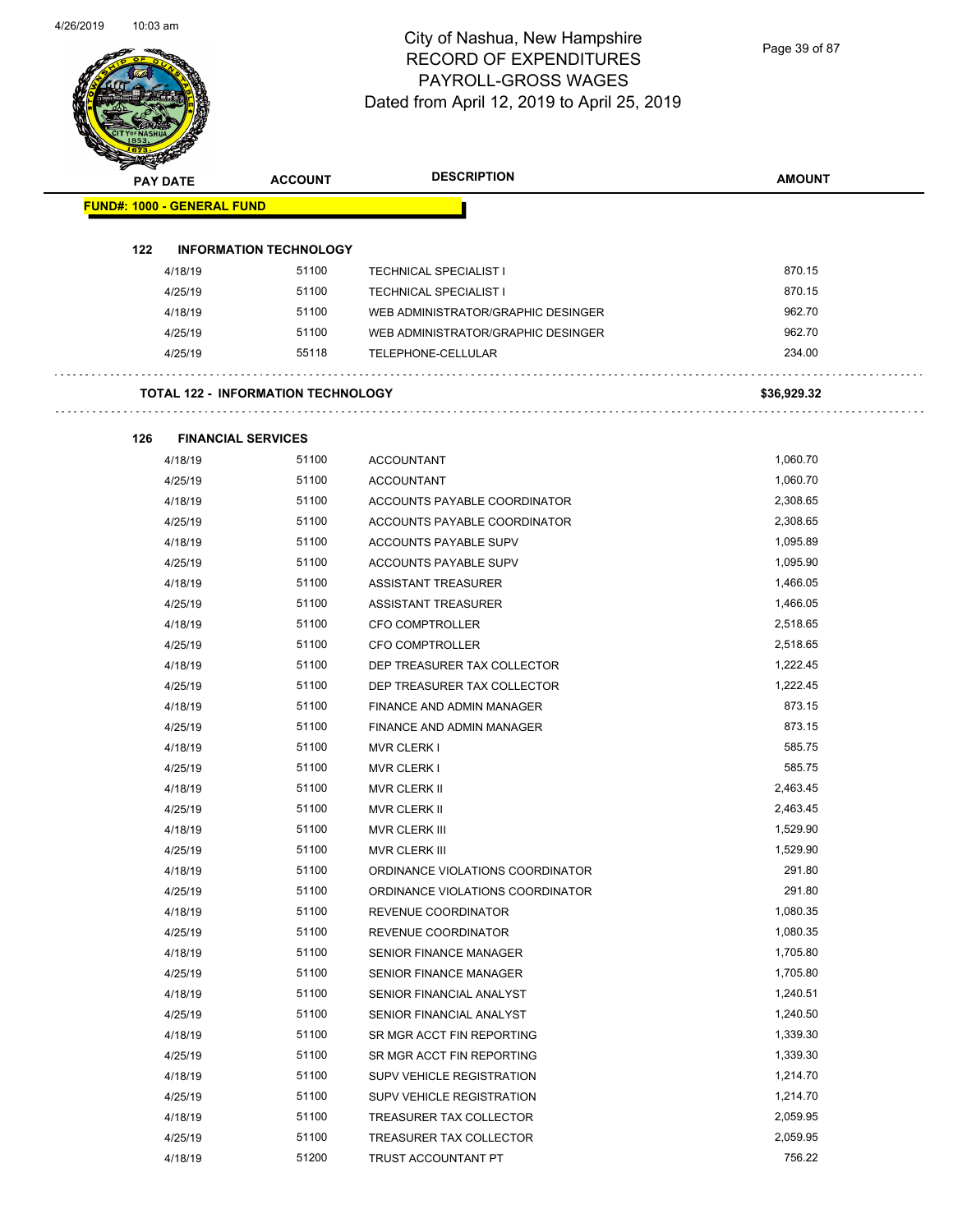Page 40 of 87

|     | <b>PAY DATE</b>                       | <b>ACCOUNT</b> | <b>DESCRIPTION</b>             | <b>AMOUNT</b> |
|-----|---------------------------------------|----------------|--------------------------------|---------------|
|     | <b>FUND#: 1000 - GENERAL FUND</b>     |                |                                |               |
| 126 | <b>FINANCIAL SERVICES</b>             |                |                                |               |
|     | 4/25/19                               | 51200          | TRUST ACCOUNTANT PT            | 756.21        |
|     | 4/18/19                               | 51300          | <b>OVERTIME</b>                | 25.87         |
|     | 4/25/19                               | 51300          | <b>OVERTIME</b>                | 7.09          |
|     | 4/25/19                               | 55118          | TELEPHONE-CELLULAR             | 50.00         |
|     | <b>TOTAL 126 - FINANCIAL SERVICES</b> |                |                                | \$49,709.49   |
| 129 | <b>CITY BUILDINGS</b>                 |                |                                |               |
|     | 4/18/19                               | 51100          | <b>BUILDING MANAGER</b>        | 1,234.85      |
|     | 4/25/19                               | 51100          | <b>BUILDING MANAGER</b>        | 1,234.85      |
|     | 4/18/19                               | 51100          | <b>CUSTODIAN I</b>             | 1,255.69      |
|     | 4/25/19                               | 51100          | <b>CUSTODIAN I</b>             | 1,255.69      |
|     | 4/18/19                               | 51100          | MAINTENANCE SPEC               | 1,414.00      |
|     | 4/25/19                               | 51100          | <b>MAINTENANCE SPEC</b>        | 1,414.00      |
|     | 4/18/19                               | 51200          | <b>CUSTODIAN I</b>             | 397.71        |
|     | 4/25/19                               | 51200          | <b>CUSTODIAN I</b>             | 42.61         |
|     | 4/18/19                               | 51300          | <b>OVERTIME</b>                | 12.73         |
|     | 4/25/19                               | 55118          | TELEPHONE-CELLULAR             | 100.00        |
|     | <b>TOTAL 129 - CITY BUILDINGS</b>     |                |                                | \$8,362.13    |
| 130 | <b>PURCHASING</b>                     |                |                                |               |
|     | 4/18/19                               | 51100          | PURCHASING AGENT I             | 756.10        |
|     | 4/25/19                               | 51100          | PURCHASING AGENT I             | 756.10        |
|     | 4/18/19                               | 51100          | PURCHASING AGENT II            | 941.89        |
|     | 4/25/19                               | 51100          | PURCHASING AGENT II            | 941.89        |
|     | 4/18/19                               | 51100          | PURCHASING MANAGER             | 1,746.35      |
|     | 4/25/19                               | 51100          | PURCHASING MANAGER             | 1,746.35      |
|     | 4/18/19                               | 51200          | MESSENGER MAIL DISTRIBUTION CL | 335.91        |
|     | 4/25/19                               | 51200          | MESSENGER MAIL DISTRIBUTION CL | 319.91        |
|     | <b>TOTAL 130 - PURCHASING</b>         |                |                                | \$7,544.50    |
| 131 | <b>HUNT BUILDING</b>                  |                |                                |               |
|     | 4/18/19                               | 51100          | HUNT MEMORIAL BLDG & ARTS ADM  | 372.91        |
|     | 4/25/19                               | 51100          | HUNT MEMORIAL BLDG & ARTS ADM  | 372.90        |
|     | <b>TOTAL 131 - HUNT BUILDING</b>      |                |                                | \$745.81      |
| 132 | <b>ASSESSING</b>                      |                |                                |               |
|     | 4/18/19                               | 51100          | APPRAISER I                    | 796.30        |
|     | 4/25/19                               | 51100          | <b>APPRAISER I</b>             | 796.30        |
|     |                                       |                |                                |               |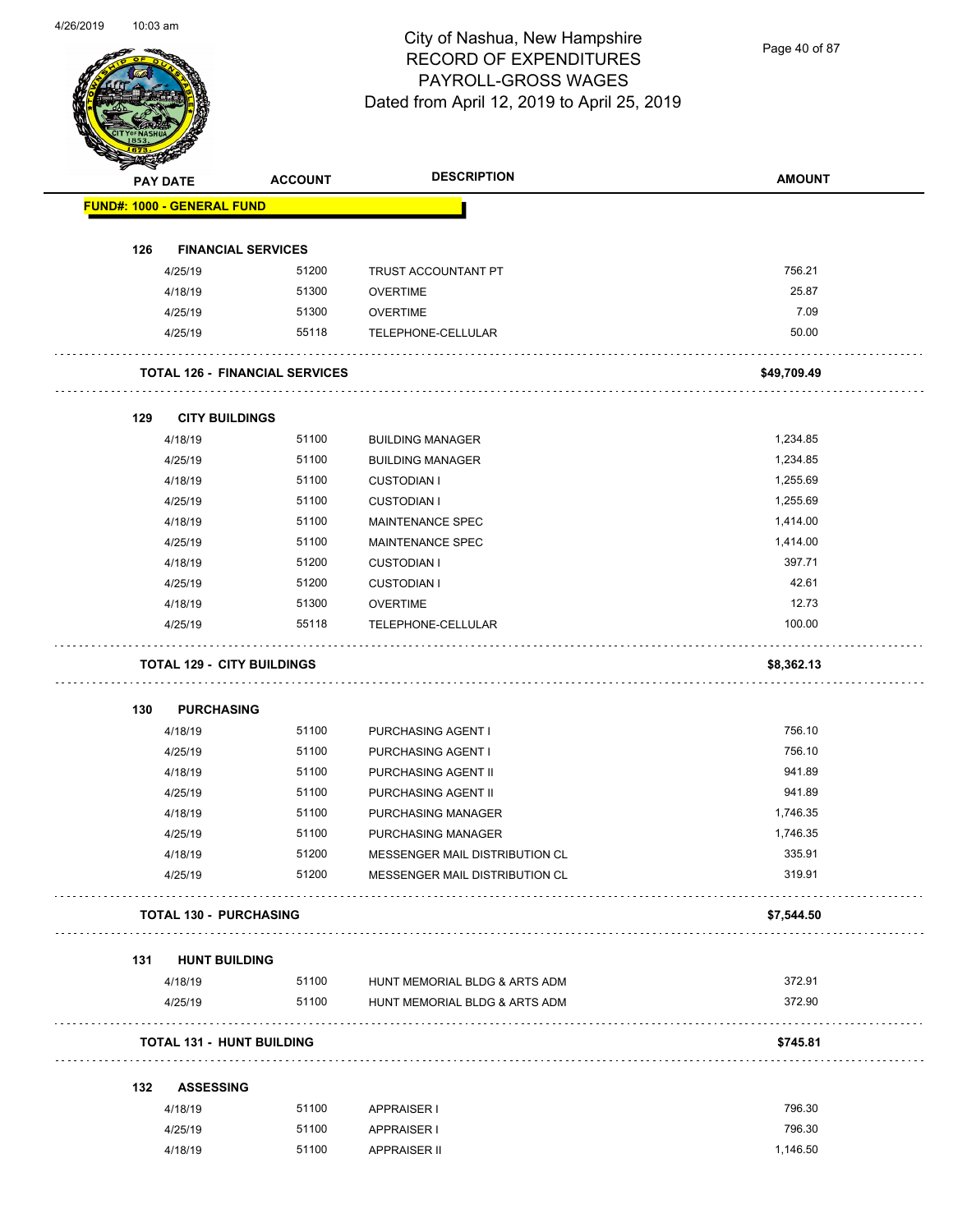

Page 41 of 87

|     | <b>PAY DATE</b>                   | <b>ACCOUNT</b>                            | <b>DESCRIPTION</b>              | <b>AMOUNT</b> |
|-----|-----------------------------------|-------------------------------------------|---------------------------------|---------------|
|     | <b>FUND#: 1000 - GENERAL FUND</b> |                                           |                                 |               |
|     |                                   |                                           |                                 |               |
| 132 | <b>ASSESSING</b>                  |                                           |                                 |               |
|     | 4/25/19                           | 51100                                     | APPRAISER II                    | 1,146.50      |
|     | 4/18/19                           | 51100                                     | <b>APPRAISER III</b>            | 2,465.70      |
|     | 4/25/19                           | 51100                                     | <b>APPRAISER III</b>            | 2,465.71      |
|     | 4/18/19                           | 51100                                     | ASSESSING ADMIN SPEC I CSR      | 654.95        |
|     | 4/25/19                           | 51100                                     | ASSESSING ADMIN SPEC I CSR      | 654.94        |
|     | 4/18/19                           | 51100                                     | ASSESSING ADMIN SPEC II CSR     | 715.30        |
|     | 4/25/19                           | 51100                                     | ASSESSING ADMIN SPEC II CSR     | 715.29        |
|     | 4/18/19                           | 51100                                     | ASSESSING ADMIN SPEC III CSR    | 998.55        |
|     | 4/25/19                           | 51100                                     | ASSESSING ADMIN SPEC III CSR    | 998.55        |
|     | 4/18/19                           | 51100                                     | DEPARTMENT COORDINATOR          | 948.27        |
|     | 4/25/19                           | 51100                                     | DEPARTMENT COORDINATOR          | 948.25        |
|     | 4/25/19                           | 51300                                     | <b>OVERTIME</b>                 | 6.14          |
|     | <b>TOTAL 132 - ASSESSING</b>      |                                           |                                 | \$15,457.25   |
| 134 | GIS                               |                                           |                                 |               |
|     | 4/18/19                           | 51100                                     | <b>GIS TECHNICIAN II</b>        | 1,174.40      |
|     | 4/25/19                           | 51100                                     | <b>GIS TECHNICIAN II</b>        | 1,174.40      |
|     |                                   |                                           |                                 |               |
|     | <b>TOTAL 134 - GIS</b>            |                                           |                                 | \$2,348.80    |
| 140 |                                   | <b>PINEWOOD CEMETERY</b>                  |                                 |               |
|     | 4/18/19                           | 51400                                     | <b>WAGES TEMPORARY/SEASONAL</b> | 809.25        |
|     |                                   | <b>TOTAL 140 - PINEWOOD CEMETERY</b>      |                                 | \$809.25      |
| 142 |                                   | <b>WOODLAWN CEMETERY</b>                  |                                 |               |
|     | 4/18/19                           | 51100                                     | <b>GROUNDSKEEPER CEMETERY</b>   | 1,455.29      |
|     | 4/25/19                           | 51100                                     | <b>GROUNDSKEEPER CEMETERY</b>   | 1,455.30      |
|     | 4/18/19                           | 51100                                     | SUBFOREMAN CEMETERY             | 852.10        |
|     | 4/25/19                           | 51100                                     | SUBFOREMAN CEMETERY             | 852.09        |
|     | 4/18/19                           | 51100                                     | SUPERINTENDENT CEMETERY I       | 1,195.60      |
|     | 4/25/19                           | 51100                                     | SUPERINTENDENT CEMETERY I       | 1,195.60      |
|     | 4/18/19                           | 51300                                     | <b>OVERTIME</b>                 | 580.55        |
|     | 4/25/19                           | 51300                                     | <b>OVERTIME</b>                 | 6.82          |
|     | 4/25/19                           | 51400                                     | WAGES TEMPORARY/SEASONAL        | 1,020.50      |
|     |                                   |                                           |                                 |               |
|     |                                   | <b>TOTAL 142 - WOODLAWN CEMETERY</b>      |                                 | \$8,613.85    |
| 144 |                                   | <b>EDGEWOOD &amp; SUBURBAN CEMETERIES</b> |                                 |               |
|     | 4/18/19                           | 51100                                     | <b>GROUNDSKEEPER CEMETERY</b>   | 1,216.91      |
|     | 4/25/19                           | 51100                                     | <b>GROUNDSKEEPER CEMETERY</b>   | 1,216.90      |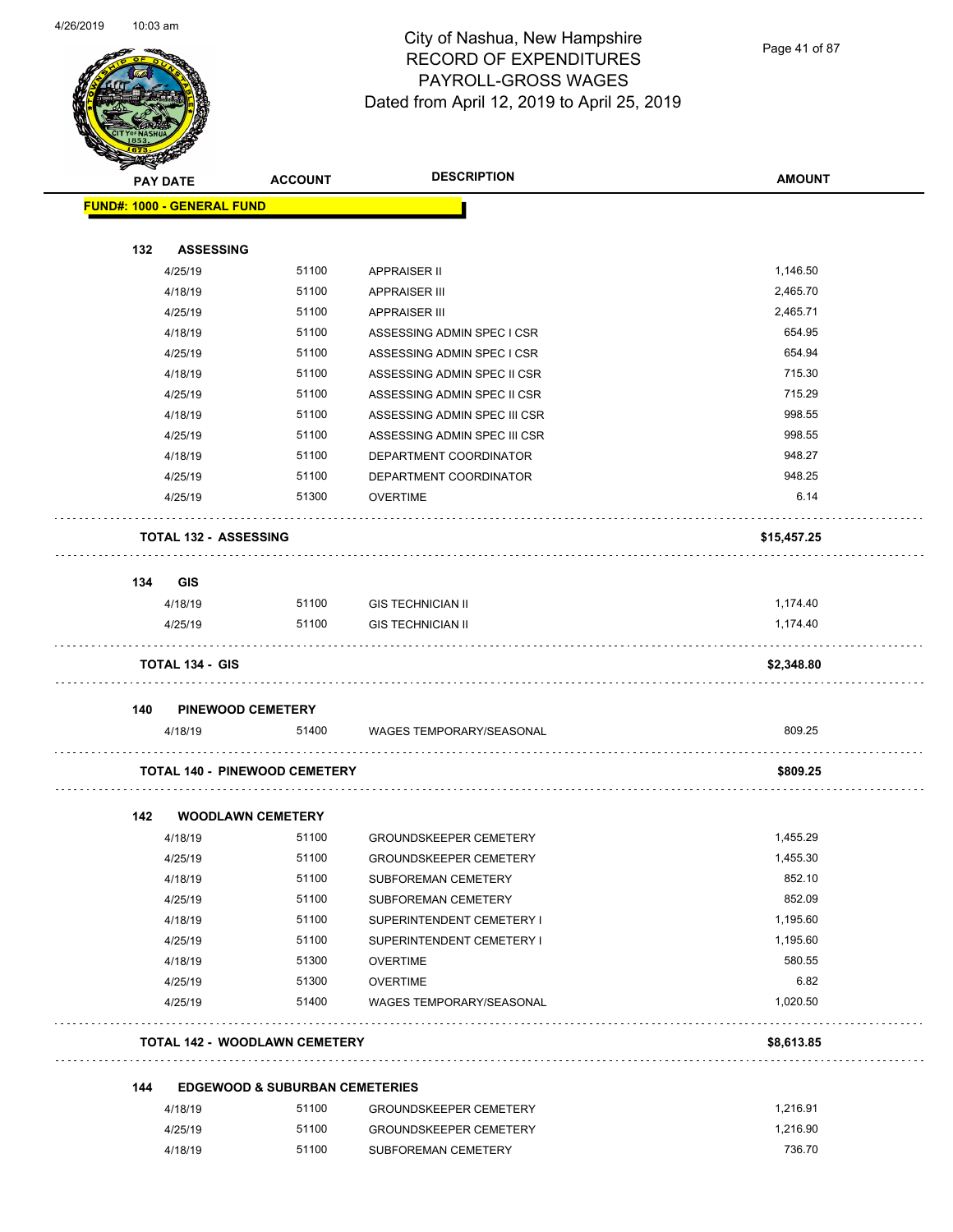Page 42 of 87

| <b>PAY DATE</b>                   | <b>ACCOUNT</b>                                        | <b>DESCRIPTION</b>                                       | <b>AMOUNT</b> |
|-----------------------------------|-------------------------------------------------------|----------------------------------------------------------|---------------|
| <b>FUND#: 1000 - GENERAL FUND</b> |                                                       |                                                          |               |
|                                   |                                                       |                                                          |               |
| 144                               | <b>EDGEWOOD &amp; SUBURBAN CEMETERIES</b><br>51100    |                                                          | 736.70        |
| 4/25/19                           | 51100                                                 | <b>SUBFOREMAN CEMETERY</b>                               | 1.261.25      |
| 4/18/19                           |                                                       | SUPERINTENDENT CEMETERY II<br>SUPERINTENDENT CEMETERY II | 1.261.25      |
| 4/25/19                           | 51100                                                 |                                                          |               |
| 4/25/19                           | 51300                                                 | <b>OVERTIME</b>                                          | 54.95         |
| 4/18/19                           | 51400                                                 | WAGES TEMPORARY/SEASONAL                                 | 520.00        |
| 4/25/19                           | 51400                                                 | <b>WAGES TEMPORARY/SEASONAL</b>                          | 520.00        |
|                                   | <b>TOTAL 144 - EDGEWOOD &amp; SUBURBAN CEMETERIES</b> |                                                          | \$7,524.66    |
| 150<br><b>POLICE</b>              |                                                       |                                                          |               |
| 4/18/19                           | 51100                                                 | <b>1ST YEAR OFFICERS</b>                                 | 2,043.50      |
| 4/25/19                           | 51100                                                 | <b>1ST YEAR OFFICERS</b>                                 | 2,043.50      |
| 4/18/19                           | 51100                                                 | 1ST YR OFFICERS CERTIFIED SPEC                           | 2,135.70      |
| 4/25/19                           | 51100                                                 | 1ST YR OFFICERS CERTIFIED SPEC                           | 2,135.70      |
| 4/18/19                           | 51100                                                 | 1st YR SPECIAL OFFICER CERTIFIED II                      | 1,388.40      |
| 4/25/19                           | 51100                                                 | 1st YR SPECIAL OFFICER CERTIFIED II                      | 1,388.40      |
| 4/18/19                           | 51100                                                 | <b>ACCOUNT CLERK III</b>                                 | 2,303.60      |
| 4/25/19                           | 51100                                                 | <b>ACCOUNT CLERK III</b>                                 | 2,303.60      |
| 4/18/19                           | 51100                                                 | ADMINISTRATIVE PROJECT SPEC                              | 1,428.35      |
| 4/25/19                           | 51100                                                 | ADMINISTRATIVE PROJECT SPEC                              | 1,428.35      |
| 4/18/19                           | 51100                                                 | ANIMAL CONTROL OFFICER                                   | 998.95        |
| 4/25/19                           | 51100                                                 | ANIMAL CONTROL OFFICER                                   | 998.95        |
| 4/18/19                           | 51100                                                 | ASSISTANT RECORDS MANAGER                                | 1,028.25      |
| 4/25/19                           | 51100                                                 | ASSISTANT RECORDS MANAGER                                | 1,028.25      |
| 4/18/19                           | 51100                                                 | AUTO MECHANIC 1ST CLASS                                  | 1,720.80      |
| 4/25/19                           | 51100                                                 | AUTO MECHANIC 1ST CLASS                                  | 1,720.80      |
| 4/18/19                           | 51100                                                 | <b>BUILDING MAINTENANCE SUPV</b>                         | 1,028.25      |
| 4/25/19                           | 51100                                                 | <b>BUILDING MAINTENANCE SUPV</b>                         | 1,028.24      |
| 4/18/19                           | 51100                                                 | <b>CAPTAIN</b>                                           | 16,153.55     |
| 4/25/19                           | 51100                                                 | <b>CAPTAIN</b>                                           | 16,153.55     |
| 4/18/19                           | 51100                                                 | CHIEF OF POLICE                                          | 2,843.35      |
| 4/25/19                           | 51100                                                 | CHIEF OF POLICE                                          | 2,843.35      |
| 4/18/19                           | 51100                                                 | COMM TECH ALL DESIGNATIONS                               | 8,668.98      |
| 4/25/19                           | 51100                                                 | COMM TECH ALL DESIGNATIONS                               | 8,668.96      |
| 4/18/19                           | 51100                                                 | COMMUNITY POLICE COORD CEMD                              | 1,354.20      |
| 4/25/19                           | 51100                                                 | COMMUNITY POLICE COORD CEMD                              | 1,354.20      |
| 4/18/19                           | 51100                                                 | <b>CRIME ANALYST</b>                                     | 1,075.20      |
| 4/25/19                           | 51100                                                 | <b>CRIME ANALYST</b>                                     | 1,075.20      |
| 4/18/19                           | 51100                                                 | <b>CUSTODIAN III</b>                                     | 2,337.79      |
| 4/25/19                           | 51100                                                 | <b>CUSTODIAN III</b>                                     | 2,337.80      |
| 4/18/19                           | 51100                                                 | DEPUTY CHIEF OF POLICE                                   | 5,153.20      |
| 4/25/19                           | 51100                                                 | DEPUTY CHIEF OF POLICE                                   | 5,153.20      |
| 4/18/19                           | 51100                                                 | DETENTION SPEC                                           | 2,665.95      |
|                                   |                                                       |                                                          |               |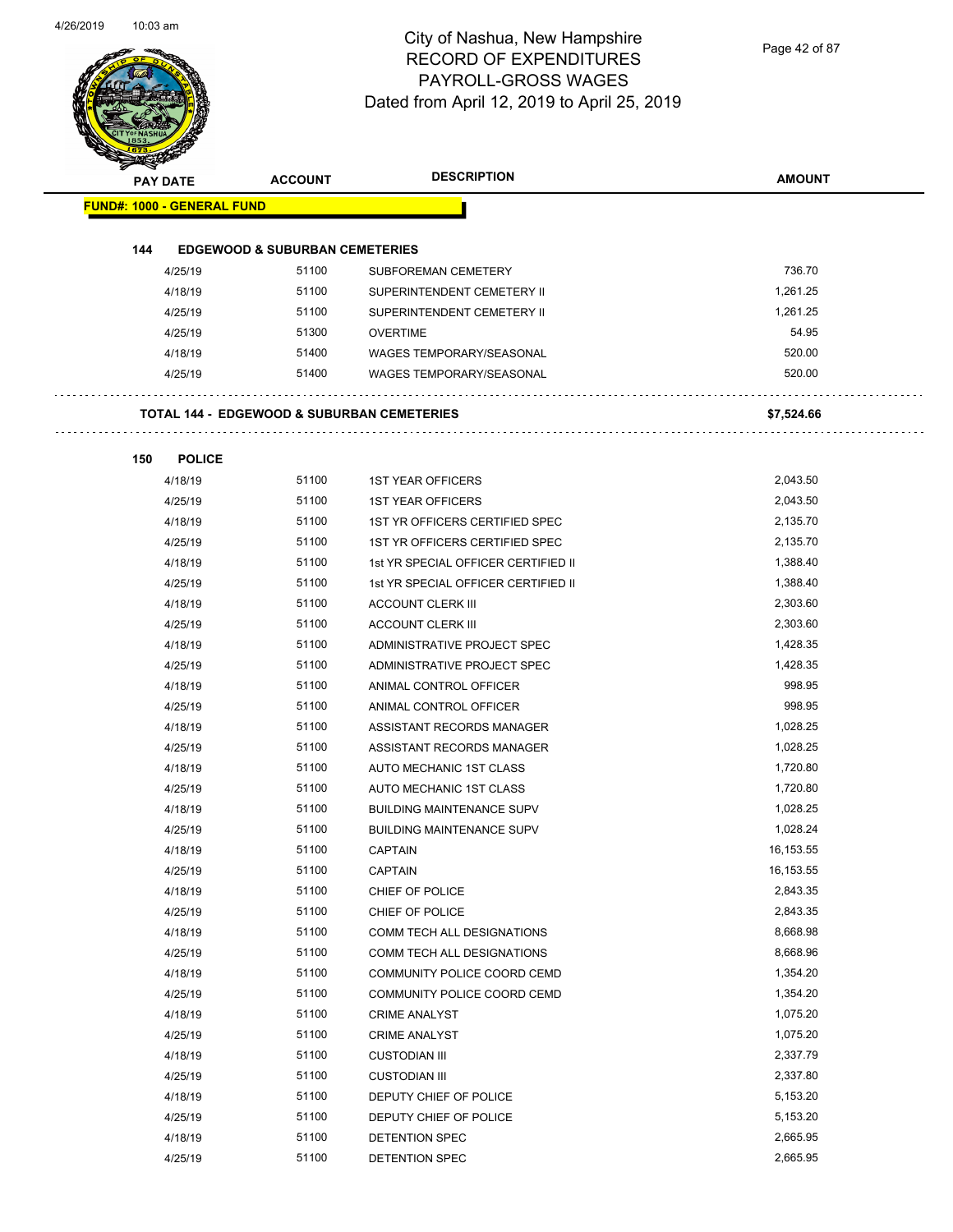

Page 43 of 87

| <b>Contraction</b><br><b>PAY DATE</b> | <b>ACCOUNT</b> | <b>DESCRIPTION</b>             | <b>AMOUNT</b> |
|---------------------------------------|----------------|--------------------------------|---------------|
| <b>FUND#: 1000 - GENERAL FUND</b>     |                |                                |               |
|                                       |                |                                |               |
| 150<br><b>POLICE</b>                  |                |                                |               |
| 4/18/19                               | 51100          | DISPATCHERS ALL DESIGNATIONS   | 3,883.32      |
| 4/25/19                               | 51100          | DISPATCHERS ALL DESIGNATIONS   | 3,883.31      |
| 4/18/19                               | 51100          | FLEET MAINTENANCE ASST SUPV    | 963.20        |
| 4/25/19                               | 51100          | FLEET MAINTENANCE ASST SUPV    | 963.20        |
| 4/18/19                               | 51100          | IT MANAGER/SOFTWARE SPECIALIST | 1,728.00      |
| 4/25/19                               | 51100          | IT MANAGER/SOFTWARE SPECIALIST | 1,728.00      |
| 4/18/19                               | 51100          | IT PROGRAMS ADMIN & INSTRUCTOR | 1,081.50      |
| 4/25/19                               | 51100          | IT PROGRAMS ADMIN & INSTRUCTOR | 1,081.50      |
| 4/18/19                               | 51100          | LEGAL SECRETARY                | 768.85        |
| 4/25/19                               | 51100          | LEGAL SECRETARY                | 768.85        |
| 4/18/19                               | 51100          | LIEUTENANT                     | 17,763.26     |
| 4/25/19                               | 51100          | LIEUTENANT                     | 17,763.26     |
| 4/18/19                               | 51100          | NPD BUSINESS COORDINATOR       | 1,080.60      |
| 4/25/19                               | 51100          | NPD BUSINESS COORDINATOR       | 1,080.60      |
| 4/18/19                               | 51100          | NPD BUSINESS MANAGER           | 1,802.00      |
| 4/25/19                               | 51100          | NPD BUSINESS MANAGER           | 1,802.00      |
| 4/18/19                               | 51100          | NPD NETWORK ADMINISTRATOR      | 1,377.50      |
| 4/25/19                               | 51100          | NPD NETWORK ADMINISTRATOR      | 1,377.50      |
| 4/18/19                               | 51100          | PARALEGAL                      | 854.00        |
| 4/25/19                               | 51100          | PARALEGAL                      | 854.00        |
| 4/18/19                               | 51100          | PATROLMAN ALL RANKS            | 177,871.50    |
| 4/25/19                               | 51100          | PATROLMAN ALL RANKS            | 176,599.89    |
| 4/18/19                               | 51100          | POLICE ATTORNEY                | 2,942.33      |
| 4/25/19                               | 51100          | POLICE ATTORNEY                | 2,942.33      |
| 4/18/19                               | 51100          | RECORDS & COMMUNICATIONS MGR   | 1,589.40      |
| 4/25/19                               | 51100          | RECORDS & COMMUNICATIONS MGR   | 1,589.40      |
| 4/18/19                               | 51100          | <b>RECORDS TECHNICIAN I</b>    | 1,371.35      |
| 4/25/19                               | 51100          | <b>RECORDS TECHNICIAN I</b>    | 1,371.35      |
| 4/18/19                               | 51100          | <b>RECORDS TECHNICIAN II</b>   | 1,676.30      |
| 4/25/19                               | 51100          | RECORDS TECHNICIAN II          | 1,676.31      |
| 4/18/19                               | 51100          | SEC DOMESTIC VIOLENCE UNIT     | 758.90        |
| 4/25/19                               | 51100          | SEC DOMESTIC VIOLENCE UNIT     | 758.90        |
| 4/18/19                               | 51100          | SECRETARIAL SUPV DET BUREAU    | 943.95        |
| 4/25/19                               | 51100          | SECRETARIAL SUPV DET BUREAU    | 943.95        |
| 4/18/19                               | 51100          | <b>SECRETARY III</b>           | 2,911.50      |
| 4/25/19                               | 51100          | <b>SECRETARY III</b>           | 2,911.50      |
| 4/18/19                               | 51100          | <b>SECRETARY V</b>             | 1,758.70      |
| 4/25/19                               | 51100          | <b>SECRETARY V</b>             | 1,758.70      |
| 4/18/19                               | 51100          | <b>SECRETARY VI</b>            | 836.30        |
| 4/25/19                               | 51100          | <b>SECRETARY VI</b>            | 836.30        |
| 4/18/19                               | 51100          | <b>SERGEANT</b>                | 41,579.26     |
| 4/25/19                               | 51100          | <b>SERGEANT</b>                | 41,579.25     |
| 4/18/19                               | 51100          | SHIFT LEADER                   | 2,185.00      |
| 4/25/19                               | 51100          | SHIFT LEADER                   | 2,185.00      |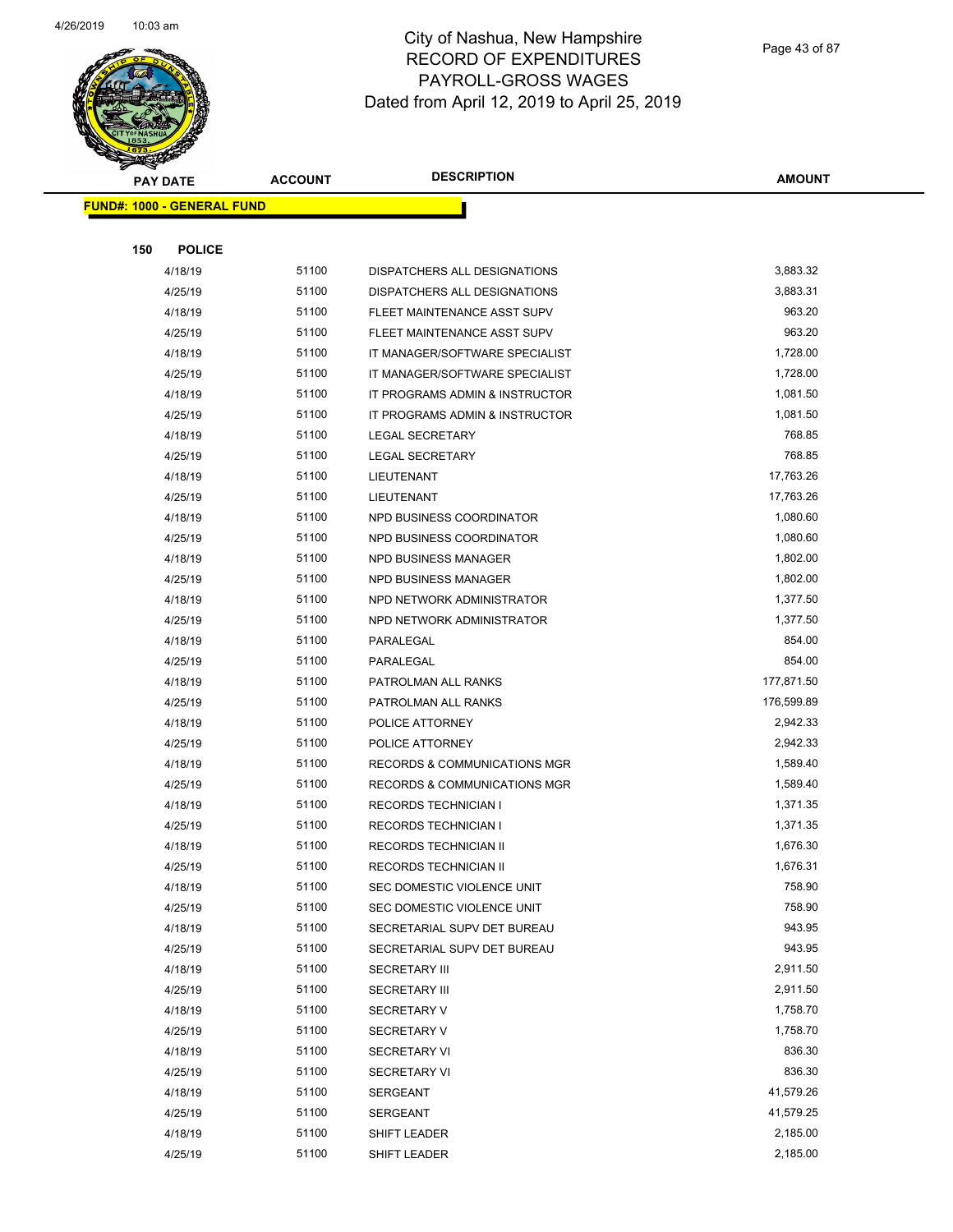

Page 44 of 87

|     | PAY DATE                          | <b>ACCOUNT</b> | <b>DESCRIPTION</b>                     | <b>AMOUNT</b> |
|-----|-----------------------------------|----------------|----------------------------------------|---------------|
|     | <b>FUND#: 1000 - GENERAL FUND</b> |                |                                        |               |
|     |                                   |                |                                        |               |
| 150 | <b>POLICE</b>                     |                |                                        |               |
|     | 4/18/19                           | 51100          | SUPV POLICE FLEET                      | 1,306.35      |
|     | 4/25/19                           | 51100          | <b>SUPV POLICE FLEET</b>               | 1,306.35      |
|     | 4/18/19                           | 51200          | <b>ACCREDITATION MANAGER</b>           | 1,129.28      |
|     | 4/25/19                           | 51200          | <b>ACCREDITATION MANAGER</b>           | 1,129.28      |
|     | 4/18/19                           | 51200          | SENIOR RELATIONS SPECIALIST            | 725.40        |
|     | 4/25/19                           | 51200          | SENIOR RELATIONS SPECIALIST            | 725.40        |
|     | 4/18/19                           | 51300          | <b>OVERTIME</b>                        | 6,117.65      |
|     | 4/25/19                           | 51300          | <b>OVERTIME</b>                        | 4,081.97      |
|     | 4/18/19                           | 51309          | OVERTIME-TRAINING                      | 461.28        |
|     | 4/25/19                           | 51309          | OVERTIME-TRAINING                      | 3,335.83      |
|     | 4/18/19                           | 51315          | <b>OVERTIME-WITNESS</b>                | 1,607.93      |
|     | 4/25/19                           | 51315          | <b>OVERTIME-WITNESS</b>                | 1,313.07      |
|     | 4/18/19                           | 51322          | OVERTIME-INVESTIGATIVE                 | 10,918.83     |
|     | 4/25/19                           | 51322          | OVERTIME-INVESTIGATIVE                 | 3,999.80      |
|     | 4/18/19                           | 51330          | OVERTIME-COVERAGE                      | 24,301.29     |
|     | 4/25/19                           | 51330          | OVERTIME-COVERAGE                      | 31,082.26     |
|     | 4/18/19                           | 51412          | <b>WAGES PER DIEM</b>                  | 199.74        |
|     | 4/18/19                           | 51600          | <b>LONGEVITY</b>                       | 4,000.00      |
|     | 4/25/19                           | 51600          | <b>LONGEVITY</b>                       | 3,175.00      |
|     | 4/18/19                           | 51700          | <b>STIPENDS</b>                        | 4,795.29      |
|     | 4/25/19                           | 51700          | <b>STIPENDS</b>                        | 716.94        |
|     | 4/25/19                           | 51750          | <b>RETIREMENT &amp; SEPARATION PAY</b> | 5,425.98      |
|     | 4/18/19                           | 52809          | <b>WELLNESS PROGRAM</b>                | 105.97        |
|     | 4/25/19                           | 52809          | <b>WELLNESS PROGRAM</b>                | 1,369.90      |
|     | 4/25/19                           | 55118          | TELEPHONE-CELLULAR                     | 150.00        |
|     | 4/25/19                           | 61107          | <b>CLOTHING &amp; UNIFORMS</b>         | 737.26        |
|     | <b>TOTAL 150 - POLICE</b>         |                |                                        | \$757,055.89  |
|     |                                   |                |                                        |               |
| 152 | <b>FIRE</b>                       |                |                                        |               |
|     | 4/18/19                           | 51100          | ADMINISTRATIVE ASSISTANT II            | 2,320.60      |
|     | 4/25/19                           | 51100          | ADMINISTRATIVE ASSISTANT II            | 2,320.60      |
|     | 4/18/19                           | 51100          | <b>ASST FIRE CHIEF</b>                 | 2,409.56      |
|     | 4/25/19                           | 51100          | <b>ASST FIRE CHIEF</b>                 | 2,409.56      |
|     | 4/18/19                           | 51100          | ASST SUPERINTENDENT FIRE ALARM         | 1,645.88      |
|     | 4/25/19                           | 51100          | ASST SUPERINTENDENT FIRE ALARM         | 1,645.88      |
|     | 4/18/19                           | 51100          | ASST SUPERINTENDENT FIRE FLEET         | 1,645.88      |
|     | 4/25/19                           | 51100          | ASST SUPERINTENDENT FIRE FLEET         | 1,645.88      |
|     | 4/18/19                           | 51100          | ASST SUPERINTENDENT PREVENTION         | 1,645.88      |
|     | 4/25/19                           | 51100          | ASST SUPERINTENDENT PREVENTION         | 1,645.88      |
|     | 4/18/19                           | 51100          | <b>CAPTAIN</b>                         | 11,623.22     |
|     | 4/25/19                           | 51100          | <b>CAPTAIN</b>                         | 11,623.21     |
|     | 4/18/19                           | 51100          | CAPTAIN FIRE TRAINING SAFETY           | 1,799.56      |

4/25/19 51100 CAPTAIN FIRE TRAINING SAFETY 1,799.56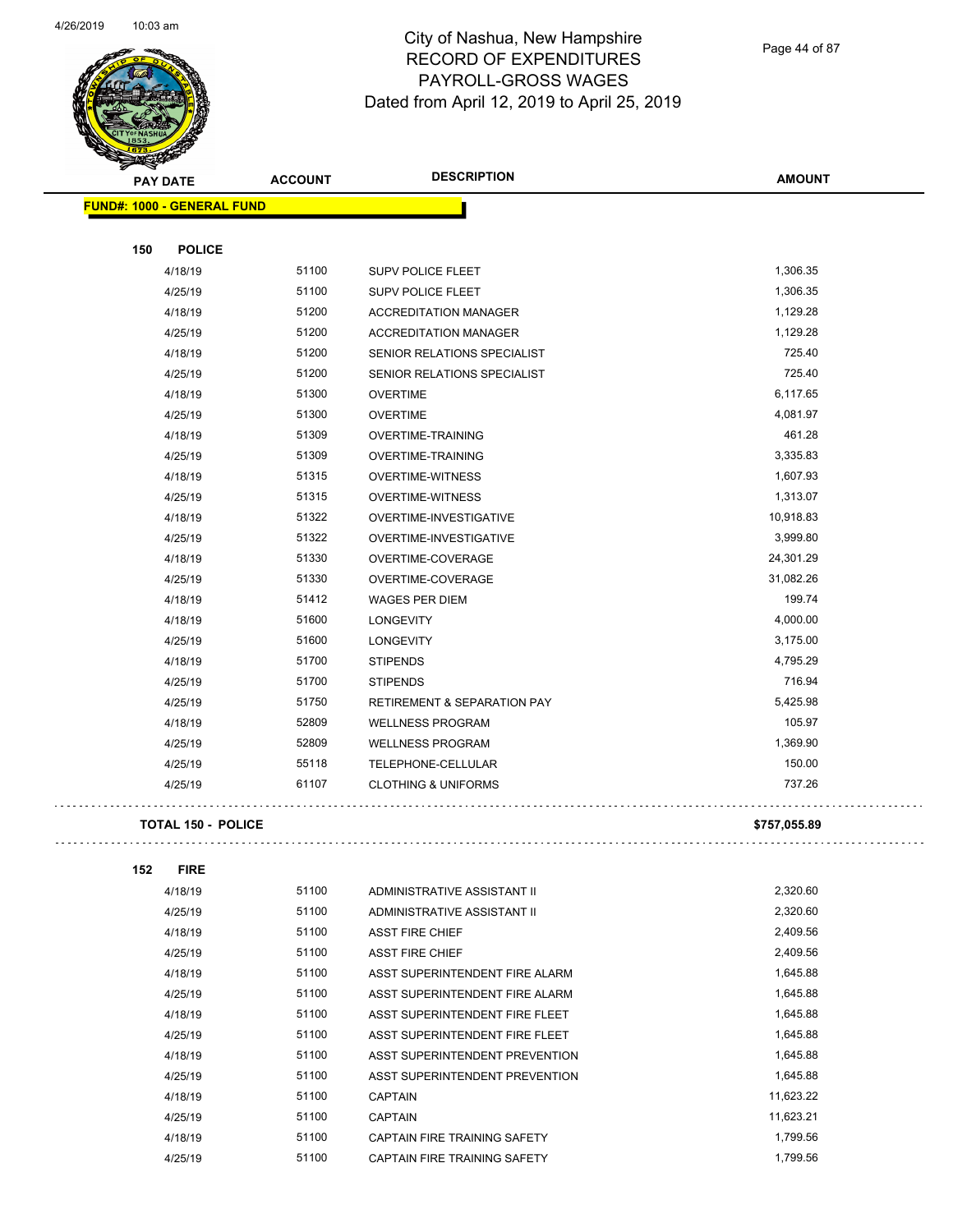

Page 45 of 87

| <b>SANGRA</b>                     | <b>ACCOUNT</b> | <b>DESCRIPTION</b>              | <b>AMOUNT</b> |
|-----------------------------------|----------------|---------------------------------|---------------|
| <b>PAY DATE</b>                   |                |                                 |               |
| <b>FUND#: 1000 - GENERAL FUND</b> |                |                                 |               |
| <b>FIRE</b><br>152                |                |                                 |               |
|                                   | 51100          |                                 | 8,596.23      |
| 4/18/19                           | 51100          | <b>DEPUTY FIRE CHIEF</b>        | 8,596.22      |
| 4/25/19                           |                | DEPUTY FIRE CHIEF               | 868.70        |
| 4/18/19                           | 51100          | <b>EXEC ASST BUSINESS COORD</b> |               |
| 4/25/19                           | 51100          | <b>EXEC ASST BUSINESS COORD</b> | 868.70        |
| 4/18/19                           | 51100          | <b>FIRE CHIEF</b>               | 2,635.48      |
| 4/25/19                           | 51100          | <b>FIRE CHIEF</b>               | 2,635.48      |
| 4/18/19                           | 51100          | FIRE DISPATCH ALL RANKS         | 10,322.48     |
| 4/25/19                           | 51100          | FIRE DISPATCH ALL RANKS         | 10,296.26     |
| 4/18/19                           | 51100          | FIRE DISPATCHER CLERK TRAINER   | 1,682.42      |
| 4/25/19                           | 51100          | FIRE DISPATCHER CLERK TRAINER   | 1,682.42      |
| 4/18/19                           | 51100          | <b>FIRE LIEUTENANT</b>          | 42,957.74     |
| 4/25/19                           | 51100          | FIRE LIEUTENANT                 | 42,957.75     |
| 4/18/19                           | 51100          | <b>FIRE MECHANIC</b>            | 1,354.28      |
| 4/25/19                           | 51100          | <b>FIRE MECHANIC</b>            | 1,354.28      |
| 4/18/19                           | 51100          | FIRE TRAINING OFFICER           | 1,645.88      |
| 4/25/19                           | 51100          | FIRE TRAINING OFFICER           | 1,645.88      |
| 4/18/19                           | 51100          | FIREFIGHTERS ALL RANKS          | 132,061.77    |
| 4/25/19                           | 51100          | FIREFIGHTERS ALL RANKS          | 132,707.05    |
| 4/18/19                           | 51100          | SUPERINTENDENT FIRE ALARM       | 1,835.72      |
| 4/25/19                           | 51100          | SUPERINTENDENT FIRE ALARM       | 1,835.72      |
| 4/18/19                           | 51100          | SUPERINTENDENT FIRE FLEET       | 1,799.56      |
| 4/25/19                           | 51100          | SUPERINTENDENT FIRE FLEET       | 1,799.56      |
| 4/18/19                           | 51100          | SUPERINTENDENT FIRE PREVENTION  | 1,817.56      |
| 4/25/19                           | 51100          | SUPERINTENDENT FIRE PREVENTION  | 1,817.56      |
| 4/18/19                           | 51300          | <b>OVERTIME</b>                 | 242.47        |
| 4/25/19                           | 51300          | <b>OVERTIME</b>                 | 1,163.78      |
| 4/18/19                           | 51330          | OVERTIME-COVERAGE               | 13,929.11     |
| 4/25/19                           | 51330          | OVERTIME-COVERAGE               | 11,225.90     |
| 4/18/19                           | 51650          | <b>ADDITIONAL HOURS</b>         | 28,694.13     |
| 4/25/19                           | 51650          | ADDITIONAL HOURS                | 26,228.29     |
| 4/18/19                           | 51700          | <b>STIPENDS</b>                 | 4,767.35      |
| 4/25/19                           | 51700          | <b>STIPENDS</b>                 | 4,767.35      |
| 4/18/19                           | 52800          | EDUCATIONAL ASSISTANCE          | 1,331.00      |
| 4/25/19                           | 52800          | EDUCATIONAL ASSISTANCE          | 900.00        |
| 4/25/19                           | 55118          | TELEPHONE-CELLULAR              | 584.00        |
| 4/18/19                           | 61107          | <b>CLOTHING &amp; UNIFORMS</b>  | 45.00         |
|                                   |                |                                 |               |
| <b>TOTAL 152 - FIRE</b>           |                |                                 | \$555,834.23  |

# **153 BUILDING INSPECTION**

| 4/18/19 | 51100 | BLD INSP ASST PLANS EXAMINER   | 1.046.85 |
|---------|-------|--------------------------------|----------|
| 4/25/19 | 51100 | BLD INSP ASST PLANS EXAMINER   | 1.046.85 |
| 4/18/19 | 51100 | BUILDING AND UTILITIES INSPCTR | 3.635.40 |
| 4/25/19 | 51100 | BUILDING AND UTILITIES INSPCTR | 3.635.40 |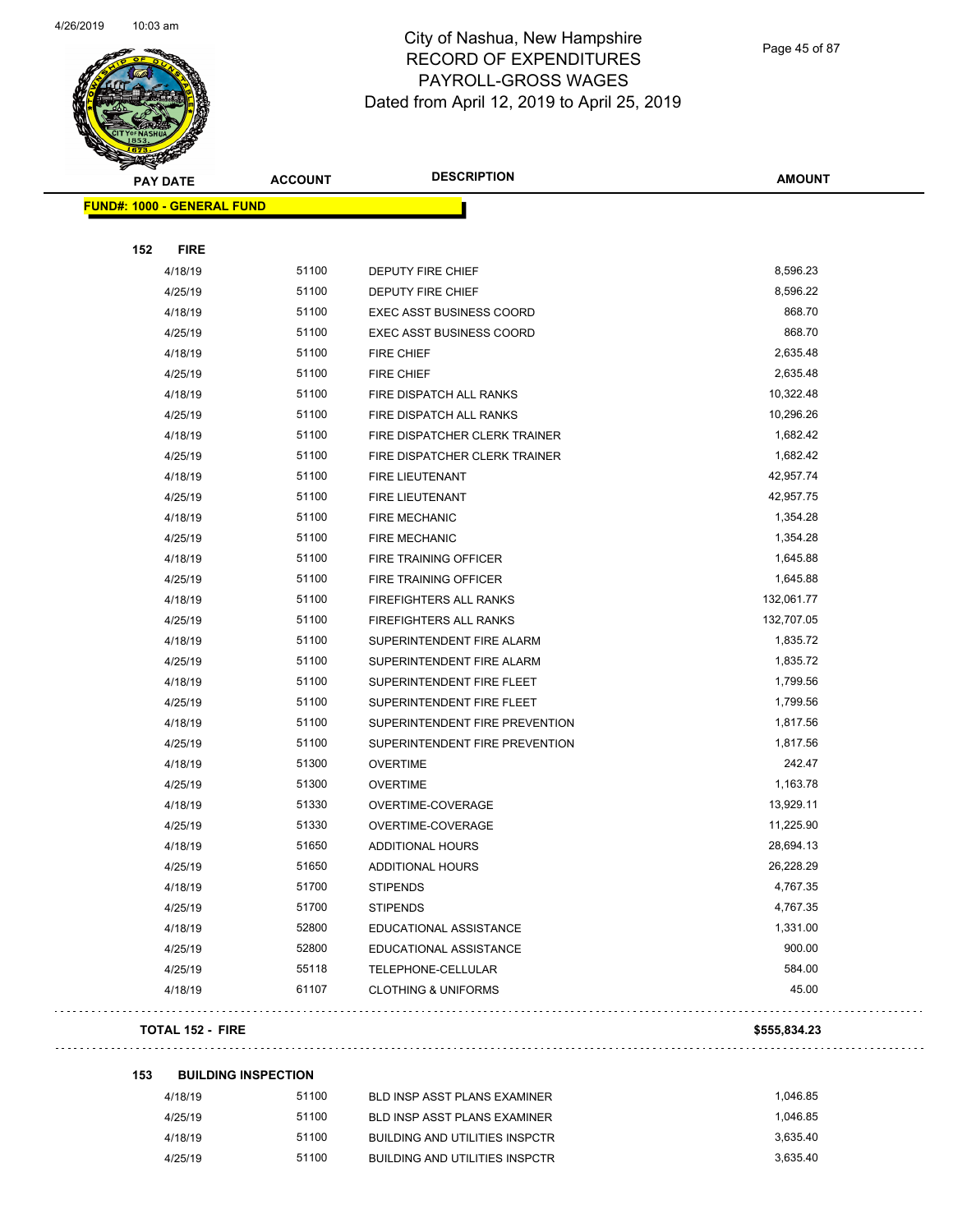Page 46 of 87

|     | <b>PAY DATE</b>                   | <b>ACCOUNT</b>                             | <b>DESCRIPTION</b>                   | <b>AMOUNT</b> |
|-----|-----------------------------------|--------------------------------------------|--------------------------------------|---------------|
|     | <b>FUND#: 1000 - GENERAL FUND</b> |                                            |                                      |               |
|     |                                   |                                            |                                      |               |
| 153 |                                   | <b>BUILDING INSPECTION</b>                 |                                      |               |
|     | 4/18/19                           | 51100                                      | <b>BUILDING DEPARTMENT MANAGER</b>   | 1,612.75      |
|     | 4/25/19                           | 51100                                      | <b>BUILDING DEPARTMENT MANAGER</b>   | 1,612.75      |
|     | 4/18/19                           | 51100                                      | PERMIT TECHNICIAN I                  | 1,279.83      |
|     | 4/25/19                           | 51100                                      | PERMIT TECHNICIAN I                  | 1,287.45      |
|     | 4/18/19                           | 51100                                      | <b>PLANS EXAMINER</b>                | 1,271.25      |
|     | 4/25/19                           | 51100                                      | <b>PLANS EXAMINER</b>                | 1,271.25      |
|     | 4/18/19                           | 51300                                      | <b>OVERTIME</b>                      | 11.43         |
|     |                                   | <b>TOTAL 153 - BUILDING INSPECTION</b>     |                                      | \$17,711.21   |
| 155 |                                   | <b>CODE ENFORCEMENT</b>                    |                                      |               |
|     | 4/18/19                           | 51100                                      | <b>CODE ENFORCEMENT OFFICER II</b>   | 2,284.95      |
|     | 4/25/19                           | 51100                                      | <b>CODE ENFORCEMENT OFFICER II</b>   | 2,771.42      |
|     | 4/18/19                           | 51100                                      | MGR CODE ENFORCEMENT DEPT            | 1,521.05      |
|     | 4/25/19                           | 51100                                      | MGR CODE ENFORCEMENT DEPT            | 1,521.05      |
|     | 4/25/19                           | 55118                                      | TELEPHONE-CELLULAR                   | 34.00         |
|     |                                   | <b>TOTAL 155 - CODE ENFORCEMENT</b>        |                                      | \$8,132.47    |
|     |                                   |                                            |                                      |               |
| 156 | 4/18/19                           | <b>EMERGENCY MANAGEMENT</b><br>51100       | <b>EMERGENCY MANAGEMENT DIRECTOR</b> | 1,701.60      |
|     | 4/25/19                           | 51100                                      | EMERGENCY MANAGEMENT DIRECTOR        | 1,701.60      |
|     | 4/25/19                           | 55118                                      | TELEPHONE-CELLULAR                   | 100.00        |
|     |                                   |                                            |                                      |               |
|     |                                   | <b>TOTAL 156 - EMERGENCY MANAGEMENT</b>    |                                      | \$3,503.20    |
| 157 |                                   | <b>CITYWIDE COMMUNICATIONS</b>             |                                      |               |
|     | 4/18/19                           | 51100                                      | <b>COMM SYS ENGR TECH</b>            | 1,616.80      |
|     | 4/25/19                           | 51100                                      | <b>COMM SYS ENGR TECH</b>            | 1,616.80      |
|     | 4/18/19                           | 51200                                      | RADIO SYSTEMS MANAGER                | 1,371.96      |
|     | 4/25/19                           | 51200                                      | RADIO SYSTEMS MANAGER                | 1,371.96      |
|     | 4/25/19                           | 55118                                      | TELEPHONE-CELLULAR                   | 100.00        |
|     |                                   | <b>TOTAL 157 - CITYWIDE COMMUNICATIONS</b> |                                      | \$6,077.52    |
| 160 |                                   | <b>PW-ADMIN &amp; ENGINEERING</b>          |                                      |               |
|     | 4/18/19                           | 51100                                      | ADMINISTRATIVE ASSISTANT II          | 766.50        |
|     | 4/25/19                           | 51100                                      | ADMINISTRATIVE ASSISTANT II          | 766.50        |
|     | 4/18/19                           | 51100                                      | ASSISTANT CONSTRUCTION ENGINEER      | 938.30        |
|     | 4/25/19                           | 51100                                      | ASSISTANT CONSTRUCTION ENGINEER      | 938.30        |
|     | 4/18/19                           | 51100                                      | ASSISTANT DIRECTOR OF PUBLIC WORKS   | 1,619.05      |
|     | 4/25/19                           | 51100                                      | ASSISTANT DIRECTOR OF PUBLIC WORKS   | 1,619.05      |
|     |                                   |                                            |                                      |               |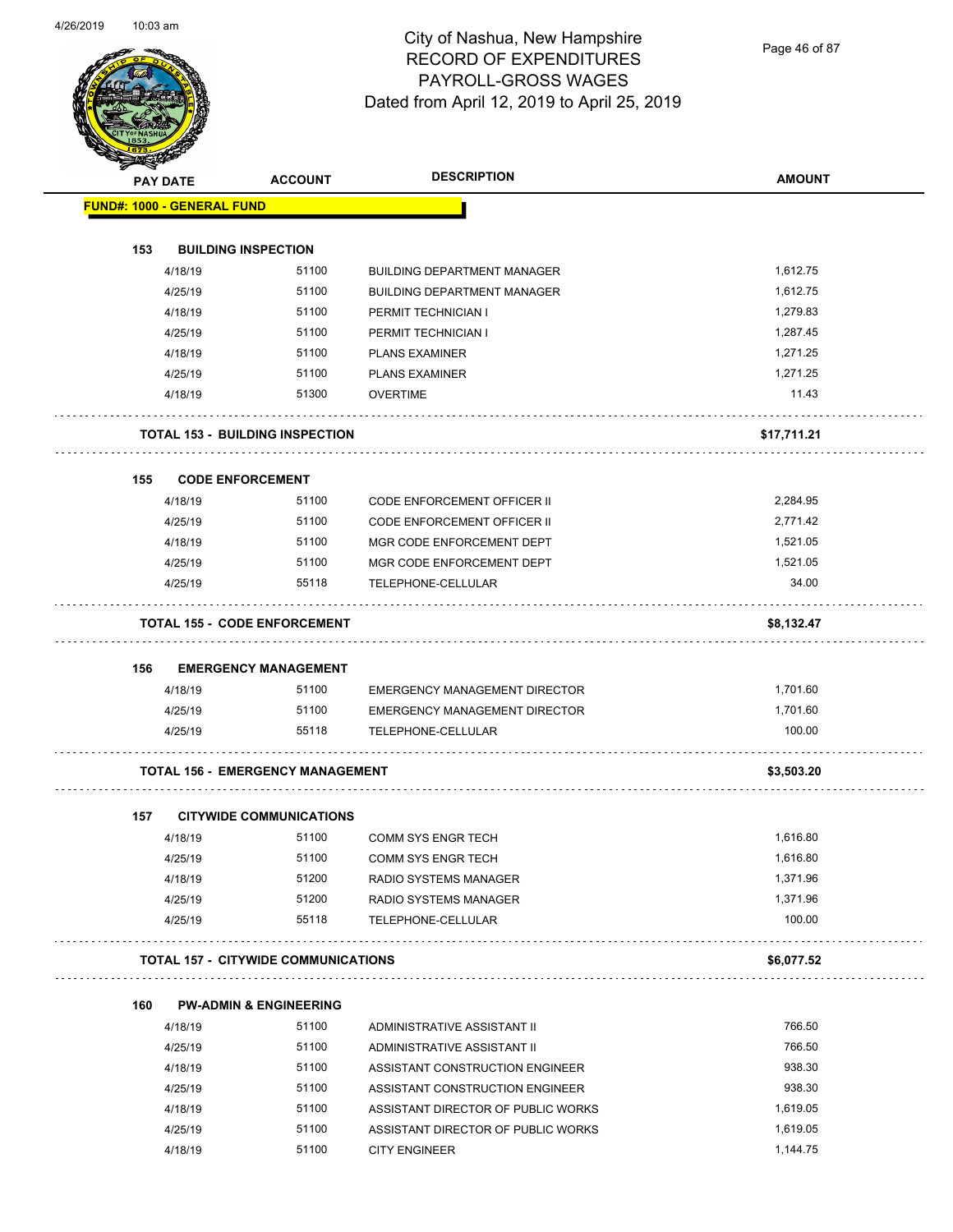

Page 47 of 87

| <b>PAY DATE</b>                   | <b>ACCOUNT</b>                    | <b>DESCRIPTION</b>                 | <b>AMOUNT</b> |
|-----------------------------------|-----------------------------------|------------------------------------|---------------|
| <b>FUND#: 1000 - GENERAL FUND</b> |                                   |                                    |               |
| 160                               | <b>PW-ADMIN &amp; ENGINEERING</b> |                                    |               |
| 4/25/19                           | 51100                             | <b>CITY ENGINEER</b>               | 1,144.75      |
| 4/18/19                           | 51100                             | <b>CITY SURVEYOR</b>               | 1,230.70      |
| 4/25/19                           | 51100                             | <b>CITY SURVEYOR</b>               | 1,230.70      |
| 4/18/19                           | 51100                             | <b>DEPUTY CITY ENGINEER</b>        | 738.35        |
| 4/25/19                           | 51100                             | DEPUTY CITY ENGINEER               | 738.35        |
| 4/18/19                           | 51100                             | <b>DIRECTOR PUBLIC WORKS</b>       | 1,828.35      |
| 4/25/19                           | 51100                             | <b>DIRECTOR PUBLIC WORKS</b>       | 1,828.35      |
| 4/18/19                           | 51100                             | <b>DIVISION OPERATIONS MANAGER</b> | 1,463.04      |
| 4/25/19                           | 51100                             | DIVISION OPERATIONS MANAGER        | 1,463.05      |
| 4/18/19                           | 51100                             | DPW CONTRACT ADMINISTRATOR         | 365.00        |
| 4/25/19                           | 51100                             | DPW CONTRACT ADMINISTRATOR         | 365.00        |
| 4/18/19                           | 51100                             | <b>ENGINEERING INSPECTOR</b>       | 2,049.65      |
| 4/25/19                           | 51100                             | <b>ENGINEERING INSPECTOR</b>       | 2,049.65      |
| 4/18/19                           | 51100                             | <b>EXECUTIVE ASSISTANT</b>         | 767.15        |
| 4/25/19                           | 51100                             | <b>EXECUTIVE ASSISTANT</b>         | 767.15        |
| 4/18/19                           | 51100                             | PUBLIC RELATIONS ADMINISTRATOR     | 712.35        |
| 4/25/19                           | 51100                             | PUBLIC RELATIONS ADMINISTRATOR     | 712.34        |
| 4/18/19                           | 51100                             | <b>SENIOR STAFF ENGINEER</b>       | 1,131.85      |
| 4/25/19                           | 51100                             | <b>SENIOR STAFF ENGINEER</b>       | 1,131.86      |
| 4/18/19                           | 51100                             | <b>SENIOR TRAFFIC ENGINEER</b>     | 1,746.35      |
| 4/25/19                           | 51100                             | <b>SENIOR TRAFFIC ENGINEER</b>     | 1,746.35      |
| 4/18/19                           | 51100                             | <b>STAFF ENGINEER</b>              | 1,064.00      |
| 4/25/19                           | 51100                             | <b>STAFF ENGINEER</b>              | 1,064.00      |
| 4/18/19                           | 51100                             | STREET CONSTRUCTION ENGINEER       | 1,455.30      |
| 4/25/19                           | 51100                             | STREET CONSTRUCTION ENGINEER       | 1,455.30      |
| 4/18/19                           | 51300                             | <b>OVERTIME</b>                    | 152.21        |
| 4/25/19                           | 55118                             | TELEPHONE-CELLULAR                 | 318.75        |
|                                   |                                   |                                    |               |

| 161 | <b>STREETS</b> |  |
|-----|----------------|--|
|     |                |  |

| 4/18/19 | 51100 | ADMINISTRATIVE ASSISTANT II | 821.65   |
|---------|-------|-----------------------------|----------|
| 4/25/19 | 51100 | ADMINISTRATIVE ASSISTANT II | 821.65   |
| 4/18/19 | 51100 | AUTO MECH 1ST CLASS NIGHTS  | 4,353.61 |
| 4/25/19 | 51100 | AUTO MECH 1ST CLASS NIGHTS  | 4.353.61 |
| 4/18/19 | 51100 | AUTO MECH 2ND CLASS         | 2.075.36 |
| 4/25/19 | 51100 | AUTO MECH 2ND CLASS         | 1,959.20 |
| 4/18/19 | 51100 | AUTO MECHANIC 1ST CLASS     | 3,229.20 |
| 4/25/19 | 51100 | AUTO MECHANIC 1ST CLASS     | 3.229.20 |
| 4/18/19 | 51100 | EQUIP OPR STREET REPAIR     | 6.875.20 |
| 4/25/19 | 51100 | EQUIP OPR STREET REPAIR     | 6.875.20 |
| 4/18/19 | 51100 | FLEET MAINTENANCE FOREMAN   | 1.296.65 |
| 4/25/19 | 51100 | FLEET MAINTENANCE FOREMAN   | 1.296.65 |
| 4/18/19 | 51100 | FLEET MANAGER STREET DEPT   | 1.187.55 |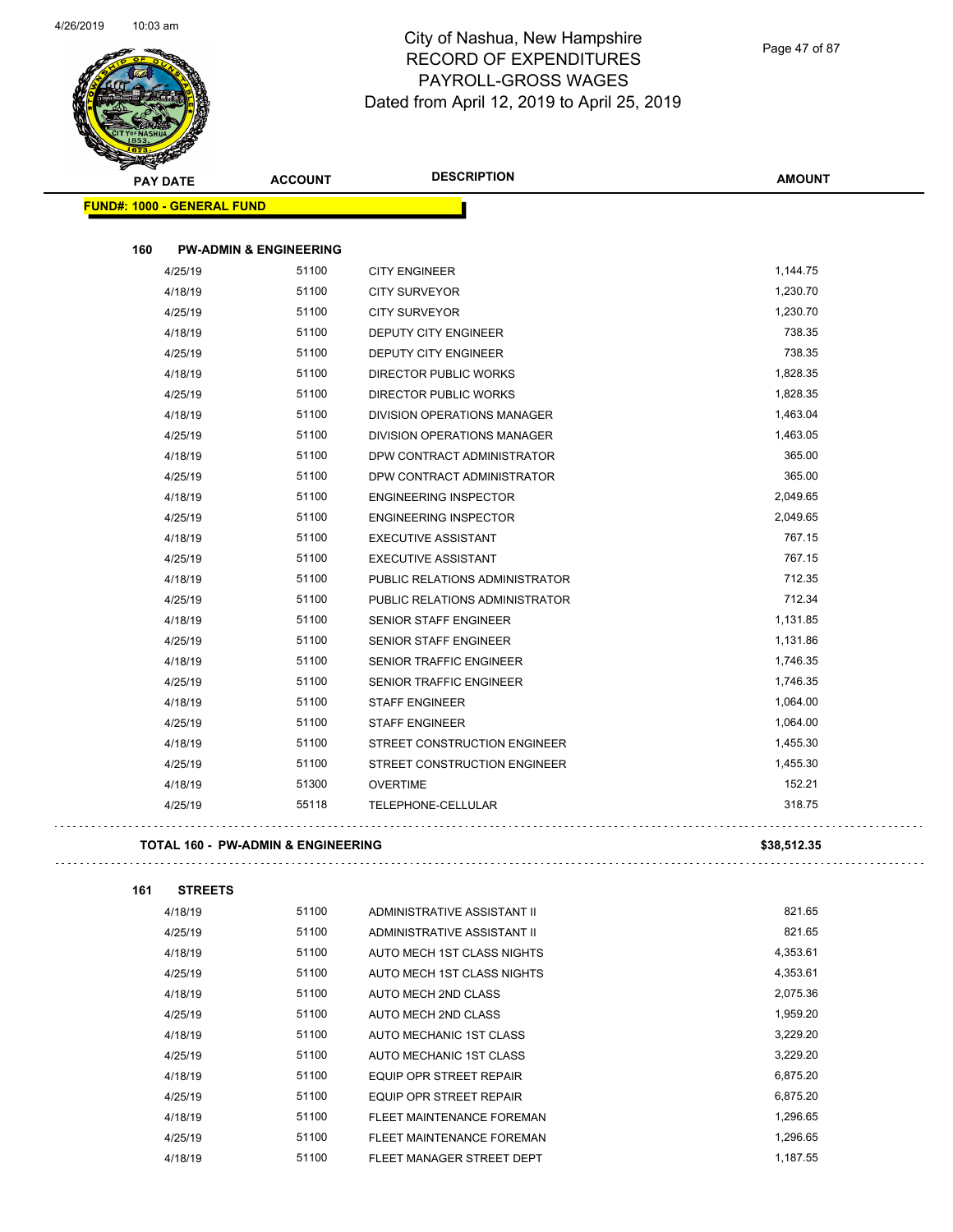$\overline{\phantom{0}}$ 



# City of Nashua, New Hampshire RECORD OF EXPENDITURES PAYROLL-GROSS WAGES Dated from April 12, 2019 to April 25, 2019

Page 48 of 87

| <b>REAL AND STATE</b> |                                       |                |                               |               |
|-----------------------|---------------------------------------|----------------|-------------------------------|---------------|
| <b>PAY DATE</b>       |                                       | <b>ACCOUNT</b> | <b>DESCRIPTION</b>            | <b>AMOUNT</b> |
|                       | <b>FUND#: 1000 - GENERAL FUND</b>     |                |                               |               |
|                       |                                       |                |                               |               |
| 161                   | <b>STREETS</b>                        |                |                               |               |
|                       | 4/25/19                               | 51100          | FLEET MANAGER STREET DEPT     | 1,187.55      |
|                       | 4/18/19                               | 51100          | FOREMAN LABOR STREET          | 2,567.90      |
|                       | 4/25/19                               | 51100          | <b>FOREMAN LABOR STREET</b>   | 2,567.90      |
|                       | 4/18/19                               | 51100          | <b>MASON PIPELAYER</b>        | 3,759.20      |
|                       | 4/25/19                               | 51100          | <b>MASON PIPELAYER</b>        | 3,759.20      |
|                       | 4/18/19                               | 51100          | OPERATIONS SUPERVISOR         | 1,092.80      |
|                       | 4/25/19                               | 51100          | OPERATIONS SUPERVISOR         | 1,092.80      |
|                       | 4/18/19                               | 51100          | <b>SIGN MAINTENANCE</b>       | 1,864.80      |
|                       | 4/25/19                               | 51100          | <b>SIGN MAINTENANCE</b>       | 1,864.82      |
|                       | 4/18/19                               | 51100          | STOREKEEPER PWD               | 1,006.30      |
|                       | 4/25/19                               | 51100          | STOREKEEPER PWD               | 1,006.30      |
|                       | 4/18/19                               | 51100          | <b>STREET FOREMAN</b>         | 2,593.30      |
|                       | 4/25/19                               | 51100          | <b>STREET FOREMAN</b>         | 2,593.30      |
|                       | 4/18/19                               | 51100          | SUPERINTENDENT OF STREETS     | 1,940.40      |
|                       | 4/25/19                               | 51100          | SUPERINTENDENT OF STREETS     | 1,940.40      |
|                       | 4/18/19                               | 51100          | <b>TRAFFIC FOREMAN</b>        | 1,322.61      |
|                       | 4/25/19                               | 51100          | <b>TRAFFIC FOREMAN</b>        | 1,322.60      |
|                       | 4/18/19                               | 51100          | TRAFFIC MAINTENANCE ASSISTANT | 927.20        |
|                       | 4/25/19                               | 51100          | TRAFFIC MAINTENANCE ASSISTANT | 927.21        |
|                       | 4/18/19                               | 51100          | <b>TRAFFIC TECHNICIAN I</b>   | 1,115.60      |
|                       | 4/25/19                               | 51100          | <b>TRAFFIC TECHNICIAN I</b>   | 1,115.60      |
|                       | 4/18/19                               | 51100          | TRUCK DRIVER STREET REPAIR    | 14,668.25     |
|                       | 4/25/19                               | 51100          | TRUCK DRIVER STREET REPAIR    | 14,646.92     |
|                       | 4/18/19                               | 51100          | <b>WELDER FIRST CLASS</b>     | 1,060.80      |
|                       | 4/25/19                               | 51100          | <b>WELDER FIRST CLASS</b>     | 1,060.80      |
|                       | 4/18/19                               | 51300          | <b>OVERTIME</b>               | 5,725.26      |
|                       | 4/25/19                               | 51300          | <b>OVERTIME</b>               | 5,232.72      |
|                       | 4/25/19                               | 51600          | <b>LONGEVITY</b>              | 400.00        |
|                       | 4/25/19                               | 55118          | TELEPHONE-CELLULAR            | 84.00         |
|                       |                                       |                |                               |               |
|                       | TOTAL 161 - STREETS                   |                |                               | \$118,821.27  |
|                       |                                       |                |                               |               |
| 166                   | <b>PARKING OPERATIONS</b>             |                |                               |               |
|                       | 4/18/19                               | 51100          | PARKING MAINTENANCE           | 1,371.36      |
|                       | 4/25/19                               | 51100          | PARKING MAINTENANCE           | 1,375.40      |
|                       | 4/18/19                               | 51100          | <b>PARKING MANAGER</b>        | 896.45        |
|                       | 4/25/19                               | 51100          | PARKING MANAGER               | 896.45        |
|                       | 4/25/19                               | 55118          | TELEPHONE-CELLULAR            | 84.00         |
|                       |                                       |                |                               |               |
|                       | <b>TOTAL 166 - PARKING OPERATIONS</b> |                |                               | \$4,623.66    |
| 171                   |                                       |                |                               |               |
|                       | <b>COMMUNITY SERVICES</b><br>4/18/19  | 51100          | DIRECTOR HEALTH AND COMM SVS  | 1,920.95      |
|                       |                                       |                |                               |               |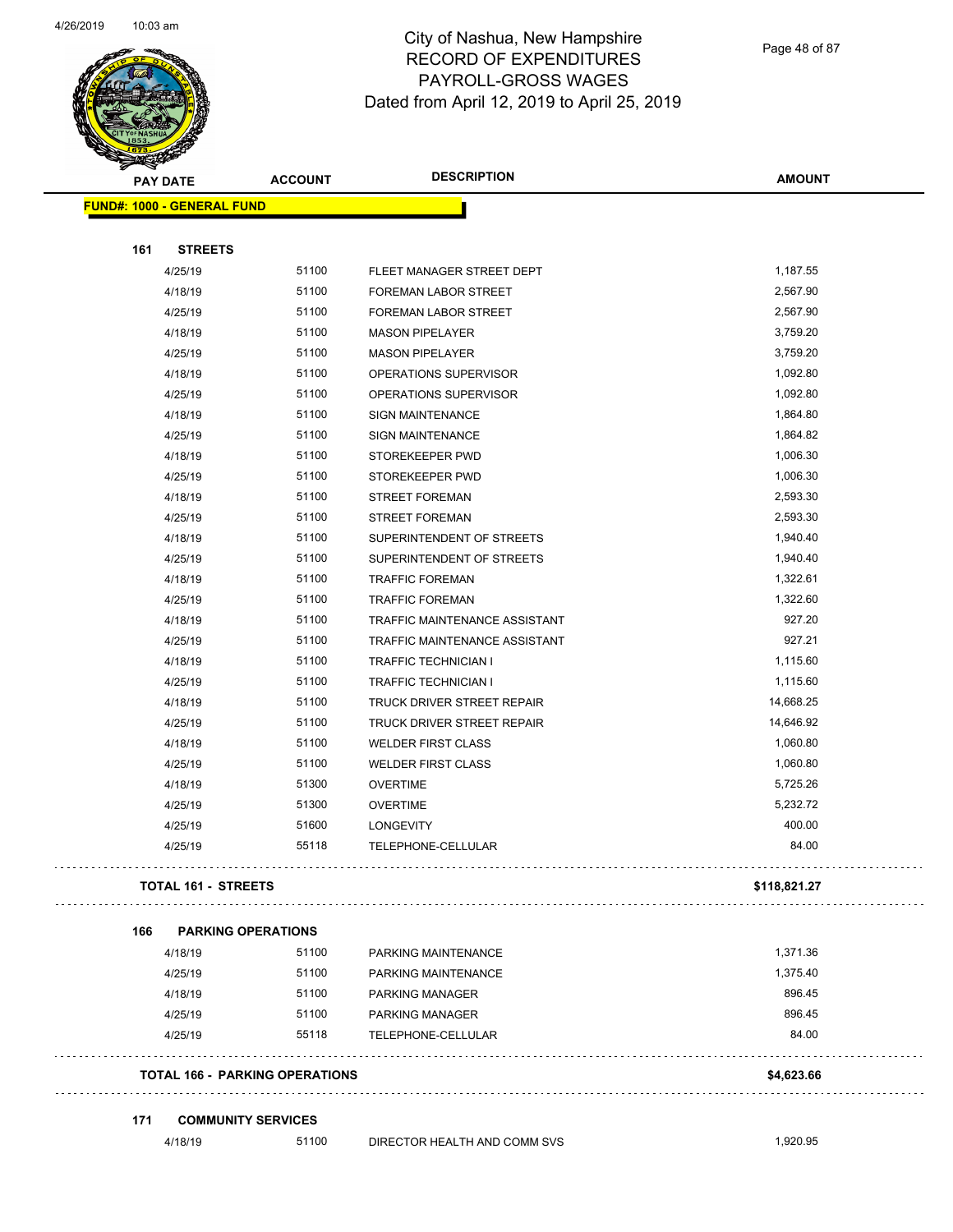

Page 49 of 87

| <b>PAY DATE</b>                   |                         | <b>ACCOUNT</b>                        | <b>DESCRIPTION</b>               | <b>AMOUNT</b> |
|-----------------------------------|-------------------------|---------------------------------------|----------------------------------|---------------|
| <b>FUND#: 1000 - GENERAL FUND</b> |                         |                                       |                                  |               |
| 171                               |                         | <b>COMMUNITY SERVICES</b>             |                                  |               |
|                                   | 4/25/19                 | 51100                                 | DIRECTOR HEALTH AND COMM SVS     | 1,920.95      |
|                                   | 4/18/19                 | 51100                                 | <b>EPIDEMIOLOGIST</b>            | 1,025.70      |
|                                   | 4/25/19                 | 51100                                 | <b>EPIDEMIOLOGIST</b>            | 1,025.70      |
|                                   | 4/18/19                 | 51100                                 | <b>HEALTH PROMOTION SPEC</b>     | 975.35        |
|                                   | 4/25/19                 | 51100                                 | <b>HEALTH PROMOTION SPEC</b>     | 975.35        |
|                                   | 4/25/19                 | 55118                                 | TELEPHONE-CELLULAR               | 67.00         |
|                                   |                         |                                       |                                  |               |
|                                   |                         | <b>TOTAL 171 - COMMUNITY SERVICES</b> |                                  | \$7,911.00    |
| 172                               | <b>COMMUNITY HEALTH</b> |                                       |                                  |               |
|                                   | 4/18/19                 | 51100                                 | ADMINISTRATIVE ASSISTANT II      | 797.25        |
|                                   | 4/25/19                 | 51100                                 | ADMINISTRATIVE ASSISTANT II      | 797.26        |
|                                   | 4/1/19                  | 51100                                 | BILINGUAL COMM HEALTH WORKER     | (1.88)        |
|                                   | 4/18/19                 | 51100                                 | BILINGUAL COMM HEALTH WORKER     | 91.57         |
|                                   | 4/25/19                 | 51100                                 | BILINGUAL COMM HEALTH WORKER     | 90.42         |
|                                   | 4/18/19                 | 51100                                 | <b>BILINGUAL OUTREACH WORKER</b> | 874.70        |
|                                   | 4/25/19                 | 51100                                 | <b>BILINGUAL OUTREACH WORKER</b> | 874.70        |
|                                   | 4/18/19                 | 51100                                 | CHIEF PUBLIC HEALTH NURSE        | 1,524.75      |
|                                   | 4/25/19                 | 51100                                 | CHIEF PUBLIC HEALTH NURSE        | 1,524.75      |
|                                   | 4/18/19                 | 51100                                 | PUB HEALTH NURSE                 | 3,520.80      |
|                                   | 4/25/19                 | 51100                                 | PUB HEALTH NURSE                 | 3,520.80      |
|                                   | 4/18/19                 | 51300                                 | <b>OVERTIME</b>                  | 49.20         |
|                                   | 4/25/19                 | 51300                                 | <b>OVERTIME</b>                  | 65.61         |
|                                   | 4/18/19                 | 51412                                 | <b>WAGES PER DIEM</b>            | 139.50        |
|                                   | 4/25/19                 | 51412                                 | <b>WAGES PER DIEM</b>            | 106.05        |
|                                   | 4/25/19                 | 55118                                 | TELEPHONE-CELLULAR               | 50.00         |
|                                   |                         | <b>TOTAL 172 - COMMUNITY HEALTH</b>   |                                  | \$14,025.48   |
| 173                               |                         | <b>ENVIRONMENTAL HEALTH</b>           |                                  |               |
|                                   | 4/18/19                 | 51100                                 | DEP HEALTH OFFICER/LAB DIRECTOR  | 1,172.20      |
|                                   | 4/25/19                 | 51100                                 | DEP HEALTH OFFICER/LAB DIRECTOR  | 1,172.20      |
|                                   | 4/18/19                 | 51100                                 | <b>ENVIRONMENTAL HEALTH SPEC</b> | 1,807.97      |
|                                   | 4/25/19                 | 51100                                 | ENVIRONMENTAL HEALTH SPEC        | 1,807.96      |
|                                   | 4/18/19                 | 51100                                 | ENVIRONMENTAL TECH OFFICE MGR    | 1,067.20      |
|                                   | 4/25/19                 | 51100                                 | ENVIRONMENTAL TECH OFFICE MGR    | 1,067.20      |
|                                   | 4/18/19                 | 51100                                 | MANAGER ENVIRONMENTAL HEALTH     | 1,649.35      |
|                                   | 4/25/19                 | 51100                                 | MANAGER ENVIRONMENTAL HEALTH     | 1,649.35      |
|                                   | 4/18/19                 | 51300                                 | <b>OVERTIME</b>                  | 23.22         |
|                                   | 4/25/19                 | 51300                                 | <b>OVERTIME</b>                  | 46.06         |
|                                   | 4/25/19                 | 55118                                 | TELEPHONE-CELLULAR               | 67.00         |

**TOTAL 173 - ENVIRONMENTAL HEALTH \$11,529.71**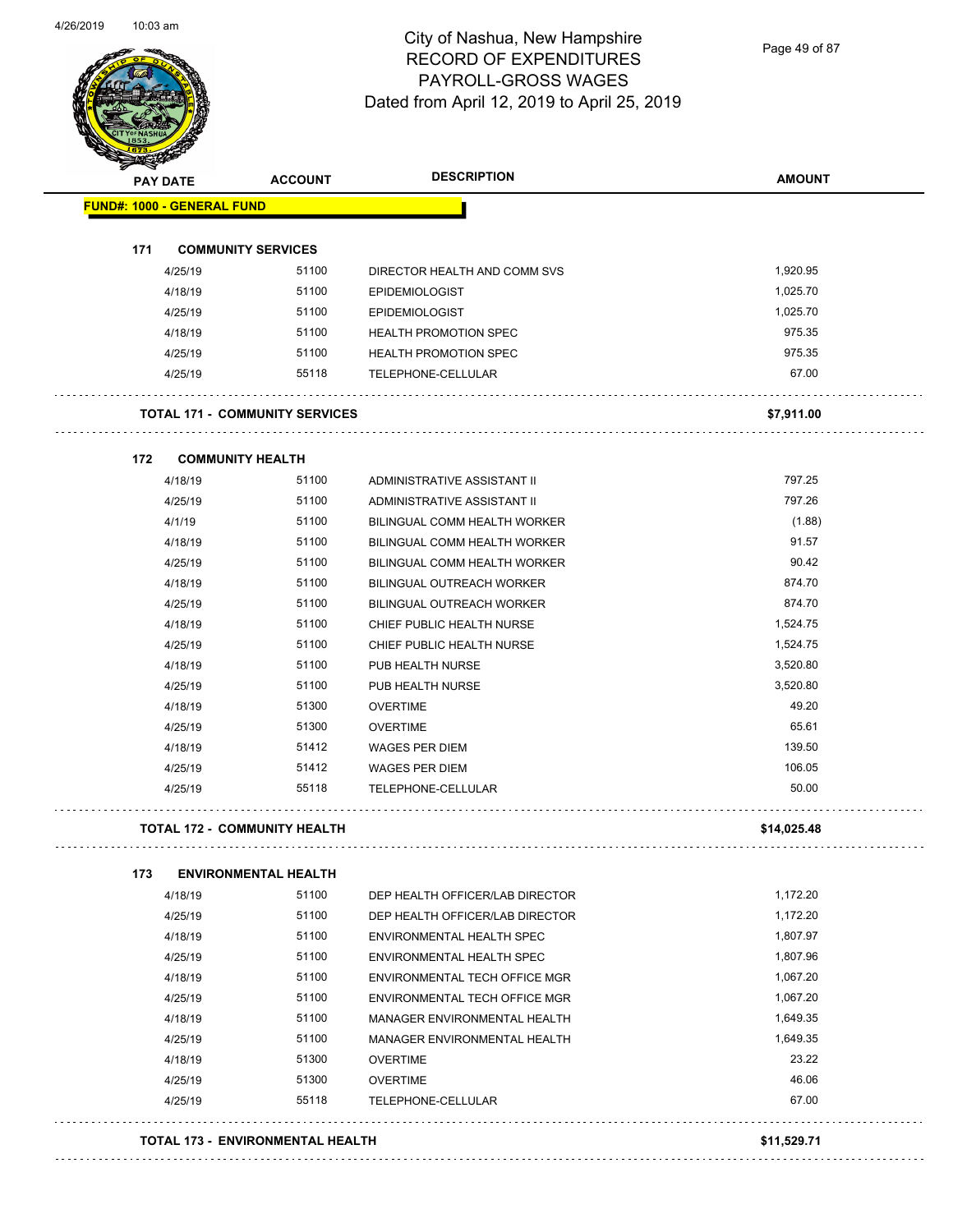

Page 50 of 87

|                                   | <b>PAY DATE</b> | <b>ACCOUNT</b>                            | <b>DESCRIPTION</b>                | <b>AMOUNT</b> |
|-----------------------------------|-----------------|-------------------------------------------|-----------------------------------|---------------|
| <b>FUND#: 1000 - GENERAL FUND</b> |                 |                                           |                                   |               |
|                                   |                 |                                           |                                   |               |
| 174                               |                 | <b>WELFARE ADMINISTRATION</b>             |                                   |               |
|                                   | 4/18/19         | 51100                                     | <b>CASE TECHNICIAN WELFARE</b>    | 2,522.01      |
|                                   | 4/25/19         | 51100                                     | CASE TECHNICIAN WELFARE           | 2,522.00      |
|                                   |                 | 51100                                     |                                   | 803.60        |
|                                   | 4/18/19         | 51100                                     | <b>INTAKE WORKER</b>              | 803.60        |
|                                   | 4/25/19         |                                           | <b>INTAKE WORKER</b>              |               |
|                                   | 4/18/19         | 51100                                     | SENIOR CASE TECHNICIAN            | 1,034.85      |
|                                   | 4/25/19         | 51100                                     | SENIOR CASE TECHNICIAN            | 1,034.85      |
|                                   | 4/18/19         | 51100                                     | <b>WELFARE OFFICER</b>            | 1,705.80      |
|                                   | 4/25/19         | 51100                                     | <b>WELFARE OFFICER</b>            | 1,705.80      |
|                                   | 4/25/19         | 55118                                     | TELEPHONE-CELLULAR                | 50.00         |
|                                   |                 |                                           |                                   |               |
|                                   |                 | <b>TOTAL 174 - WELFARE ADMINISTRATION</b> |                                   | \$12,182.51   |
|                                   |                 |                                           |                                   |               |
| 177                               |                 | <b>PARKS &amp; RECREATION</b>             |                                   |               |
|                                   | 4/18/19         | 51100                                     | ADMINISTRATIVE ASSISTANT II       | 842.05        |
|                                   | 4/25/19         | 51100                                     | ADMINISTRATIVE ASSISTANT II       | 842.05        |
|                                   | 4/18/19         | 51100                                     | EQUIPMENT OPERATOR, PARKS         | 979.61        |
|                                   | 4/25/19         | 51100                                     | <b>EQUIPMENT OPERATOR, PARKS</b>  | 979.60        |
|                                   | 4/18/19         | 51100                                     | FOREMAN LABOR PARK                | 3,889.96      |
|                                   | 4/25/19         | 51100                                     | <b>FOREMAN LABOR PARK</b>         | 3,889.96      |
|                                   | 4/18/19         | 51100                                     | <b>GROUNDSKEEPER MAINTENANCE</b>  | 7,114.80      |
|                                   | 4/25/19         | 51100                                     | <b>GROUNDSKEEPER MAINTENANCE</b>  | 7,114.81      |
|                                   | 4/18/19         | 51100                                     | <b>GROUNDSMAN I</b>               | 5,917.36      |
|                                   | 4/25/19         | 51100                                     | <b>GROUNDSMAN I</b>               | 5,928.24      |
|                                   | 4/18/19         | 51100                                     | <b>GROUNDSMAN II</b>              | 882.00        |
|                                   | 4/25/19         | 51100                                     | <b>GROUNDSMAN II</b>              | 882.00        |
|                                   | 4/18/19         | 51100                                     | <b>LEAD GROUNDSMAN</b>            | 1,981.60      |
|                                   | 4/25/19         | 51100                                     | <b>LEAD GROUNDSMAN</b>            | 1,981.60      |
|                                   | 4/18/19         | 51100                                     | PROGRAM COORDINATOR               | 382.70        |
|                                   | 4/25/19         | 51100                                     | PROGRAM COORDINATOR               | 382.70        |
|                                   | 4/18/19         | 51100                                     | RECREATION PROGRAM MANAGER        | 1,033.85      |
|                                   | 4/25/19         | 51100                                     | <b>RECREATION PROGRAM MANAGER</b> | 1,033.85      |
|                                   | 4/18/19         | 51100                                     | STELLOS STADIUM ATTENDANT         | 979.60        |
|                                   | 4/25/19         | 51100                                     | STELLOS STADIUM ATTENDANT         | 982.00        |
|                                   | 4/18/19         | 51100                                     | SUPERINTENDENT OF PARKS RECR      | 1,940.40      |
|                                   | 4/25/19         | 51100                                     | SUPERINTENDENT OF PARKS RECR      | 1,940.40      |
|                                   | 4/18/19         | 51300                                     | <b>OVERTIME</b>                   | 4,633.86      |
|                                   | 4/25/19         | 51300                                     | <b>OVERTIME</b>                   | 3,878.76      |
|                                   |                 | 51400                                     |                                   | 1,862.25      |
|                                   | 4/18/19         |                                           | WAGES TEMPORARY/SEASONAL          | 1,667.25      |
|                                   | 4/25/19         | 51400                                     | WAGES TEMPORARY/SEASONAL          |               |
|                                   | 4/18/19         | 51420                                     | <b>WAGES-GAME OFFICIALS</b>       | 33.00         |
|                                   | 4/25/19         | 51420                                     | <b>WAGES-GAME OFFICIALS</b>       | 271.00        |
|                                   | 4/18/19         | 51600                                     | LONGEVITY                         | 800.00        |
|                                   | 4/25/19         | 55118                                     | TELEPHONE-CELLULAR                | 67.00         |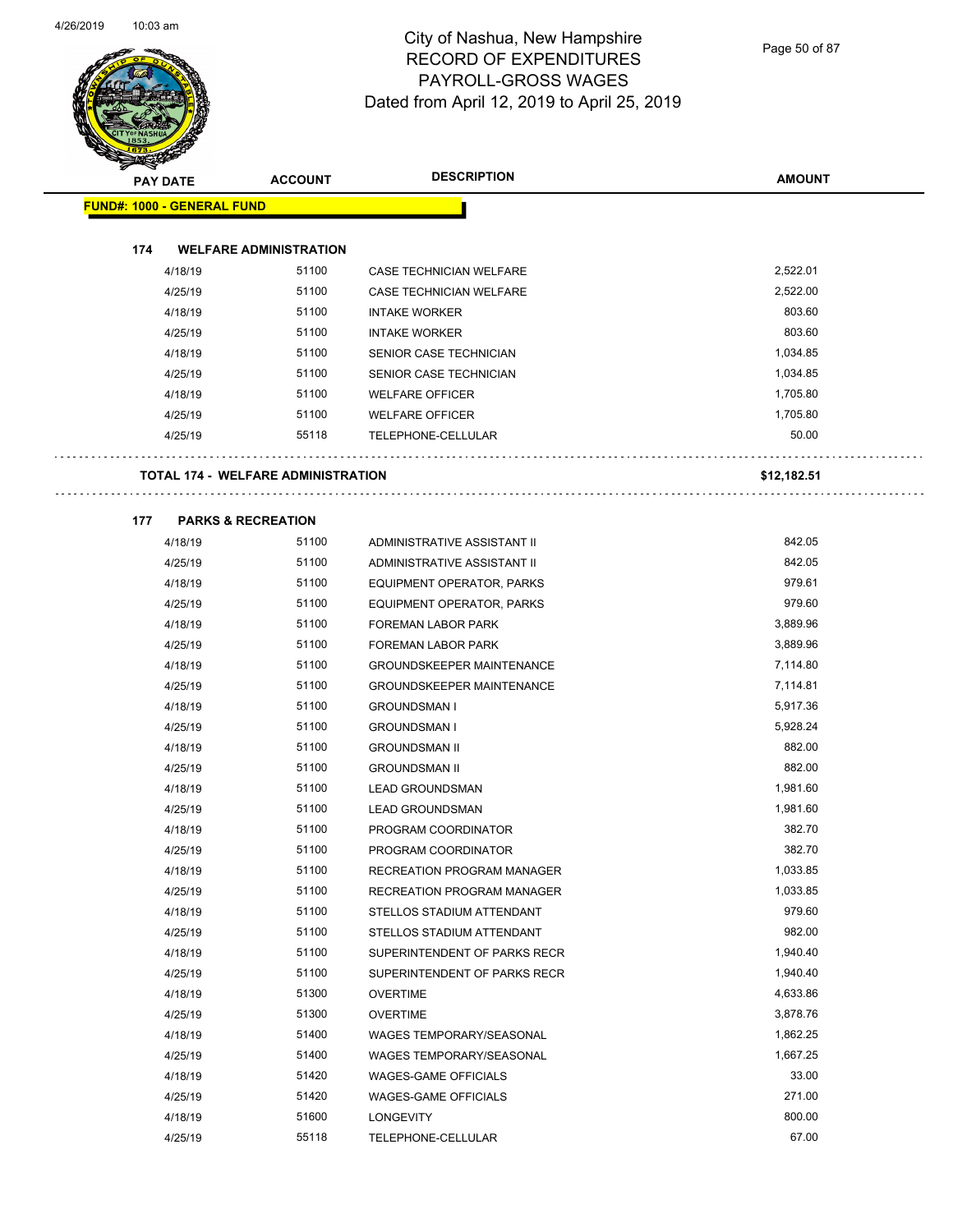Page 51 of 87

| <b>PAY DATE</b>            | <b>ACCOUNT</b>                            | <b>DESCRIPTION</b>                                        | <b>AMOUNT</b> |
|----------------------------|-------------------------------------------|-----------------------------------------------------------|---------------|
| FUND#: 1000 - GENERAL FUND |                                           |                                                           |               |
|                            | <b>TOTAL 177 - PARKS &amp; RECREATION</b> |                                                           | \$65,114.26   |
|                            |                                           |                                                           |               |
| 179<br><b>LIBRARY</b>      |                                           |                                                           |               |
| 4/18/19                    | 51100                                     | ASSISTANT DIRECTOR LIBRARY                                | 1,566.20      |
| 4/25/19                    | 51100                                     | ASSISTANT DIRECTOR LIBRARY                                | 1,566.20      |
| 4/18/19                    | 51100                                     | ASSISTANT LIBRARIAN CIRCULATIO                            | 1,061.30      |
| 4/25/19                    | 51100                                     | ASSISTANT LIBRARIAN CIRCULATIO                            | 1,061.30      |
| 4/18/19                    | 51100                                     | ASSISTANT LIBRARIAN TECH SVS                              | 802.25        |
| 4/25/19                    | 51100                                     | ASSISTANT LIBRARIAN TECH SVS                              | 802.26        |
| 4/18/19                    | 51100                                     | ASSISTANT LIBRARIAN YOUTH SERV                            | 850.65        |
| 4/25/19                    | 51100                                     | ASSISTANT LIBRARIAN YOUTH SERV                            | 850.65        |
| 4/18/19                    | 51100                                     | <b>DIRECTOR LIBRARY</b>                                   | 2,160.15      |
| 4/25/19                    | 51100                                     | <b>DIRECTOR LIBRARY</b>                                   | 2,160.15      |
| 4/18/19                    | 51100                                     | EXECUTIVE ASST OFFICE MANAGER                             | 982.60        |
| 4/25/19                    | 51100                                     | EXECUTIVE ASST OFFICE MANAGER                             | 982.60        |
| 4/18/19                    | 51100                                     | IT COORDINATOR                                            | 942.65        |
| 4/25/19                    | 51100                                     | IT COORDINATOR                                            | 942.66        |
| 4/18/19                    | 51100                                     | <b>JANITOR</b>                                            | 483.00        |
| 4/25/19                    | 51100                                     | <b>JANITOR</b>                                            | 552.00        |
| 4/18/19                    | 51100                                     | LIBRARIAN ADULT SERVICES                                  | 896.91        |
| 4/25/19                    | 51100                                     | LIBRARIAN ADULT SERVICES                                  | 902.55        |
| 4/18/19                    | 51100                                     | <b>LIBRARIAN CIRCULATION</b>                              | 1,093.85      |
| 4/25/19                    | 51100                                     | <b>LIBRARIAN CIRCULATION</b>                              | 1,093.85      |
| 4/18/19                    | 51100                                     | LIBRARIAN OUTREACH SVS                                    | 1,089.65      |
| 4/25/19                    | 51100                                     | LIBRARIAN OUTREACH SVS                                    | 1,089.67      |
| 4/18/19                    | 51100                                     | <b>LIBRARIAN TECH SERVICES</b>                            | 1,130.99      |
| 4/25/19                    | 51100                                     | <b>LIBRARIAN TECH SERVICES</b>                            | 1,130.99      |
| 4/18/19                    | 51100                                     | <b>LIBRARIAN YOUTH SERVICES</b>                           | 2,444.40      |
| 4/25/19                    | 51100                                     | LIBRARIAN YOUTH SERVICES                                  | 2,444.39      |
| 4/18/19                    | 51100                                     | LIBRARY ASSISTANT CIRCULATION                             | 6,428.55      |
| 4/25/19                    | 51100                                     | LIBRARY ASSISTANT CIRCULATION                             | 6,428.55      |
| 4/18/19                    | 51100                                     | LIBRARY ASSISTANT MEDIA SERVIC                            | 770.95        |
| 4/25/19                    | 51100                                     | LIBRARY ASSISTANT MEDIA SERVIC                            | 770.95        |
| 4/18/19                    | 51100                                     | LIBRARY ASSISTANT TECH SVS                                | 770.95        |
| 4/25/19                    | 51100                                     | LIBRARY ASSISTANT TECH SVS                                | 770.95        |
| 4/18/19                    | 51100                                     | LIBRARY ASSISTANT YOUTH SERVIC                            | 2,139.70      |
|                            | 51100                                     |                                                           | 2,139.72      |
| 4/25/19<br>4/18/19         | 51100                                     | LIBRARY ASSISTANT YOUTH SERVIC<br><b>MAINTENANCE SUPV</b> | 929.50        |
|                            | 51100                                     |                                                           | 929.49        |
| 4/25/19                    |                                           | MAINTENANCE SUPV                                          |               |
| 4/18/19                    | 51100                                     | PAGE & COLLECTION COORDINATOR                             | 916.14        |
| 4/25/19                    | 51100                                     | PAGE & COLLECTION COORDINATOR                             | 916.13        |
| 4/18/19                    | 51100                                     | REFERENCE LIBRARIAN ADULT SERV                            | 3,223.05      |
| 4/25/19                    | 51100                                     | REFERENCE LIBRARIAN ADULT SERV                            | 3,223.06      |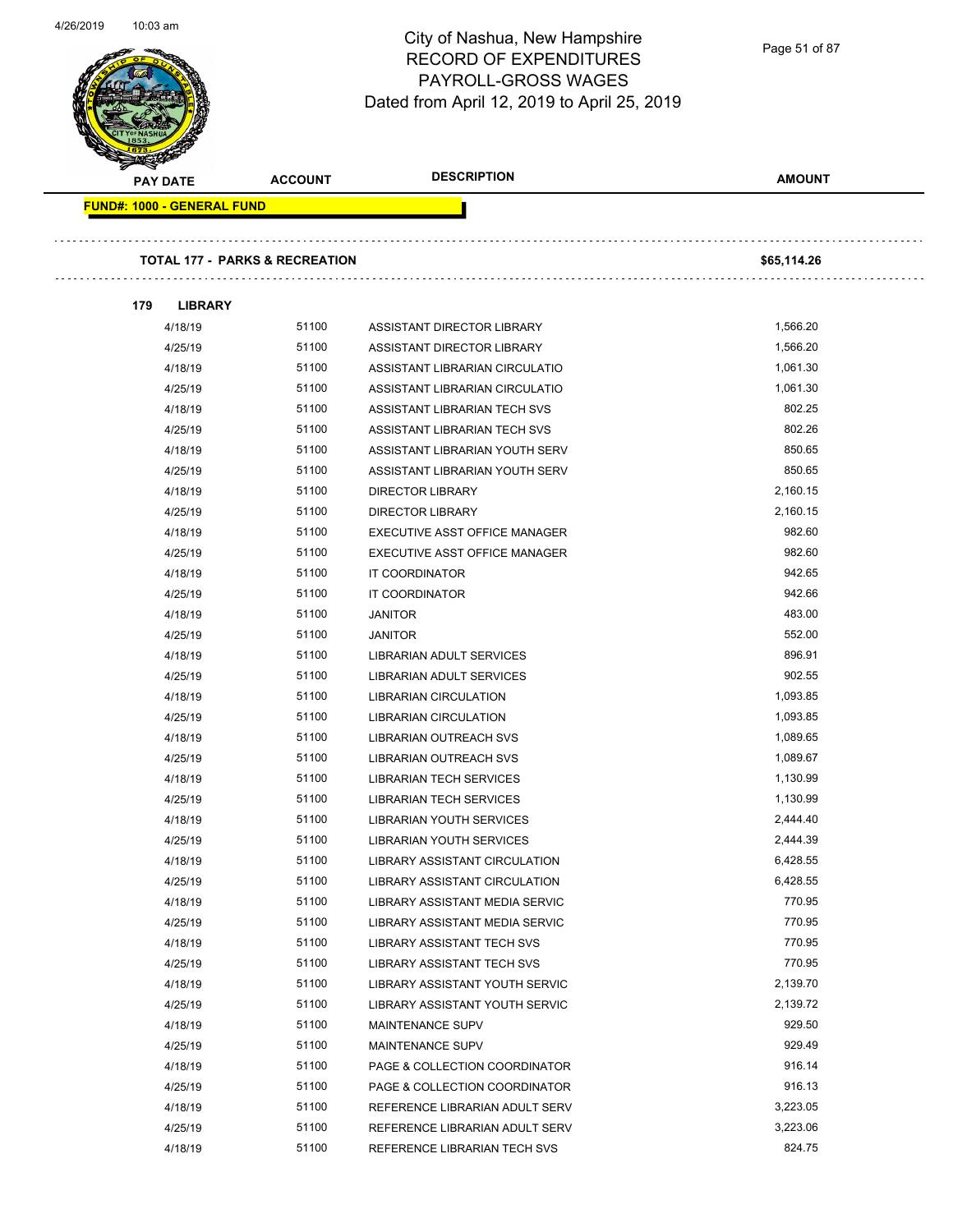

Page 52 of 87

| <b>MERRY</b> |                                   |                                          |                                    |               |
|--------------|-----------------------------------|------------------------------------------|------------------------------------|---------------|
|              | <b>PAY DATE</b>                   | <b>ACCOUNT</b>                           | <b>DESCRIPTION</b>                 | <b>AMOUNT</b> |
|              | <b>FUND#: 1000 - GENERAL FUND</b> |                                          |                                    |               |
|              |                                   |                                          |                                    |               |
| 179          | <b>LIBRARY</b>                    |                                          |                                    |               |
|              | 4/25/19                           | 51100                                    | REFERENCE LIBRARIAN TECH SVS       | 824.75        |
|              | 4/18/19                           | 51100                                    | <b>SECURITY LIBRARY</b>            | 661.22        |
|              | 4/25/19                           | 51100                                    | <b>SECURITY LIBRARY</b>            | 661.23        |
|              | 4/18/19                           | 51200                                    | <b>JANITOR</b>                     | 256.26        |
|              | 4/25/19                           | 51200                                    | <b>JANITOR</b>                     | 259.38        |
|              | 4/18/19                           | 51200                                    | LIBRARY ASSISTANT TECH SVS         | 453.16        |
|              | 4/25/19                           | 51200                                    | LIBRARY ASSISTANT TECH SVS         | 453.16        |
|              | 4/18/19                           | 51200                                    | <b>LIBRARY PAGE</b>                | 1,323.48      |
|              | 4/25/19                           | 51200                                    | <b>LIBRARY PAGE</b>                | 1,250.34      |
|              | 4/18/19                           | 51200                                    | RECEPTIONIST/DATA ENTRY SPECIALIST | 438.50        |
|              | 4/25/19                           | 51200                                    | RECEPTIONIST/DATA ENTRY SPECIALIST | 438.50        |
|              | 4/18/19                           | 51200                                    | REFERENCE LIBRARIAN ADULT SERV     | 743.92        |
|              | 4/25/19                           | 51200                                    | REFERENCE LIBRARIAN ADULT SERV     | 743.92        |
|              | 4/18/19                           | 51200                                    | <b>SECURITY LIBRARY</b>            | 385.94        |
|              | 4/25/19                           | 51200                                    | <b>SECURITY LIBRARY</b>            | 381.88        |
|              | 4/18/19                           | 51300                                    | <b>OVERTIME</b>                    | 1,031.97      |
|              | 4/25/19                           | 51300                                    | <b>OVERTIME</b>                    | 1,048.07      |
|              | <b>TOTAL 179 - LIBRARY</b>        |                                          |                                    | \$73,621.99   |
| 181          |                                   | <b>COMMUNITY DEVELOPMENT</b>             |                                    |               |
|              | 4/18/19                           | 51100                                    | ADMINISTRATIVE ASSISTANT II        | 766.50        |
|              | 4/25/19                           | 51100                                    | ADMINISTRATIVE ASSISTANT II        | 766.50        |
|              | 4/18/19                           | 51100                                    | DIRECTOR COMMUNITY DEVELOPMENT     | 2,294.80      |
|              | 4/25/19                           | 51100                                    | DIRECTOR COMMUNITY DEVELOPMENT     | 2,294.80      |
|              | 4/18/19                           | 51100                                    | <b>TRANSPORTATION PLANNER</b>      | 1,285.65      |
|              | 4/25/19                           | 51100                                    | <b>TRANSPORTATION PLANNER</b>      | 1,285.65      |
|              | 4/18/19                           | 51100                                    | <b>WATERWAYS MANAGER</b>           | 1,524.76      |
|              | 4/25/19                           | 51100                                    | <b>WATERWAYS MANAGER</b>           | 1,524.76      |
|              | 4/18/19                           | 51200                                    | ADMINISTRATIVE ASSISTANT I         | 412.59        |
|              | 4/25/19                           | 51200                                    | ADMINISTRATIVE ASSISTANT I         | 387.43        |
|              |                                   | 51300                                    |                                    | 30.19         |
|              | 4/18/19                           |                                          | <b>OVERTIME</b>                    |               |
|              | 4/18/19                           | 51400                                    | <b>WAGES TEMPORARY/SEASONAL</b>    | 100.00        |
|              | 4/25/19                           | 51412                                    | <b>WAGES PER DIEM</b>              | 40.00         |
|              | 4/25/19                           | 55118                                    | TELEPHONE-CELLULAR                 | 50.00         |
|              |                                   | <b>TOTAL 181 - COMMUNITY DEVELOPMENT</b> |                                    | \$12,763.63   |
| 182          |                                   | <b>PLANNING AND ZONING</b>               |                                    |               |
|              | 4/18/19                           | 51100                                    | DEPARTMENT COORDINATOR             | 1,026.40      |
|              | 4/25/19                           | 51100                                    | DEPARTMENT COORDINATOR             | 1,026.40      |
|              | 4/18/19                           | 51100                                    | DEPUTY PLANNING MANAGER            | 2,800.80      |
|              | 4/25/19                           | 51100                                    | DEPUTY PLANNING MANAGER            | 2,800.80      |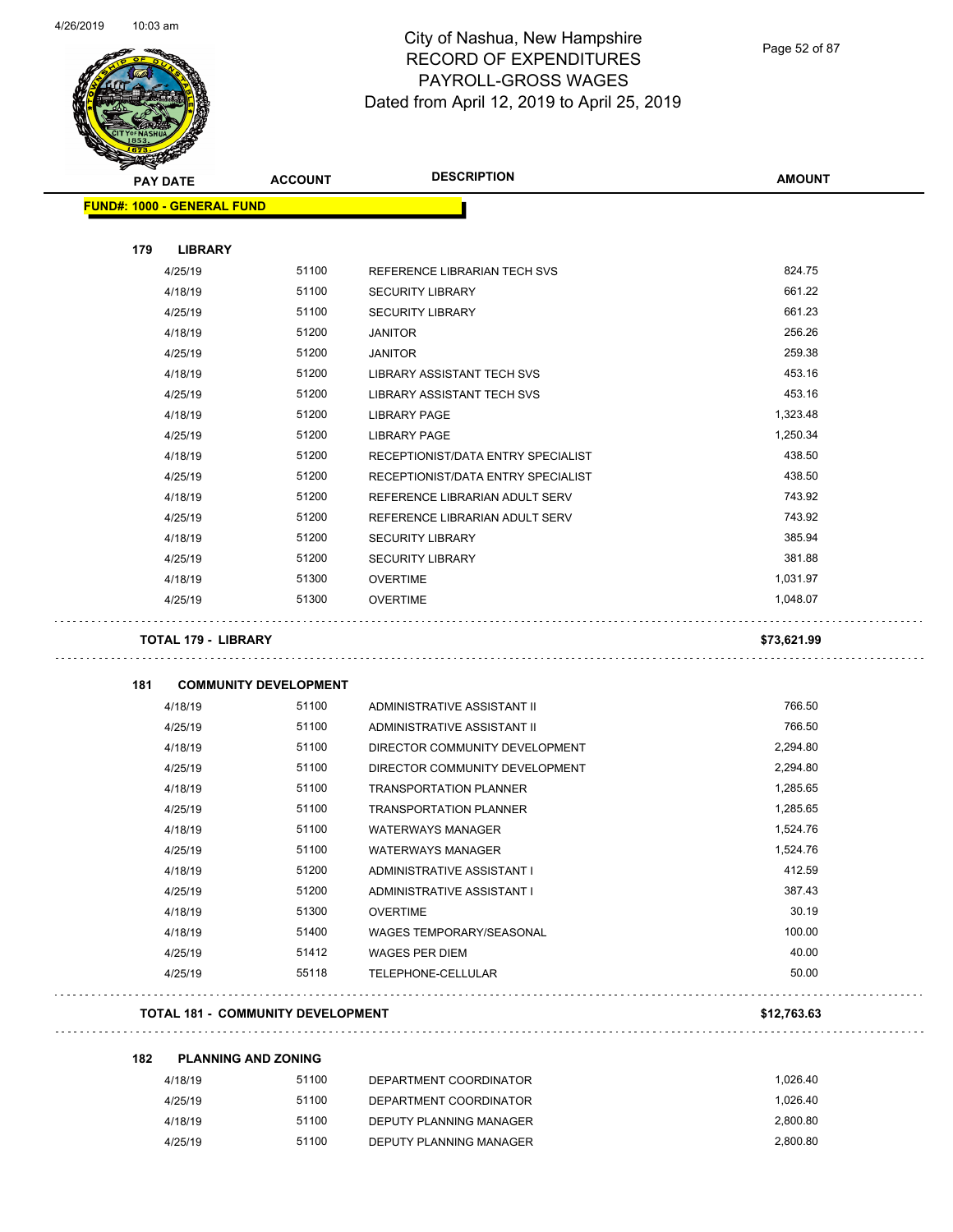

Page 53 of 87

| <b>PAY DATE</b>                   |               | <b>ACCOUNT</b>                          | <b>DESCRIPTION</b>            | <b>AMOUNT</b> |
|-----------------------------------|---------------|-----------------------------------------|-------------------------------|---------------|
| <b>FUND#: 1000 - GENERAL FUND</b> |               |                                         |                               |               |
|                                   |               |                                         |                               |               |
| 182                               |               | <b>PLANNING AND ZONING</b>              |                               |               |
|                                   | 4/18/19       | 51100                                   | MANAGER PLANNING DEPT         | 2,151.45      |
|                                   | 4/25/19       | 51100                                   | MANAGER PLANNING DEPT         | 2,151.45      |
|                                   | 4/18/19       | 51100                                   | <b>PLANNER I</b>              | 1,877.70      |
|                                   | 4/25/19       | 51100                                   | PLANNER I                     | 1,877.70      |
|                                   | 4/18/19       | 51100                                   | ZONING COORDINATOR            | 821.65        |
|                                   | 4/25/19       | 51100                                   | <b>ZONING COORDINATOR</b>     | 821.65        |
|                                   | 4/25/19       | 53428                                   | STENOGRAPHIC SERVICES         | 500.00        |
|                                   | 4/25/19       | 55118                                   | TELEPHONE-CELLULAR            | 17.00         |
|                                   |               | <b>TOTAL 182 - PLANNING AND ZONING</b>  |                               | \$17,873.00   |
|                                   |               |                                         |                               |               |
| 183                               |               | <b>ECONOMIC DEVELOPMENT</b>             |                               |               |
|                                   | 4/18/19       | 51100                                   | DWNTWN SPCLST & OED PGRM COOR | 996.05        |
|                                   | 4/25/19       | 51100                                   | DWNTWN SPCLST & OED PGRM COOR | 996.06        |
|                                   | 4/18/19       | 51100                                   | <b>ECONOMIC DEV DIRECTOR</b>  | 2,084.05      |
|                                   | 4/25/19       | 51100                                   | <b>ECONOMIC DEV DIRECTOR</b>  | 2,084.05      |
|                                   | 4/18/19       | 51100                                   | HUNT MEMORIAL BLDG & ARTS ADM | 372.95        |
|                                   | 4/25/19       | 51100                                   | HUNT MEMORIAL BLDG & ARTS ADM | 372.95        |
|                                   | 4/25/19       | 55118                                   | TELEPHONE-CELLULAR            | 50.00         |
|                                   |               | <b>TOTAL 183 - ECONOMIC DEVELOPMENT</b> |                               | \$6,956.11    |
|                                   |               |                                         |                               |               |
| 191                               | <b>SCHOOL</b> |                                         |                               |               |
|                                   | 4/18/19       | 51100                                   | <b>7PAR CTE NHN</b>           | 633.75        |
|                                   | 4/25/19       | 51100                                   | ASSISTANT DIRECTOR BUSINESS   | 3,162.60      |
|                                   | 4/25/19       | 51100                                   | ASSISTANT PRINCIPAL AMH       | 1,469.50      |
|                                   | 4/25/19       | 51100                                   | ASSISTANT PRINCIPAL BIC       | 3,350.20      |
|                                   | 4/25/19       | 51100                                   | ASSISTANT PRINCIPAL BIR       | 1,655.50      |
|                                   | 4/25/19       | 51100                                   | ASSISTANT PRINCIPAL BRO       | 1,659.60      |
|                                   | 4/25/19       | 51100                                   | ASSISTANT PRINCIPAL CHARL     | 3,228.20      |
|                                   | 4/25/19       | 51100                                   | ASSISTANT PRINCIPAL DR CRSP   | 1,614.10      |
|                                   | 4/25/19       | 51100                                   | ASSISTANT PRINCIPAL ELM       | 7,224.40      |
|                                   | 4/25/19       | 51100                                   | ASSISTANT PRINCIPAL FES       | 3,201.00      |
|                                   | 4/25/19       | 51100                                   | ASSISTANT PRINCIPAL FMS       | 3,882.70      |
|                                   | 4/25/19       | 51100                                   | ASSISTANT PRINCIPAL LEDGE     | 3,228.20      |
|                                   | 4/25/19       | 51100                                   | ASSISTANT PRINCIPAL MDE       | 3,067.30      |
|                                   | 4/25/19       | 51100                                   | ASSISTANT PRINCIPAL MTP       | 2,826.90      |
|                                   | 4/25/19       | 51100                                   | ASSISTANT PRINCIPAL NHN       | 14,249.20     |
|                                   | 4/25/19       | 51100                                   | ASSISTANT PRINCIPAL NHS       | 13,615.40     |
|                                   | 4/25/19       | 51100                                   | ASSISTANT PRINCIPAL PMS       | 3,261.40      |
|                                   | 4/25/19       | 51100                                   | ASSISTANT PRINCIPAL SHE       | 1,437.50      |
|                                   | 4/25/19       | 51100                                   | ASSISTANT SUPERINTENDENT      | 8,830.90      |
|                                   | 4/25/19       | 51100                                   | ASST DIRECTOR PLANT OPS       | 2,689.30      |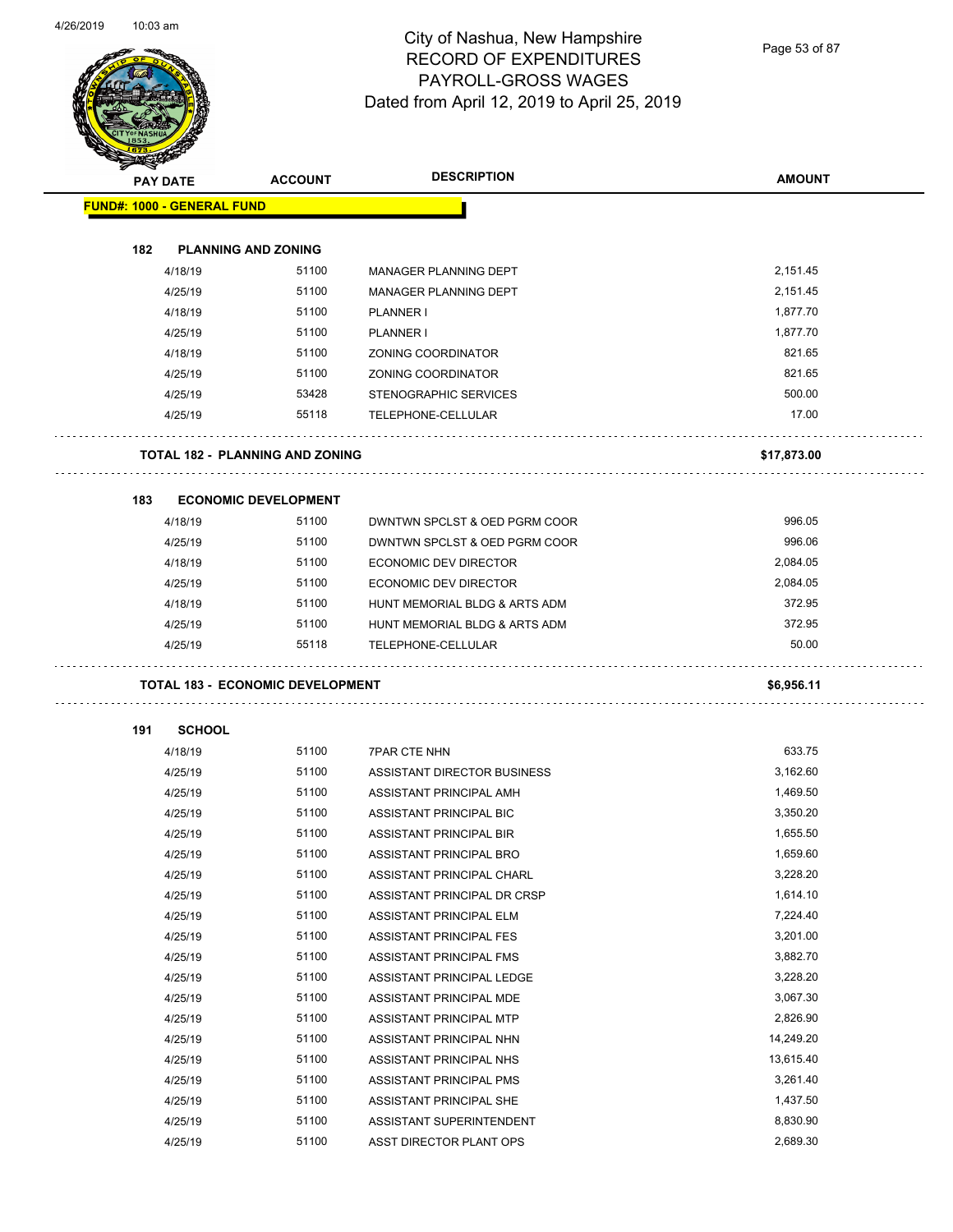

Page 54 of 87

| પ<br><b>PAY DATE</b>              | <b>ACCOUNT</b> | <b>DESCRIPTION</b>              | <b>AMOUNT</b>    |
|-----------------------------------|----------------|---------------------------------|------------------|
| <b>FUND#: 1000 - GENERAL FUND</b> |                |                                 |                  |
|                                   |                |                                 |                  |
| 191<br><b>SCHOOL</b>              |                |                                 |                  |
| 4/25/19                           | 51100          | ASST DIRECTOR SPED              | 6,448.10         |
| 4/25/19                           | 51100          | ASST SYSTEMS ADMIN FULL YEAR    | 15,302.10        |
| 4/18/19                           | 51100          | ASST SYSTEMS ADMIN SCH YEAR     | 799.05           |
| 4/25/19                           | 51100          | ASST SYSTEMS ADMIN SCH YEAR     | 799.05           |
| 4/25/19                           | 51100          | ATTENDANCE OFFICER              | 2,481.80         |
| 4/25/19                           | 51100          | CAREER CENTER COORD NHN         | 1,348.90         |
| 4/25/19                           | 51100          | CHIEF OPERATING OFFICER         | 4,323.70         |
| 4/18/19                           | 51100          | CLERICAL ACADEMY NHN            | 3,070.20         |
| 4/25/19                           | 51100          | CLERICAL ACADEMY NHN            | 3,070.20         |
| 4/18/19                           | 51100          | CLERICAL ACADEMY NHS            | 3,033.10         |
| 4/25/19                           | 51100          | CLERICAL ACADEMY NHS            | 2,969.10         |
| 4/18/19                           | 51100          | <b>CLERICAL ASST SUPER SUP</b>  | 1,374.81         |
| 4/25/19                           | 51100          | CLERICAL ASST SUPER SUP         | 1,374.80         |
| 4/18/19                           | 51100          | CLERICAL ATHLETIC NHN           | 799.90           |
| 4/25/19                           | 51100          | CLERICAL ATHLETIC NHN           | 778.57           |
| 4/18/19                           | 51100          | CLERICAL ATHLETIC NHS           | 716.65           |
| 4/25/19                           | 51100          | CLERICAL ATHLETIC NHS           | 716.65           |
| 4/18/19                           | 51100          | <b>CLERICAL BUSINESS</b>        | 3,217.17         |
| 4/25/19                           | 51100          | <b>CLERICAL BUSINESS</b>        | 3,217.20         |
| 4/18/19                           | 51100          | CLERICAL CHIEF OP OFFICER SUP   | 738.25           |
| 4/25/19                           | 51100          | CLERICAL CHIEF OP OFFICER SUP   | 738.25           |
| 4/18/19                           | 51100          | CLERICAL CTE NHN                | 681.75           |
| 4/25/19                           | 51100          | CLERICAL CTE NHN                | 681.75           |
| 4/18/19                           | 51100          | <b>CLERICAL CTE NHS</b>         | 799.90           |
| 4/25/19                           | 51100          | CLERICAL CTE NHS                | 799.90           |
| 4/18/19                           | 51100          | <b>CLERICAL GUIDANCE ELM</b>    | 799.90           |
| 4/25/19                           | 51100          | CLERICAL GUIDANCE ELM           | 789.22           |
| 4/18/19                           | 51100          | CLERICAL GUIDANCE NHN           | 2,063.42         |
| 4/25/19                           | 51100          | <b>CLERICAL GUIDANCE NHN</b>    | 2,045.25         |
| 4/18/19                           | 51100          | CLERICAL GUIDANCE NHS           | 1,971.68         |
| 4/25/19                           | 51100          | <b>CLERICAL GUIDANCE NHS</b>    | 1,898.98         |
| 4/18/19                           | 51100          | <b>CLERICAL HUMAN RESOURCES</b> | 2,040.71         |
| 4/25/19                           | 51100          | CLERICAL HUMAN RESOURCES        | 2,022.53         |
| 4/18/19                           | 51100          | <b>CLERICAL PAYROLL SUP</b>     | 1,502.30         |
| 4/25/19                           | 51100          | <b>CLERICAL PAYROLL SUP</b>     | 1,502.30         |
| 4/18/19                           | 51100          | <b>CLERICAL PLANT OPS</b>       | 751.15<br>751.15 |
| 4/25/19                           | 51100          | <b>CLERICAL PLANT OPS</b>       |                  |
| 4/18/19                           | 51100          | CLERICAL PRINCIPAL AMH          | 1,433.30         |
| 4/25/19                           | 51100          | CLERICAL PRINCIPAL AMH          | 1,433.31         |
| 4/18/19                           | 51100          | <b>CLERICAL PRINCIPAL BIC</b>   | 1,516.55         |
| 4/25/19                           | 51100          | CLERICAL PRINCIPAL BIC          | 1,516.55         |
| 4/18/19                           | 51100          | <b>CLERICAL PRINCIPAL BIR</b>   | 1,599.78         |
| 4/25/19                           | 51100          | <b>CLERICAL PRINCIPAL BIR</b>   | 1,583.78         |
| 4/18/19                           | 51100          | CLERICAL PRINCIPAL BRO          | 1,516.55         |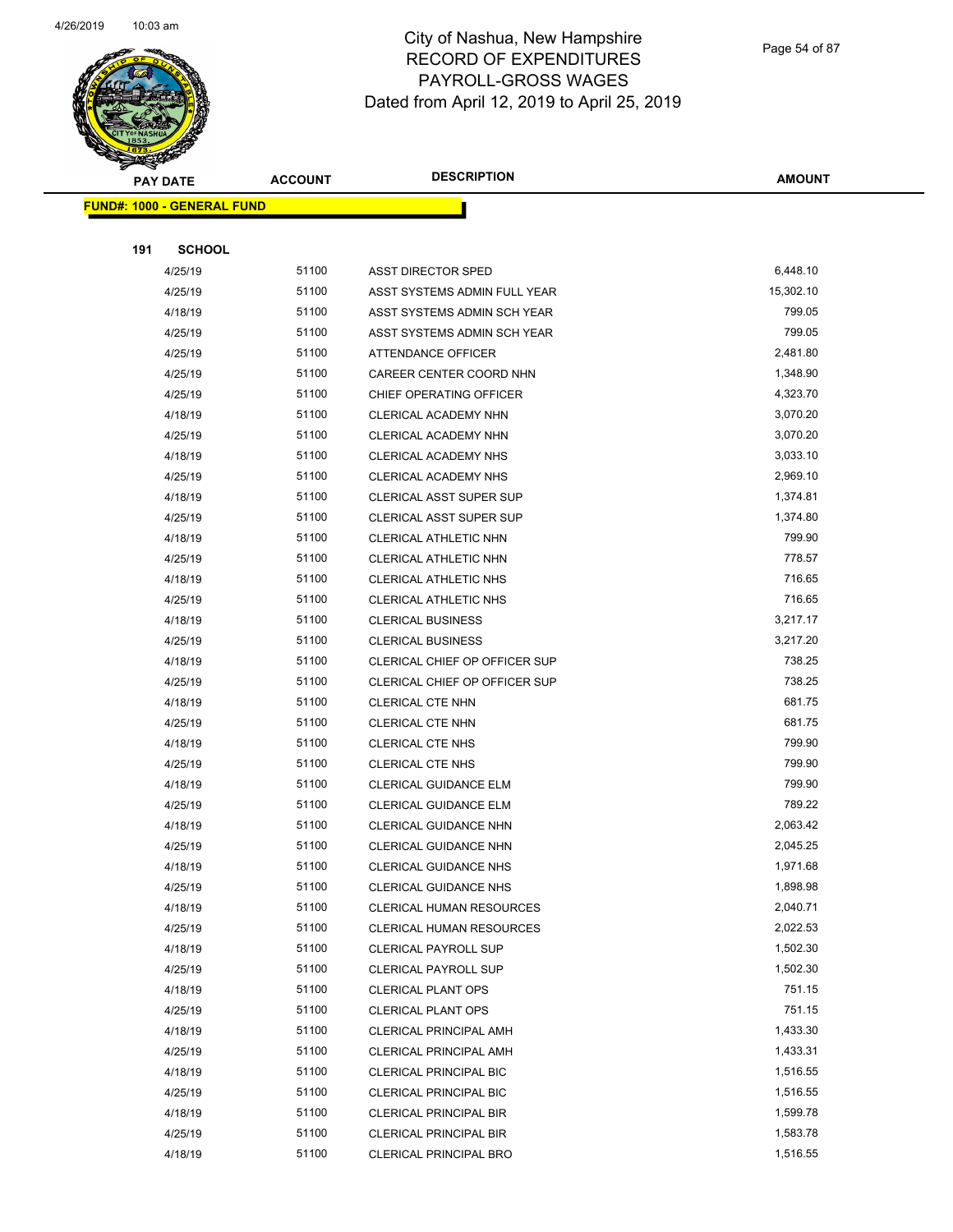

Page 55 of 87

| <b>SANGRAN</b>                    |                | <b>DESCRIPTION</b>            |               |
|-----------------------------------|----------------|-------------------------------|---------------|
| <b>PAY DATE</b>                   | <b>ACCOUNT</b> |                               | <b>AMOUNT</b> |
| <b>FUND#: 1000 - GENERAL FUND</b> |                |                               |               |
|                                   |                |                               |               |
| 191<br><b>SCHOOL</b>              |                |                               |               |
| 4/25/19                           | 51100          | <b>CLERICAL PRINCIPAL BRO</b> | 1,516.55      |
| 4/18/19                           | 51100          | CLERICAL PRINCIPAL CHA        | 1,502.30      |
| 4/25/19                           | 51100          | CLERICAL PRINCIPAL CHA        | 1,502.30      |
| 4/18/19                           | 51100          | CLERICAL PRINCIPAL DRC        | 1,470.41      |
| 4/25/19                           | 51100          | CLERICAL PRINCIPAL DRC        | 1,470.41      |
| 4/18/19                           | 51100          | <b>CLERICAL PRINCIPAL ELM</b> | 2,700.49      |
| 4/25/19                           | 51100          | <b>CLERICAL PRINCIPAL ELM</b> | 2,741.86      |
| 4/18/19                           | 51100          | <b>CLERICAL PRINCIPAL FES</b> | 1,444.11      |
| 4/25/19                           | 51100          | <b>CLERICAL PRINCIPAL FES</b> | 1,470.40      |
| 4/18/19                           | 51100          | <b>CLERICAL PRINCIPAL FMS</b> | 2,305.20      |
| 4/25/19                           | 51100          | <b>CLERICAL PRINCIPAL FMS</b> | 2,305.20      |
| 4/18/19                           | 51100          | <b>CLERICAL PRINCIPAL LDG</b> | 1,432.90      |
| 4/25/19                           | 51100          | <b>CLERICAL PRINCIPAL LDG</b> | 1,432.91      |
| 4/18/19                           | 51100          | CLERICAL PRINCIPAL MDE        | 1,539.79      |
| 4/25/19                           | 51100          | <b>CLERICAL PRINCIPAL MDE</b> | 1,539.80      |
| 4/18/19                           | 51100          | CLERICAL PRINCIPAL MTP        | 1,505.30      |
| 4/25/19                           | 51100          | <b>CLERICAL PRINCIPAL MTP</b> | 1,505.30      |
| 4/18/19                           | 51100          | CLERICAL PRINCIPAL NHN        | 1,433.30      |
| 4/25/19                           | 51100          | <b>CLERICAL PRINCIPAL NHN</b> | 1,433.31      |
| 4/18/19                           | 51100          | <b>CLERICAL PRINCIPAL NHS</b> | 1,860.24      |
| 4/25/19                           | 51100          | <b>CLERICAL PRINCIPAL NHS</b> | 1,731.25      |
| 4/18/19                           | 51100          | <b>CLERICAL PRINCIPAL NSE</b> | 1,583.29      |
| 4/25/19                           | 51100          | <b>CLERICAL PRINCIPAL NSE</b> | 1,588.55      |
| 4/18/19                           | 51100          | <b>CLERICAL PRINCIPAL PMS</b> | 1,398.40      |
| 4/25/19                           | 51100          | <b>CLERICAL PRINCIPAL PMS</b> | 1,380.23      |
| 4/18/19                           | 51100          | <b>CLERICAL PRINCIPAL SHE</b> | 1,506.43      |
| 4/25/19                           | 51100          | <b>CLERICAL PRINCIPAL SHE</b> | 1,516.55      |
| 4/18/19                           | 51100          | CLERICAL RECEPTIONIST NHN     | 799.90        |
| 4/25/19                           | 51100          | CLERICAL RECEPTIONIST NHN     | 778.57        |
| 4/18/19                           | 51100          | CLERICAL RECEPTIONIST NHS     | 672.67        |
| 4/25/19                           | 51100          | CLERICAL RECEPTIONIST NHS     | 677.21        |
| 4/18/19                           | 51100          | CLERICAL SPECIAL ED NHN       | 681.75        |
| 4/25/19                           | 51100          | CLERICAL SPECIAL ED NHN       | 681.75        |
| 4/18/19                           | 51100          | CLERICAL SPECIAL ED NHS       | 707.09        |
| 4/25/19                           | 51100          | CLERICAL SPECIAL ED NHS       | 716.65        |
| 4/18/19                           | 51100          | CLERICAL SPECIAL ED SUP       | 1,363.50      |
| 4/25/19                           | 51100          | CLERICAL SPECIAL ED SUP       | 1,363.50      |
| 4/18/19                           | 51100          | CLERICAL STUDENT SERV SUP     | 822.76        |
| 4/25/19                           | 51100          | CLERICAL STUDENT SERV SUP     | 828.24        |
| 4/18/19                           | 51100          | CLERICAL SUPERINTENDANT HRLY  | 779.64        |
| 4/25/19                           | 51100          | CLERICAL SUPERINTENDANT HRLY  | 779.64        |
| 4/25/19                           | 51100          | CLERICAL SUPERINTENDANT SUP   | 1,848.30      |
| 4/18/19                           | 51100          | <b>CUSTODIAN AMH</b>          | 1,389.60      |
| 4/25/19                           | 51100          | <b>CUSTODIAN AMH</b>          | 1,408.88      |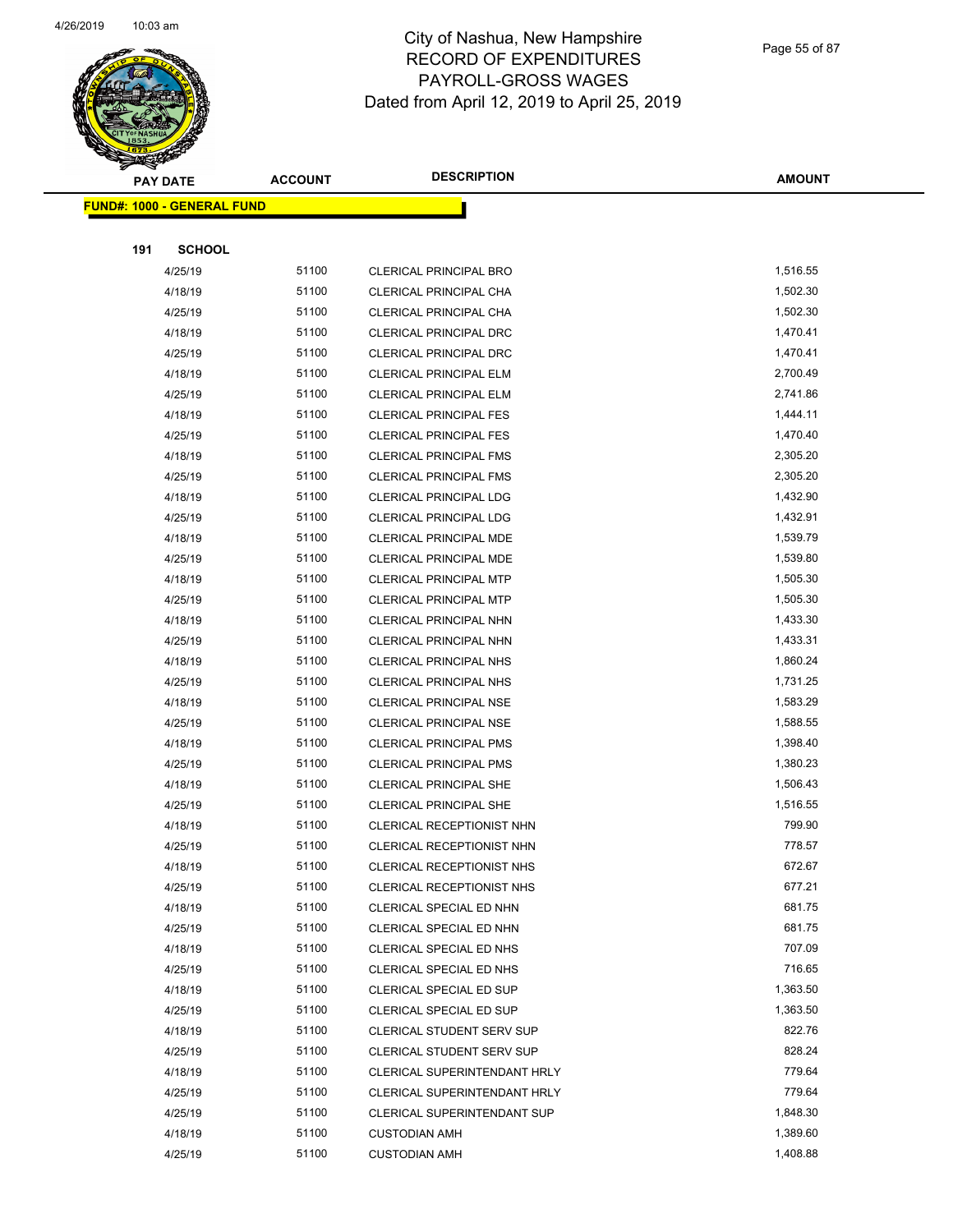

Page 56 of 87

| <b>Contraction</b>                | <b>ACCOUNT</b> | <b>DESCRIPTION</b>             | <b>AMOUNT</b> |
|-----------------------------------|----------------|--------------------------------|---------------|
| <b>PAY DATE</b>                   |                |                                |               |
| <b>FUND#: 1000 - GENERAL FUND</b> |                |                                |               |
|                                   |                |                                |               |
| 191<br><b>SCHOOL</b>              |                |                                |               |
| 4/18/19                           | 51100          | <b>CUSTODIAN ASST HEAD ELM</b> | 791.20        |
| 4/25/19                           | 51100          | <b>CUSTODIAN ASST HEAD ELM</b> | 791.20        |
| 4/18/19                           | 51100          | <b>CUSTODIAN ASST HEAD FMS</b> | 791.20        |
| 4/25/19                           | 51100          | <b>CUSTODIAN ASST HEAD FMS</b> | 791.20        |
| 4/18/19                           | 51100          | <b>CUSTODIAN ASST HEAD NHN</b> | 1,590.40      |
| 4/25/19                           | 51100          | <b>CUSTODIAN ASST HEAD NHN</b> | 1,590.40      |
| 4/18/19                           | 51100          | <b>CUSTODIAN ASST HEAD NHS</b> | 1,483.50      |
| 4/25/19                           | 51100          | <b>CUSTODIAN ASST HEAD NHS</b> | 1,582.41      |
| 4/18/19                           | 51100          | <b>CUSTODIAN ASST HEAD PMS</b> | 791.20        |
| 4/25/19                           | 51100          | CUSTODIAN ASST HEAD PMS        | 791.20        |
| 4/18/19                           | 51100          | <b>CUSTODIAN BIC</b>           | 1,389.60      |
| 4/25/19                           | 51100          | <b>CUSTODIAN BIC</b>           | 1,385.26      |
| 4/18/19                           | 51100          | <b>CUSTODIAN BIR</b>           | 1,389.60      |
| 4/25/19                           | 51100          | <b>CUSTODIAN BIR</b>           | 1,408.88      |
| 4/18/19                           | 51100          | <b>CUSTODIAN BRO</b>           | 1,389.60      |
| 4/25/19                           | 51100          | <b>CUSTODIAN BRO</b>           | 1,389.60      |
| 4/18/19                           | 51100          | <b>CUSTODIAN CHA</b>           | 1,408.88      |
| 4/25/19                           | 51100          | <b>CUSTODIAN CHA</b>           | 1,486.00      |
| 4/18/19                           | 51100          | <b>CUSTODIAN DRC</b>           | 1,389.60      |
| 4/25/19                           | 51100          | <b>CUSTODIAN DRC</b>           | 1,389.60      |
| 4/18/19                           | 51100          | <b>CUSTODIAN ELM</b>           | 4,953.23      |
| 4/25/19                           | 51100          | <b>CUSTODIAN ELM</b>           | 4,953.20      |
| 4/18/19                           | 51100          | <b>CUSTODIAN FES</b>           | 1,389.60      |
| 4/25/19                           | 51100          | <b>CUSTODIAN FES</b>           | 1,389.60      |
| 4/18/19                           | 51100          | <b>CUSTODIAN FMS</b>           | 2,973.44      |
| 4/25/19                           | 51100          | <b>CUSTODIAN FMS</b>           | 3,022.00      |
| 4/18/19                           | 51100          | <b>CUSTODIAN HEAD AMH</b>      | 791.20        |
| 4/25/19                           | 51100          | <b>CUSTODIAN HEAD AMH</b>      | 791.20        |
| 4/18/19                           | 51100          | <b>CUSTODIAN HEAD BIC</b>      | 791.20        |
| 4/25/19                           | 51100          | <b>CUSTODIAN HEAD BIC</b>      | 791.20        |
| 4/18/19                           | 51100          | <b>CUSTODIAN HEAD BIR</b>      | 791.20        |
| 4/25/19                           | 51100          | <b>CUSTODIAN HEAD BIR</b>      | 791.20        |
| 4/18/19                           | 51100          | <b>CUSTODIAN HEAD BRO</b>      | 791.20        |
| 4/25/19                           | 51100          | <b>CUSTODIAN HEAD BRO</b>      | 791.20        |
| 4/18/19                           | 51100          | <b>CUSTODIAN HEAD CHA</b>      | 791.20        |
| 4/25/19                           | 51100          | <b>CUSTODIAN HEAD CHA</b>      | 791.20        |
| 4/18/19                           | 51100          | <b>CUSTODIAN HEAD DRC</b>      | 791.20        |
| 4/25/19                           | 51100          | <b>CUSTODIAN HEAD DRC</b>      | 791.20        |
| 4/18/19                           | 51100          | <b>CUSTODIAN HEAD ELM</b>      | 937.60        |
| 4/25/19                           | 51100          | <b>CUSTODIAN HEAD ELM</b>      | 937.60        |
| 4/18/19                           | 51100          | <b>CUSTODIAN HEAD FES</b>      | 791.20        |
| 4/25/19                           | 51100          | <b>CUSTODIAN HEAD FES</b>      | 791.20        |
| 4/18/19                           | 51100          | <b>CUSTODIAN HEAD FMS</b>      | 937.60        |
| 4/25/19                           | 51100          | <b>CUSTODIAN HEAD FMS</b>      | 380.90        |
|                                   |                |                                |               |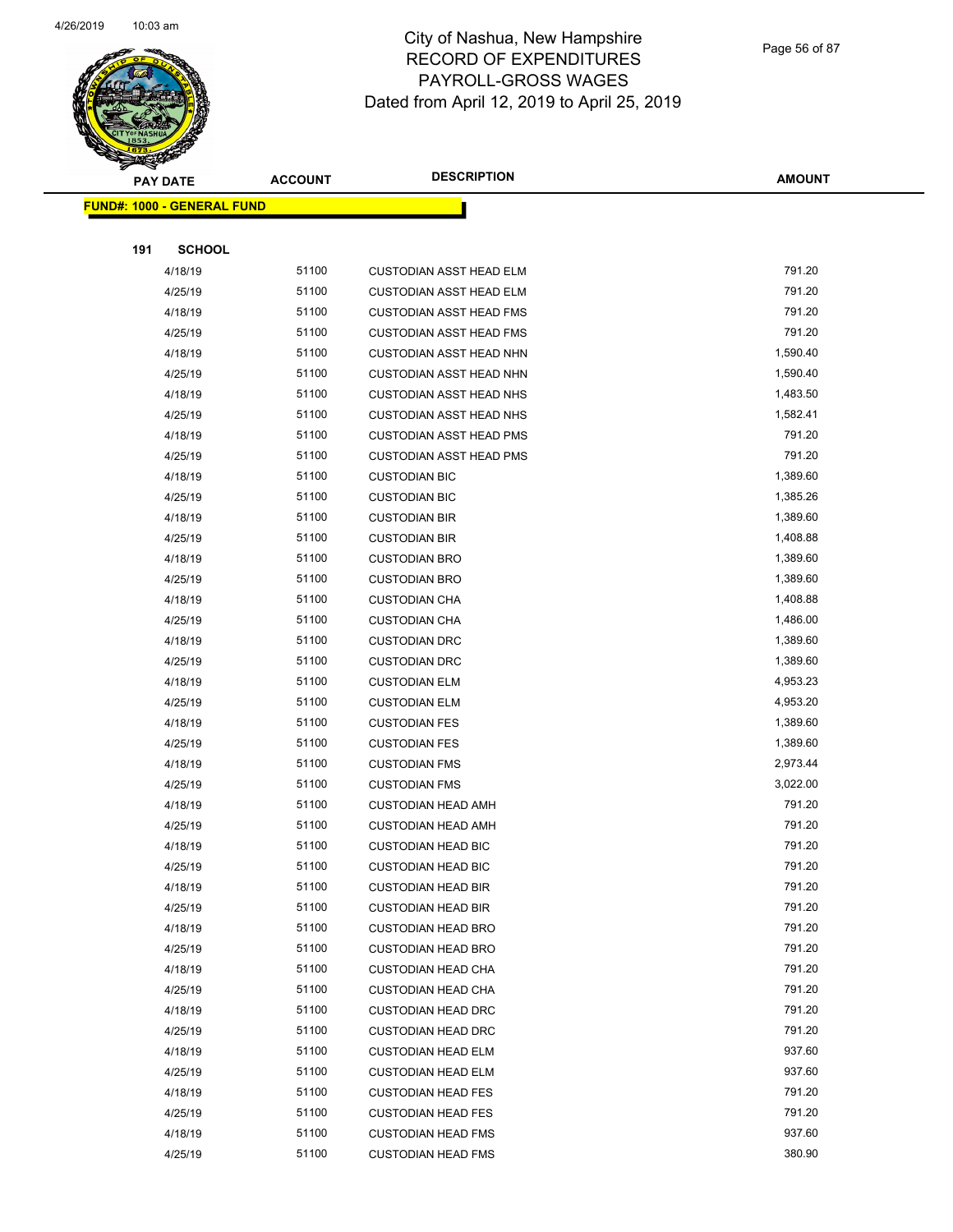

|     | <b>PAY DATE</b>                    | <b>ACCOUNT</b> | <b>DESCRIPTION</b>              | <b>AMOUNT</b> |  |
|-----|------------------------------------|----------------|---------------------------------|---------------|--|
|     | <u> FUND#: 1000 - GENERAL FUND</u> |                |                                 |               |  |
|     |                                    |                |                                 |               |  |
| 191 | <b>SCHOOL</b>                      |                |                                 |               |  |
|     | 4/18/19                            | 51100          | <b>CUSTODIAN HEAD LDG</b>       | 791.20        |  |
|     | 4/25/19                            | 51100          | <b>CUSTODIAN HEAD LDG</b>       | 791.20        |  |
|     | 4/18/19                            | 51100          | <b>CUSTODIAN HEAD MDE</b>       | 791.20        |  |
|     | 4/25/19                            | 51100          | <b>CUSTODIAN HEAD MDE</b>       | 791.20        |  |
|     | 4/18/19                            | 51100          | <b>CUSTODIAN HEAD MTP</b>       | 791.20        |  |
|     | 4/25/19                            | 51100          | <b>CUSTODIAN HEAD MTP</b>       | 791.20        |  |
|     | 4/18/19                            | 51100          | <b>CUSTODIAN HEAD NHN</b>       | 943.20        |  |
|     | 4/25/19                            | 51100          | <b>CUSTODIAN HEAD NHN</b>       | 943.20        |  |
|     | 4/18/19                            | 51100          | <b>CUSTODIAN HEAD NHS</b>       | 943.20        |  |
|     | 4/25/19                            | 51100          | <b>CUSTODIAN HEAD NHS</b>       | 943.20        |  |
|     | 4/18/19                            | 51100          | <b>CUSTODIAN HEAD NSE</b>       | 791.20        |  |
|     | 4/25/19                            | 51100          | <b>CUSTODIAN HEAD NSE</b>       | 791.20        |  |
|     | 4/18/19                            | 51100          | <b>CUSTODIAN HEAD PMS</b>       | 937.60        |  |
|     | 4/25/19                            | 51100          | <b>CUSTODIAN HEAD PMS</b>       | 937.60        |  |
|     | 4/18/19                            | 51100          | <b>CUSTODIAN HEAD SHE</b>       | 791.20        |  |
|     | 4/25/19                            | 51100          | <b>CUSTODIAN HEAD SHE</b>       | 791.20        |  |
|     | 4/18/19                            | 51100          | <b>CUSTODIAN LDG</b>            | 1,354.80      |  |
|     | 4/25/19                            | 51100          | <b>CUSTODIAN LDG</b>            | 1,354.80      |  |
|     | 4/18/19                            | 51100          | <b>CUSTODIAN MDE</b>            | 694.80        |  |
|     | 4/25/19                            | 51100          | <b>CUSTODIAN MDE</b>            | 694.80        |  |
|     | 4/18/19                            | 51100          | <b>CUSTODIAN MTP</b>            | 1,467.55      |  |
|     | 4/25/19                            | 51100          | <b>CUSTODIAN MTP</b>            | 1,478.62      |  |
|     | 4/18/19                            | 51100          | <b>CUSTODIAN NHN</b>            | 9,194.08      |  |
|     | 4/25/19                            | 51100          | <b>CUSTODIAN NHN</b>            | 9,005.68      |  |
|     | 4/18/19                            | 51100          | <b>CUSTODIAN NHS</b>            | 8,979.25      |  |
|     | 4/25/19                            | 51100          | <b>CUSTODIAN NHS</b>            | 9,096.50      |  |
|     | 4/18/19                            | 51100          | <b>CUSTODIAN NSE</b>            | 1,411.29      |  |
|     | 4/25/19                            | 51100          | <b>CUSTODIAN NSE</b>            | 1,389.60      |  |
|     | 4/18/19                            | 51100          | <b>CUSTODIAN PMS</b>            | 2,132.96      |  |
|     | 4/25/19                            | 51100          | <b>CUSTODIAN PMS</b>            | 2,084.40      |  |
|     | 4/18/19                            | 51100          | <b>CUSTODIAN SHE</b>            | 1,389.60      |  |
|     | 4/25/19                            | 51100          | <b>CUSTODIAN SHE</b>            | 1,389.60      |  |
|     | 4/25/19                            | 51100          | <b>CUSTODIAN SUPERVISOR WPO</b> | 6,116.60      |  |
|     | 4/25/19                            | 51100          | <b>CUSTODIAN WID</b>            | 660.00        |  |
|     | 4/25/19                            | 51100          | DATA ANALYST                    | 3,226.80      |  |
|     | 4/25/19                            | 51100          | <b>DIRECTOR ATHLETICS</b>       | 3,761.50      |  |
|     | 4/25/19                            | 51100          | <b>DIRECTOR COM GRANTS</b>      | 1,644.68      |  |
|     | 4/25/19                            | 51100          | <b>DIRECTOR GUIDANCE</b>        | 6,640.00      |  |
|     | 4/25/19                            | 51100          | DIRECTOR HUMAN RESOURCES        | 3,422.50      |  |
|     | 4/25/19                            | 51100          | DIRECTOR PLANT OPS              | 3,904.60      |  |
|     | 4/25/19                            | 51100          | DIRECTOR SPECIAL ED             | 3,670.60      |  |
|     | 4/25/19                            | 51100          | DIRECTOR STUDENT SERVICES       | 3,429.60      |  |
|     | 4/25/19                            | 51100          | DIRECTOR TECHNOLOGY             | 4,319.90      |  |
|     | 4/25/19                            | 51100          | DIRECTOR TRANSPORTATION         | 3,264.80      |  |
|     |                                    |                |                                 |               |  |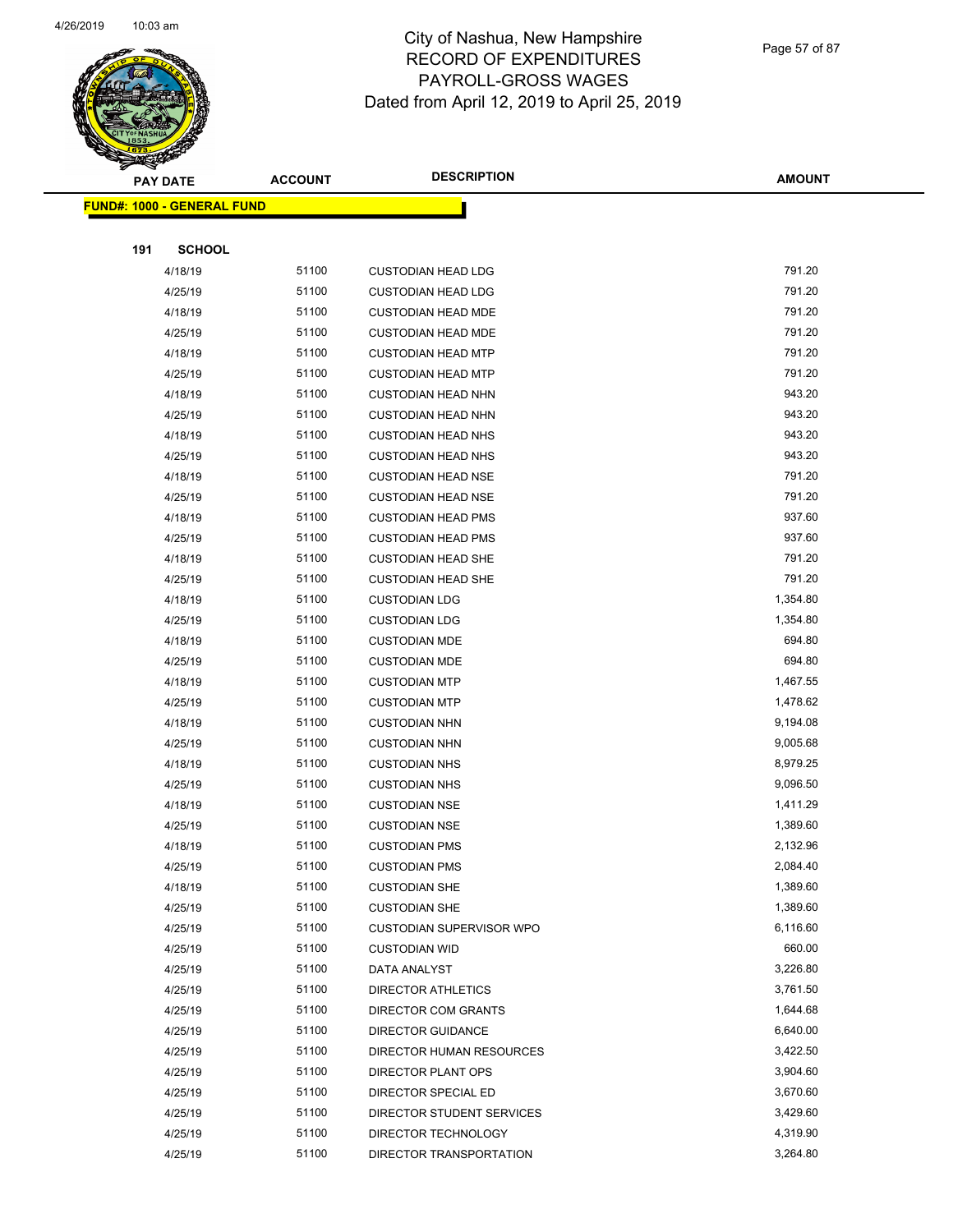

Page 58 of 87

| <b>REAL PROPERTY</b>              |                |                               |               |
|-----------------------------------|----------------|-------------------------------|---------------|
| <b>PAY DATE</b>                   | <b>ACCOUNT</b> | <b>DESCRIPTION</b>            | <b>AMOUNT</b> |
| <b>FUND#: 1000 - GENERAL FUND</b> |                |                               |               |
|                                   |                |                               |               |
| <b>SCHOOL</b><br>191              |                |                               |               |
| 4/25/19                           | 51100          | DIRECTOR VOCATIONAL           | 6,774.70      |
| 4/25/19                           | 51100          | DW TECHNOLOGY PEER COACH      | 1,785.80      |
| 4/18/19                           | 51100          | E-BLOCK TECHNICAL PARA        | 669.35        |
| 4/25/19                           | 51100          | E-BLOCK TECHNICAL PARA        | 694.32        |
| 4/25/19                           | 51100          | ELL OUTREACH WORKER           | 1,723.00      |
| 4/25/19                           | 51100          | GUIDANCE COUNSELOR AMH        | 2,358.10      |
| 4/25/19                           | 51100          | <b>GUIDANCE COUNSELOR BIC</b> | 2,026.30      |
| 4/25/19                           | 51100          | <b>GUIDANCE COUNSELOR BIR</b> | 2,977.30      |
| 4/25/19                           | 51100          | <b>GUIDANCE COUNSELOR BRO</b> | 1,942.00      |
| 4/25/19                           | 51100          | GUIDANCE COUNSELOR CHA        | 2,135.89      |
| 4/25/19                           | 51100          | GUIDANCE COUNSELOR DRC        | 2,885.20      |
| 4/25/19                           | 51100          | <b>GUIDANCE COUNSELOR ELM</b> | 12,548.61     |
| 4/25/19                           | 51100          | <b>GUIDANCE COUNSELOR FES</b> | 2,885.20      |
| 4/25/19                           | 51100          | <b>GUIDANCE COUNSELOR FMS</b> | 5,545.30      |
| 4/25/19                           | 51100          | <b>GUIDANCE COUNSELOR LDG</b> | 2,977.30      |
| 4/25/19                           | 51100          | <b>GUIDANCE COUNSELOR MDE</b> | 2,856.70      |
| 4/25/19                           | 51100          | <b>GUIDANCE COUNSELOR MTP</b> | 2,885.20      |
| 4/25/19                           | 51100          | GUIDANCE COUNSELOR NHN        | 17, 173. 75   |
| 4/25/19                           | 51100          | GUIDANCE COUNSELOR NHS        | 18,800.20     |
| 4/25/19                           | 51100          | <b>GUIDANCE COUNSELOR NSE</b> | 2,885.20      |
| 4/25/19                           | 51100          | GUIDANCE COUNSELOR PMS        | 8,876.70      |
| 4/25/19                           | 51100          | <b>GUIDANCE COUNSELOR SHE</b> | 2,885.20      |
| 4/25/19                           | 51100          | <b>HOMELESS LIASION</b>       | 1,446.40      |
| 4/25/19                           | 51100          | JOB DEVELOPER SPED NHN        | 2,977.30      |
| 4/25/19                           | 51100          | LIBRARIAN AMH                 | 1,951.10      |
| 4/25/19                           | 51100          | <b>LIBRARIAN BIC</b>          | 1,792.40      |
| 4/25/19                           | 51100          | LIBRARIAN BIR                 | 2,110.20      |
| 4/25/19                           | 51100          | <b>LIBRARIAN BRO</b>          | 2,048.10      |
| 4/25/19                           | 51100          | LIBRARIAN CHA                 | 2,977.30      |
| 4/25/19                           | 51100          | <b>LIBRARIAN DRC</b>          | 2,205.00      |
| 4/25/19                           | 51100          | LIBRARIAN ELM                 | 2,001.60      |
| 4/25/19                           | 51100          | <b>LIBRARIAN FES</b>          | 2,885.20      |
| 4/25/19                           | 51100          | <b>LIBRARIAN FMS</b>          | 2,885.20      |
| 4/25/19                           | 51100          | <b>LIBRARIAN LDG</b>          | 2,257.00      |
| 4/25/19                           | 51100          | LIBRARIAN MDE                 | 2,856.70      |
| 4/25/19                           | 51100          | <b>LIBRARIAN MTP</b>          | 1,629.00      |
| 4/25/19                           | 51100          | <b>LIBRARIAN NHN</b>          | 4,811.40      |
| 4/25/19                           | 51100          | <b>LIBRARIAN NHS</b>          | 5,900.80      |
| 4/25/19                           | 51100          | <b>LIBRARIAN NSE</b>          | 2,856.70      |
| 4/25/19                           | 51100          | <b>LIBRARIAN PMS</b>          | 2,001.60      |
| 4/25/19                           | 51100          | LIBRARIAN SHE                 | 2,885.20      |
| 4/25/19                           | 51100          | LICENSED PRACTICAL NURSE ELM  | 1,414.60      |
| 4/25/19                           | 51100          | LICENSED PRACTICAL NURSE FMS  | 1,545.50      |
| 4/18/19                           | 51100          | MAINTENANCE ALARM WPO         | 998.80        |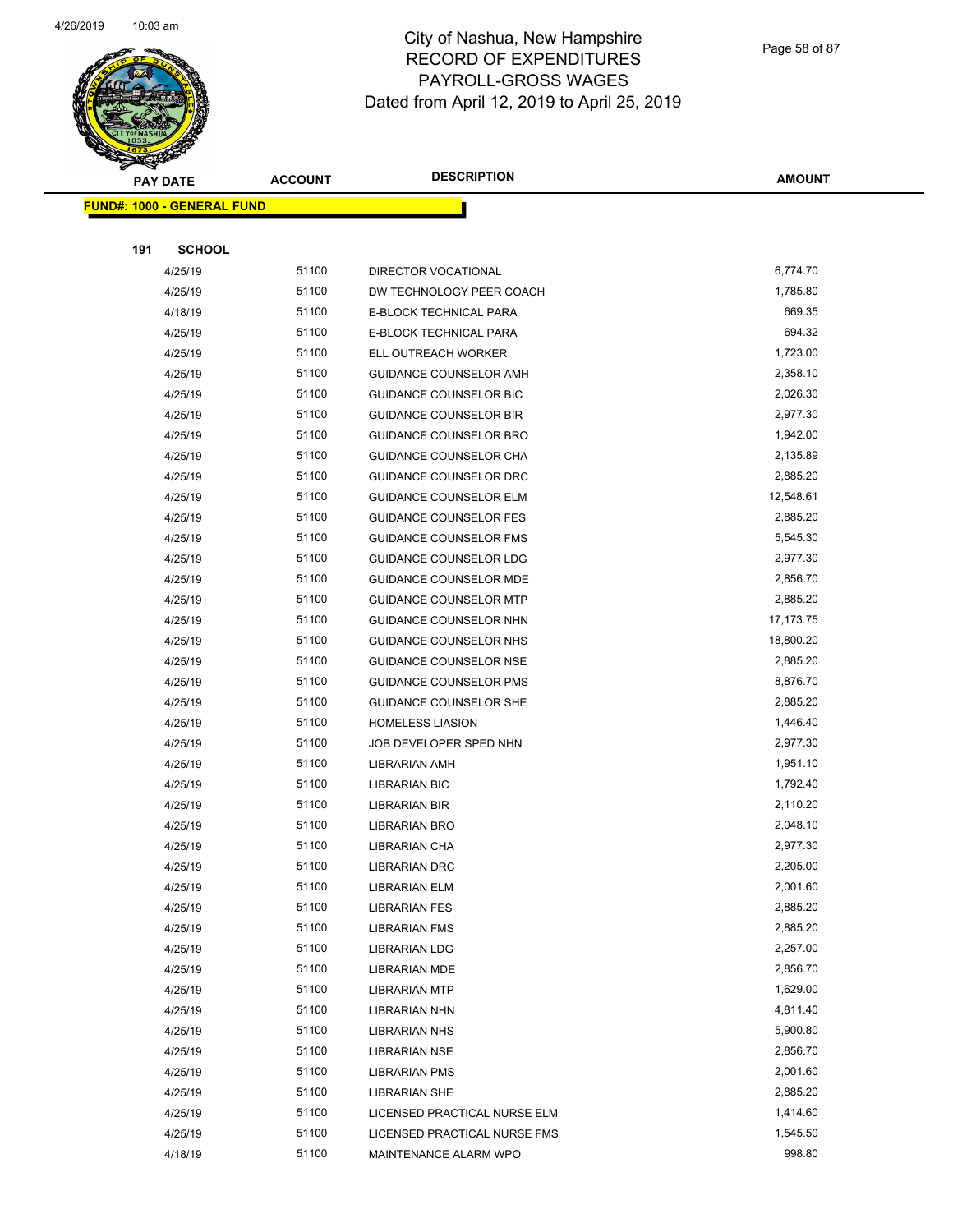

| ទ<br>$\blacktriangleleft$ .<br><b>PAY DATE</b> |                                   | <b>ACCOUNT</b> | <b>DESCRIPTION</b>             | <b>AMOUNT</b> |
|------------------------------------------------|-----------------------------------|----------------|--------------------------------|---------------|
|                                                |                                   |                |                                |               |
|                                                | <b>FUND#: 1000 - GENERAL FUND</b> |                |                                |               |
|                                                |                                   |                |                                |               |
| 191                                            | <b>SCHOOL</b>                     |                |                                |               |
|                                                | 4/25/19                           | 51100          | MAINTENANCE ALARM WPO          | 998.80        |
|                                                | 4/18/19                           | 51100          | MAINTENANCE CARPENTER WPO      | 975.60        |
|                                                | 4/25/19                           | 51100          | MAINTENANCE CARPENTER WPO      | 975.60        |
|                                                | 4/18/19                           | 51100          | MAINTENANCE ELECTRICIAN WPO    | 1,897.60      |
|                                                | 4/25/19                           | 51100          | MAINTENANCE ELECTRICIAN WPO    | 1,518.08      |
|                                                | 4/18/19                           | 51100          | MAINTENANCE GRDS FORMEN WPO    | 975.60        |
|                                                | 4/25/19                           | 51100          | MAINTENANCE GRDS FORMEN WPO    | 975.61        |
|                                                | 4/18/19                           | 51100          | MAINTENANCE GROUNDS WPO        | 3,348.80      |
|                                                | 4/25/19                           | 51100          | MAINTENANCE GROUNDS WPO        | 3,348.81      |
|                                                | 4/18/19                           | 51100          | MAINTENANCE HVAC WPO           | 5,869.60      |
|                                                | 4/25/19                           | 51100          | MAINTENANCE HVAC WPO           | 5,869.60      |
|                                                | 4/18/19                           | 51100          | MAINTENANCE MESSENGER WPO      | 937.60        |
|                                                | 4/25/19                           | 51100          | MAINTENANCE MESSENGER WPO      | 937.60        |
|                                                | 4/18/19                           | 51100          | MAINTENANCE PLUMBER WPO        | 1,002.80      |
|                                                | 4/25/19                           | 51100          | MAINTENANCE PLUMBER WPO        | 1,002.80      |
|                                                | 4/18/19                           | 51100          | MAINTENANCE TRADES WPO         | 2,946.00      |
|                                                | 4/25/19                           | 51100          | MAINTENANCE TRADES WPO         | 2,946.01      |
|                                                | 4/25/19                           | 51100          | MARKETING TEACHER NHS          | 2,799.90      |
|                                                | 4/25/19                           | 51100          | <b>NURSE AMH</b>               | 2,701.20      |
|                                                | 4/25/19                           | 51100          | <b>NURSE BIC</b>               | 2,701.20      |
|                                                | 4/25/19                           | 51100          | <b>NURSE BIR</b>               | 2,674.40      |
|                                                | 4/25/19                           | 51100          | <b>NURSE BRO</b>               | 2,701.20      |
|                                                | 4/25/19                           | 51100          | <b>NURSE CHA</b>               | 2,701.20      |
|                                                | 4/25/19                           | 51100          | <b>NURSE DRC</b>               | 2,701.20      |
|                                                | 4/25/19                           | 51100          | <b>NURSE ELM</b>               | 3,192.30      |
|                                                | 4/25/19                           | 51100          | <b>NURSE FES</b>               | 747.30        |
|                                                | 4/25/19                           | 51100          | <b>NURSE FMS</b>               | 4,431.60      |
|                                                | 4/25/19                           | 51100          | <b>NURSE LDG</b>               | 2,555.80      |
|                                                | 4/25/19                           | 51100          | <b>NURSE MDE</b>               | 2,208.00      |
|                                                | 4/25/19                           | 51100          | <b>NURSE MTP</b>               | 1,819.70      |
|                                                | 4/25/19                           | 51100          | <b>NURSE NHN</b>               | 3,460.80      |
|                                                | 4/25/19                           | 51100          | <b>NURSE NHS</b>               | 3,400.70      |
|                                                | 4/25/19                           | 51100          | <b>NURSE NSE</b>               | 2,701.20      |
|                                                | 4/25/19                           | 51100          | <b>NURSE PMS</b>               | 1,561.40      |
|                                                | 4/25/19                           | 51100          | <b>NURSE SHE</b>               | 1,794.50      |
|                                                | 4/25/19                           | 51100          | OFFICE MANAGER BUSINESS        | 2,655.20      |
|                                                | 4/25/19                           | 51100          | OFFICE MANAGER HUMAN RESOURCES | 1,900.50      |
|                                                | 4/25/19                           | 51100          | OFFICE MANAGER SPED            | 2,002.10      |
|                                                | 4/25/19                           | 51100          | OUT DISTRICT COORDINATOR       | 3,059.80      |
|                                                | 4/18/19                           | 51100          | PARA PRE SCHOOL BIR            | 1,503.86      |
|                                                | 4/25/19                           | 51100          | PARA PRE SCHOOL BIR            | 1,482.43      |
|                                                | 4/18/19                           | 51100          | PARA ALT AMH                   | 618.54        |
|                                                | 4/25/19                           | 51100          | PARA ALT AMH                   | 643.89        |
|                                                | 4/18/19                           | 51100          | PARA ALT FMS                   | 639.38        |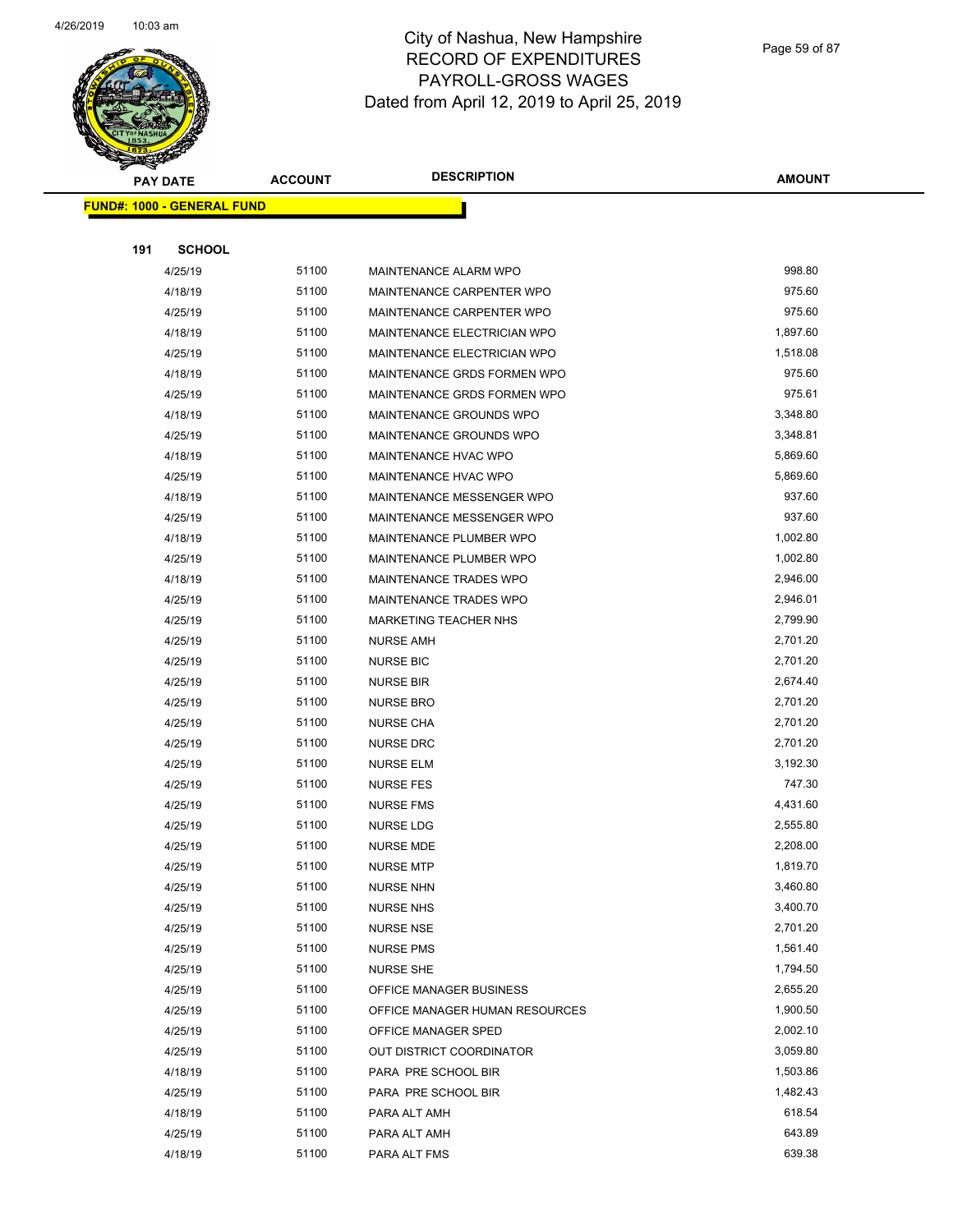

Page 60 of 87

| T<br>$\tilde{\phantom{a}}$<br><b>PAY DATE</b> | <b>ACCOUNT</b> | <b>DESCRIPTION</b>  | <b>AMOUNT</b> |
|-----------------------------------------------|----------------|---------------------|---------------|
| <b>FUND#: 1000 - GENERAL FUND</b>             |                |                     |               |
|                                               |                |                     |               |
| 191<br><b>SCHOOL</b>                          |                |                     |               |
| 4/25/19                                       | 51100          | PARA ALT FMS        | 634.39        |
| 4/18/19                                       | 51100          | PARA ALT LDG        | 463.98        |
| 4/25/19                                       | 51100          | PARA ALT LDG        | 460.47        |
| 4/18/19                                       | 51100          | PARA ALT MTP        | 425.32        |
| 4/25/19                                       | 51100          | PARA ALT MTP        | 432.36        |
| 4/18/19                                       | 51100          | PARA ALT PMS        | 439.40        |
| 4/25/19                                       | 51100          | PARA ALT PMS        | 435.88        |
| 4/18/19                                       | 51100          | PARA DW SPEC ED AMH | 11,490.19     |
| 4/25/19                                       | 51100          | PARA DW SPEC ED AMH | 11,863.24     |
| 4/18/19                                       | 51100          | PARA DW SPEC ED BIC | 433.20        |
| 4/25/19                                       | 51100          | PARA DW SPEC ED BIC | 436.81        |
| 4/18/19                                       | 51100          | PARA DW SPEC ED BIR | 1,969.13      |
| 4/25/19                                       | 51100          | PARA DW SPEC ED BIR | 1,869.32      |
| 4/18/19                                       | 51100          | PARA DW SPEC ED BRO | 5,166.97      |
| 4/25/19                                       | 51100          | PARA DW SPEC ED BRO | 5,302.30      |
| 4/18/19                                       | 51100          | PARA DW SPEC ED CHA | 11,539.37     |
| 4/25/19                                       | 51100          | PARA DW SPEC ED CHA | 11,606.10     |
| 4/18/19                                       | 51100          | PARA DW SPEC ED DRC | 423.55        |
| 4/25/19                                       | 51100          | PARA DW SPEC ED DRC | 506.60        |
| 4/18/19                                       | 51100          | PARA DW SPEC ED FMS | 8,202.09      |
| 4/25/19                                       | 51100          | PARA DW SPEC ED FMS | 7,929.48      |
| 4/18/19                                       | 51100          | PARA DW SPEC ED MDE | 9,547.42      |
| 4/25/19                                       | 51100          | PARA DW SPEC ED MDE | 9,516.91      |
| 4/18/19                                       | 51100          | PARA DW SPEC ED MTP | 473.85        |
| 4/25/19                                       | 51100          | PARA DW SPEC ED MTP | 493.05        |
| 4/18/19                                       | 51100          | PARA DW SPEC ED NHN | 4,410.17      |
| 4/25/19                                       | 51100          | PARA DW SPEC ED NHN | 4,550.39      |
| 4/18/19                                       | 51100          | PARA DW SPEC ED NHS | 5,960.14      |
| 4/25/19                                       | 51100          | PARA DW SPEC ED NHS | 5,828.79      |
| 4/18/19                                       | 51100          | PARA DW SPEC ED NSE | 3,861.36      |
| 4/25/19                                       | 51100          | PARA DW SPEC ED NSE | 3,861.95      |
| 4/18/19                                       | 51100          | PARA DW SPEC ED PMS | 1,698.02      |
| 4/25/19                                       | 51100          | PARA DW SPEC ED PMS | 1,716.95      |
| 4/18/19                                       | 51100          | PARA DW SPEC ED SHE | 12,637.46     |
| 4/25/19                                       | 51100          | PARA DW SPEC ED SHE | 12,659.03     |
| 4/18/19                                       | 51100          | PARA DW SPEC ED WID | 1,054.30      |
| 4/25/19                                       | 51100          | PARA DW SPEC ED WID | 1,061.96      |
| 4/18/19                                       | 51100          | PARA DW SPEC ELM    | 9,535.82      |
| 4/25/19                                       | 51100          | PARA DW SPEC ELM    | 9,428.12      |
| 4/18/19                                       | 51100          | PARA ELL DRC        | 567.90        |
| 4/25/19                                       | 51100          | PARA ELL DRC        | 577.36        |
| 4/18/19                                       | 51100          | PARA ELL ELM        | 864.72        |
| 4/25/19                                       | 51100          | PARA ELL ELM        | 816.95        |
| 4/18/19                                       | 51100          | PARA ELL FES        | 528.60        |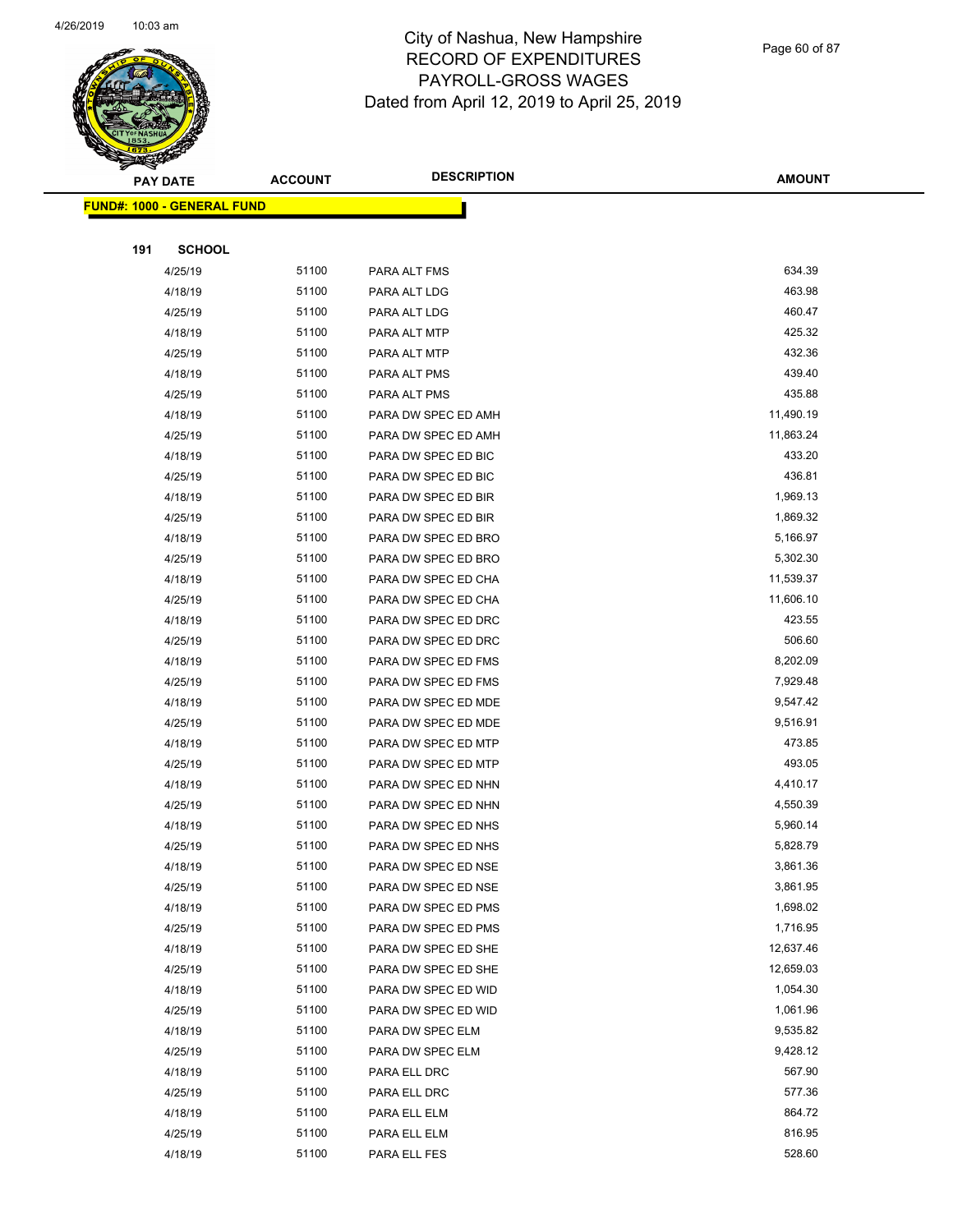

Page 61 of 87

| <b>RANGANGKA</b> |                                   |                |                    |               |
|------------------|-----------------------------------|----------------|--------------------|---------------|
|                  | <b>PAY DATE</b>                   | <b>ACCOUNT</b> | <b>DESCRIPTION</b> | <b>AMOUNT</b> |
|                  | <b>FUND#: 1000 - GENERAL FUND</b> |                |                    |               |
|                  |                                   |                |                    |               |
| 191              | <b>SCHOOL</b>                     |                |                    |               |
|                  | 4/25/19                           | 51100          | PARA ELL FES       | 532.90        |
|                  | 4/18/19                           | 51100          | PARA ELL FMS       | 426.55        |
|                  | 4/25/19                           | 51100          | PARA ELL FMS       | 429.99        |
|                  | 4/18/19                           | 51100          | PARA ELL LDG       | 1,172.40      |
|                  | 4/25/19                           | 51100          | PARA ELL LDG       | 1,133.32      |
|                  | 4/18/19                           | 51100          | PARA ELL MTP       | 440.44        |
|                  | 4/25/19                           | 51100          | PARA ELL MTP       | 447.72        |
|                  | 4/18/19                           | 51100          | PARA ELL PMS       | 426.55        |
|                  | 4/25/19                           | 51100          | PARA ELL PMS       | 433.38        |
|                  | 4/18/19                           | 51100          | PARA ELL SHE       | 635.06        |
|                  | 4/25/19                           | 51100          | PARA ELL SHE       | 635.05        |
|                  | 4/18/19                           | 51100          | PARA INST AMH      | 2,640.53      |
|                  | 4/25/19                           | 51100          | PARA INST AMH      | 2,790.10      |
|                  | 4/18/19                           | 51100          | PARA INST BIC      | 6,537.00      |
|                  | 4/25/19                           | 51100          | PARA INST BIC      | 6,400.67      |
|                  | 4/18/19                           | 51100          | PARA INST BIR      | 3,895.52      |
|                  | 4/25/19                           | 51100          | PARA INST BIR      | 3,912.68      |
|                  | 4/18/19                           | 51100          | PARA INST BRO      | 3,498.19      |
|                  | 4/25/19                           | 51100          | PARA INST BRO      | 3,338.08      |
|                  | 4/18/19                           | 51100          | PARA INST CHA      | 4,519.14      |
|                  | 4/25/19                           | 51100          | PARA INST CHA      | 4,561.72      |
|                  | 4/18/19                           | 51100          | PARA INST DRC      | 3,303.08      |
|                  | 4/25/19                           | 51100          | PARA INST DRC      | 6,662.62      |
|                  | 4/18/19                           | 51100          | PARA INST ELM      | 5,178.35      |
|                  | 4/25/19                           | 51100          | PARA INST ELM      | 5,211.36      |
|                  | 4/18/19                           | 51100          | PARA INST FES      | 6,453.03      |
|                  | 4/25/19                           | 51100          | PARA INST FES      | 6,540.14      |
|                  | 4/18/19                           | 51100          | PARA INST FMS      | 4,977.23      |
|                  | 4/25/19                           | 51100          | PARA INST FMS      | 4,644.22      |
|                  | 4/18/19                           | 51100          | PARA INST LDG      | 5,437.29      |
|                  | 4/25/19                           | 51100          | PARA INST LDG      | 5,826.22      |
|                  | 4/18/19                           | 51100          | PARA INST MDE      | 3,714.56      |
|                  | 4/25/19                           | 51100          | PARA INST MDE      | 3,684.04      |
|                  | 4/18/19                           | 51100          | PARA INST MTP      | 2,256.89      |
|                  | 4/25/19                           | 51100          | PARA INST MTP      | 2,337.55      |
|                  | 4/18/19                           | 51100          | PARA INST NHN      | 2,153.01      |
|                  | 4/25/19                           | 51100          | PARA INST NHN      | 2,294.67      |
|                  | 4/18/19                           | 51100          | PARA INST NHS      | 2,401.17      |
|                  | 4/25/19                           | 51100          | PARA INST NHS      | 2,249.56      |
|                  | 4/18/19                           | 51100          | PARA INST NSE      | 4,488.24      |
|                  | 4/25/19                           | 51100          | PARA INST NSE      | 4,475.08      |
|                  | 4/18/19                           | 51100          | PARA INST PMS      | 4,937.03      |
|                  | 4/25/19                           | 51100          | PARA INST PMS      | 4,944.25      |
|                  | 4/18/19                           | 51100          | PARA INST SHE      | 3,220.34      |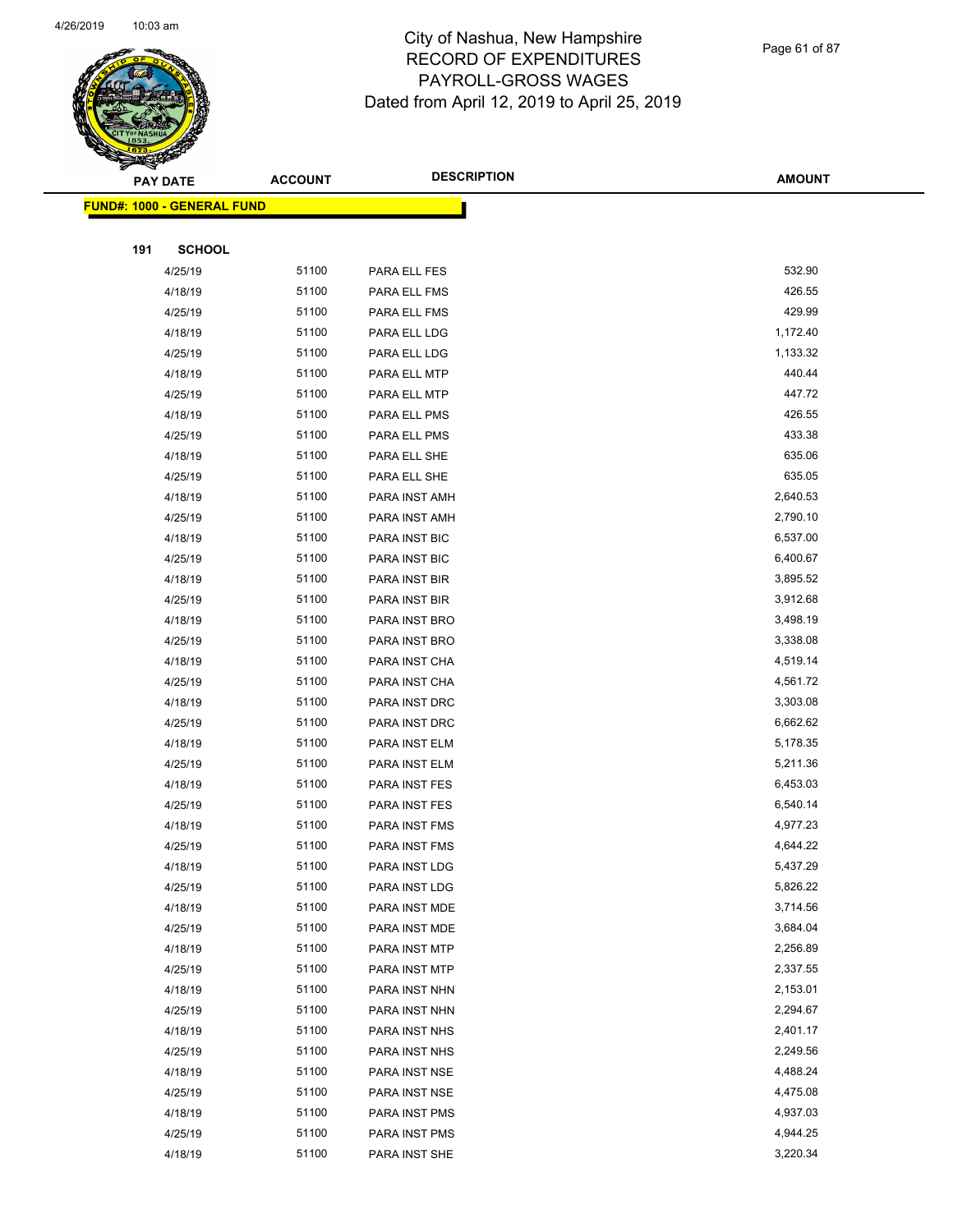

Page 62 of 87

| <b>Experience</b> |                                   |                |                    |               |
|-------------------|-----------------------------------|----------------|--------------------|---------------|
|                   | <b>PAY DATE</b>                   | <b>ACCOUNT</b> | <b>DESCRIPTION</b> | <b>AMOUNT</b> |
|                   | <b>FUND#: 1000 - GENERAL FUND</b> |                |                    |               |
|                   |                                   |                |                    |               |
| 191               | <b>SCHOOL</b>                     |                |                    |               |
|                   | 4/25/19                           | 51100          | PARA INST SHE      | 3,202.31      |
|                   | 4/18/19                           | 51100          | PARA JOB COACH     | 274.18        |
|                   | 4/25/19                           | 51100          | PARA JOB COACH     | 210.90        |
|                   | 4/18/19                           | 51100          | PARA KIND AMH      | 1,100.79      |
|                   | 4/25/19                           | 51100          | PARA KIND AMH      | 1,104.61      |
|                   | 4/18/19                           | 51100          | PARA KIND BIC      | 419.74        |
|                   | 4/25/19                           | 51100          | PARA KIND BIC      | 436.80        |
|                   | 4/18/19                           | 51100          | PARA KIND BIR      | 586.20        |
|                   | 4/25/19                           | 51100          | PARA KIND BIR      | 595.97        |
|                   | 4/18/19                           | 51100          | PARA KIND BRO      | 600.87        |
|                   | 4/25/19                           | 51100          | PARA KIND BRO      | 610.64        |
|                   | 4/18/19                           | 51100          | PARA KIND CHA      | 412.91        |
|                   | 4/25/19                           | 51100          | PARA KIND CHA      | 419.75        |
|                   | 4/18/19                           | 51100          | PARA KIND DRC      | 582.00        |
|                   | 4/25/19                           | 51100          | PARA KIND DRC      | 601.40        |
|                   | 4/18/19                           | 51100          | PARA KIND FES      | 1,508.40      |
|                   | 4/25/19                           | 51100          | PARA KIND FES      | 959.40        |
|                   | 4/18/19                           | 51100          | PARA KIND LDG      | 1,011.70      |
|                   | 4/25/19                           | 51100          | PARA KIND LDG      | 1,018.70      |
|                   | 4/18/19                           | 51100          | PARA KIND MDE      | 591.09        |
|                   | 4/25/19                           | 51100          | PARA KIND MDE      | 586.20        |
|                   | 4/18/19                           | 51100          | PARA KIND MTP      | 856.94        |
|                   | 4/25/19                           | 51100          | PARA KIND MTP      | 839.89        |
|                   | 4/18/19                           | 51100          | PARA KIND NSE      | 625.29        |
|                   | 4/25/19                           | 51100          | PARA KIND NSE      | 620.41        |
|                   | 4/18/19                           | 51100          | PARA KIND SHE      | 669.26        |
|                   | 4/25/19                           | 51100          | PARA KIND SHE      | 615.53        |
|                   | 4/18/19                           | 51100          | PARA LIB NHN       | 297.45        |
|                   | 4/25/19                           | 51100          | PARA LIB NHN       | 342.07        |
|                   | 4/18/19                           | 51100          | PARA LIB NHS       | 204.77        |
|                   | 4/25/19                           | 51100          | PARA LIB NHS       | 204.77        |
|                   | 4/18/19                           | 51100          | PARA MEDIA NHN     | 674.35        |
|                   | 4/25/19                           | 51100          | PARA MEDIA NHN     | 674.35        |
|                   | 4/18/19                           | 51100          | PARA MEDIA NHS     | 1,101.59      |
|                   | 4/25/19                           | 51100          | PARA MEDIA NHS     | 1,069.25      |
|                   | 4/18/19                           | 51100          | PARA PRE SCH BIC   | 854.40        |
|                   | 4/25/19                           | 51100          | PARA PRE SCH BIC   | 862.08        |
|                   | 4/18/19                           | 51100          | PARA PRE SCH BRO   | 5,530.20      |
|                   | 4/25/19                           | 51100          | PARA PRE SCH BRO   | 5,565.33      |
|                   | 4/18/19                           | 51100          | PARA PRE SCH MTP   | 346.56        |
|                   | 4/25/19                           | 51100          | PARA PRE SCH MTP   | 332.12        |
|                   | 4/18/19                           | 51100          | PARA PRE SCH NSE   | 1,528.19      |
|                   | 4/25/19                           | 51100          | PARA PRE SCH NSE   | 1,447.51      |
|                   | 4/18/19                           | 51100          | PARA READ ELM      | 615.53        |
|                   |                                   |                |                    |               |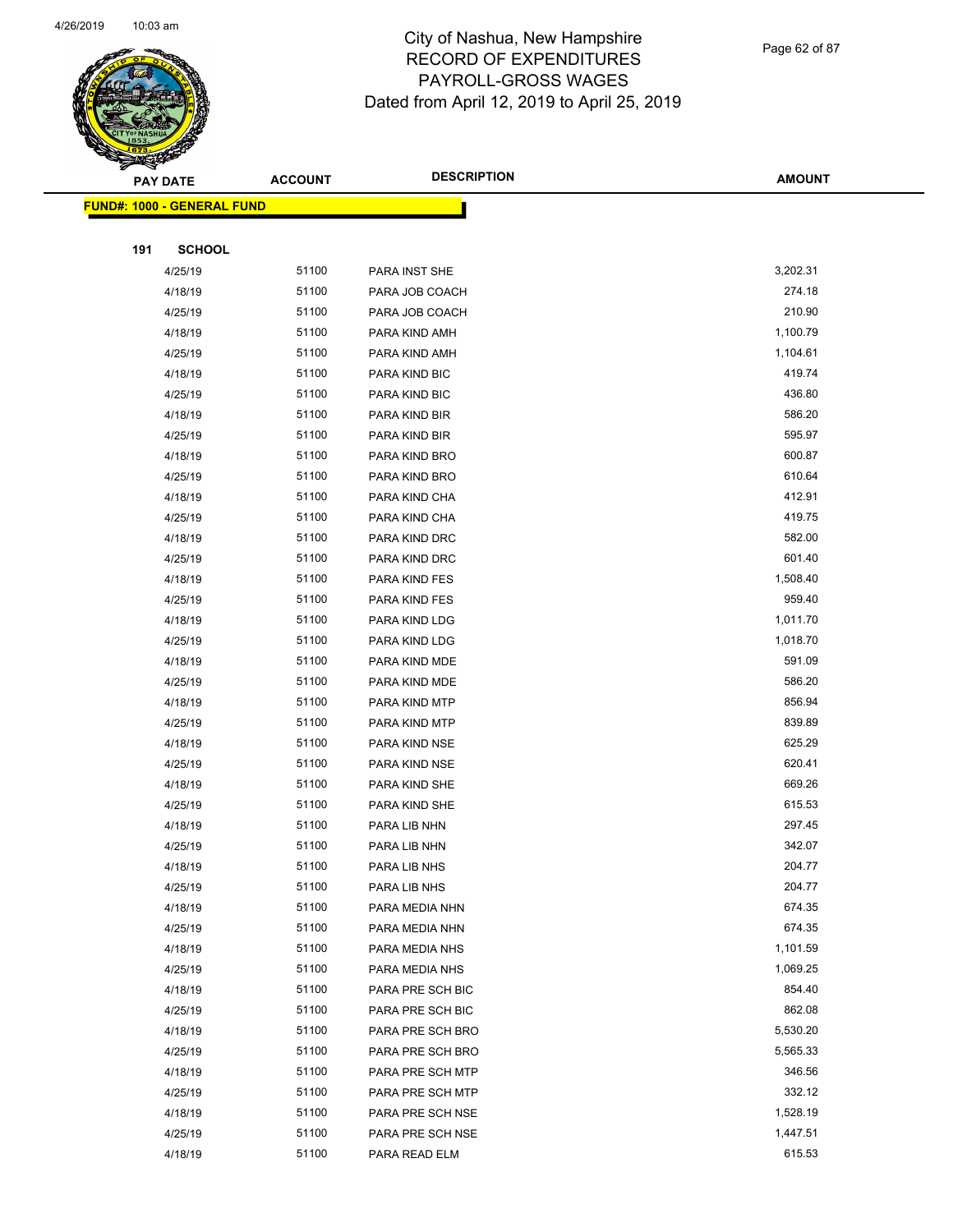

Page 63 of 87

| s<br>$\tilde{\phantom{a}}$ | <b>PAY DATE</b>                   | <b>ACCOUNT</b> | <b>DESCRIPTION</b>             | <b>AMOUNT</b> |
|----------------------------|-----------------------------------|----------------|--------------------------------|---------------|
|                            | <b>FUND#: 1000 - GENERAL FUND</b> |                |                                |               |
|                            |                                   |                |                                |               |
| 191                        | <b>SCHOOL</b>                     |                |                                |               |
|                            | 4/25/19                           | 51100          | PARA READ ELM                  | 610.65        |
|                            | 4/18/19                           | 51100          | PARA SCI NHN                   | 629.39        |
|                            | 4/25/19                           | 51100          | PARA SCI NHN                   | 629.39        |
|                            | 4/18/19                           | 51100          | PARA SCI NHS                   | 619.70        |
|                            | 4/25/19                           | 51100          | PARA SCI NHS                   | 619.70        |
|                            | 4/18/19                           | 51100          | PARA TTI DRC                   | 624.66        |
|                            | 4/25/19                           | 51100          | PARA TTI DRC                   | 565.17        |
|                            | 4/18/19                           | 51100          | PARA VOC NHS                   | 450.31        |
|                            | 4/25/19                           | 51100          | PARA VOC NHS                   | 421.49        |
|                            | 4/25/19                           | 51100          | PEER COACH                     | 5,862.50      |
|                            | 4/25/19                           | 51100          | PRINCIPAL AMH                  | 3,767.30      |
|                            | 4/25/19                           | 51100          | PRINCIPAL BIC                  | 3,727.50      |
|                            | 4/25/19                           | 51100          | PRINCIPAL BIR                  | 3,855.80      |
|                            | 4/25/19                           | 51100          | PRINCIPAL BRO                  | 3,621.80      |
|                            | 4/25/19                           | 51100          | PRINCIPAL CHA                  | 3,802.60      |
|                            | 4/25/19                           | 51100          | PRINCIPAL DRC                  | 3,745.20      |
|                            | 4/25/19                           | 51100          | PRINCIPAL ELM                  | 3,785.30      |
|                            | 4/25/19                           | 51100          | PRINCIPAL FES                  | 3,740.40      |
|                            | 4/25/19                           | 51100          | PRINCIPAL FMS                  | 3,902.50      |
|                            | 4/25/19                           | 51100          | PRINCIPAL LDG                  | 3,973.10      |
|                            | 4/25/19                           | 51100          | PRINCIPAL MDE                  | 3,775.60      |
|                            | 4/25/19                           | 51100          | PRINCIPAL MTP                  | 3,851.00      |
|                            | 4/25/19                           | 51100          | PRINCIPAL NHN                  | 4,000.00      |
|                            | 4/25/19                           | 51100          | PRINCIPAL NHS                  | 4,245.20      |
|                            | 4/25/19                           | 51100          | PRINCIPAL NSE                  | 3,933.30      |
|                            | 4/25/19                           | 51100          | PRINCIPAL PMS                  | 3,838.30      |
|                            | 4/25/19                           | 51100          | PRINCIPAL SHE                  | 3,639.40      |
|                            | 4/25/19                           | 51100          | SCHOOL PSYCHOLOGIST WID        | 34,346.38     |
|                            | 4/25/19                           | 51100          | SCHOOL PSYCHOLOGY INTERN       | 590.90        |
|                            | 4/18/19                           | 51100          | SECURITY MONITOR NHN           | 1,806.48      |
|                            | 4/25/19                           | 51100          | SECURITY MONITOR NHN           | 2,084.40      |
|                            | 4/18/19                           | 51100          | SECURITY MONITOR NHS           | 2,779.20      |
|                            | 4/25/19                           | 51100          | SECURITY MONITOR NHS           | 2,779.21      |
|                            | 4/18/19                           | 51100          | SIGN LANGUAGE INTERPRETER      | 5,987.35      |
|                            | 4/25/19                           | 51100          | SIGN LANGUAGE INTERPRETER      | 5,813.53      |
|                            | 4/25/19                           | 51100          | SOCIAL WORKER                  | 3,607.20      |
|                            | 4/25/19                           | 51100          | SOCIAL WORKER FMS              | 2,026.30      |
|                            | 4/25/19                           | 51100          | SPECIAL SERVICES ADMINISTRATOR | 5,154.70      |
|                            | 4/25/19                           | 51100          | SPEECH LANG PATHOLOGIST WID    | 61,530.83     |
|                            | 4/18/19                           | 51100          | SPEECH LANGUAGE ASST           | 572.92        |
|                            | 4/25/19                           | 51100          | SPEECH LANGUAGE ASST           | 721.66        |
|                            | 4/25/19                           | 51100          | STUDENT ACTIVITY COORD NHN     | 1,093.00      |
|                            | 4/25/19                           | 51100          | SUPERINTENDENT                 | 6,166.80      |
|                            | 4/25/19                           | 51100          | SYSTEMS ADMIN FULL YEAR        | 10,377.10     |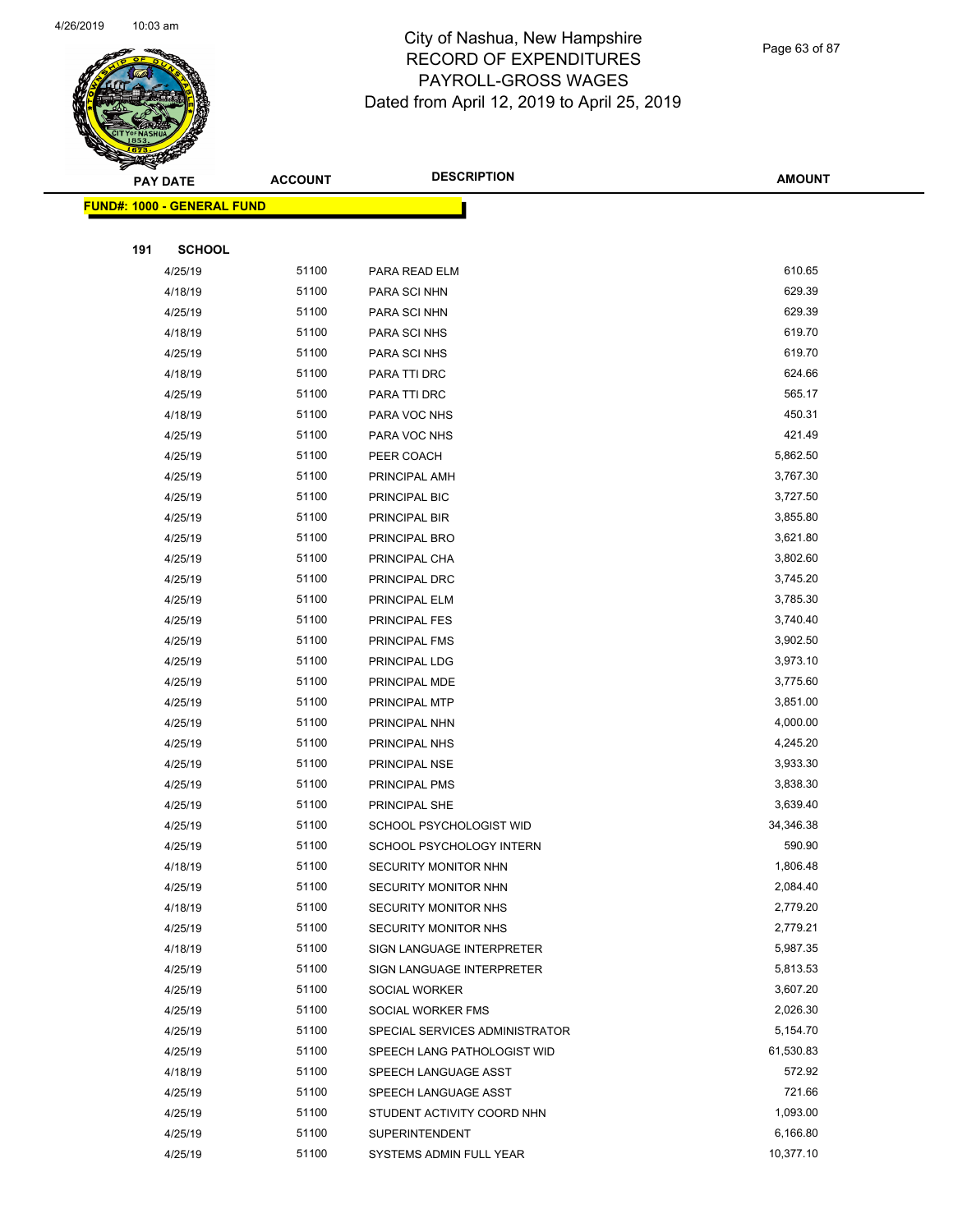

Page 64 of 87

| <b>STATES RAN</b> |                                   |                |                                |               |
|-------------------|-----------------------------------|----------------|--------------------------------|---------------|
|                   | <b>PAY DATE</b>                   | <b>ACCOUNT</b> | <b>DESCRIPTION</b>             | <b>AMOUNT</b> |
|                   | <b>FUND#: 1000 - GENERAL FUND</b> |                |                                |               |
|                   |                                   |                |                                |               |
| 191               | <b>SCHOOL</b>                     |                |                                |               |
|                   | 4/25/19                           | 51100          | <b>TEACHER ART AMH</b>         | 2,701.20      |
|                   | 4/25/19                           | 51100          | <b>TEACHER ART BIC</b>         | 2,110.20      |
|                   | 4/25/19                           | 51100          | TEACHER ART BIR                | 2,701.20      |
|                   | 4/25/19                           | 51100          | <b>TEACHER ART BRO</b>         | 3,518.70      |
|                   | 4/25/19                           | 51100          | <b>TEACHER ART CHA</b>         | 2,085.00      |
|                   | 4/25/19                           | 51100          | <b>TEACHER ART DRC</b>         | 2,026.30      |
|                   | 4/25/19                           | 51100          | <b>TEACHER ART ELM</b>         | 4,827.20      |
|                   | 4/25/19                           | 51100          | <b>TEACHER ART FES</b>         | 1,670.30      |
|                   | 4/25/19                           | 51100          | <b>TEACHER ART LDG</b>         | 2,701.20      |
|                   | 4/25/19                           | 51100          | TEACHER ART MDE                | 2,026.30      |
|                   | 4/25/19                           | 51100          | TEACHER ART NHN                | 10,627.90     |
|                   | 4/25/19                           | 51100          | <b>TEACHER ART NHS</b>         | 10,418.00     |
|                   | 4/25/19                           | 51100          | <b>TEACHER ART NSE</b>         | 2,977.30      |
|                   | 4/25/19                           | 51100          | <b>TEACHER ART PMS</b>         | 3,985.50      |
|                   | 4/25/19                           | 51100          | TEACHER ART SHE                | 1,833.53      |
|                   | 4/25/19                           | 51100          | TEACHER AUTO NHN               | 2,701.20      |
|                   | 4/25/19                           | 51100          | TEACHER BEHAVIOR SPEC WID      | 5,566.55      |
|                   | 4/25/19                           | 51100          | TEACHER BIO TEC NHN            | 2,453.30      |
|                   | 4/25/19                           | 51100          | TEACHER BUILD CONST NHS        | 2,701.20      |
|                   | 4/25/19                           | 51100          | TEACHER BUSINESS NHN           | 8,552.80      |
|                   | 4/25/19                           | 51100          | <b>TEACHER BUSINESS NHS</b>    | 8,754.50      |
|                   | 4/25/19                           | 51100          | TEACHER COMPUTER ELM           | 3,587.70      |
|                   | 4/25/19                           | 51100          | <b>TEACHER COMPUTER FMS</b>    | 5,322.70      |
|                   | 4/25/19                           | 51100          | TEACHER COMPUTER NHN           | 5,293.80      |
|                   | 4/25/19                           | 51100          | TEACHER COMPUTER NHS           | 1,561.40      |
|                   | 4/25/19                           | 51100          | <b>TEACHER COMPUTER PMS</b>    | 6,077.50      |
|                   | 4/25/19                           | 51100          | <b>TEACHER COSMETOLOGY NHN</b> | 4,495.70      |
|                   | 4/25/19                           | 51100          | <b>TEACHER CULINARY NHN</b>    | 5,466.70      |
|                   | 4/25/19                           | 51100          | <b>TEACHER DEAF NSE</b>        | 4,379.03      |
|                   | 4/25/19                           | 51100          | <b>TEACHER DEAF WID</b>        | 5,770.40      |
|                   | 4/25/19                           | 51100          | <b>TEACHER DWSE AMH</b>        | 5,093.80      |
|                   | 4/25/19                           | 51100          | <b>TEACHER DWSE BIR</b>        | 4,727.50      |
|                   | 4/25/19                           | 51100          | <b>TEACHER DWSE BRO</b>        | 2,977.30      |
|                   | 4/25/19                           | 51100          | <b>TEACHER DWSE CHA</b>        | 1,737.00      |
|                   | 4/25/19                           | 51100          | <b>TEACHER DWSE ELM</b>        | 14,770.90     |
|                   | 4/25/19                           | 51100          | <b>TEACHER DWSE FMS</b>        | 4,974.10      |
|                   | 4/25/19                           | 51100          | TEACHER DWSE MDE               | 4,836.30      |
|                   | 4/25/19                           | 51100          | <b>TEACHER DWSE NHS</b>        | 2,777.40      |
|                   | 4/25/19                           | 51100          | <b>TEACHER DWSE SHE</b>        | 5,871.60      |
|                   | 4/25/19                           | 51100          | TEACHER ECE NHS                | 5,770.40      |
|                   | 4/25/19                           | 51100          | TEACHER ELECTRICAL NHS         | 2,701.20      |
|                   | 4/25/19                           | 51100          | <b>TEACHER ELL AMH</b>         | 2,178.30      |
|                   | 4/25/19                           | 51100          | TEACHER ELL BIC                | 1,927.80      |
|                   | 4/25/19                           | 51100          | TEACHER ELL BIR                | 2,885.20      |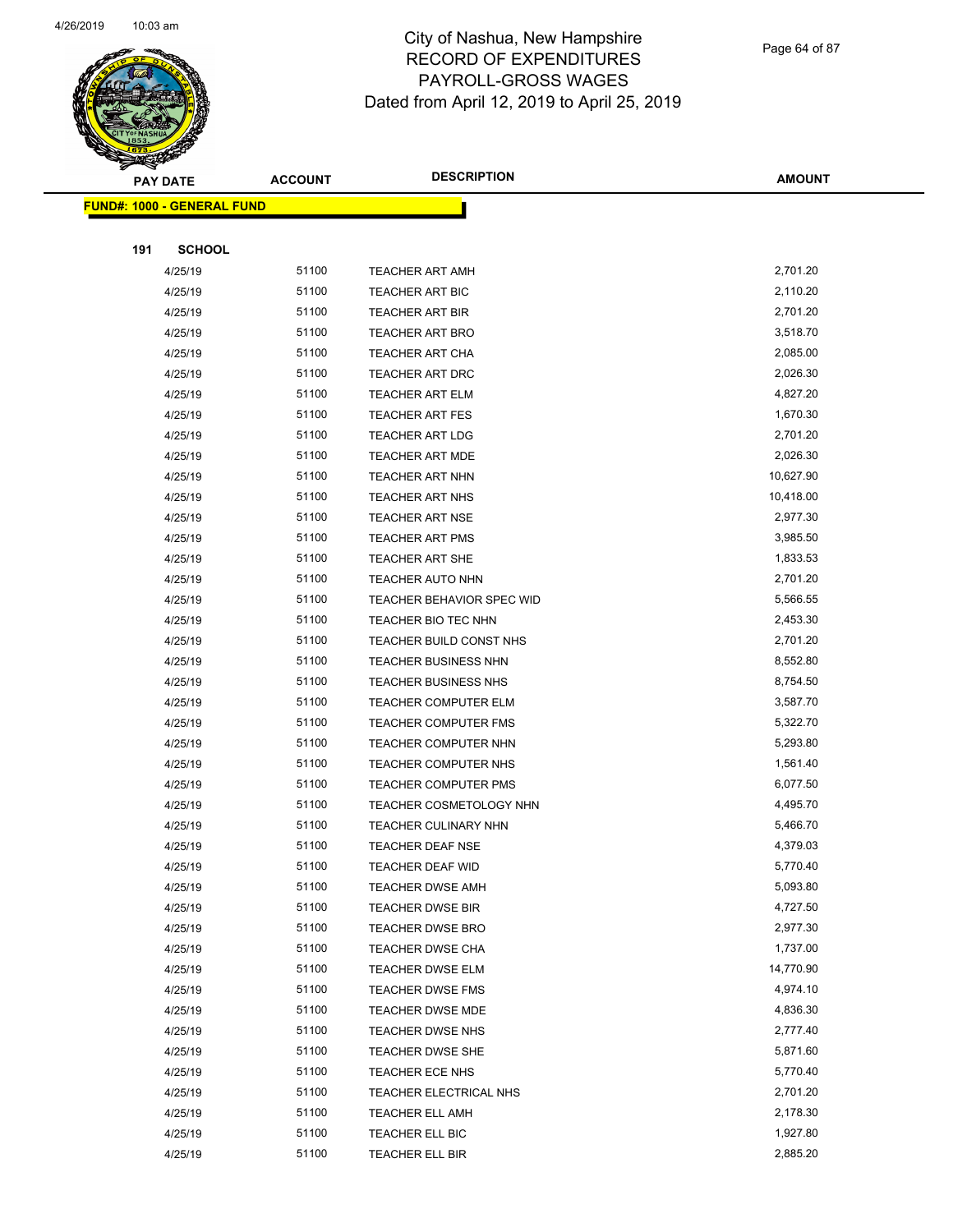

Page 65 of 87

|     | <b>PAY DATE</b>                    | <b>ACCOUNT</b> | <b>DESCRIPTION</b>                               | <b>AMOUNT</b>         |
|-----|------------------------------------|----------------|--------------------------------------------------|-----------------------|
|     | <u> FUND#: 1000 - GENERAL FUND</u> |                |                                                  |                       |
|     |                                    |                |                                                  |                       |
| 191 | <b>SCHOOL</b>                      |                |                                                  |                       |
|     | 4/25/19                            | 51100          | TEACHER ELL DRC                                  | 5,678.40              |
|     | 4/25/19                            | 51100          | <b>TEACHER ELL ELM</b>                           | 4,778.10              |
|     | 4/25/19                            | 51100          | TEACHER ELL FES                                  | 7,567.60              |
|     | 4/25/19                            | 51100          | <b>TEACHER ELL FMS</b>                           | 1,865.80              |
|     | 4/25/19                            | 51100          | TEACHER ELL LDG                                  | 6,069.20              |
|     | 4/25/19                            | 51100          | <b>TEACHER ELL MTP</b>                           | 2,885.20              |
|     | 4/25/19                            | 51100          | TEACHER ELL NHN                                  | 5,665.60              |
|     | 4/25/19                            | 51100          | TEACHER ELL NHS                                  | 11,188.90             |
|     | 4/25/19                            | 51100          | <b>TEACHER ELL PMS</b>                           | 2,110.20              |
|     | 4/25/19                            | 51100          | TEACHER ELL SHE                                  | 2,016.90              |
|     | 4/25/19                            | 51100          | <b>TEACHER ENGLISH ELM</b>                       | 25,409.00             |
|     | 4/25/19                            | 51100          | <b>TEACHER ENGLISH FMS</b>                       | 16,511.70             |
|     | 4/25/19                            | 51100          | <b>TEACHER ENGLISH NHN</b>                       | 44,137.10             |
|     | 4/25/19                            | 51100          | <b>TEACHER ENGLISH NHS</b>                       | 48,068.20             |
|     | 4/25/19                            | 51100          | <b>TEACHER ENGLISH PMS</b>                       | 17,109.40             |
|     | 4/25/19                            | 51100          | <b>TEACHER FACS ELM</b>                          | 2,048.10              |
|     | 4/25/19                            | 51100          | <b>TEACHER FACS FMS</b>                          | 4,679.70              |
|     | 4/25/19                            | 51100          | <b>TEACHER FACS NHN</b>                          | 6,610.70              |
|     | 4/25/19                            | 51100          | <b>TEACHER FACS NHS</b>                          | 8,689.70              |
|     | 4/25/19                            | 51100          | <b>TEACHER FACS PMS</b>                          | 3,190.40              |
|     | 4/25/19                            | 51100          | TEACHER FOREIGN LANG ELM                         | 5,954.60              |
|     | 4/25/19                            | 51100          | TEACHER FOREIGN LANG FMS                         | 2,885.20              |
|     | 4/25/19                            | 51100          | TEACHER FOREIGN LANG NHN                         | 13,125.25             |
|     | 4/25/19                            | 51100          | TEACHER FOREIGN LANG NHS                         | 18,232.71             |
|     | 4/25/19                            | 51100          | TEACHER FOREIGN LANG PMS                         | 5,305.10              |
|     | 4/25/19                            | 51100          | <b>TEACHER GR1 AMH</b>                           | 8,886.20              |
|     | 4/25/19                            | 51100          | TEACHER GR1 BIC                                  | 9,509.90              |
|     | 4/25/19                            | 51100          | <b>TEACHER GR1 BIR</b>                           | 10,270.30             |
|     | 4/25/19                            | 51100          | <b>TEACHER GR1 BRO</b>                           | 7,816.60              |
|     | 4/25/19                            | 51100          | TEACHER GR1 CHA                                  | 8,103.60              |
|     | 4/25/19                            | 51100          | TEACHER GR1 DRC                                  | 5,593.20              |
|     | 4/25/19                            | 51100          | <b>TEACHER GR1 FES</b>                           | 8,889.90              |
|     | 4/25/19                            | 51100          | <b>TEACHER GR1 LDG</b>                           | 7,101.90              |
|     | 4/25/19                            | 51100          | <b>TEACHER GR1 MDE</b>                           | 8,842.20              |
|     | 4/25/19                            | 51100<br>51100 | <b>TEACHER GR1 MTP</b>                           | 6,543.40<br>7,536.40  |
|     | 4/25/19                            | 51100          | <b>TEACHER GR1 NSE</b>                           | 8,561.80              |
|     | 4/25/19                            |                | TEACHER GR1 SHE                                  |                       |
|     | 4/25/19<br>4/25/19                 | 51100<br>51100 | <b>TEACHER GR2 AMH</b><br><b>TEACHER GR2 BIC</b> | 5,812.00<br>11,015.20 |
|     |                                    | 51100          |                                                  | 7,721.50              |
|     | 4/25/19<br>4/25/19                 | 51100          | <b>TEACHER GR2 BIR</b>                           | 5,586.40              |
|     | 4/25/19                            | 51100          | TEACHER GR2 BRO                                  | 7,710.50              |
|     | 4/25/19                            | 51100          | TEACHER GR2 CHA<br>TEACHER GR2 DRC               | 4,807.80              |
|     | 4/25/19                            | 51100          | <b>TEACHER GR2 FES</b>                           | 10,898.90             |
|     |                                    |                |                                                  |                       |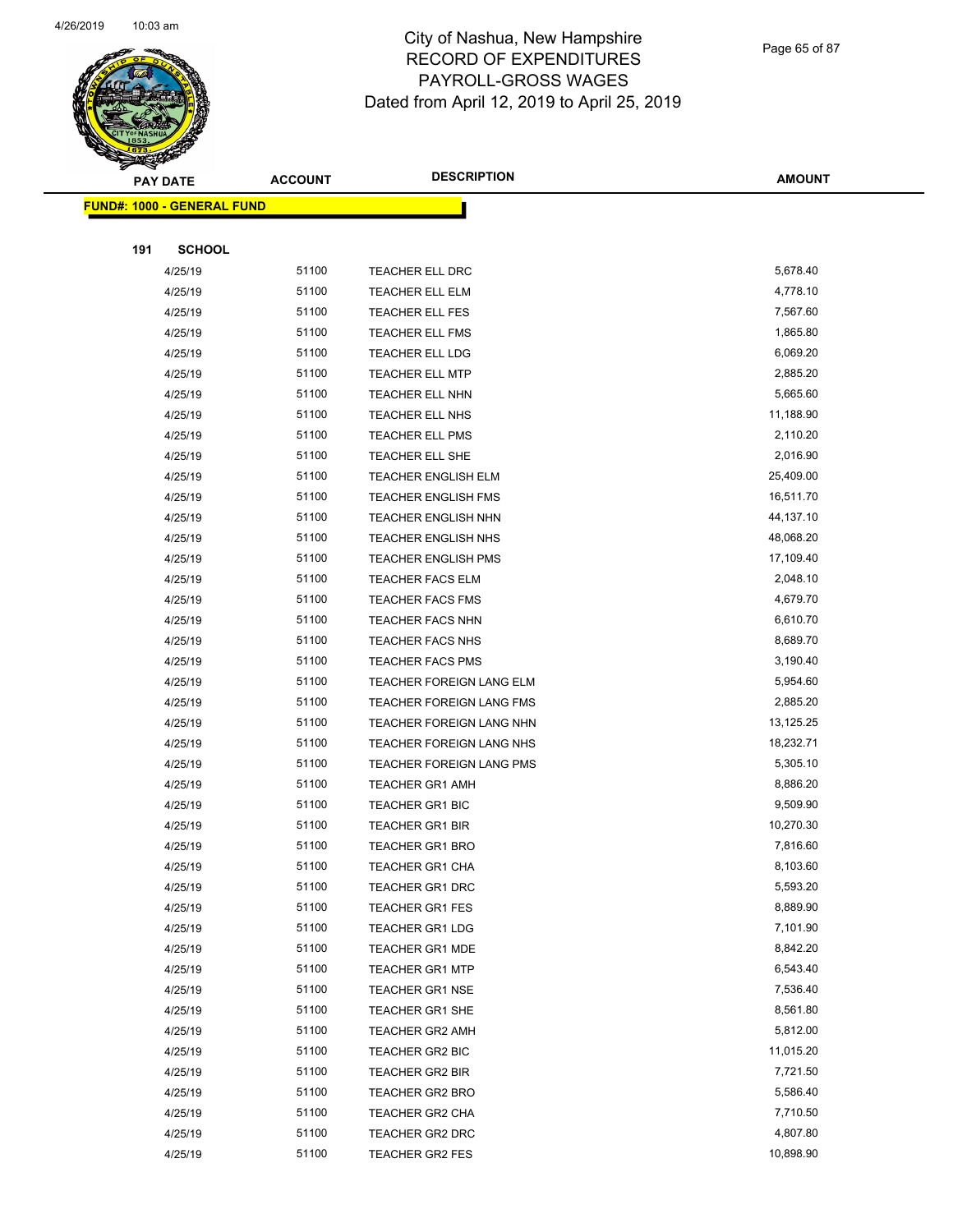

Page 66 of 87

| <b>STARBOOK</b> |                                   |                |                        |               |
|-----------------|-----------------------------------|----------------|------------------------|---------------|
|                 | <b>PAY DATE</b>                   | <b>ACCOUNT</b> | <b>DESCRIPTION</b>     | <b>AMOUNT</b> |
|                 | <b>FUND#: 1000 - GENERAL FUND</b> |                |                        |               |
|                 |                                   |                |                        |               |
| 191             | <b>SCHOOL</b>                     |                |                        |               |
|                 | 4/25/19                           | 51100          | <b>TEACHER GR2 LDG</b> | 9,789.40      |
|                 | 4/25/19                           | 51100          | <b>TEACHER GR2 MDE</b> | 9,945.80      |
|                 | 4/25/19                           | 51100          | <b>TEACHER GR2 MTP</b> | 7,021.70      |
|                 | 4/25/19                           | 51100          | <b>TEACHER GR2 NSE</b> | 6,951.80      |
|                 | 4/25/19                           | 51100          | TEACHER GR2 SHE        | 6,669.50      |
|                 | 4/25/19                           | 51100          | <b>TEACHER GR3 AMH</b> | 5,678.50      |
|                 | 4/25/19                           | 51100          | <b>TEACHER GR3 BIC</b> | 5,266.10      |
|                 | 4/25/19                           | 51100          | <b>TEACHER GR3 BIR</b> | 8,803.70      |
|                 | 4/25/19                           | 51100          | <b>TEACHER GR3 BRO</b> | 5,586.40      |
|                 | 4/25/19                           | 51100          | TEACHER GR3 CHA        | 9,153.70      |
|                 | 4/25/19                           | 51100          | <b>TEACHER GR3 DRC</b> | 8,663.10      |
|                 | 4/25/19                           | 51100          | <b>TEACHER GR3 FES</b> | 9,365.80      |
|                 | 4/25/19                           | 51100          | <b>TEACHER GR3 LDG</b> | 10,370.90     |
|                 | 4/25/19                           | 51100          | <b>TEACHER GR3 MDE</b> | 10,005.20     |
|                 | 4/25/19                           | 51100          | <b>TEACHER GR3 MTP</b> | 4,652.30      |
|                 | 4/25/19                           | 51100          | <b>TEACHER GR3 NSE</b> | 7,576.90      |
|                 | 4/25/19                           | 51100          | TEACHER GR3 SHE        | 7,000.11      |
|                 | 4/25/19                           | 51100          | <b>TEACHER GR4 AMH</b> | 4,052.20      |
|                 | 4/25/19                           | 51100          | <b>TEACHER GR4 BIC</b> | 11,154.20     |
|                 | 4/25/19                           | 51100          | <b>TEACHER GR4 BIR</b> | 7,832.10      |
|                 | 4/25/19                           | 51100          | <b>TEACHER GR4 BRO</b> | 5,192.20      |
|                 | 4/25/19                           | 51100          | <b>TEACHER GR4 CHA</b> | 10,653.50     |
|                 | 4/25/19                           | 51100          | <b>TEACHER GR4 DRC</b> | 5,372.10      |
|                 | 4/25/19                           | 51100          | <b>TEACHER GR4 FES</b> | 8,239.70      |
|                 | 4/25/19                           | 51100          | <b>TEACHER GR4 LDG</b> | 8,412.80      |
|                 | 4/25/19                           | 51100          | <b>TEACHER GR4 MDE</b> | 9,591.21      |
|                 | 4/25/19                           | 51100          | <b>TEACHER GR4 MTP</b> | 6,846.90      |
|                 | 4/25/19                           | 51100          | <b>TEACHER GR4 NSE</b> | 6,863.10      |
|                 | 4/25/19                           | 51100          | <b>TEACHER GR4 SHE</b> | 4,754.00      |
|                 | 4/25/19                           | 51100          | <b>TEACHER GR5 AMH</b> | 7,535.60      |
|                 | 4/25/19                           | 51100          | <b>TEACHER GR5 BIC</b> | 12,730.00     |
|                 | 4/25/19                           | 51100          | <b>TEACHER GR5 BIR</b> | 7,904.60      |
|                 | 4/25/19                           | 51100          | <b>TEACHER GR5 BRO</b> | 5,770.40      |
|                 | 4/25/19                           | 51100          | <b>TEACHER GR5 CHA</b> | 10,903.25     |
|                 | 4/25/19                           | 51100          | TEACHER GR5 DRC        | 7,078.30      |
|                 | 4/25/19                           | 51100          | <b>TEACHER GR5 FES</b> | 9,874.50      |
|                 | 4/25/19                           | 51100          | TEACHER GR5 LDG        | 10,548.50     |
|                 | 4/25/19                           | 51100          | <b>TEACHER GR5 MDE</b> | 11,538.50     |
|                 | 4/25/19                           | 51100          | <b>TEACHER GR5 MTP</b> | 6,845.40      |
|                 | 4/25/19                           | 51100          | TEACHER GR5 NSE        | 8,563.60      |
|                 | 4/25/19                           | 51100          | <b>TEACHER GR5 SHE</b> | 8,506.00      |
|                 | 4/25/19                           | 51100          | <b>TEACHER GR6 ELM</b> | 37,840.60     |
|                 | 4/25/19                           | 51100          | <b>TEACHER GR6 FMS</b> | 23,668.40     |
|                 | 4/25/19                           | 51100          | <b>TEACHER GR6 PMS</b> | 19,384.70     |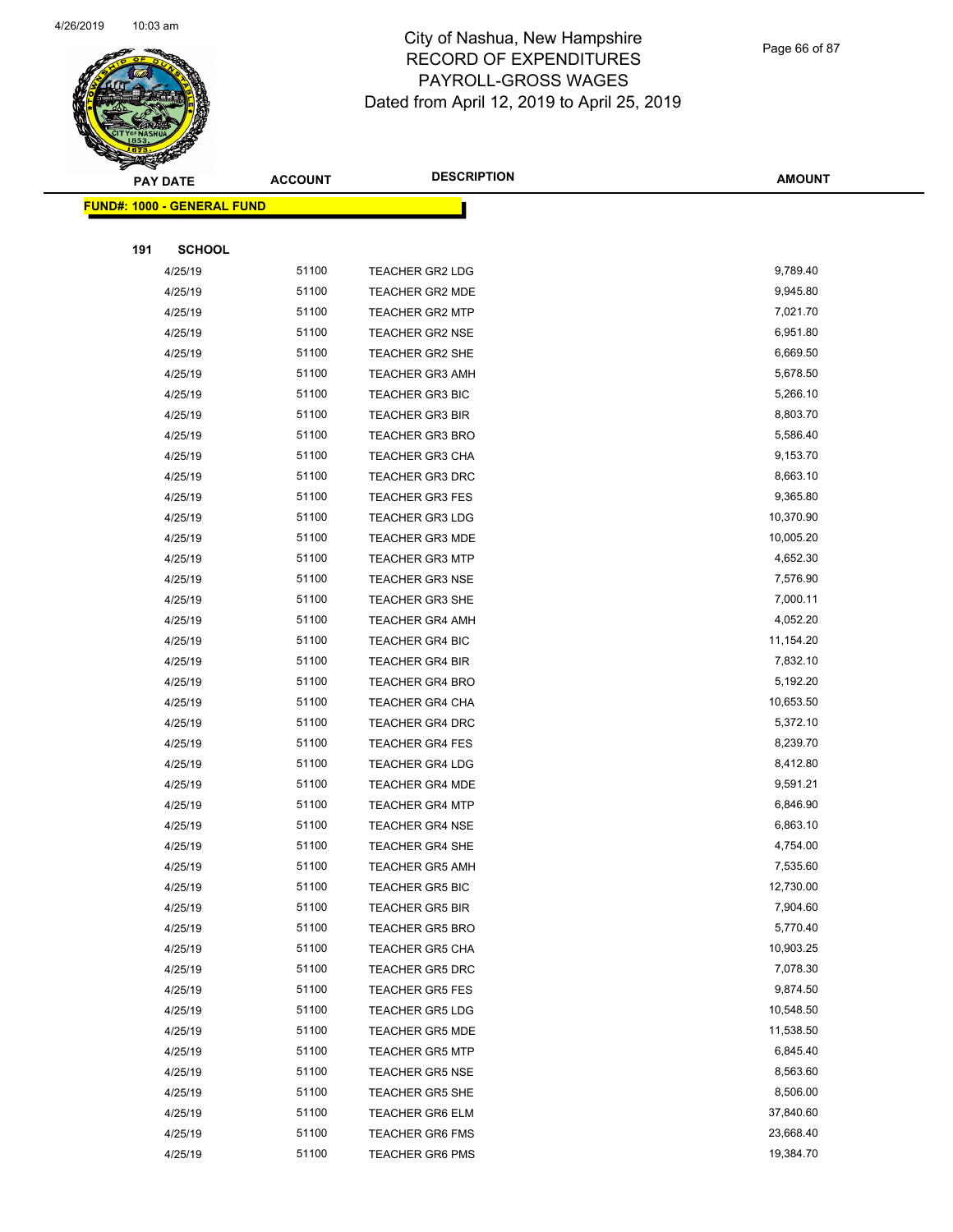

Page 67 of 87

|     | <b>PAY DATE</b>                   | <b>ACCOUNT</b> | <b>DESCRIPTION</b>            | <b>AMOUNT</b> |
|-----|-----------------------------------|----------------|-------------------------------|---------------|
|     | <b>FUND#: 1000 - GENERAL FUND</b> |                |                               |               |
|     |                                   |                |                               |               |
| 191 | <b>SCHOOL</b>                     |                |                               |               |
|     | 4/25/19                           | 51100          | <b>TEACHER GRAPH NHS</b>      | 3,475.80      |
|     | 4/25/19                           | 51100          | <b>TEACHER GRAPHICS NHN</b>   | 5,893.50      |
|     | 4/25/19                           | 51100          | <b>TEACHER HEALTH NHN</b>     | 3,518.70      |
|     | 4/25/19                           | 51100          | <b>TEACHER HEALTH NHS</b>     | 2,701.20      |
|     | 4/25/19                           | 51100          | <b>TEACHER HEALTHOC NHS</b>   | 5,058.40      |
|     | 4/25/19                           | 51100          | TEACHER HVAC NHS              | 1,951.10      |
|     | 4/25/19                           | 51100          | TEACHER IN SCH SUSPENSION ELM | 1,805.70      |
|     | 4/25/19                           | 51100          | TEACHER IN SCH SUSPENSION NHN | 2,885.20      |
|     | 4/25/19                           | 51100          | TEACHER IN SCH SUSPENSION NHS | 1,582.70      |
|     | 4/25/19                           | 51100          | TEACHER INST SPED WID         | 2,885.20      |
|     | 4/25/19                           | 51100          | <b>TEACHER KIND AMH</b>       | 5,770.40      |
|     | 4/25/19                           | 51100          | <b>TEACHER KIND BIC</b>       | 10,337.40     |
|     | 4/25/19                           | 51100          | <b>TEACHER KIND BIR</b>       | 7,070.00      |
|     | 4/25/19                           | 51100          | <b>TEACHER KIND BRO</b>       | 5,678.50      |
|     | 4/25/19                           | 51100          | <b>TEACHER KIND CHA</b>       | 8,691.90      |
|     | 4/25/19                           | 51100          | <b>TEACHER KIND DRC</b>       | 9,615.80      |
|     | 4/25/19                           | 51100          | <b>TEACHER KIND FES</b>       | 10,360.10     |
|     | 4/25/19                           | 51100          | <b>TEACHER KIND LDG</b>       | 10,682.70     |
|     | 4/25/19                           | 51100          | <b>TEACHER KIND MDE</b>       | 8,298.49      |
|     | 4/25/19                           | 51100          | <b>TEACHER KIND MTP</b>       | 6,034.40      |
|     | 4/25/19                           | 51100          | <b>TEACHER KIND NSE</b>       | 5,064.60      |
|     | 4/25/19                           | 51100          | <b>TEACHER KIND SHE</b>       | 6,897.00      |
|     | 4/25/19                           | 51100          | <b>TEACHER MATH ELM</b>       | 21,342.40     |
|     | 4/25/19                           | 51100          | <b>TEACHER MATH FMS</b>       | 14,605.60     |
|     | 4/25/19                           | 51100          | <b>TEACHER MATH NHN</b>       | 38,272.00     |
|     | 4/25/19                           | 51100          | <b>TEACHER MATH NHS</b>       | 49,069.50     |
|     | 4/25/19                           | 51100          | <b>TEACHER MATH PMS</b>       | 13,915.60     |
|     | 4/25/19                           | 51100          | <b>TEACHER MUSIC AMH</b>      | 1,819.70      |
|     | 4/25/19                           | 51100          | <b>TEACHER MUSIC BIC</b>      | 2,701.20      |
|     | 4/25/19                           | 51100          | <b>TEACHER MUSIC BIR</b>      | 1,730.40      |
|     | 4/25/19                           | 51100          | <b>TEACHER MUSIC BRO</b>      | 1,602.80      |
|     | 4/25/19                           | 51100          | <b>TEACHER MUSIC CHA</b>      | 2,885.20      |
|     | 4/25/19                           | 51100          | <b>TEACHER MUSIC DRC</b>      | 2,793.20      |
|     | 4/25/19                           | 51100          | <b>TEACHER MUSIC ELM</b>      | 4,615.60      |
|     | 4/25/19                           | 51100          | <b>TEACHER MUSIC FES</b>      | 1,670.30      |
|     | 4/25/19                           | 51100          | <b>TEACHER MUSIC FMS</b>      | 5,770.40      |
|     | 4/25/19                           | 51100          | <b>TEACHER MUSIC MDE</b>      | 2,110.20      |
|     | 4/25/19                           | 51100          | <b>TEACHER MUSIC NHN</b>      | 4,690.90      |
|     | 4/25/19                           | 51100          | <b>TEACHER MUSIC NHS</b>      | 5,402.40      |
|     | 4/25/19                           | 51100          | <b>TEACHER MUSIC NSE</b>      | 2,626.80      |
|     | 4/18/19                           | 51100          | <b>TEACHER MUSIC PMS</b>      | 763.37        |
|     | 4/25/19                           | 51100          | <b>TEACHER MUSIC PMS</b>      | 4,250.60      |
|     | 4/25/19                           | 51100          | <b>TEACHER MUSIC SHE</b>      | 2,701.20      |
|     | 4/25/19                           | 51100          | TEACHER PE BIC                | 2,491.00      |
|     |                                   |                |                               |               |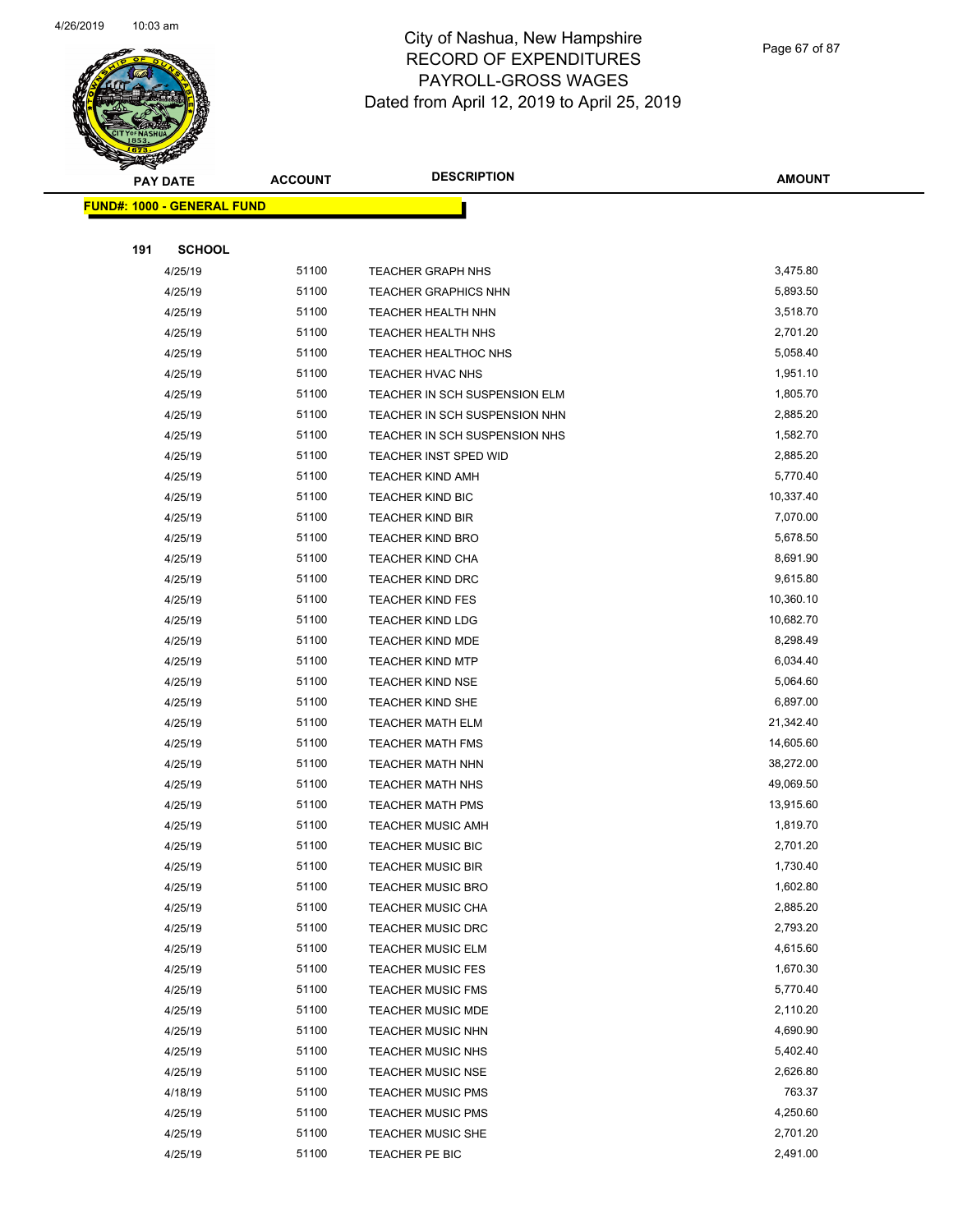

Page 68 of 87

| <b>PAY DATE</b>                   | <b>ACCOUNT</b> | <b>DESCRIPTION</b>           | <b>AMOUNT</b> |
|-----------------------------------|----------------|------------------------------|---------------|
| <b>FUND#: 1000 - GENERAL FUND</b> |                |                              |               |
|                                   |                |                              |               |
| <b>SCHOOL</b><br>191              |                |                              |               |
| 4/25/19                           | 51100          | TEACHER PE BIR               | 2,977.30      |
| 4/25/19                           | 51100          | TEACHER PE BRO               | 2,793.20      |
| 4/25/19                           | 51100          | TEACHER PE CHA               | 2,674.40      |
| 4/25/19                           | 51100          | TEACHER PE DRC               | 2,885.20      |
| 4/25/19                           | 51100          | TEACHER PE ELM               | 9,290.20      |
| 4/25/19                           | 51100          | <b>TEACHER PE FES</b>        | 1,730.40      |
| 4/25/19                           | 51100          | TEACHER PE FMS               | 5,402.40      |
| 4/25/19                           | 51100          | TEACHER PE LDG               | 1,974.30      |
| 4/25/19                           | 51100          | <b>TEACHER PE MDE</b>        | 2,977.30      |
| 4/25/19                           | 51100          | <b>TEACHER PE MTP</b>        | 1,607.10      |
| 4/25/19                           | 51100          | TEACHER PE NHN               | 10,585.70     |
| 4/25/19                           | 51100          | TEACHER PE NHS               | 9,542.20      |
| 4/25/19                           | 51100          | TEACHER PE NSE               | 2,943.90      |
| 4/25/19                           | 51100          | TEACHER PE PMS               | 3,597.50      |
| 4/25/19                           | 51100          | TEACHER PE SHE               | 2,735.60      |
| 4/25/19                           | 51100          | TEACHER PRE SCHOOL BIR       | 4,570.00      |
| 4/25/19                           | 51100          | TEACHER PRESCHOOL BIC        | 5,678.40      |
| 4/25/19                           | 51100          | <b>TEACHER PRESCHOOL BRO</b> | 11,635.80     |
| 4/25/19                           | 51100          | <b>TEACHER PRESCHOOL MTP</b> | 1,730.40      |
| 4/25/19                           | 51100          | TEACHER PRESCHOOL NHS        | 802.30        |
| 4/25/19                           | 51100          | <b>TEACHER PRESCHOOL NSE</b> | 9,028.00      |
| 4/25/19                           | 51100          | <b>TEACHER READ AMH</b>      | 2,977.30      |
| 4/25/19                           | 51100          | TEACHER READ BIC             | 2,885.20      |
| 4/25/19                           | 51100          | <b>TEACHER READ BIR</b>      | 2,885.20      |
| 4/25/19                           | 51100          | <b>TEACHER READ BRO</b>      | 2,885.20      |
| 4/25/19                           | 51100          | TEACHER READ CHA             | 2,085.00      |
| 4/25/19                           | 51100          | <b>TEACHER READ DRC</b>      | 2,977.30      |
| 4/25/19                           | 51100          | <b>TEACHER READ ELM</b>      | 5,862.50      |
| 4/25/19                           | 51100          | <b>TEACHER READ FES</b>      | 2,885.20      |
| 4/25/19                           | 51100          | TEACHER READ FMS             | 2,885.20      |
| 4/25/19                           | 51100          | <b>TEACHER READ LDG</b>      | 3,518.70      |
| 4/25/19                           | 51100          | <b>TEACHER READ MDE</b>      | 2,885.20      |
| 4/25/19                           | 51100          | <b>TEACHER READ MTP</b>      | 2,257.00      |
| 4/25/19                           | 51100          | <b>TEACHER READ NHN</b>      | 1,951.10      |
| 4/25/19                           | 51100          | <b>TEACHER READ NHS</b>      | 2,885.20      |
| 4/25/19                           | 51100          | <b>TEACHER READ NSE</b>      | 2,885.20      |
| 4/25/19                           | 51100          | <b>TEACHER READ PMS</b>      | 2,885.20      |
| 4/25/19                           | 51100          | <b>TEACHER READ SHE</b>      | 2,885.20      |
| 4/25/19                           | 51100          | TEACHER ROTC NHN             | 4,904.80      |
| 4/25/19                           | 51100          | <b>TEACHER SCIENCE ELM</b>   | 20,056.00     |
| 4/25/19                           | 51100          | <b>TEACHER SCIENCE FMS</b>   | 12,144.40     |
| 4/25/19                           | 51100          | <b>TEACHER SCIENCE NHN</b>   | 30,772.70     |
| 4/25/19                           | 51100          | <b>TEACHER SCIENCE NHS</b>   | 28,062.59     |
| 4/25/19                           | 51100          | TEACHER SCIENCE PMS          | 12,260.10     |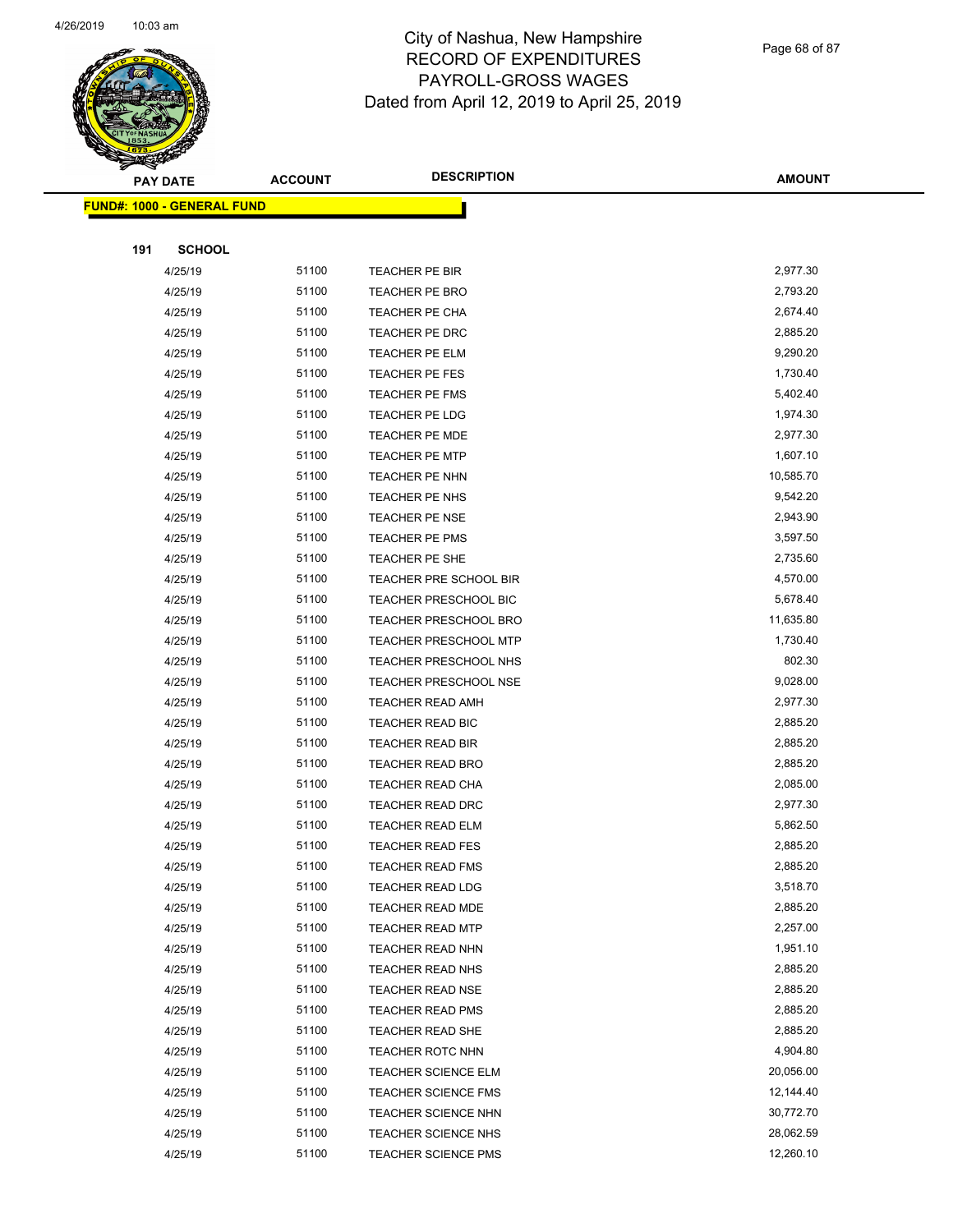

Page 69 of 87

| <b>Andrew</b> | <b>PAY DATE</b>                   | <b>ACCOUNT</b> | <b>DESCRIPTION</b>                | <b>AMOUNT</b> |
|---------------|-----------------------------------|----------------|-----------------------------------|---------------|
|               | <b>FUND#: 1000 - GENERAL FUND</b> |                |                                   |               |
|               |                                   |                |                                   |               |
| 191           | <b>SCHOOL</b>                     |                |                                   |               |
|               | 4/25/19                           | 51100          | TEACHER SOCIAL STUDIES ELM        | 16,957.30     |
|               | 4/25/19                           | 51100          | TEACHER SOCIAL STUDIES FMS        | 12,469.90     |
|               | 4/25/19                           | 51100          | TEACHER SOCIAL STUDIES NHN        | 32,543.11     |
|               | 4/25/19                           | 51100          | TEACHER SOCIAL STUDIES NHS        | 39,962.44     |
|               | 4/25/19                           | 51100          | TEACHER SOCIAL STUDIES PMS        | 13,227.80     |
|               | 4/25/19                           | 51100          | TEACHER SPED AMH                  | 6,310.70      |
|               | 4/25/19                           | 51100          | <b>TEACHER SPED BIC</b>           | 5,483.50      |
|               | 4/25/19                           | 51100          | <b>TEACHER SPED BIR</b>           | 5,586.40      |
|               | 4/25/19                           | 51100          | <b>TEACHER SPED BRO</b>           | 6,445.20      |
|               | 4/25/19                           | 51100          | TEACHER SPED CHA                  | 7,958.20      |
|               | 4/25/19                           | 51100          | <b>TEACHER SPED DRC</b>           | 5,483.40      |
|               | 4/25/19                           | 51100          | <b>TEACHER SPED ELM</b>           | 15,709.60     |
|               | 4/25/19                           | 51100          | <b>TEACHER SPED FES</b>           | 5,247.10      |
|               | 4/25/19                           | 51100          | <b>TEACHER SPED FMS</b>           | 12,831.50     |
|               | 4/25/19                           | 51100          | <b>TEACHER SPED LDG</b>           | 6,428.60      |
|               | 4/25/19                           | 51100          | TEACHER SPED MDE                  | 4,727.70      |
|               | 4/25/19                           | 51100          | <b>TEACHER SPED MTP</b>           | 3,870.40      |
|               | 4/25/19                           | 51100          | <b>TEACHER SPED NHN</b>           | 23,809.50     |
|               | 4/25/19                           | 51100          | <b>TEACHER SPED NHS</b>           | 36,911.60     |
|               | 4/25/19                           | 51100          | <b>TEACHER SPED PMS</b>           | 12,668.10     |
|               | 4/25/19                           | 51100          | TEACHER SPED SHE                  | 7,020.50      |
|               | 4/25/19                           | 51100          | <b>TEACHER TECHED ELM</b>         | 8,536.90      |
|               | 4/25/19                           | 51100          | <b>TEACHER TECHED FMS</b>         | 3,532.20      |
|               | 4/25/19                           | 51100          | TEACHER TECHED NHN                | 6,844.00      |
|               | 4/25/19                           | 51100          | TEACHER TECHED NHS                | 11,264.90     |
|               | 4/25/19                           | 51100          | TEACHER TECHED PMS                | 5,770.40      |
|               | 4/25/19                           | 51100          | TEACHER TV PROD NHS               | 2,885.20      |
|               | 4/25/19                           | 51100          | <b>TEACHER VISION WID</b>         | 5,324.40      |
|               | 4/18/19                           | 51100          | TECH INTERGRATION ASST AMH        | 677.35        |
|               | 4/25/19                           | 51100          | TECH INTERGRATION ASST AMH        | 688.19        |
|               | 4/18/19                           | 51100          | <b>TECH INTERGRATION ASST BIC</b> | 568.07        |
|               | 4/25/19                           | 51100          | TECH INTERGRATION ASST BIC        | 572.72        |
|               | 4/18/19                           | 51100          | TECH INTERGRATION ASST CHA        | 540.00        |
|               | 4/25/19                           | 51100          | TECH INTERGRATION ASST CHA        | 540.00        |
|               | 4/18/19                           | 51100          | TECH INTERGRATION ASST FES        | 617.01        |
|               | 4/25/19                           | 51100          | TECH INTERGRATION ASST FES        | 612.19        |
|               | 4/18/19                           | 51100          | TECH INTERGRATION ASST LDG        | 547.80        |
|               | 4/25/19                           | 51100          | TECH INTERGRATION ASST LDG        | 561.50        |
|               | 4/18/19                           | 51100          | TECH INTERGRATION ASST MDE        | 540.00        |
|               | 4/25/19                           | 51100          | TECH INTERGRATION ASST MDE        | 540.00        |
|               | 4/18/19                           | 51100          | TECH INTERGRATION ASST MTP        | 595.30        |
|               | 4/25/19                           | 51100          | <b>TECH INTERGRATION ASST MTP</b> | 605.22        |
|               | 4/18/19                           | 51100          | TECH INTERGRATION ASST SHE        | 573.95        |
|               | 4/25/19                           | 51100          | TECH INTERGRATION ASST SHE        | 578.71        |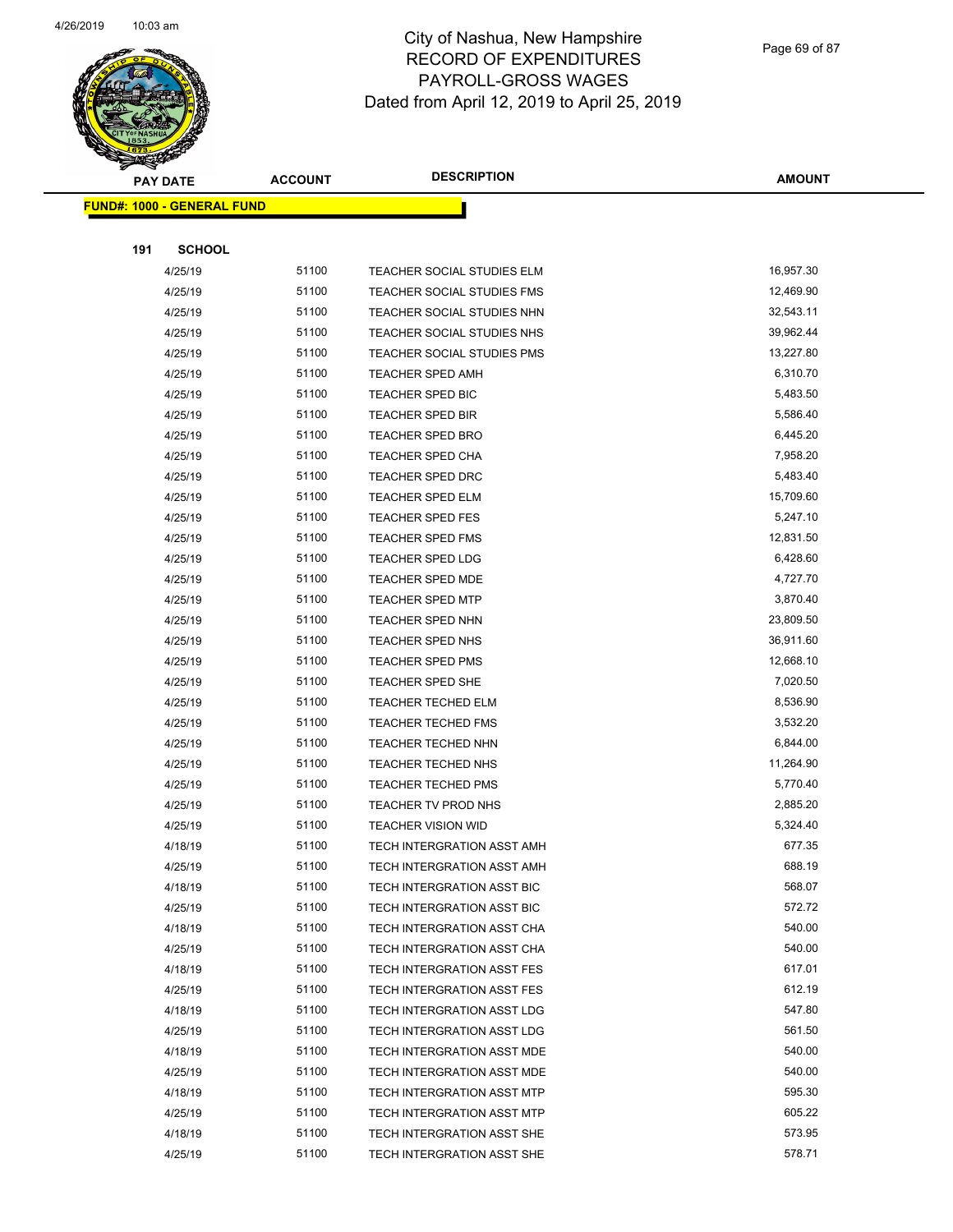

Page 70 of 87

| <b>PAY DATE</b>                   | <b>ACCOUNT</b> | <b>DESCRIPTION</b>                                  | <b>AMOUNT</b>   |
|-----------------------------------|----------------|-----------------------------------------------------|-----------------|
| <b>FUND#: 1000 - GENERAL FUND</b> |                |                                                     |                 |
|                                   |                |                                                     |                 |
| 191<br><b>SCHOOL</b>              |                |                                                     |                 |
| 4/18/19                           | 51100          | TITLE ONE PARA FES                                  | 447.60          |
| 4/25/19                           | 51100          | TITLE ONE PARA FES                                  | 443.87          |
| 4/18/19                           | 51200          | CLERICAL BOARD OF ED SUP                            | 720.26          |
| 4/25/19                           | 51200          | CLERICAL BOARD OF ED SUP                            | 703.23          |
| 4/18/19                           | 51200          | <b>CROSSING GUARD WPO</b>                           | 2,327.73        |
| 4/25/19                           | 51200          | <b>CROSSING GUARD WPO</b>                           | 2,328.81        |
| 4/18/19                           | 51200          | <b>CUSTODIAN AMH</b>                                | 15.59           |
| 4/18/19                           | 51200          | <b>CUSTODIAN ASST HEAD NHN</b>                      | 179.82          |
| 4/25/19                           | 51200          | <b>CUSTODIAN ASST HEAD NHN</b>                      | 179.82          |
| 4/18/19                           | 51200          | <b>CUSTODIAN BRO</b>                                | 15.59           |
| 4/18/19                           | 51200          | <b>CUSTODIAN CHA</b>                                | 312.66          |
| 4/18/19                           | 51200          | <b>CUSTODIAN HEAD BRO</b>                           | 77.95           |
| 4/25/19                           | 51200          | <b>CUSTODIAN HEAD BRO</b>                           | 77.95           |
| 4/18/19                           | 51200          | <b>CUSTODIAN MTP</b>                                | 77.95           |
| 4/25/19                           | 51200          | <b>CUSTODIAN MTP</b>                                | 77.95           |
| 4/25/19                           | 51200          | DIRECTOR ADULT ED                                   | 2,658.30        |
| 4/18/19                           | 51200          | ELL OUTREACH WORKER HOURLY                          | 381.25          |
| 4/25/19                           | 51200          | ELL OUTREACH WORKER HOURLY                          | 375.00          |
| 4/18/19                           | 51200          | FOOD SERVICE ASST PT AMH                            | 50.00           |
| 4/25/19                           | 51200          | FOOD SERVICE ASST PT AMH                            | 40.00           |
| 4/18/19                           | 51200          | FOOD SERVICE ASST PT CHA                            | 10.00           |
| 4/18/19                           | 51200          | FOOD SERVICE ASST PT ELM                            | 10.00           |
| 4/25/19                           | 51200          | FOOD SERVICE ASST PT ELM                            | 20.00           |
| 4/18/19                           | 51200          | FOOD SERVICE ASST PT MDE                            | 12.50           |
| 4/25/19                           | 51200          | FOOD SERVICE ASST PT MDE                            | 12.50           |
| 4/18/19                           | 51200          | FOOD SERVICE ASST PT NHS                            | 45.21           |
| 4/25/19                           | 51200          | FOOD SERVICE ASST PT NHS                            | 52.23           |
| 4/25/19                           | 51200          | FOOTBALL ASST JR VARSITY NHS                        | 36.00<br>136.00 |
| 4/18/19                           | 51200<br>51200 | <b>GAME OFFICIALS</b>                               | 68.00           |
| 4/25/19<br>4/25/19                | 51200          | <b>GAME OFFICIALS</b>                               | 1,704.90        |
| 4/18/19                           | 51200          | GUIDANCE COUNSELOR NHS<br><b>INSTRUMENTAL MUSIC</b> | 1,612.50        |
| 4/25/19                           | 51200          | <b>INSTRUMENTAL MUSIC</b>                           | 1,587.50        |
| 4/18/19                           | 51200          | LUNCH MONITOR AMH                                   | 456.20          |
| 4/25/19                           | 51200          | LUNCH MONITOR AMH                                   | 470.65          |
| 4/18/19                           | 51200          | LUNCH MONITOR BIC                                   | 591.91          |
| 4/25/19                           | 51200          | LUNCH MONITOR BIC                                   | 638.09          |
| 4/18/19                           | 51200          | LUNCH MONITOR BIR                                   | 467.11          |
| 4/25/19                           | 51200          | LUNCH MONITOR BIR                                   | 494.02          |
| 4/18/19                           | 51200          | LUNCH MONITOR BRO                                   | 372.14          |
| 4/25/19                           | 51200          | LUNCH MONITOR BRO                                   | 505.90          |
| 4/18/19                           | 51200          | LUNCH MONITOR CHA                                   | 824.06          |
| 4/25/19                           | 51200          | LUNCH MONITOR CHA                                   | 705.70          |
| 4/18/19                           | 51200          | LUNCH MONITOR DRC                                   | 326.88          |
|                                   |                |                                                     |                 |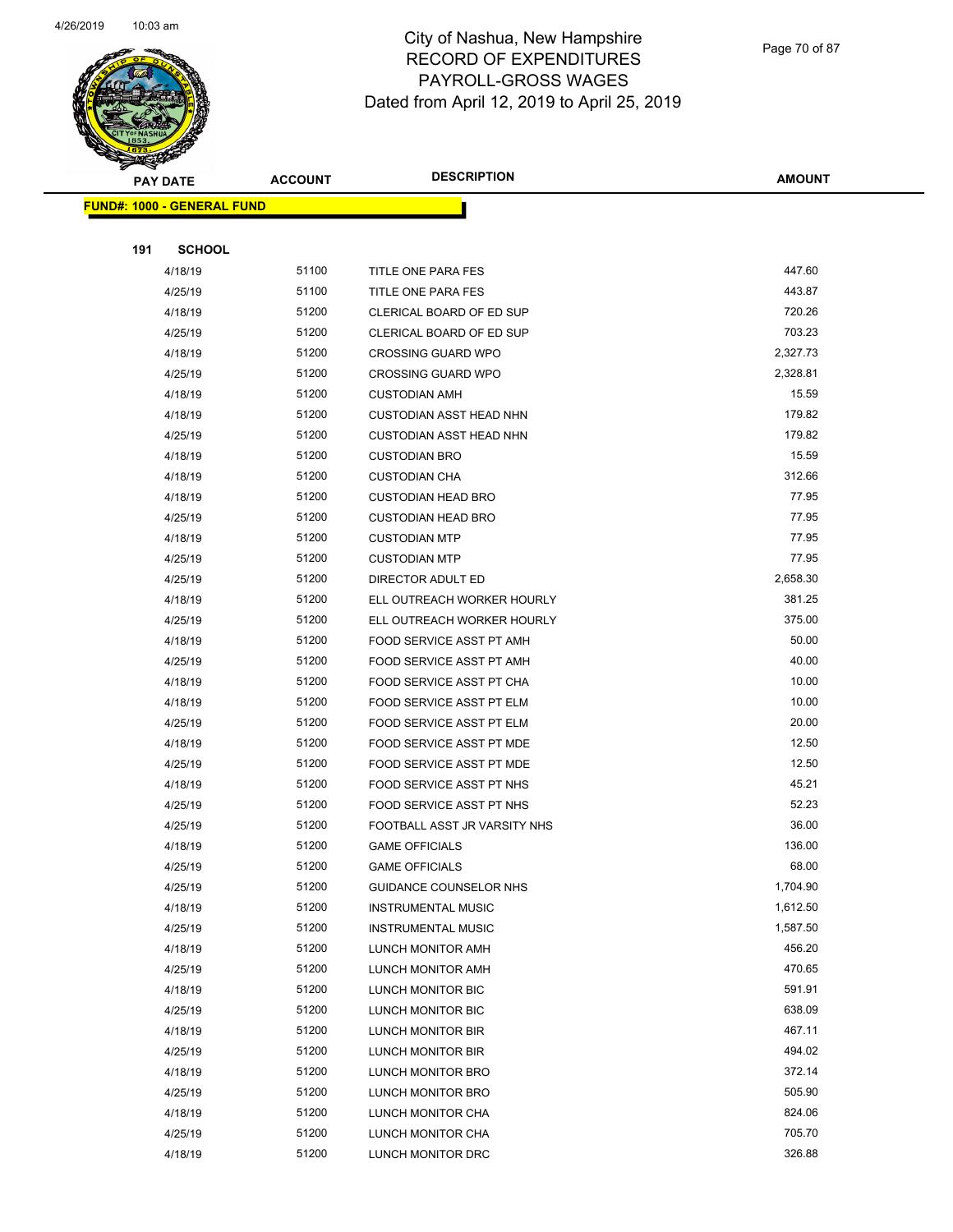

Page 71 of 87

|     | <b>STARBAND</b>                    |                |                          |               |
|-----|------------------------------------|----------------|--------------------------|---------------|
|     | <b>PAY DATE</b>                    | <b>ACCOUNT</b> | <b>DESCRIPTION</b>       | <b>AMOUNT</b> |
|     | <u> FUND#: 1000 - GENERAL FUND</u> |                |                          |               |
|     |                                    |                |                          |               |
| 191 | <b>SCHOOL</b>                      |                |                          |               |
|     | 4/25/19                            | 51200          | LUNCH MONITOR DRC        | 422.17        |
|     | 4/25/19                            | 51200          | LUNCH MONITOR ELM        | 153.03        |
|     | 4/18/19                            | 51200          | LUNCH MONITOR FES        | 513.96        |
|     | 4/25/19                            | 51200          | LUNCH MONITOR FES        | 560.16        |
|     | 4/18/19                            | 51200          | <b>LUNCH MONITOR FMS</b> | 250.61        |
|     | 4/25/19                            | 51200          | <b>LUNCH MONITOR FMS</b> | 247.73        |
|     | 4/18/19                            | 51200          | LUNCH MONITOR LDG        | 516.23        |
|     | 4/25/19                            | 51200          | LUNCH MONITOR LDG        | 759.32        |
|     | 4/18/19                            | 51200          | LUNCH MONITOR MDE        | 759.36        |
|     | 4/25/19                            | 51200          | LUNCH MONITOR MDE        | 733.39        |
|     | 4/18/19                            | 51200          | LUNCH MONITOR MTP        | 502.40        |
|     | 4/25/19                            | 51200          | <b>LUNCH MONITOR MTP</b> | 456.20        |
|     | 4/18/19                            | 51200          | <b>LUNCH MONITOR NHN</b> | 404.32        |
|     | 4/25/19                            | 51200          | LUNCH MONITOR NHN        | 288.80        |
|     | 4/18/19                            | 51200          | LUNCH MONITOR NHS        | 248.32        |
|     | 4/25/19                            | 51200          | <b>LUNCH MONITOR NHS</b> | 216.56        |
|     | 4/18/19                            | 51200          | LUNCH MONITOR NSE        | 533.87        |
|     | 4/25/19                            | 51200          | LUNCH MONITOR NSE        | 530.99        |
|     | 4/18/19                            | 51200          | LUNCH MONITOR PMS        | 326.30        |
|     | 4/25/19                            | 51200          | LUNCH MONITOR PMS        | 320.52        |
|     | 4/18/19                            | 51200          | LUNCH MONITOR SHE        | 386.59        |
|     | 4/25/19                            | 51200          | LUNCH MONITOR SHE        | 465.48        |
|     | 4/18/19                            | 51200          | PARA PRE SCHOOL BIR      | 619.62        |
|     | 4/25/19                            | 51200          | PARA PRE SCHOOL BIR      | 691.86        |
|     | 4/18/19                            | 51200          | PARA DW SPEC ED BIR      | 899.10        |
|     | 4/25/19                            | 51200          | PARA DW SPEC ED BIR      | 868.84        |
|     | 4/18/19                            | 51200          | PARA DW SPEC ED MDE      | 216.60        |
|     | 4/25/19                            | 51200          | PARA DW SPEC ED MDE      | 212.99        |
|     | 4/18/19                            | 51200          | PARA ELL FES             | 37.50         |
|     | 4/25/19                            | 51200          | PARA ELL FES             | 22.50         |
|     | 4/18/19                            | 51200          | PARA INST AMH            | 814.23        |
|     | 4/25/19                            | 51200          | PARA INST AMH            | 926.60        |
|     | 4/18/19                            | 51200          | PARA INST BIC            | 1,116.34      |
|     | 4/25/19                            | 51200          | PARA INST BIC            | 873.00        |
|     | 4/18/19                            | 51200          | PARA INST BIR            | 25.00         |
|     | 4/25/19                            | 51200          | PARA INST BIR            | 25.00         |
|     | 4/18/19                            | 51200          | PARA INST DRC            | 70.00         |
|     | 4/25/19                            | 51200          | PARA INST DRC            | 70.00         |
|     | 4/18/19                            | 51200          | PARA INST FES            | 37.50         |
|     | 4/25/19                            | 51200          | PARA INST FES            | 37.50         |
|     | 4/18/19                            | 51200          | PARA INST FMS            | 25.00         |
|     | 4/25/19                            | 51200          | PARA INST FMS            | 25.00         |
|     | 4/18/19                            | 51200          | PARA INST LDG            | 12.50         |
|     | 4/25/19                            | 51200          | PARA INST LDG            | 12.50         |
|     |                                    |                |                          |               |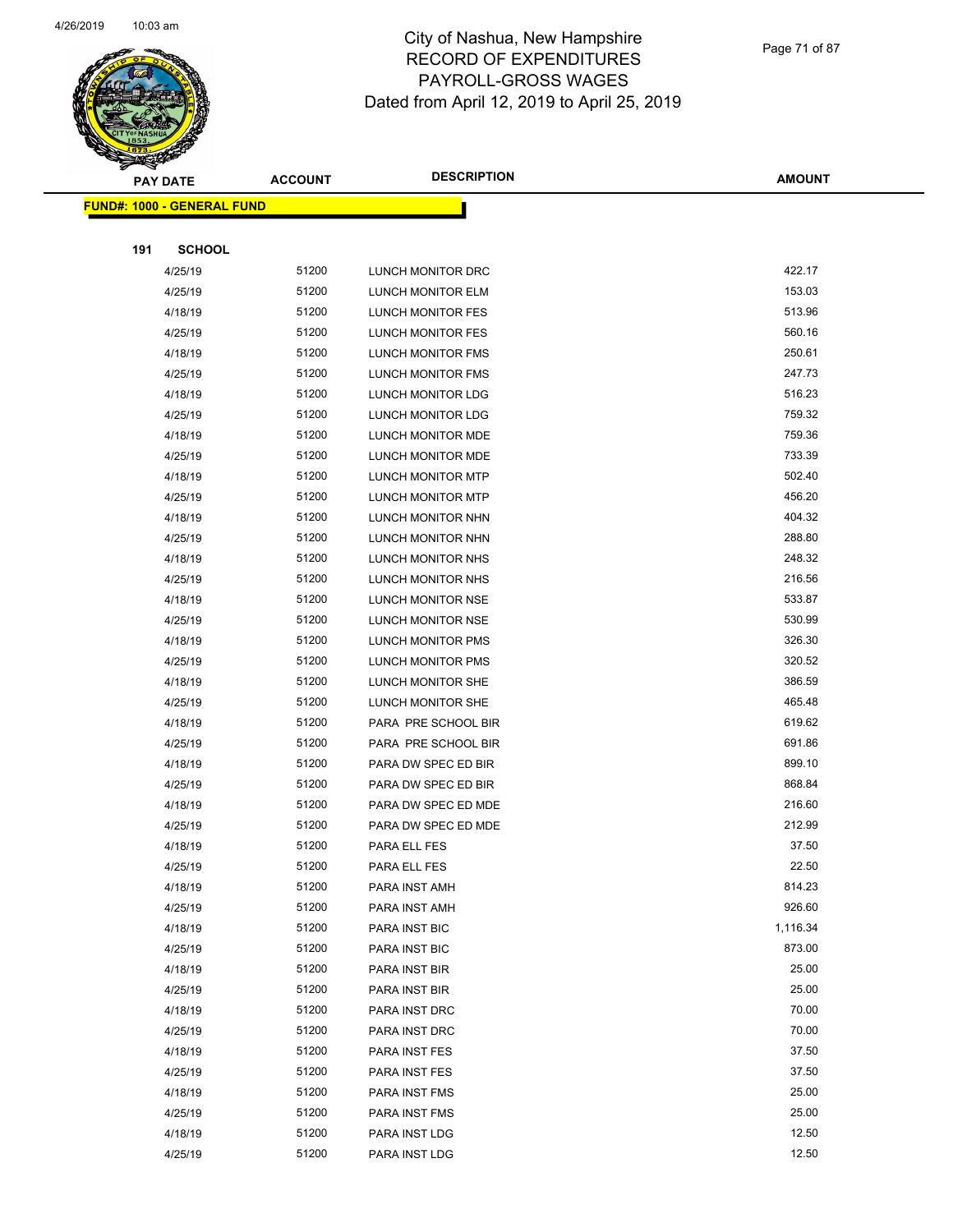

Page 72 of 87

|     | <b>PAY DATE</b>                   | <b>ACCOUNT</b> | <b>DESCRIPTION</b>                        | <b>AMOUNT</b>      |
|-----|-----------------------------------|----------------|-------------------------------------------|--------------------|
|     | <b>FUND#: 1000 - GENERAL FUND</b> |                |                                           |                    |
|     |                                   |                |                                           |                    |
| 191 | <b>SCHOOL</b>                     |                |                                           |                    |
|     | 4/18/19                           | 51200          | PARA INST MTP                             | 368.85             |
|     | 4/25/19                           | 51200          | PARA INST MTP                             | 358.94             |
|     | 4/18/19                           | 51200          | PARA INST NHN                             | 310.40             |
|     | 4/25/19                           | 51200          | PARA INST NHN                             | 310.40             |
|     | 4/18/19                           | 51200          | PARA INST NSE                             | 25.00              |
|     | 4/25/19                           | 51200          | PARA INST NSE                             | 25.00              |
|     | 4/18/19                           | 51200          | PARA INST PMS                             | 80.85              |
|     | 4/25/19                           | 51200          | PARA INST PMS                             | 64.68              |
|     | 4/18/19                           | 51200          | PARA INST SHE                             | 369.14             |
|     | 4/25/19                           | 51200          | PARA INST SHE                             | 359.67             |
|     | 4/18/19                           | 51200          | PARA LIB PMS                              | 312.05             |
|     | 4/25/19                           | 51200          | PARA LIB PMS                              | 328.26             |
|     | 4/18/19                           | 51200          | PARA PRE SCH BIC                          | 1,585.13           |
|     | 4/25/19                           | 51200          | PARA PRE SCH BIC                          | 1,633.12           |
|     | 4/18/19                           | 51200          | PARA PRE SCH BRO                          | 2,824.42           |
|     | 4/25/19                           | 51200          | PARA PRE SCH BRO                          | 2,791.86           |
|     | 4/18/19                           | 51200          | PARA PRE SCH MTP                          | 730.57             |
|     | 4/25/19                           | 51200          | PARA PRE SCH MTP                          | 741.48             |
|     | 4/18/19                           | 51200          | PARA PRE SCH NSE                          | 5,142.99           |
|     | 4/25/19                           | 51200          | PARA PRE SCH NSE                          | 5,036.23           |
|     | 4/18/19                           | 51200          | PARA TTI LDG                              | 62.36              |
|     | 4/25/19                           | 51200          | PARA TTI LDG                              | 77.95              |
|     | 4/25/19                           | 51200          | SCHOOL PSYCHOLOGIST WID                   | 3,880.00           |
|     | 4/25/19                           | 51200          | SPEECH LANG PATHOLOGIST WID               | 7,110.03           |
|     | 4/25/19                           | 51200          | STUDENT ACTIVITY COORD NHS                | 1,066.40           |
|     | 4/18/19                           | 51200          | SUB CLERICAL                              | 347.42             |
|     | 4/25/19                           | 51200          | <b>SUB CLERICAL</b>                       | 383.36             |
|     | 4/18/19                           | 51200          | <b>SUB CROSSING GUARD</b>                 | 220.13             |
|     | 4/25/19                           | 51200          | SUB CROSSING GUARD                        | 130.18             |
|     | 4/18/19                           | 51200          | SUB TEACHER                               | 150.00             |
|     | 4/25/19                           | 51200<br>51200 | SUB TEACHER                               | 287.50<br>2,846.10 |
|     | 4/25/19<br>4/25/19                | 51200          | <b>TEACHER ART FMS</b><br>TEACHER ART NHS | 975.50             |
|     | 4/25/19                           | 51200          | TEACHER BIO TEC NHN                       | 551.30             |
|     | 4/25/19                           | 51200          | TEACHER ENGLISH NHN                       | 662.50             |
|     | 4/25/19                           | 51200          | <b>TEACHER ENGLISH NHS</b>                | 36.00              |
|     | 4/25/19                           | 51200          | <b>TEACHER FACS NHN</b>                   | 75.00              |
|     | 4/25/19                           | 51200          | TEACHER FOREIGN LANG FMS                  | 1,165.20           |
|     | 4/25/19                           | 51200          | TEACHER IN SCH SUSPENSION NHN             | 480.00             |
|     | 4/25/19                           | 51200          | <b>TEACHER MATH FMS</b>                   | 181.25             |
|     | 4/25/19                           | 51200          | <b>TEACHER MUSIC AMH</b>                  | 337.50             |
|     | 4/25/19                           | 51200          | <b>TEACHER MUSIC ELM</b>                  | 1,934.40           |
|     | 4/25/19                           | 51200          | <b>TEACHER MUSIC MTP</b>                  | 1,620.69           |
|     | 4/25/19                           | 51200          | TEACHER PE NHS                            | 756.00             |
|     |                                   |                |                                           |                    |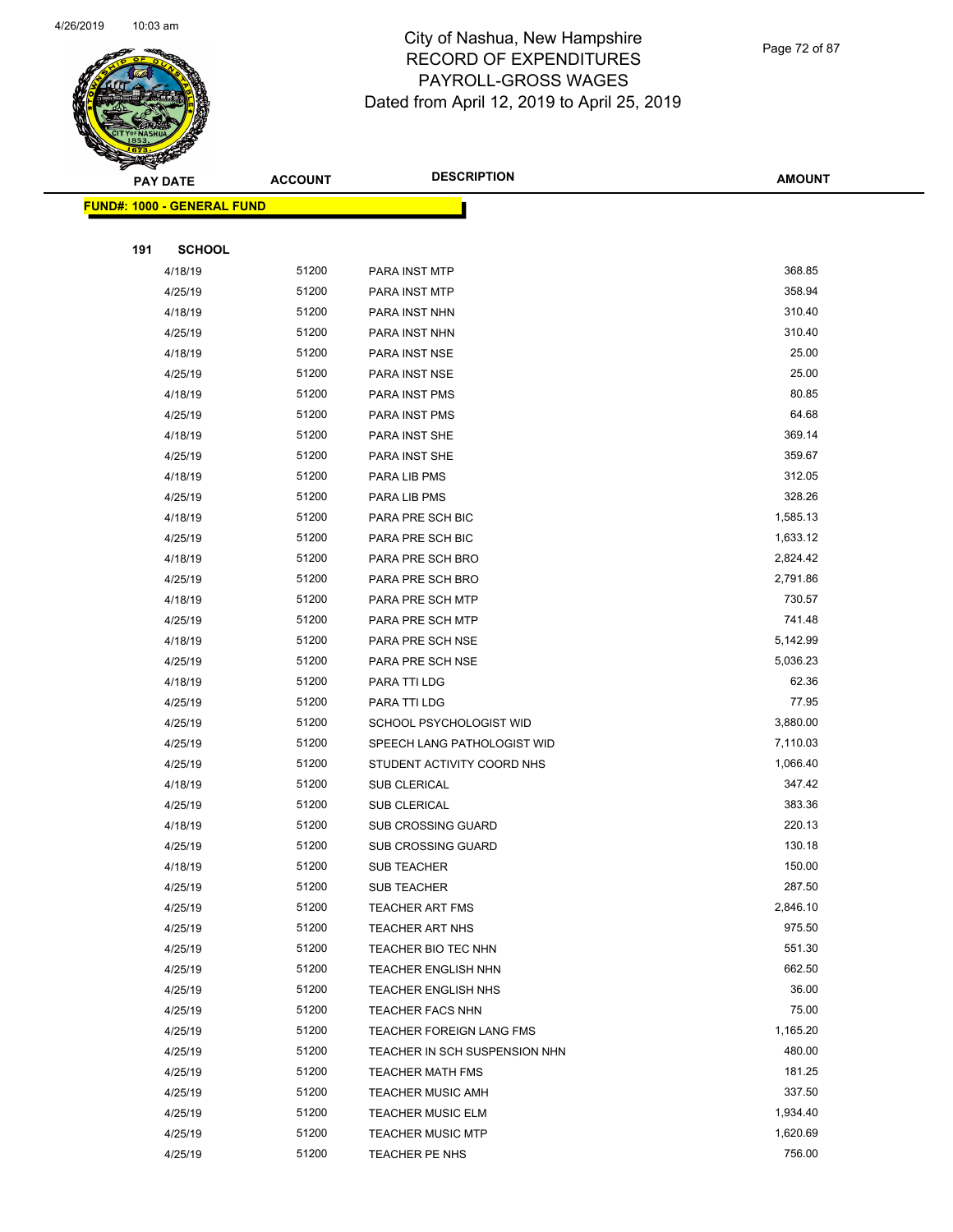

Page 73 of 87

| <b>PAY DATE</b>                   | <b>ACCOUNT</b> | <b>DESCRIPTION</b>              | <b>AMOUNT</b> |
|-----------------------------------|----------------|---------------------------------|---------------|
| <b>FUND#: 1000 - GENERAL FUND</b> |                |                                 |               |
| 191<br><b>SCHOOL</b>              |                |                                 |               |
| 4/25/19                           | 51200          | <b>TEACHER READ ELM</b>         | 1,704.90      |
| 4/25/19                           | 51200          | <b>TEACHER SCIENCE NHS</b>      | 774.70        |
| 4/25/19                           | 51200          | TEACHER SOCIAL STUDIES NHN      | 1,012.50      |
| 4/25/19                           | 51200          | TEACHER SPED NHN                | 1,786.40      |
| 4/25/19                           | 51200          | <b>TEACHER SPED NHS</b>         | 1,686.35      |
| 4/25/19                           | 51200          | <b>TEACHER SPED PMS</b>         | 175.00        |
| 4/25/19                           | 51200          | <b>TEACHER VISION WID</b>       | 802.29        |
| 4/18/19                           | 51200          | <b>TICKETSELLER</b>             | 88.00         |
| 4/18/19                           | 51300          | <b>OVERTIME</b>                 | 9,472.79      |
| 4/25/19                           | 51300          | <b>OVERTIME</b>                 | 8,996.08      |
| 4/18/19                           | 51400          | <b>WAGES TEMPORARY/SEASONAL</b> | 2,071.60      |
| 4/25/19                           | 51400          | WAGES TEMPORARY/SEASONAL        | 1,279.60      |
| 4/18/19                           | 51412          | <b>WAGES PER DIEM</b>           | 30,712.59     |
| 4/25/19                           | 51412          | <b>WAGES PER DIEM</b>           | 35,172.31     |
| 4/18/19                           | 51650          | <b>ADDITIONAL HOURS</b>         | 909.55        |
| 4/25/19                           | 51650          | ADDITIONAL HOURS                | 2,993.03      |
| 4/25/19                           | 51700          | <b>STIPENDS</b>                 | 2,536.37      |
| 4/25/19                           | 52800          | EDUCATIONAL ASSISTANCE          | 1,518.00      |
| 4/25/19                           | 55118          | TELEPHONE-CELLULAR              | 2,440.00      |

**TOTAL 191 - SCHOOL \$3,383,141.83**

**TOTAL FUND 1000 - GENERAL FUND \$5,317,514.57** 

#### **FUND#: 2100 - FOOD SERVICES FUND**

| 4/18/19 | 51100 | CLERICAL FOOD SERVICE NHS     | 788.65   |
|---------|-------|-------------------------------|----------|
| 4/25/19 | 51100 | CLERICAL FOOD SERVICE NHS     | 788.65   |
| 4/18/19 | 51100 | DELIVERY DRIVER FOOD SERVICE  | 734.40   |
| 4/25/19 | 51100 | DELIVERY DRIVER FOOD SERVICE  | 734.40   |
| 4/25/19 | 51100 | DIRECTOR FOOD SERVICE         | 2,925.80 |
| 4/25/19 | 51100 | FOOD SERVICE BUSINESS MANAGER | 2,219.70 |
| 4/18/19 | 51100 | FOOD SERVICE COOK AMH         | 505.75   |
| 4/25/19 | 51100 | FOOD SERVICE COOK AMH         | 505.75   |
| 4/18/19 | 51100 | <b>FOOD SERVICE COOK BIC</b>  | 518.35   |
| 4/25/19 | 51100 | FOOD SERVICE COOK BIC         | 518.35   |
| 4/18/19 | 51100 | <b>FOOD SERVICE COOK BIR</b>  | 523.25   |
| 4/25/19 | 51100 | FOOD SERVICE COOK BIR         | 523.25   |
| 4/18/19 | 51100 | FOOD SERVICE COOK BRO         | 518.35   |
| 4/25/19 | 51100 | FOOD SERVICE COOK BRO         | 518.35   |
| 4/18/19 | 51100 | FOOD SERVICE COOK CHA         | 523.25   |
| 4/25/19 | 51100 | FOOD SERVICE COOK CHA         | 523.25   |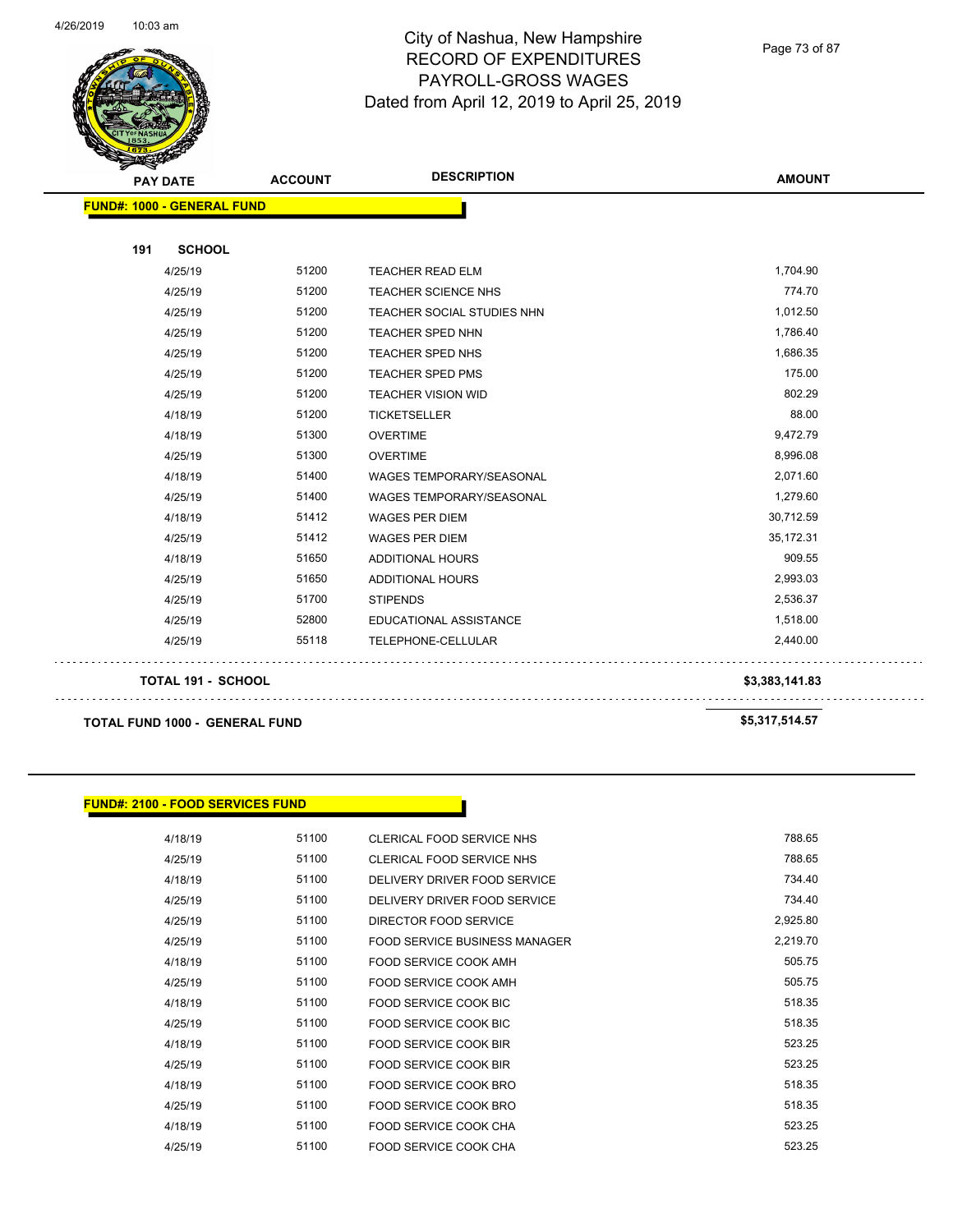# **PAY DATE ACCOUNT DESCRIPTION**

| <b>PAY DATE</b>                          | <b>ACCOUNT</b> | <b>DESCRIPTION</b>              | <b>AMOUNT</b> |
|------------------------------------------|----------------|---------------------------------|---------------|
| <u> FUND#: 2100 - FOOD SERVICES FUND</u> |                |                                 |               |
|                                          |                |                                 |               |
| 4/18/19                                  | 51100          | FOOD SERVICE COOK DRC           | 500.83        |
| 4/25/19                                  | 51100          | <b>FOOD SERVICE COOK DRC</b>    | 523.25        |
| 4/18/19                                  | 51100          | FOOD SERVICE COOK ELM           | 1,002.05      |
| 4/25/19                                  | 51100          | FOOD SERVICE COOK ELM           | 994.90        |
| 4/18/19                                  | 51100          | <b>FOOD SERVICE COOK FES</b>    | 523.25        |
| 4/25/19                                  | 51100          | <b>FOOD SERVICE COOK FES</b>    | 515.78        |
| 4/18/19                                  | 51100          | <b>FOOD SERVICE COOK FMS</b>    | 511.70        |
| 4/25/19                                  | 51100          | <b>FOOD SERVICE COOK FMS</b>    | 511.70        |
| 4/18/19                                  | 51100          | FOOD SERVICE COOK LDG           | 500.85        |
| 4/25/19                                  | 51100          | FOOD SERVICE COOK LDG           | 500.85        |
| 4/18/19                                  | 51100          | FOOD SERVICE COOK MDE           | 502.14        |
| 4/25/19                                  | 51100          | FOOD SERVICE COOK MDE           | 502.14        |
| 4/18/19                                  | 51100          | FOOD SERVICE COOK NHN           | 1,124.62      |
| 4/25/19                                  | 51100          | FOOD SERVICE COOK NHN           | 1,110.94      |
| 4/18/19                                  | 51100          | FOOD SERVICE COOK NHS           | 1,037.85      |
| 4/25/19                                  | 51100          | <b>FOOD SERVICE COOK NHS</b>    | 1,036.74      |
| 4/18/19                                  | 51100          | FOOD SERVICE COOK NSE           | 518.35        |
| 4/25/19                                  | 51100          | FOOD SERVICE COOK NSE           | 518.35        |
| 4/18/19                                  | 51100          | <b>FOOD SERVICE COOK PMS</b>    | 534.10        |
| 4/25/19                                  | 51100          | <b>FOOD SERVICE COOK PMS</b>    | 534.10        |
| 4/18/19                                  | 51100          | FOOD SERVICE COOK SHE           | 505.75        |
| 4/25/19                                  | 51100          | FOOD SERVICE COOK SHE           | 505.75        |
| 4/25/19                                  | 51100          | <b>FOOD SERVICE SITE CORD</b>   | 12,176.50     |
| 4/18/19                                  | 51100          | <b>FOOD SERVICECOOK MTP</b>     | 500.85        |
| 4/25/19                                  | 51100          | <b>FOOD SERVICECOOK MTP</b>     | 500.85        |
| 4/18/19                                  | 51200          | FOOD SERVICE ASST PT AMH        | 607.05        |
| 4/25/19                                  | 51200          | FOOD SERVICE ASST PT AMH        | 632.53        |
| 4/18/19                                  | 51200          | FOOD SERVICE ASST PT BIC        | 504.63        |
| 4/25/19                                  | 51200          | FOOD SERVICE ASST PT BIC        | 548.35        |
| 4/18/19                                  | 51200          | <b>FOOD SERVICE ASST PT BIR</b> | 546.45        |
| 4/25/19                                  | 51200          | <b>FOOD SERVICE ASST PT BIR</b> | 546.45        |
| 4/18/19                                  | 51200          | FOOD SERVICE ASST PT BRO        | 374.70        |
| 4/25/19                                  | 51200          | FOOD SERVICE ASST PT BRO        | 374.70        |
| 4/18/19                                  | 51200          | FOOD SERVICE ASST PT CHA        | 389.70        |
| 4/25/19                                  | 51200          | FOOD SERVICE ASST PT CHA        | 77.94         |
| 4/18/19                                  | 51200          | FOOD SERVICE ASST PT DRC        | 911.27        |
| 4/25/19                                  | 51200          | FOOD SERVICE ASST PT DRC        | 944.25        |
| 4/18/19                                  | 51200          | FOOD SERVICE ASST PT ELM        | 2,427.75      |
| 4/25/19                                  | 51200          | FOOD SERVICE ASST PT ELM        | 2,485.41      |
| 4/18/19                                  | 51200          | FOOD SERVICE ASST PT FES        | 929.20        |
| 4/25/19                                  | 51200          | <b>FOOD SERVICE ASST PT FES</b> | 935.20        |
| 4/18/19                                  | 51200          | FOOD SERVICE ASST PT FMS        | 2,652.59      |
| 4/25/19                                  | 51200          | FOOD SERVICE ASST PT FMS        | 2,560.62      |
| 4/18/19                                  | 51200          | FOOD SERVICE ASST PT LDG        | 712.39        |
| 4/25/19                                  | 51200          | FOOD SERVICE ASST PT LDG        | 687.28        |
|                                          |                |                                 |               |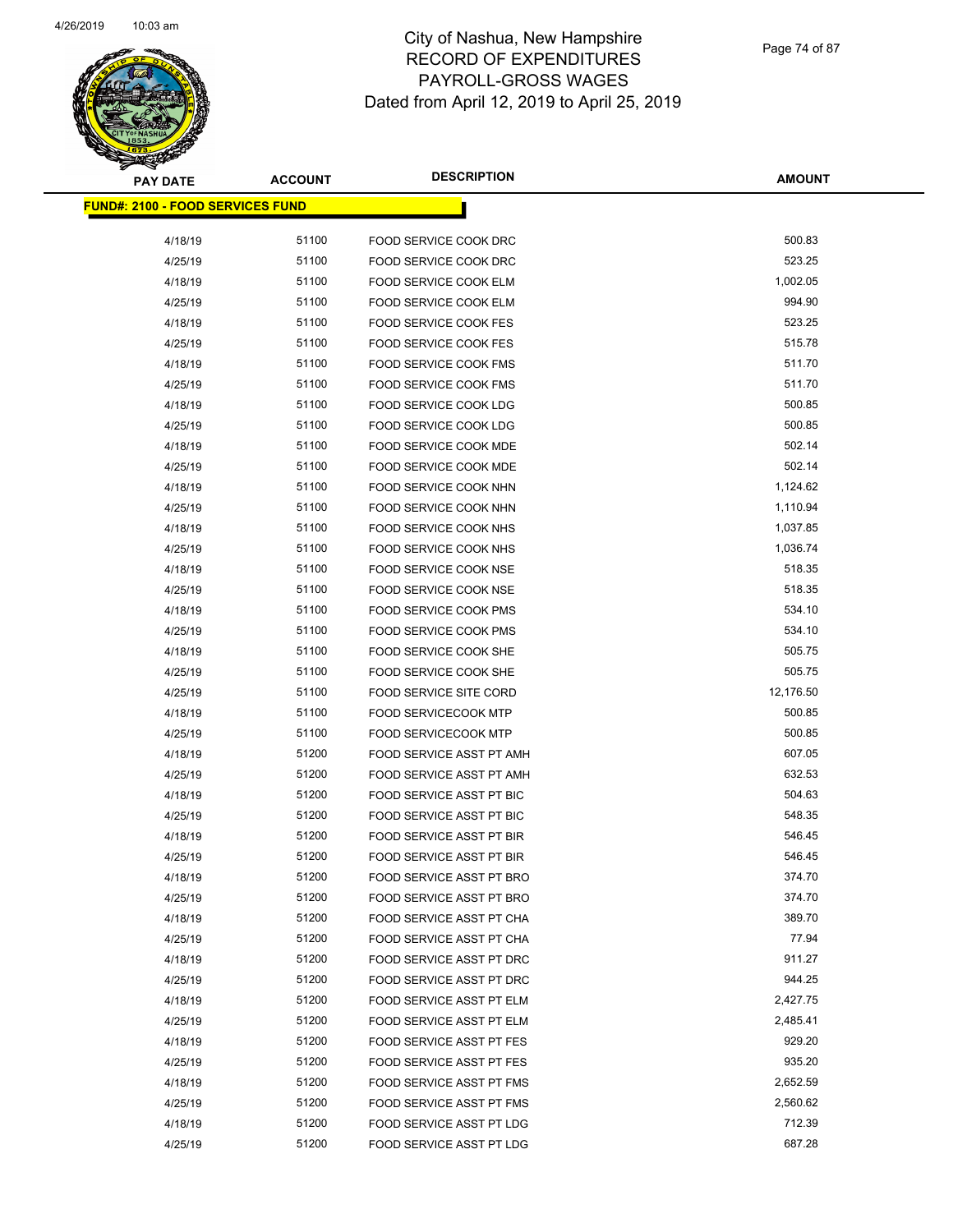

| <b>PAY DATE</b>                             | <b>ACCOUNT</b> | <b>DESCRIPTION</b>              | <b>AMOUNT</b> |
|---------------------------------------------|----------------|---------------------------------|---------------|
| <b>FUND#: 2100 - FOOD SERVICES FUND</b>     |                |                                 |               |
|                                             |                |                                 |               |
| 4/18/19                                     | 51200          | FOOD SERVICE ASST PT MDE        | 576.55        |
| 4/25/19                                     | 51200          | FOOD SERVICE ASST PT MDE        | 579.67        |
| 4/18/19                                     | 51200          | <b>FOOD SERVICE ASST PT MTP</b> | 551.55        |
| 4/25/19                                     | 51200          | <b>FOOD SERVICE ASST PT MTP</b> | 524.57        |
| 4/18/19                                     | 51200          | FOOD SERVICE ASST PT NHN        | 4,052.66      |
| 4/25/19                                     | 51200          | FOOD SERVICE ASST PT NHN        | 4,262.83      |
| 4/18/19                                     | 51200          | FOOD SERVICE ASST PT NHS        | 4,303.33      |
| 4/25/19                                     | 51200          | FOOD SERVICE ASST PT NHS        | 4,244.68      |
| 4/18/19                                     | 51200          | FOOD SERVICE ASST PT NSE        | 336.05        |
| 4/25/19                                     | 51200          | FOOD SERVICE ASST PT NSE        | 329.95        |
| 4/18/19                                     | 51200          | <b>FOOD SERVICE ASST PT PMS</b> | 2,545.23      |
| 4/25/19                                     | 51200          | <b>FOOD SERVICE ASST PT PMS</b> | 2,669.26      |
| 4/18/19                                     | 51200          | <b>FOOD SERVICE ASST PT SHE</b> | 593.30        |
| 4/25/19                                     | 51200          | <b>FOOD SERVICE ASST PT SHE</b> | 596.42        |
| 4/18/19                                     | 51300          | <b>OVERTIME</b>                 | 228.84        |
| 4/25/19                                     | 51300          | <b>OVERTIME</b>                 | 507.92        |
| 4/18/19                                     | 51412          | <b>WAGES PER DIEM</b>           | 1,392.31      |
| 4/25/19                                     | 51412          | <b>WAGES PER DIEM</b>           | 1,427.40      |
| 4/25/19                                     | 55118          | TELEPHONE-CELLULAR              | 80.00         |
| <b>TOTAL FUND 2100 - FOOD SERVICES FUND</b> |                |                                 | \$90,714.67   |

#### **FUND#: 2201 - DRIVERS EDUCATION FUND**

| TOTAL FUND 2201 -  DRIVERS EDUCATION FUND |       |                        | \$4,015.00 |
|-------------------------------------------|-------|------------------------|------------|
| 4/25/19                                   | 51200 | TEACHER TECHED ELM     | 560.00     |
| 4/25/19                                   | 51200 | <b>TEACHER ELL FES</b> | 420.00     |
| 4/18/19                                   | 51200 | <b>ELL TUTOR</b>       | 50.00      |
| 4/25/19                                   | 51200 | DRIVER INSTRUCTOR      | 1,455.00   |
| 4/18/19                                   | 51200 | DRIVER INSTRUCTOR      | 1,530.00   |
|                                           |       |                        |            |

#### **FUND#: 2207 - ADULT ED/CONTINUING ED**

| 4/18/19 | 51100 | CLERICAL ADULT ED NHN       | 794.28 |
|---------|-------|-----------------------------|--------|
| 4/25/19 | 51100 | CLERICAL ADULT ED NHN       | 742.32 |
| 4/18/19 | 51200 | ADULT FD ENRICHMENT INST    | 225.00 |
| 4/25/19 | 51200 | ADULT ED ENRICHMENT INST    | 175.00 |
| 4/18/19 | 51200 | ADULT ED ENRICHMENT TEACHER | 125.00 |
| 4/18/19 | 51200 | ADULT ED INSTRUCTOR         | 75.00  |
| 4/25/19 | 51200 | ADULT ED INSTRUCTOR         | 75.00  |
| 4/18/19 | 51200 | <b>SUB TEACHER</b>          | 100.00 |
| 4/25/19 | 51200 | <b>SUB TEACHER</b>          | 100.00 |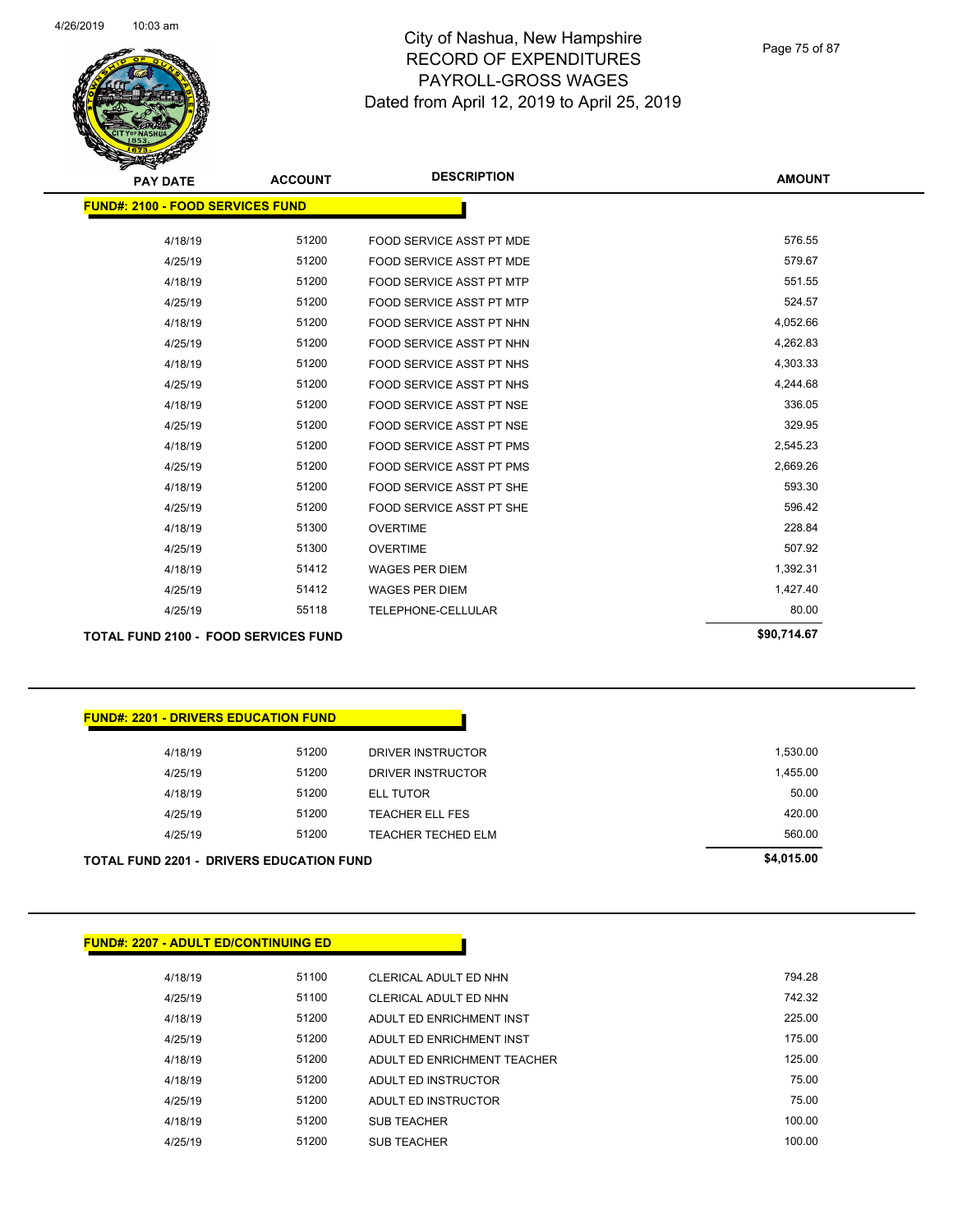

Page 76 of 87

| <b>PAY DATE</b>                             | <b>ACCOUNT</b> | <b>DESCRIPTION</b>         | <b>AMOUNT</b> |
|---------------------------------------------|----------------|----------------------------|---------------|
| <b>FUND#: 2207 - ADULT ED/CONTINUING ED</b> |                |                            |               |
| 4/25/19                                     | 51200          | TEACHER ART NHN            | 300.00        |
| 4/25/19                                     | 51200          | TEACHER BUSINESS NHS       | 250.00        |
| 4/25/19                                     | 51200          | TEACHER ELL NHS            | 100.00        |
| TOTAL FUND 2207 - ADULT ED/CONTINUING ED    |                |                            | \$3,061.60    |
| <b>FUND#: 2222 - AFTER SCHOOL PROGRAM</b>   |                |                            |               |
| 4/25/19                                     | 51100          | 21 CENTURY COORDINATOR     | 2,322.00      |
| 4/18/19                                     | 51650          | <b>ADDITIONAL HOURS</b>    | 3,165.00      |
| 4/25/19                                     | 51650          | <b>ADDITIONAL HOURS</b>    | 3,700.00      |
| 4/25/19                                     | 55118          | TELEPHONE-CELLULAR         | 40.00         |
| TOTAL FUND 2222 - AFTER SCHOOL PROGRAM      |                |                            | \$9,227.00    |
| <b>FUND#: 2252 - DAY CARE</b><br>4/25/19    | 51100          | PANTHER PRESCHOOL DIRECTOR | 1,096.20      |
| <b>TOTAL FUND 2252 - DAY CARE</b>           |                |                            | \$1,096.20    |
| <b>FUND#: 2257 - SPECIAL ED LOCAL</b>       |                |                            |               |
| 4/18/19                                     | 51100          | PARA DW SPEC ED NHS        | 317.68        |
| 4/25/19                                     | 51100          | PARA DW SPEC ED NHS        | 440.42        |
| 4/18/19                                     | 51100          | PARA DW SPEC ED WID        | 472.91        |
| 4/25/19                                     | 51100          | PARA DW SPEC ED WID        | 472.91        |
|                                             | 51100          | PARA INST SHE              | 630.17        |
| 4/18/19                                     | 51100          | PARA INST SHE              | 615.53        |
| 4/25/19                                     |                |                            |               |
| 4/18/19                                     | 51412          | <b>WAGES PER DIEM</b>      | 165.00        |
| <b>TOTAL FUND 2257 - SPECIAL ED LOCAL</b>   |                |                            | \$3,114.62    |

| 4/18/19 | 51100 | PROGRAM COORDINATOR | 382.70 |
|---------|-------|---------------------|--------|
| 4/25/19 | 51100 | PROGRAM COORDINATOR | 382.70 |
| 4/18/19 | 51300 | OVERTIME            | 17.94  |
| 4/25/19 | 51300 | <b>OVERTIME</b>     | 39.47  |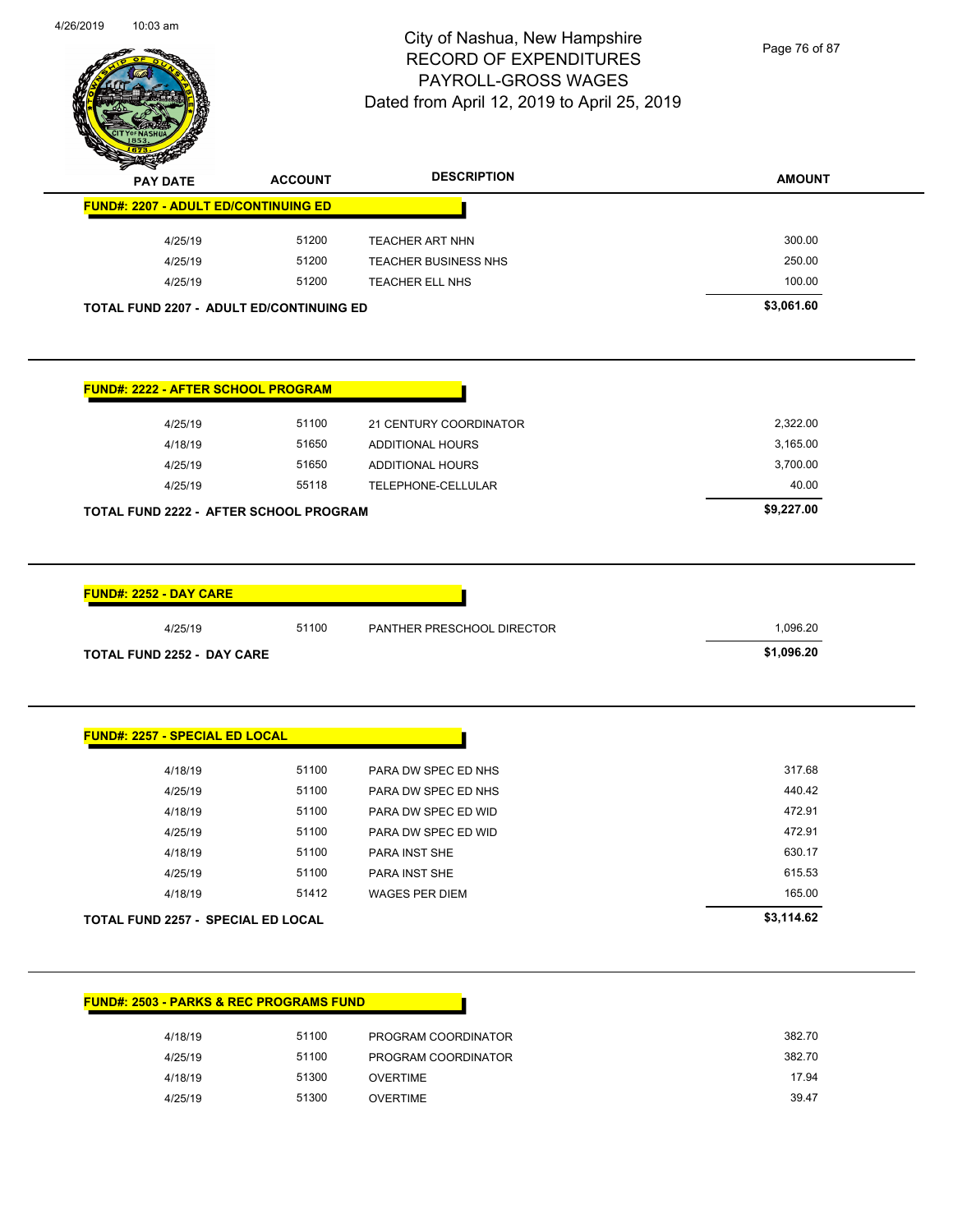| 4/26/2019 | $10:03$ am |
|-----------|------------|
|           |            |

# City of Nashua, New Hampshire RECORD OF EXPENDITURES PAYROLL-GROSS WAGES

Page 77 of 87

| <b>PAY DATE</b>                                                                                | <b>ACCOUNT</b> | <b>DESCRIPTION</b>             | <b>AMOUNT</b>    |
|------------------------------------------------------------------------------------------------|----------------|--------------------------------|------------------|
| <b>TOTAL FUND 2503 - PARKS &amp; REC PROGRAMS FUND</b>                                         |                |                                | \$822.81         |
| <b>FUND#: 2505 - PEG ACCESS CHANNELS FUND</b>                                                  |                |                                |                  |
| 4/18/19                                                                                        | 51100          | ECHANNEL ACCESS ADMINISTRATOR  | 1,164.25         |
| 4/25/19                                                                                        | 51100          | ECHANNEL ACCESS ADMINISTRATOR  | 1,164.25         |
| 4/18/19                                                                                        | 51100          | PEG PROGRAM MANAGER            | 1,261.25         |
| 4/25/19                                                                                        | 51100          | PEG PROGRAM MANAGER            | 1,261.25         |
| 4/18/19                                                                                        | 51200          | <b>VIDEOGRAPHER</b>            | 581.25           |
| 4/25/19                                                                                        | 51200          | <b>VIDEOGRAPHER</b>            | 420.00           |
| 4/25/19                                                                                        | 55118          | TELEPHONE-CELLULAR             | 100.00           |
| <b>TOTAL FUND 2505 - PEG ACCESS CHANNELS FUND</b>                                              |                |                                | \$5,952.25       |
| <b>FUND#: 2506 - HUNT BLDG FACILITY RENTAL FUND</b>                                            |                |                                |                  |
| 4/25/19                                                                                        | 55118          | TELEPHONE-CELLULAR             | 17.00            |
| TOTAL FUND 2506 - HUNT BLDG FACILITY RENTAL FUND                                               |                |                                | \$17.00          |
|                                                                                                |                |                                |                  |
|                                                                                                |                |                                |                  |
| <b>FUND#: 3030 - EMERGENCY MGMT GRANTS FUND</b><br>4/18/19                                     | 51200          | EMERGENCY MANAGEMENT COORDINAT | 718.16           |
| 4/25/19                                                                                        | 51200          | EMERGENCY MANAGEMENT COORDINAT | 718.16           |
|                                                                                                |                |                                | \$1,436.32       |
| <b>TOTAL FUND 3030 - EMERGENCY MGMT GRANTS FUND</b><br><b>FUND#: 3050 - POLICE GRANTS FUND</b> |                |                                |                  |
| 4/18/19                                                                                        | 51100          | DOMESTIC VIOLENCE ADVOCATE     | 882.25           |
| 4/25/19                                                                                        | 51100          | DOMESTIC VIOLENCE ADVOCATE     | 882.25           |
| 4/25/19                                                                                        | 51100          | PATROLMAN ALL RANKS            | 1,399.00         |
| 4/18/19                                                                                        | 51300          | <b>OVERTIME</b>                | 8,766.57         |
| 4/25/19                                                                                        | 51300          | <b>OVERTIME</b>                | 4,268.02         |
|                                                                                                |                |                                | \$16,198.09      |
| <b>TOTAL FUND 3050 - POLICE GRANTS FUND</b>                                                    |                |                                |                  |
| <b>FUND#: 3068 - COMMUNITY SERVICES GRANTS FUND</b>                                            |                |                                |                  |
| 4/18/19                                                                                        | 51100<br>51100 | <b>EPIDEMIOLOGIST</b>          | 146.50<br>146.50 |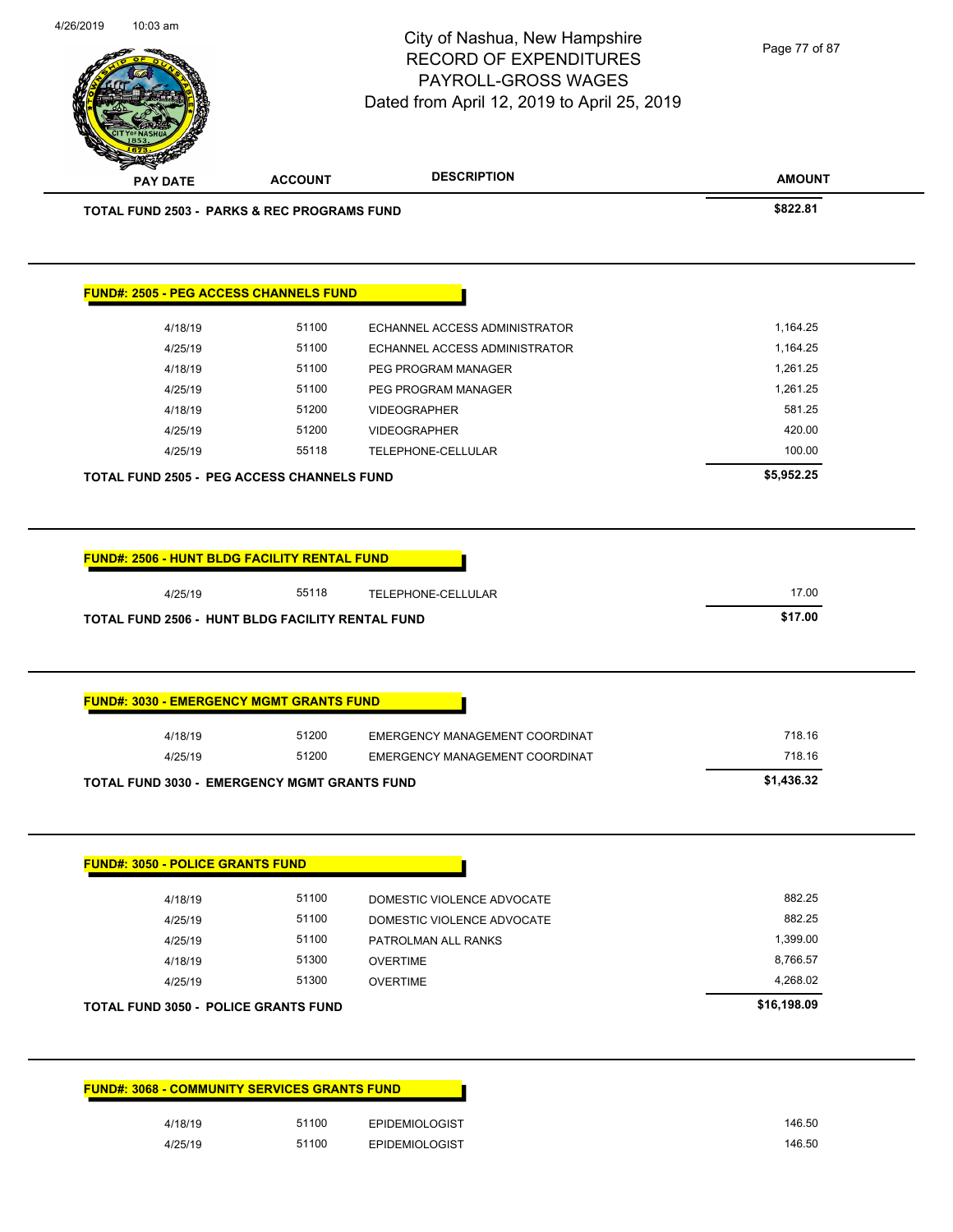

| <b>PAY DATE</b>                                         | <b>ACCOUNT</b> | <b>DESCRIPTION</b>                 | <b>AMOUNT</b> |
|---------------------------------------------------------|----------------|------------------------------------|---------------|
| <b>FUND#: 3068 - COMMUNITY SERVICES GRANTS FUND</b>     |                |                                    |               |
| 4/18/19                                                 | 51100          | PHNS PROGRAM ASSISTANT             | 807.65        |
| 4/25/19                                                 | 51100          | PHNS PROGRAM ASSISTANT             | 807.65        |
| 4/18/19                                                 | 51100          | PROGRAM ASSISTANT COMMUNITY HEALTH | 211.80        |
| 4/25/19                                                 | 51100          | PROGRAM ASSISTANT COMMUNITY HEALTH | 211.80        |
| 4/18/19                                                 | 51100          | PUB HEALTH NET SVS COORD           | 1,317.40      |
| 4/25/19                                                 | 51100          | PUB HEALTH NET SVS COORD           | 1,317.40      |
| 4/18/19                                                 | 51100          | PUB HEALTH NURSE                   | 224.19        |
| 4/25/19                                                 | 51100          | PUB HEALTH NURSE                   | 224.20        |
| 4/18/19                                                 | 51100          | PUB HEALTH PREPAREDNESS COORD      | 1,033.40      |
| 4/25/19                                                 | 51100          | PUB HEALTH PREPAREDNESS COORD      | 1,033.40      |
| 4/18/19                                                 | 51100          | SMP PROGRAM COORDINATOR            | 975.35        |
| 4/25/19                                                 | 51100          | SMP PROGRAM COORDINATOR            | 975.36        |
| 4/25/19                                                 | 55118          | TELEPHONE-CELLULAR                 | 100.00        |
| <b>TOTAL FUND 3068 - COMMUNITY SERVICES GRANTS FUND</b> |                |                                    | \$9,532.60    |

#### **FUND#: 3070 - COMMUNITY HEALTH GRANTS FUND**

|         | <b>TOTAL FUND 3070 - COMMUNITY HEALTH GRANTS FUND</b> |                                    | \$4,489.19 |
|---------|-------------------------------------------------------|------------------------------------|------------|
| 4/25/19 | 51412                                                 | <b>WAGES PER DIEM</b>              | 164.00     |
| 4/1/19  | 51300                                                 | <b>OVERTIME</b>                    | (18.14)    |
| 4/25/19 | 51100                                                 | PUB HEALTH NURSE                   | 896.90     |
| 4/18/19 | 51100                                                 | PUB HEALTH NURSE                   | 896.91     |
| 4/25/19 | 51100                                                 | PROGRAM ASSISTANT COMMUNITY HEALTH | 635.40     |
| 4/18/19 | 51100                                                 | PROGRAM ASSISTANT COMMUNITY HEALTH | 635.40     |
| 4/25/19 | 51100                                                 | BILINGUAL COMM HEALTH WORKER       | 632.82     |
| 4/18/19 | 51100                                                 | BILINGUAL COMM HEALTH WORKER       | 640.88     |
| 4/1/19  | 51100                                                 | BILINGUAL COMM HEALTH WORKER       | 5.02       |
|         |                                                       |                                    |            |

# **FUND#: 3090 - URBAN PROGRAM GRANTS FUND**

| 4/18/19 | 51100 | ARLINGTON ST COMMUNITY CENTER DIRECTOR | 986.60   |
|---------|-------|----------------------------------------|----------|
| 4/25/19 | 51100 | ARLINGTON ST COMMUNITY CENTER DIRECTOR | 986.60   |
| 4/25/19 | 51100 | CODE ENFORCEMENT OFFICER II            | 486.48   |
| 4/18/19 | 51100 | <b>GRANT MGMT SPECIALIST</b>           | 1.080.35 |
| 4/25/19 | 51100 | <b>GRANT MGMT SPECIALIST</b>           | 1.080.35 |
| 4/18/19 | 51100 | MANAGER URBAN PROGRAMS                 | 1.649.35 |
| 4/25/19 | 51100 | <b>MANAGER URBAN PROGRAMS</b>          | 1.649.35 |
| 4/18/19 | 51100 | PROGRAM COORDINATOR LP&HH              | 1.255.30 |
| 4/25/19 | 51100 | PROGRAM COORDINATOR LP&HH              | 1.255.30 |
| 4/18/19 | 51100 | PROJECT ADMINISTRATOR                  | 1.306.00 |
| 4/25/19 | 51100 | PROJECT ADMINISTRATOR                  | 1.306.00 |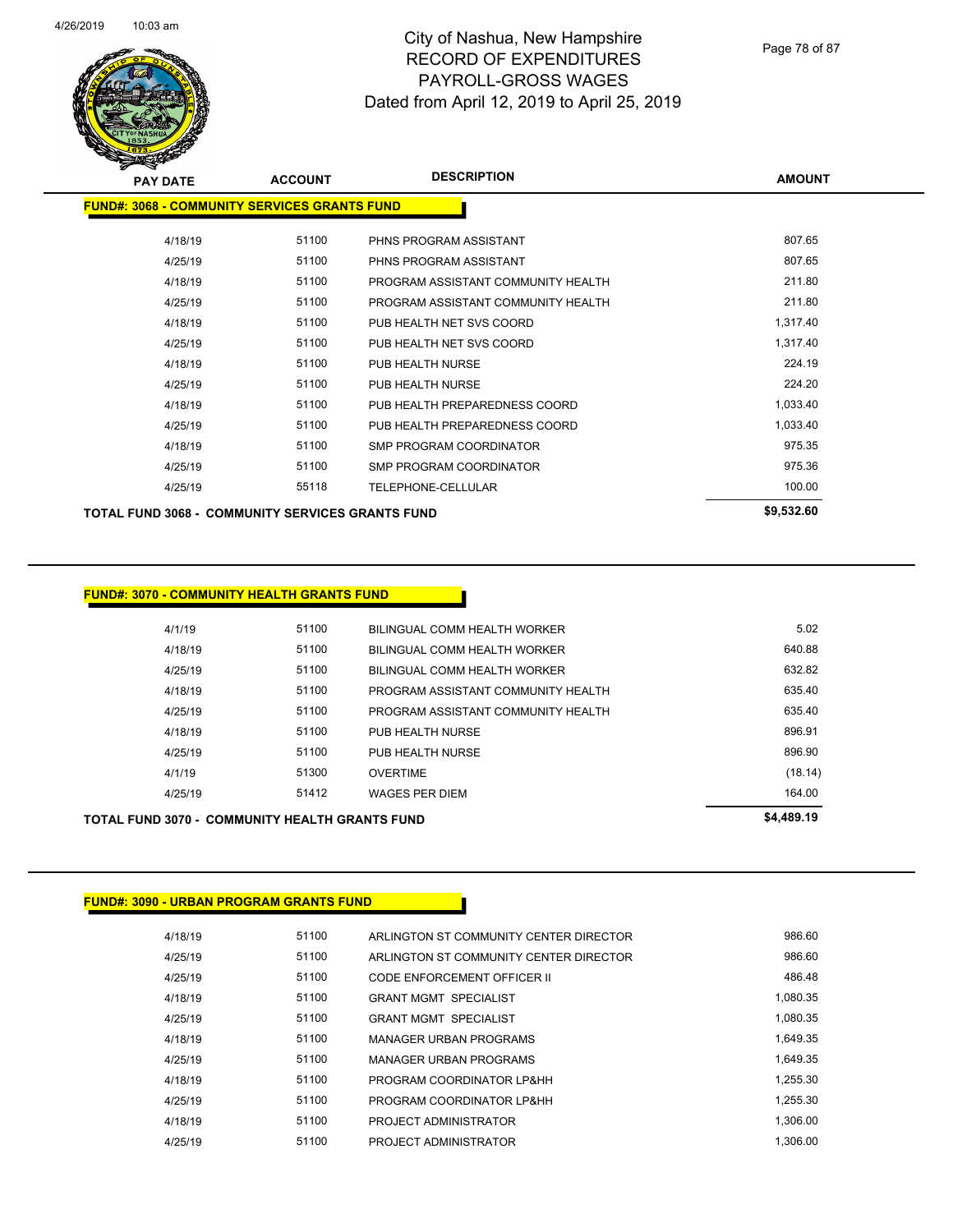

Page 79 of 87

| $\mathbf{z}$<br>--<br><b>PAY DATE</b>          | <b>ACCOUNT</b> | <b>DESCRIPTION</b>             | <b>AMOUNT</b> |
|------------------------------------------------|----------------|--------------------------------|---------------|
| <b>FUND#: 3090 - URBAN PROGRAM GRANTS FUND</b> |                |                                |               |
| 4/18/19                                        | 51100          | PROJECT ADMINISTRATOR LP&HH    | 1.230.70      |
| 4/25/19                                        | 51100          | PROJECT ADMINISTRATOR LP&HH    | 1.230.70      |
| 4/18/19                                        | 51100          | PROJECT SPECIALIST URBAN PROGR | 1.171.10      |
| 4/25/19                                        | 51100          | PROJECT SPECIALIST URBAN PROGR | 1.171.10      |
| 4/25/19                                        | 55118          | TELEPHONE-CELLULAR             | 184.00        |
| TOTAL FUND 3090 - URBAN PROGRAM GRANTS FUND    |                |                                | \$18,029.28   |

#### **FUND#: 3120 - TRANSIT GRANTS FUND**

| TOTAL FUND 3120 - TRANSIT GRANTS FUND |       |                                       | \$21.727.85 |
|---------------------------------------|-------|---------------------------------------|-------------|
| 4/25/19                               | 55118 | <b>TELEPHONE-CELLULAR</b>             | 67.00       |
| 4/25/19                               | 51300 | <b>OVERTIME</b>                       | 286.78      |
| 4/18/19                               | 51300 | <b>OVERTIME</b>                       | 100.26      |
| 4/25/19                               | 51100 | <b>TRANSPORTATION DEPT MANAGER</b>    | 1,746.35    |
| 4/18/19                               | 51100 | <b>TRANSPORTATION DEPT MANAGER</b>    | 1,746.35    |
| 4/25/19                               | 51100 | <b>TRANSIT UTILITY SERVICE WORKER</b> | 1,442.65    |
| 4/18/19                               | 51100 | <b>TRANSIT UTILITY SERVICE WORKER</b> | 1,442.65    |
| 4/25/19                               | 51100 | <b>TRANSIT OPERATIONS SUPERVISOR</b>  | 1,161.20    |
| 4/18/19                               | 51100 | <b>TRANSIT OPERATIONS SUPERVISOR</b>  | 1,161.20    |
| 4/25/19                               | 51100 | <b>TRANSIT OPERATIONS COORDINATOR</b> | 970.00      |
| 4/18/19                               | 51100 | <b>TRANSIT OPERATIONS COORDINATOR</b> | 970.00      |
| 4/25/19                               | 51100 | <b>TRANSIT MECHANICS</b>              | 1,959.40    |
| 4/18/19                               | 51100 | <b>TRANSIT MECHANICS</b>              | 1,959.40    |
| 4/25/19                               | 51100 | <b>TRANSIT FLEET FACILITIES SUPV</b>  | 1,080.35    |
| 4/18/19                               | 51100 | <b>TRANSIT FLEET FACILITIES SUPV</b>  | 1,080.35    |
| 4/25/19                               | 51100 | <b>TRANSIT FINANCE COORDINATOR</b>    | 1,280.40    |
| 4/18/19                               | 51100 | <b>TRANSIT FINANCE COORDINATOR</b>    | 1,280.40    |
| 4/25/19                               | 51100 | <b>COMMUNICATION SPEC</b>             | 996.56      |
| 4/18/19                               | 51100 | <b>COMMUNICATION SPEC</b>             | 996.55      |

#### **FUND#: 3800 - SCHOOL GRANTS FUND**

| 4/25/19 | 51100 | 21 CENTURY ELEM MFAM RES COORD | 5.417.10 |
|---------|-------|--------------------------------|----------|
| 4/25/19 | 51100 | ASSISTANT PRINCIPAL AMH        | 1.469.60 |
| 4/25/19 | 51100 | ASSISTANT PRINCIPAL BIR        | 1.655.50 |
| 4/25/19 | 51100 | ASSISTANT PRINCIPAL BRO        | 1.659.60 |
| 4/25/19 | 51100 | ASSISTANT PRINCIPAL DR CRSP    | 1.614.10 |
| 4/25/19 | 51100 | ASSISTANT PRINCIPAL SHE        | 1.437.50 |
| 4/18/19 | 51100 | <b>CLERICAL 21 CENTURY</b>     | 788.65   |
| 4/25/19 | 51100 | CLERICAL 21 CENTURY            | 788.64   |
| 4/25/19 | 51100 | DIRECTOR TITLE 1               | 3.248.20 |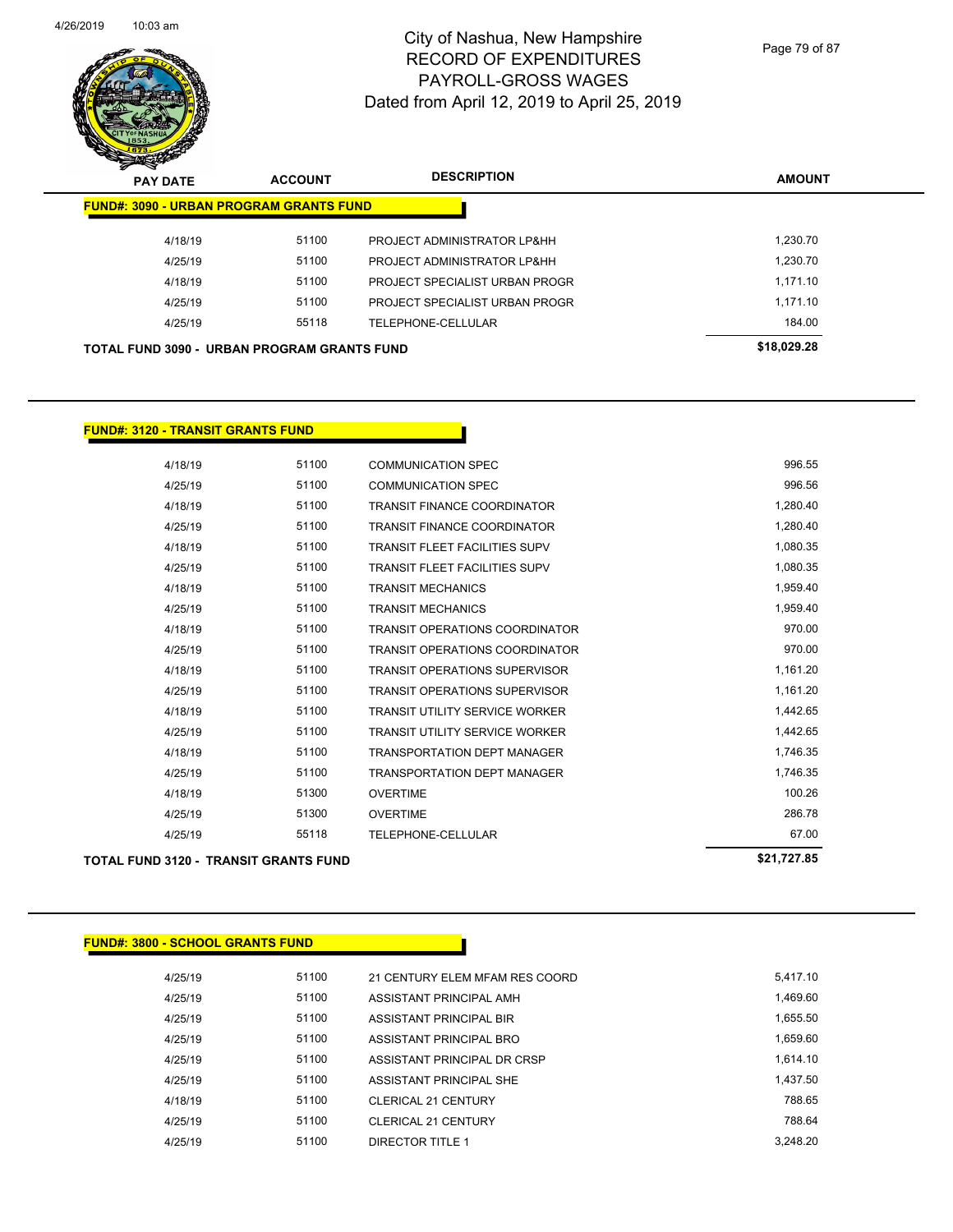

| <b>PAY DATE</b>                         | <b>ACCOUNT</b> | <b>DESCRIPTION</b>             | <b>AMOUNT</b> |
|-----------------------------------------|----------------|--------------------------------|---------------|
| <b>FUND#: 3800 - SCHOOL GRANTS FUND</b> |                |                                |               |
| 4/25/19                                 | 51100          | DW TECHNOLOGY PEER COACH       | 3,068.82      |
| 4/18/19                                 | 51100          | ELL OUTREACH WORKER HOURLY     | 750.00        |
| 4/25/19                                 | 51100          | ELL OUTREACH WORKER HOURLY     | 825.00        |
| 4/25/19                                 | 51100          | <b>INTRUCTIONAL LEADER FES</b> | 2,999.40      |
| 4/25/19                                 | 51100          | OFFICE MANAGER TITLE 1         | 1,619.30      |
| 4/18/19                                 | 51100          | PARA INST MTP                  | 409.50        |
| 4/25/19                                 | 51100          | PARA INST MTP                  | 409.50        |
| 4/18/19                                 | 51100          | PARA TTI AMH                   | 1,269.46      |
| 4/25/19                                 | 51100          | PARA TTI AMH                   | 1,224.90      |
| 4/18/19                                 | 51100          | PARA TTI DRC                   | 1,433.07      |
| 4/25/19                                 | 51100          | PARA TTI DRC                   | 1,464.32      |
| 4/18/19                                 | 51100          | PARA TTI LDG                   | 2,938.47      |
| 4/25/19                                 | 51100          | PARA TTI LDG                   | 3,001.11      |
| 4/18/19                                 | 51100          | PARA TTI MTP                   | 1,669.59      |
| 4/25/19                                 | 51100          | PARA TTI MTP                   | 1,836.72      |
| 4/18/19                                 | 51100          | PARA TTI NURSERY               | 750.15        |
| 4/25/19                                 | 51100          | PARA TTI NURSERY               | 735.95        |
| 4/25/19                                 | 51100          | PEER COACH                     | 4,956.90      |
| 4/25/19                                 | 51100          | SOCIAL WORKER                  | 2,885.20      |
| 4/25/19                                 | 51100          | TEACHER DWSE BRO               | 1,794.50      |
| 4/25/19                                 | 51100          | <b>TEACHER DWSE CHA</b>        | 3,976.00      |
| 4/25/19                                 | 51100          | TEACHER DWSE ELM               | 1,877.39      |
| 4/25/19                                 | 51100          | TEACHER DWSE NHS               | 2,674.40      |
| 4/25/19                                 | 51100          | TEACHER PRESCHOOL NHS          | 1,872.10      |
| 4/25/19                                 | 51100          |                                | 2,085.00      |
|                                         | 51100          | <b>TEACHER SPED AMH</b>        | 1,949.20      |
| 4/25/19                                 | 51100          | TEACHER SPED BIC               | 1,698.30      |
| 4/25/19                                 |                | <b>TEACHER SPED BRO</b>        | 1,805.69      |
| 4/25/19                                 | 51100          | TEACHER SPED DRC               |               |
| 4/25/19                                 | 51100<br>51100 | TEACHER SPED ELM               | 1,737.50      |
| 4/25/19                                 |                | <b>TEACHER SPED FES</b>        | 1,561.40      |
| 4/25/19                                 | 51100          | <b>TEACHER SPED FMS</b>        | 2,007.10      |
| 4/25/19                                 | 51100          | <b>TEACHER SPED LDG</b>        | 1,797.20      |
| 4/25/19                                 | 51100          | <b>TEACHER SPED MDE</b>        | 3,954.10      |
| 4/25/19                                 | 51100          | TEACHER SPED NHN               | 7,915.00      |
| 4/25/19                                 | 51100          | TEACHER SPED NHS               | 4,684.80      |
| 4/25/19                                 | 51100          | <b>TEACHER SPED NSE</b>        | 6,713.00      |
| 4/25/19                                 | 51100          | <b>TEACHER SPED PMS</b>        | 3,537.20      |
| 4/18/19                                 | 51100          | TITLE ONE PARA FES             | 2,038.81      |
| 4/25/19                                 | 51100          | TITLE ONE PARA FES             | 2,020.50      |
| 4/18/19                                 | 51200          | <b>FAMILY LIAISON</b>          | 387.50        |
| 4/25/19                                 | 51200          | <b>FAMILY LIAISON</b>          | 381.25        |
| 4/18/19                                 | 51200          | HOME SCHOOL CORD TTI           | 4,066.43      |
| 4/25/19                                 | 51200          | HOME SCHOOL CORD TTI           | 3,849.62      |
| 4/18/19                                 | 51200          | <b>INTERPRETER</b>             | 6.25          |
| 4/18/19                                 | 51200          | LUNCH MONITOR NHN              | 75.00         |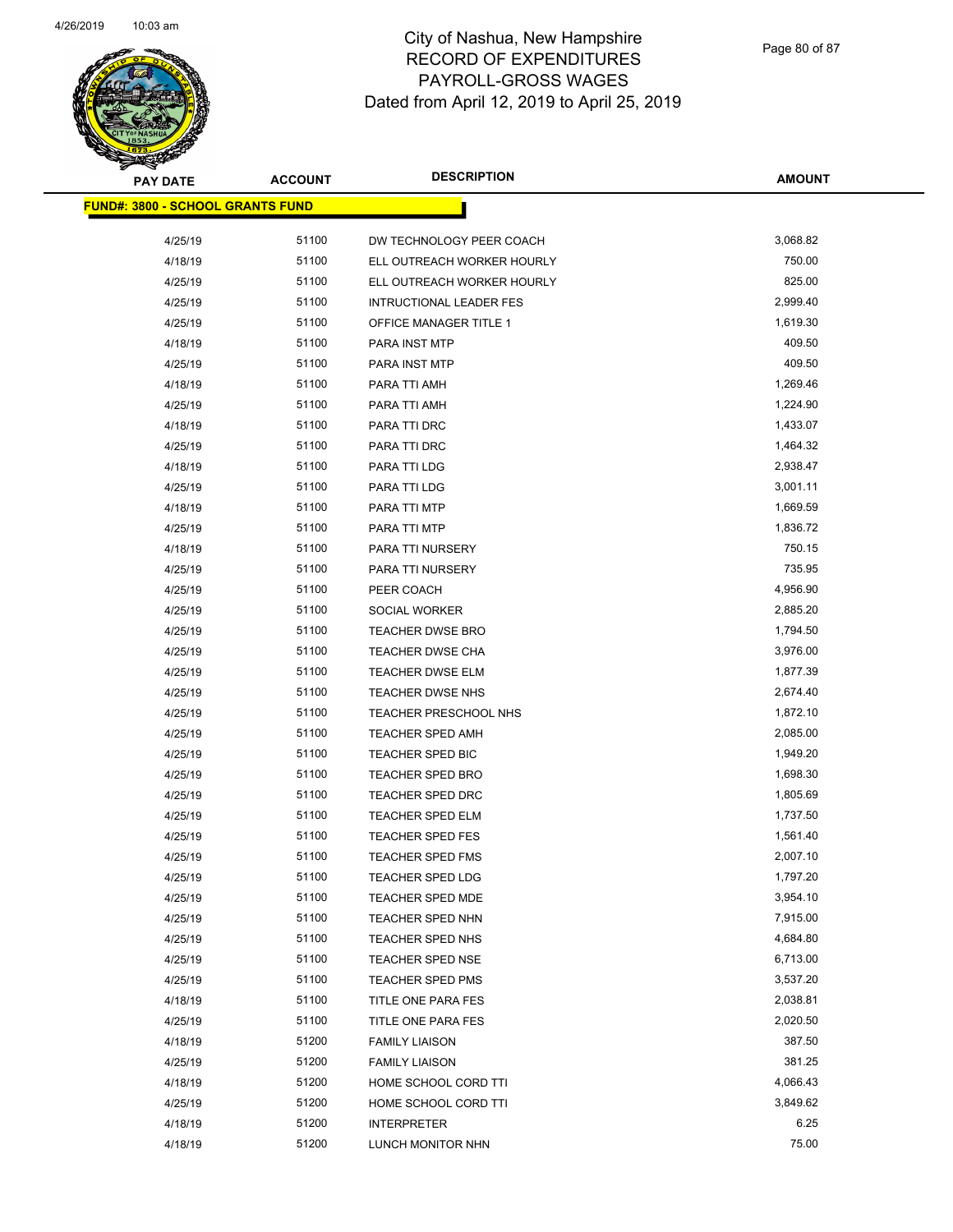

| <b>PAY DATE</b>                          | <b>ACCOUNT</b> | <b>DESCRIPTION</b>      | <b>AMOUNT</b> |
|------------------------------------------|----------------|-------------------------|---------------|
| <u> FUND#: 3800 - SCHOOL GRANTS FUND</u> |                |                         |               |
|                                          |                |                         |               |
| 4/18/19                                  | 51200          | PARA DW SPEC ED AMH     | 16.06         |
| 4/25/19                                  | 51200          | PARA DW SPEC ED AMH     | 16.06         |
| 4/18/19                                  | 51200          | PARA DW SPEC ED BIR     | 16.07         |
| 4/25/19                                  | 51200          | PARA DW SPEC ED BIR     | 16.07         |
| 4/18/19                                  | 51200          | PARA DW SPEC ED SHE     | 60.72         |
| 4/25/19                                  | 51200          | PARA DW SPEC ED SHE     | 60.72         |
| 4/25/19                                  | 51200          | PARA ELL MTP            | 247.52        |
| 4/18/19                                  | 51200          | PARA INST BIR           | 77.55         |
| 4/25/19                                  | 51200          | PARA INST BIR           | 38.47         |
| 4/18/19                                  | 51200          | PARA INST CHA           | 87.93         |
| 4/25/19                                  | 51200          | PARA INST CHA           | 87.93         |
| 4/25/19                                  | 51200          | PARA INST FES           | 97.70         |
| 4/25/19                                  | 51200          | PARA INST MTP           | 109.20        |
| 4/18/19                                  | 51200          | PARA INST SHE           | 118.11        |
| 4/25/19                                  | 51200          | PARA INST SHE           | 160.11        |
| 4/18/19                                  | 51200          | SPECIAL EDUCATION TUTOR | 1,000.00      |
| 4/25/19                                  | 51200          | SPECIAL EDUCATION TUTOR | 450.00        |
| 4/25/19                                  | 51200          | <b>TEACHER ELL DRC</b>  | 75.00         |
| 4/25/19                                  | 51200          | TEACHER ELL ELM         | 56.25         |
| 4/25/19                                  | 51200          | <b>TEACHER ELL FMS</b>  | 150.00        |
| 4/25/19                                  | 51200          | <b>TEACHER ELL MTP</b>  | 350.00        |
| 4/25/19                                  | 51200          | <b>TEACHER ELL NHN</b>  | 62.50         |
| 4/25/19                                  | 51200          | TEACHER ELL SHE         | 150.00        |
| 4/25/19                                  | 51200          | <b>TEACHER GR1 FES</b>  | 175.00        |
| 4/25/19                                  | 51200          | <b>TEACHER GR2 AMH</b>  | 300.00        |
| 4/25/19                                  | 51200          | TEACHER GR2 DRC         | 150.00        |
| 4/25/19                                  | 51200          | <b>TEACHER GR3 AMH</b>  | 250.00        |
| 4/25/19                                  | 51200          | <b>TEACHER GR3 CHA</b>  | 168.75        |
| 4/25/19                                  | 51200          | <b>TEACHER GR3 DRC</b>  | 500.00        |
| 4/25/19                                  | 51200          | <b>TEACHER GR4 AMH</b>  | 250.00        |
| 4/25/19                                  | 51200          | <b>TEACHER GR4 BIR</b>  | 75.00         |
| 4/25/19                                  | 51200          | TEACHER GR4 DRC         | 250.00        |
| 4/25/19                                  | 51200          | <b>TEACHER GR4 FES</b>  | 25.00         |
| 4/25/19                                  | 51200          | <b>TEACHER GR4 SHE</b>  | 75.00         |
| 4/25/19                                  | 51200          | <b>TEACHER GR5 AMH</b>  | 200.00        |
| 4/25/19                                  | 51200          | <b>TEACHER GR5 DRC</b>  | 650.00        |
| 4/25/19                                  | 51200          | <b>TEACHER MATH FMS</b> | 62.50         |
| 4/25/19                                  | 51200          | <b>TEACHER MATH NHN</b> | 200.00        |
| 4/25/19                                  | 51200          | <b>TEACHER SPED AMH</b> | 212.50        |
| 4/25/19                                  | 51200          | TEACHER SPED NHS        | 125.00        |
| 4/25/19                                  | 51200          | TEACHER TECHED NHN      | 717.10        |
| 4/25/19                                  | 51200          | <b>TEACHER TTI AMH</b>  | 12,504.69     |
| 4/25/19                                  | 51200          | <b>TEACHER TTI FES</b>  | 2,308.20      |
| 4/25/19                                  | 51200          | <b>TEACHER TTI LDG</b>  | 8,744.40      |
| 4/25/19                                  | 51200          | <b>TEACHER TTI MTP</b>  | 7,254.90      |
|                                          |                |                         |               |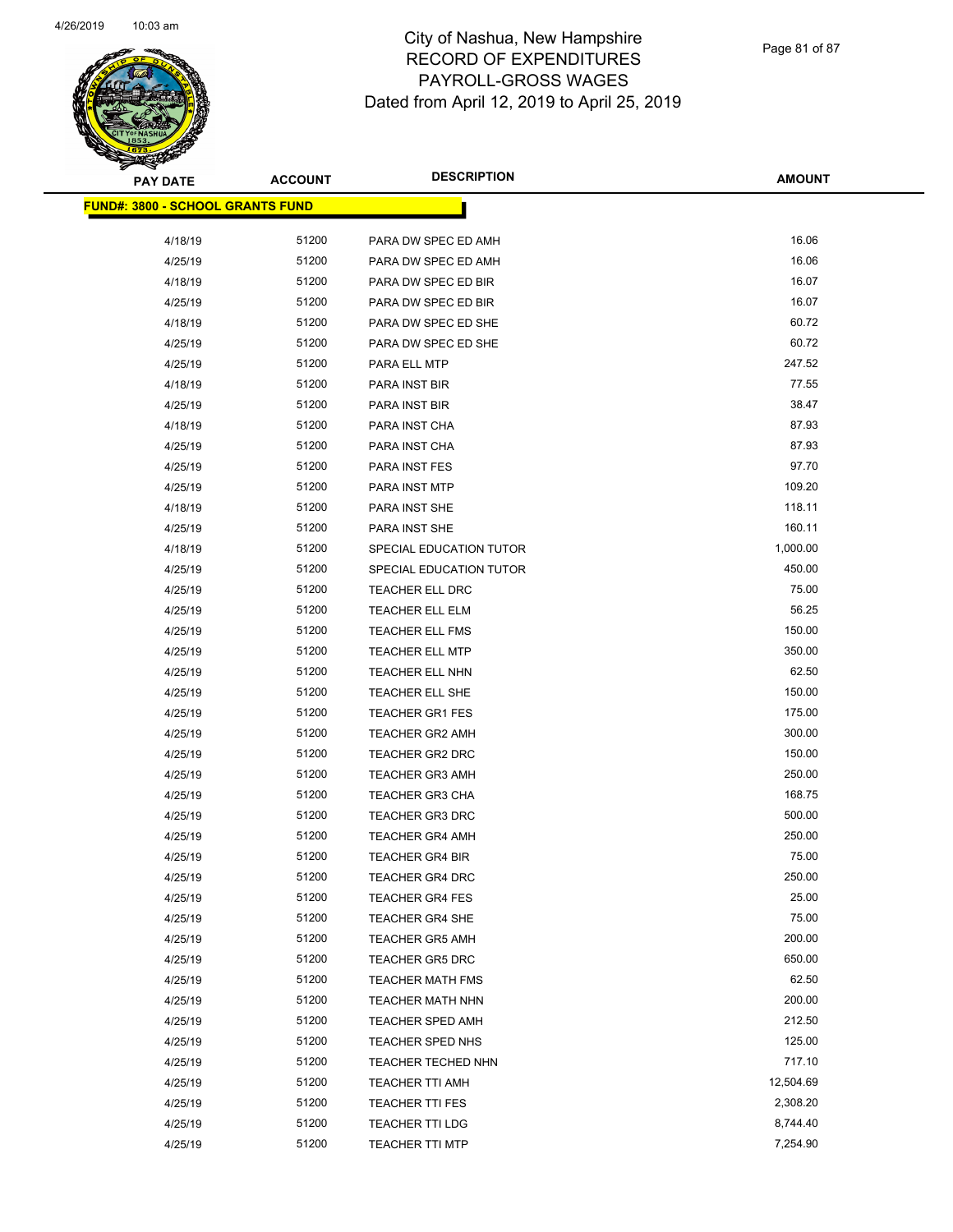

Page 82 of 87

| $\boldsymbol{z}$<br>⊸<br><b>PAY DATE</b>    | <b>ACCOUNT</b> | <b>DESCRIPTION</b>         | <b>AMOUNT</b> |
|---------------------------------------------|----------------|----------------------------|---------------|
| <b>FUND#: 3800 - SCHOOL GRANTS FUND</b>     |                |                            |               |
| 4/25/19                                     | 51200          | <b>TEACHER TTI NURSERY</b> | 4,885.70      |
| 4/25/19                                     | 51200          | <b>TEACHER TTIDRC</b>      | 6,107.60      |
| 4/25/19                                     | 51200          | TITLE ONE PARA FES         | 95.55         |
| 4/18/19                                     | 51200          | <b>TITLE ONE TUTOR</b>     | 700.00        |
| 4/25/19                                     | 51200          | <b>TITLE ONE TUTOR</b>     | 725.00        |
| 4/18/19                                     | 51412          | <b>WAGES PER DIEM</b>      | 430.66        |
| 4/25/19                                     | 51412          | <b>WAGES PER DIEM</b>      | 215.33        |
| 4/18/19                                     | 51650          | <b>ADDITIONAL HOURS</b>    | 1,564.29      |
| 4/25/19                                     | 51650          | <b>ADDITIONAL HOURS</b>    | 15,222.67     |
| <b>TOTAL FUND 3800 - SCHOOL GRANTS FUND</b> |                |                            | \$187,440.30  |

| <b>FUND#: 3810 - FOOD SERVICE GRANTS FUND</b>     |          |
|---------------------------------------------------|----------|
| 51300                                             | OVERTIME |
| 51300                                             | OVERTIME |
| <b>TOTAL FUND 3810 - FOOD SERVICE GRANTS FUND</b> |          |

| 4/25/19 | 51200 | PARKING ENFORCEMENT SPECIALIST   | 1,250.48 |
|---------|-------|----------------------------------|----------|
| 4/18/19 | 51200 | PARKING ENFORCEMENT SPECIALIST   | 1,214.55 |
| 4/25/19 | 51200 | <b>MVR CLERK I</b>               | 366.10   |
| 4/18/19 | 51200 | <b>MVR CLERK I</b>               | 366.10   |
| 4/25/19 | 51100 | PARKING MANAGER                  | 298.80   |
| 4/18/19 | 51100 | <b>PARKING MANAGER</b>           | 298.80   |
| 4/25/19 | 51100 | ORDINANCE VIOLATIONS COORDINATOR | 437.71   |
| 4/18/19 | 51100 | ORDINANCE VIOLATIONS COORDINATOR | 437.70   |
| 4/25/19 | 51100 | <b>MVR CLERK II</b>              | 320.50   |
| 4/18/19 | 51100 | <b>MVR CLERK II</b>              | 320.50   |

| <u> FUND#: 4010 - MOTOR VEHICLE ADMIN FUND</u>    |       |                     |          |
|---------------------------------------------------|-------|---------------------|----------|
| 4/18/19                                           | 51100 | <b>MVR CLERK II</b> | 304.40   |
| 4/25/19                                           | 51100 | MVR CLERK II        | 304.40   |
| <b>TOTAL FUND 4010 - MOTOR VEHICLE ADMIN FUND</b> |       |                     | \$608.80 |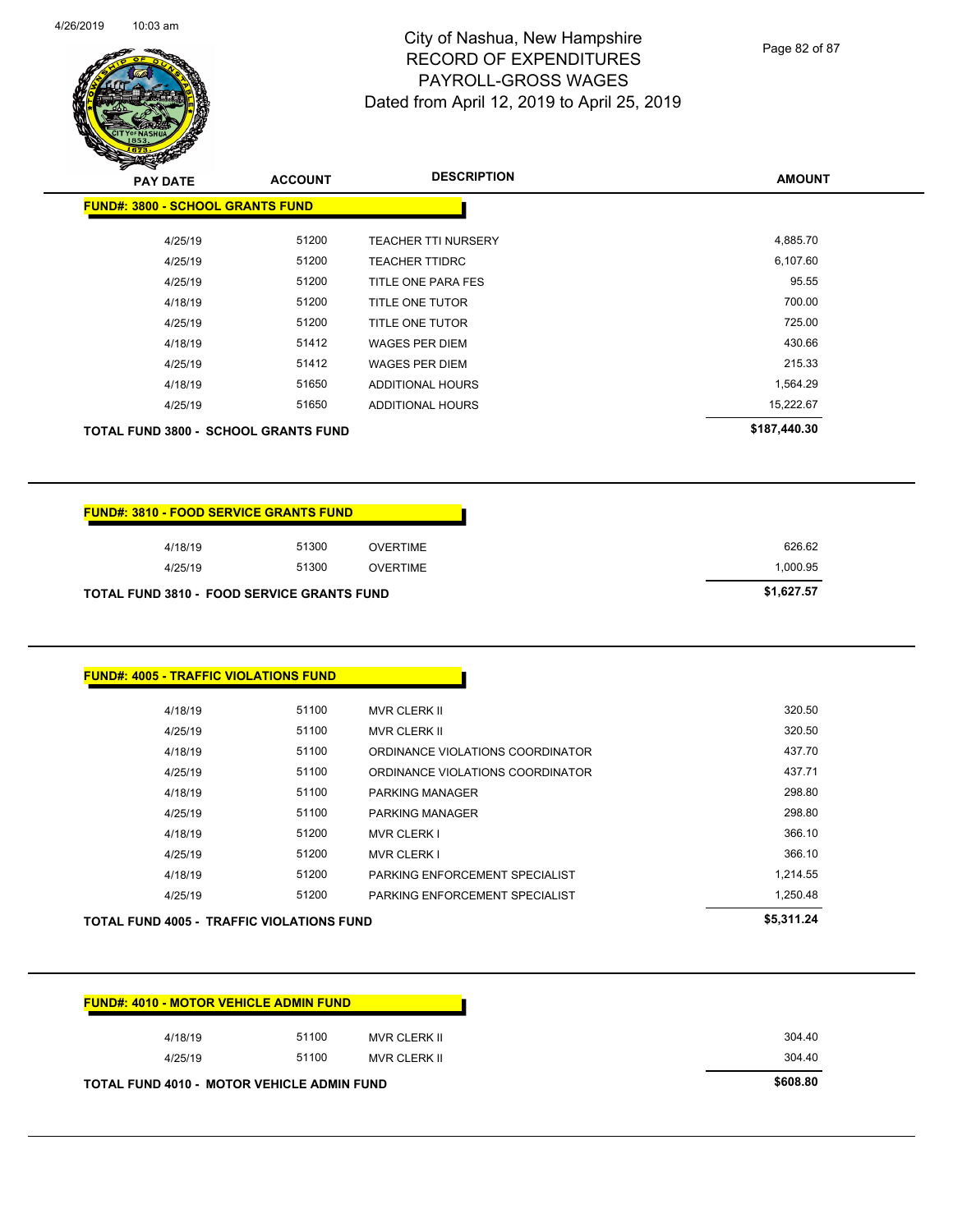

Page 83 of 87

| <b>PAY DATE</b>                                                                                                      | <b>ACCOUNT</b> | <b>DESCRIPTION</b>             | <b>AMOUNT</b> |
|----------------------------------------------------------------------------------------------------------------------|----------------|--------------------------------|---------------|
| <b>FUND#: 4030 - POLICE SPECIAL DETAILS FUND</b>                                                                     |                |                                |               |
| 4/18/19                                                                                                              | 51710          | SPECIAL DETAIL-NON PENSIONABLE | 9,194.10      |
| 4/25/19                                                                                                              | 51710          | SPECIAL DETAIL-NON PENSIONABLE | 11,944.65     |
| 4/18/19                                                                                                              | 51712          | SPECIAL DETAIL-PENSIONABLE     | 5,601.20      |
| 4/25/19                                                                                                              | 51712          | SPECIAL DETAIL-PENSIONABLE     | 4,162.75      |
|                                                                                                                      |                |                                |               |
|                                                                                                                      |                |                                | \$30,902.70   |
|                                                                                                                      |                |                                |               |
| 4/18/19                                                                                                              | 51300          | <b>OVERTIME</b>                | 1,221.32      |
| <b>TOTAL FUND 4030 - POLICE SPECIAL DETAILS FUND</b><br><b>FUND#: 4035 - POLICE OVERTIME BILLING FUND</b><br>4/25/19 | 51300          | <b>OVERTIME</b>                | 356.10        |

| 4/18/19 | 51100                                                | DWNTWN SPCLST & OED PGRM COOR | 142.30   |
|---------|------------------------------------------------------|-------------------------------|----------|
| 4/25/19 | 51100                                                | DWNTWN SPCLST & OED PGRM COOR | 142.30   |
|         |                                                      |                               |          |
|         | <b>TOTAL FUND 4600 - ECON DEV-GREATER NASHUA RLF</b> |                               | \$284.60 |
|         |                                                      |                               |          |
|         |                                                      |                               |          |
|         |                                                      |                               |          |
|         |                                                      |                               |          |

|                | <b>TOTAL FUND 4610 - ECON DEV-BROWNFIELDS RLF</b> |                                               | \$310.49 |
|----------------|---------------------------------------------------|-----------------------------------------------|----------|
| 4/25/19        | 51100                                             | DWNTWN SPCLST & OED PGRM COOR                 | 155.24   |
| <b>+</b> 10 15 | <b>VIIVV</b>                                      | <b>DIVISIONS OF CLOT &amp; OLD FORMI COOK</b> | 100.60   |

| <b>FUND#: 6000 - SOLID WASTE FUND</b> |       |                                    |          |
|---------------------------------------|-------|------------------------------------|----------|
| 4/10/19                               | 51100 | ADMINISTRATIVE ASSISTANT II        | (348.92) |
| 4/18/19                               | 51100 | ADMINISTRATIVE ASSISTANT II        | 858.89   |
| 4/25/19                               | 51100 | ADMINISTRATIVE ASSISTANT II        | 858.89   |
| 4/18/19                               | 51100 | ASSISTANT DIRECTOR OF PUBLIC WORKS | 202.40   |
| 4/25/19                               | 51100 | ASSISTANT DIRECTOR OF PUBLIC WORKS | 202.40   |
| 4/18/19                               | 51100 | AUTOMATED TRASH COLLECTION OPR     | 4,898.00 |
| 4/25/19                               | 51100 | AUTOMATED TRASH COLLECTION OPR     | 4,898.00 |
| 4/18/19                               | 51100 | <b>CITY ENGINEER</b>               | 343.40   |
| 4/25/19                               | 51100 | <b>CITY ENGINEER</b>               | 343.40   |
| 4/18/19                               | 51100 | <b>COLLECTION EQUIP OPR</b>        | 8,369.52 |
| 4/25/19                               | 51100 | <b>COLLECTION EQUIP OPR</b>        | 8.390.80 |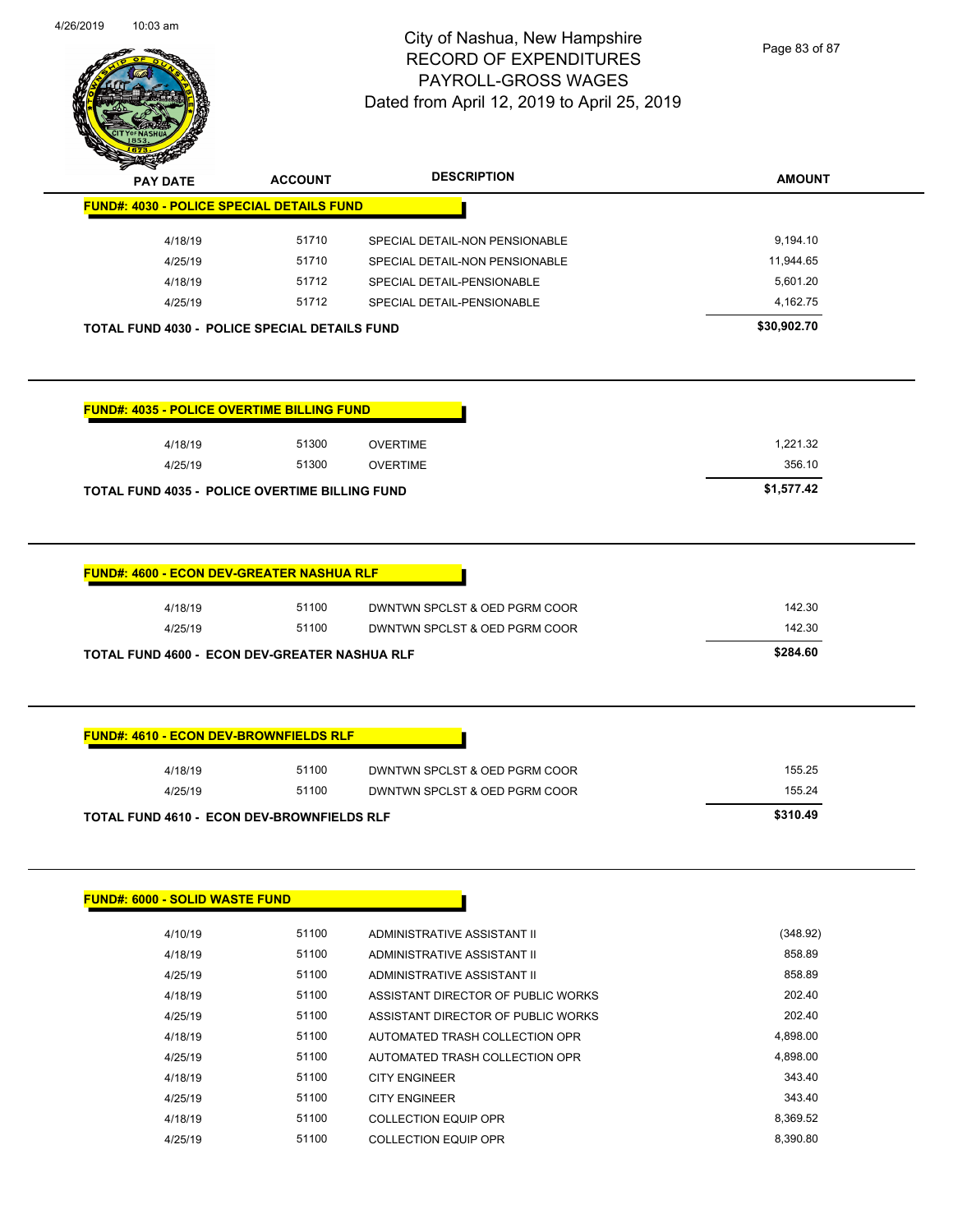

| <b>PAY DATE</b>                       | <b>ACCOUNT</b> | <b>DESCRIPTION</b>                 | <b>AMOUNT</b> |
|---------------------------------------|----------------|------------------------------------|---------------|
| <b>FUND#: 6000 - SOLID WASTE FUND</b> |                |                                    |               |
| 4/18/19                               | 51100          | COLLECTION EQUIP OPR LANDFILL      | 970.40        |
| 4/25/19                               | 51100          | COLLECTION EQUIP OPR LANDFILL      | 970.40        |
| 4/18/19                               | 51100          | DEP TREASURER TAX COLLECTOR        | 261.95        |
| 4/25/19                               | 51100          | DEP TREASURER TAX COLLECTOR        | 261.95        |
| 4/18/19                               | 51100          | <b>DEPUTY CITY ENGINEER</b>        | 82.05         |
| 4/25/19                               | 51100          | <b>DEPUTY CITY ENGINEER</b>        | 82.05         |
| 4/18/19                               | 51100          | DIRECTOR PUBLIC WORKS              | 261.20        |
| 4/25/19                               | 51100          | DIRECTOR PUBLIC WORKS              | 261.20        |
| 4/18/19                               | 51100          | DPW BILLING ACCOUNTANT             | 499.05        |
| 4/25/19                               | 51100          | DPW BILLING ACCOUNTANT             | 499.05        |
| 4/18/19                               | 51100          | DPW COLLECTIONS SPEC III           | 406.05        |
| 4/25/19                               | 51100          | DPW COLLECTIONS SPEC III           | 406.05        |
|                                       | 51100          | DPW CONTRACT ADMINISTRATOR         | 121.65        |
| 4/18/19                               | 51100          |                                    | 121.65        |
| 4/25/19                               | 51100          | DPW CONTRACT ADMINISTRATOR         | 1,480.85      |
| 4/18/19                               |                | <b>ENVIRONMENTAL ENGINEER</b>      |               |
| 4/25/19                               | 51100          | <b>ENVIRONMENTAL ENGINEER</b>      | 1,480.85      |
| 4/18/19                               | 51100          | <b>EQUIPMENT OPR LANDFILL</b>      | 4,932.00      |
| 4/25/19                               | 51100          | <b>EQUIPMENT OPR LANDFILL</b>      | 4,932.00      |
| 4/18/19                               | 51100          | <b>EXECUTIVE ASSISTANT</b>         | 164.35        |
| 4/25/19                               | 51100          | <b>EXECUTIVE ASSISTANT</b>         | 164.35        |
| 4/18/19                               | 51100          | FINANCE AND ADMIN MANAGER          | 436.60        |
| 4/25/19                               | 51100          | FINANCE AND ADMIN MANAGER          | 436.60        |
| 4/18/19                               | 51100          | FLEET MANAGER STREET DEPT          | 346.35        |
| 4/25/19                               | 51100          | FLEET MANAGER STREET DEPT          | 346.35        |
| 4/18/19                               | 51100          | LICENSED SCALE OPERATOR            | 870.35        |
| 4/25/19                               | 51100          | LICENSED SCALE OPERATOR            | 870.35        |
| 4/18/19                               | 51100          | PUBLIC RELATIONS ADMINISTRATOR     | 164.40        |
| 4/25/19                               | 51100          | PUBLIC RELATIONS ADMINISTRATOR     | 164.40        |
| 4/18/19                               | 51100          | <b>RECYCLING COORDINATOR</b>       | 1,192.80      |
| 4/25/19                               | 51100          | <b>RECYCLING COORDINATOR</b>       | 1,192.80      |
| 4/18/19                               | 51100          | <b>SENIOR STAFF ENGINEER</b>       | 143.80        |
| 4/25/19                               | 51100          | SENIOR STAFF ENGINEER              | 143.80        |
| 4/18/19                               | 51100          | <b>SOLID WASTE FOREMAN</b>         | 2,593.33      |
| 4/25/19                               | 51100          | <b>SOLID WASTE FOREMAN</b>         | 2,593.31      |
| 4/18/19                               | 51100          | SOLID WASTE TECHNICIAN             | 1,128.30      |
| 4/25/19                               | 51100          | SOLID WASTE TECHNICIAN             | 1,128.30      |
| 4/18/19                               | 51100          | SR MGR ACCT FIN REPORTING          | 191.25        |
| 4/25/19                               | 51100          | SR MGR ACCT FIN REPORTING          | 191.25        |
| 4/18/19                               | 51100          | SUPERINTENDENT OF SOLID WASTE      | 1,804.30      |
| 4/25/19                               | 51100          | SUPERINTENDENT OF SOLID WASTE      | 1,804.30      |
| 4/25/19                               | 51100          | <b>TEMPORARY RUBBISH COLLECTOR</b> | 225.00        |
| 4/18/19                               | 51300          | <b>OVERTIME</b>                    | 2,943.88      |
| 4/25/19                               | 51300          | <b>OVERTIME</b>                    | 14,058.69     |
| 4/18/19                               | 51400          | WAGES TEMPORARY/SEASONAL           | 3,903.75      |
| 4/25/19                               | 51400          | <b>WAGES TEMPORARY/SEASONAL</b>    | 3,468.75      |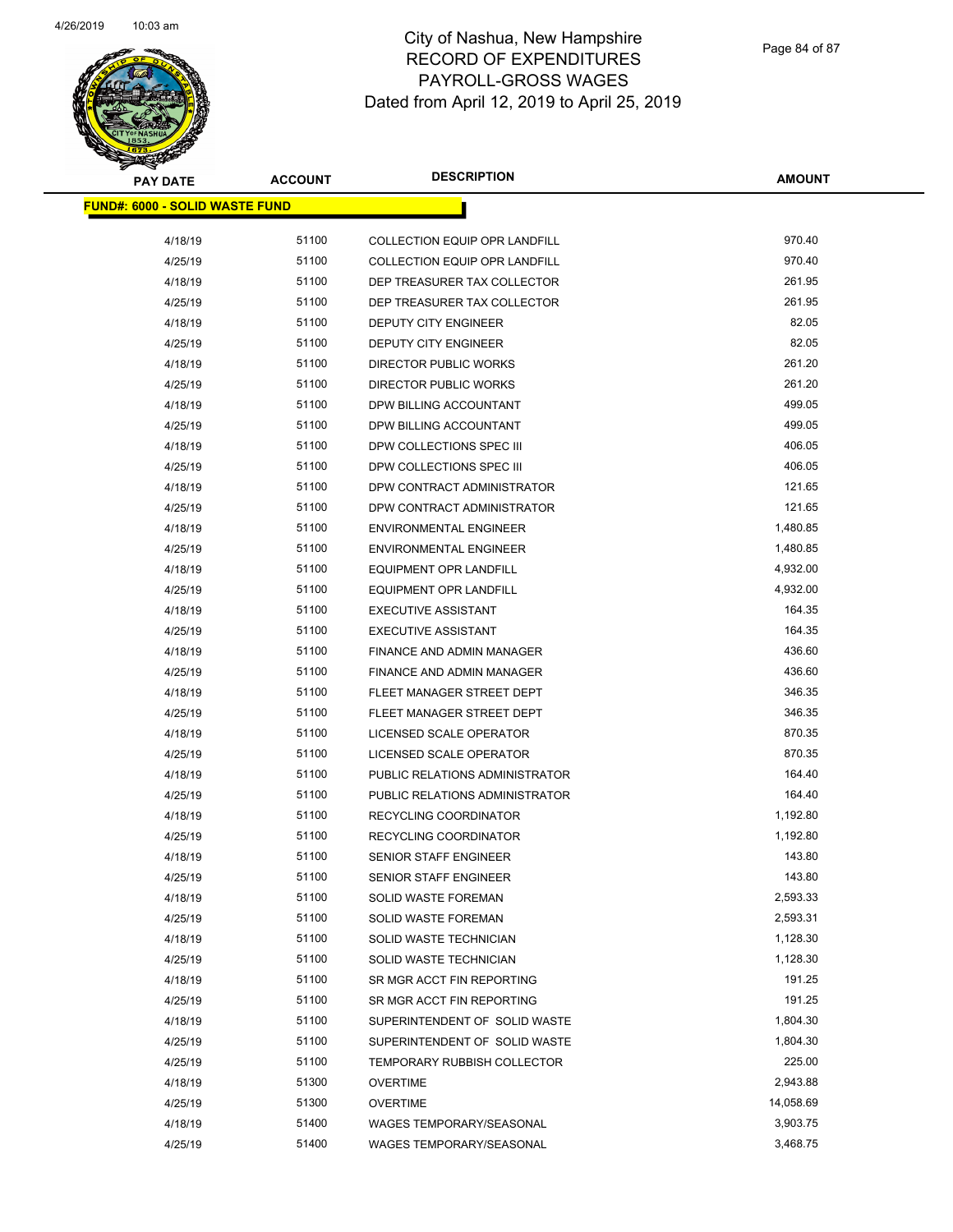Page 85 of 87

| <b>PAY DATE</b>                       | <b>ACCOUNT</b> | <b>DESCRIPTION</b> | <b>AMOUNT</b> |
|---------------------------------------|----------------|--------------------|---------------|
| <b>FUND#: 6000 - SOLID WASTE FUND</b> |                |                    |               |
| 4/25/19                               | 55118          | TELEPHONE-CELLULAR | 128.00        |
| TOTAL FUND 6000 - SOLID WASTE FUND    |                |                    | \$89,846.89   |

| <u> FUND#: 6200 - WASTEWATER FUND</u> |       |                                      |          |
|---------------------------------------|-------|--------------------------------------|----------|
| 4/18/19                               | 51100 | ADMINISTRATIVE ASSISTANT II          | 744.19   |
| 4/25/19                               | 51100 | ADMINISTRATIVE ASSISTANT II          | 744.20   |
| 4/18/19                               | 51100 | ANALYTICAL CHEMIST                   | 861.95   |
| 4/25/19                               | 51100 | <b>ANALYTICAL CHEMIST</b>            | 861.95   |
| 4/18/19                               | 51100 | ASSISTANT CONSTRUCTION ENGINEER      | 1,339.75 |
| 4/25/19                               | 51100 | ASSISTANT CONSTRUCTION ENGINEER      | 1,339.75 |
| 4/18/19                               | 51100 | ASSISTANT DIRECTOR OF PUBLIC WORKS   | 202.35   |
| 4/25/19                               | 51100 | ASSISTANT DIRECTOR OF PUBLIC WORKS   | 202.35   |
| 4/18/19                               | 51100 | <b>CITY ENGINEER</b>                 | 801.30   |
| 4/25/19                               | 51100 | <b>CITY ENGINEER</b>                 | 801.30   |
| 4/18/19                               | 51100 | <b>COLLECTION SYSTEMS OPERATOR</b>   | 1,988.01 |
| 4/25/19                               | 51100 | <b>COLLECTION SYSTEMS OPERATOR</b>   | 2,126.66 |
| 4/18/19                               | 51100 | <b>COLLECTION SYSTEMS TECHNICIAN</b> | 2,103.20 |
| 4/25/19                               | 51100 | <b>COLLECTION SYSTEMS TECHNICIAN</b> | 2,103.20 |
| 4/18/19                               | 51100 | <b>COLLECTIONS SPEC II</b>           | 854.85   |
| 4/25/19                               | 51100 | <b>COLLECTIONS SPEC II</b>           | 854.85   |
| 4/18/19                               | 51100 | DEP TREASURER TAX COLLECTOR          | 261.95   |
| 4/25/19                               | 51100 | DEP TREASURER TAX COLLECTOR          | 261.95   |
| 4/18/19                               | 51100 | DEPUTY CITY ENGINEER                 | 820.35   |
| 4/25/19                               | 51100 | DEPUTY CITY ENGINEER                 | 820.35   |
| 4/18/19                               | 51100 | <b>DIRECTOR PUBLIC WORKS</b>         | 522.40   |
| 4/25/19                               | 51100 | <b>DIRECTOR PUBLIC WORKS</b>         | 522.40   |
| 4/18/19                               | 51100 | DPW BILLING ACCOUNTANT               | 499.05   |
| 4/25/19                               | 51100 | DPW BILLING ACCOUNTANT               | 499.05   |
| 4/18/19                               | 51100 | DPW COLLECTIONS SPEC III             | 406.10   |
| 4/25/19                               | 51100 | DPW COLLECTIONS SPEC III             | 406.10   |
| 4/18/19                               | 51100 | DPW CONTRACT ADMINISTRATOR           | 730.00   |
| 4/25/19                               | 51100 | DPW CONTRACT ADMINISTRATOR           | 730.00   |
| 4/18/19                               | 51100 | ELECTRICAL DIAGNOSTIC TECH I         | 2,240.00 |
| 4/25/19                               | 51100 | ELECTRICAL DIAGNOSTIC TECH I         | 2,240.00 |
| 4/18/19                               | 51100 | <b>EXECUTIVE ASSISTANT</b>           | 164.40   |
| 4/25/19                               | 51100 | <b>EXECUTIVE ASSISTANT</b>           | 164.40   |
| 4/18/19                               | 51100 | FINANCE AND ADMIN MANAGER            | 436.60   |
| 4/25/19                               | 51100 | FINANCE AND ADMIN MANAGER            | 436.60   |
| 4/18/19                               | 51100 | FLEET MANAGER STREET DEPT            | 115.45   |
| 4/25/19                               | 51100 | FLEET MANAGER STREET DEPT            | 115.45   |
| 4/18/19                               | 51100 | <b>MECHANIC WWTP 1ST CLASS</b>       | 4,315.20 |
| 4/25/19                               | 51100 | <b>MECHANIC WWTP 1ST CLASS</b>       | 4,315.20 |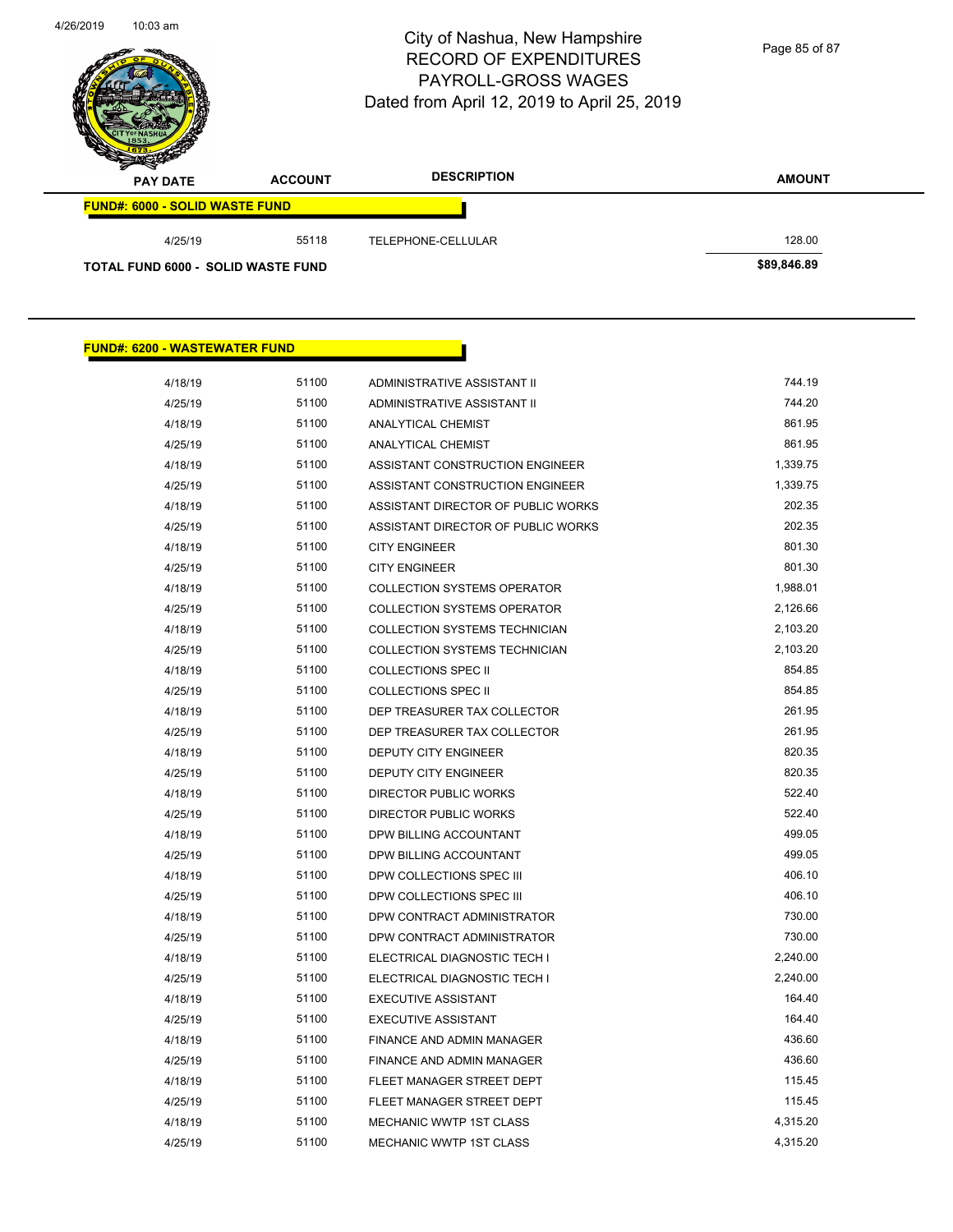

Page 86 of 87

| <b>PAY DATE</b>                          | <b>ACCOUNT</b> | <b>DESCRIPTION</b>                | <b>AMOUNT</b> |
|------------------------------------------|----------------|-----------------------------------|---------------|
| <b>FUND#: 6200 - WASTEWATER FUND</b>     |                |                                   |               |
| 4/18/19                                  | 51100          | OPERATOR II WWTP 1st              | 4,293.60      |
| 4/25/19                                  | 51100          | OPERATOR II WWTP 1st              | 3,434.09      |
| 4/18/19                                  | 51100          | OPERATOR II WWTP 2nd              | 2,172.82      |
| 4/25/19                                  | 51100          | OPERATOR II WWTP 2nd              | 2,172.81      |
| 4/18/19                                  | 51100          | OPERATOR II WWTP 3rd              | 2,180.82      |
| 4/25/19                                  | 51100          | OPERATOR II WWTP 3rd              | 2,180.83      |
| 4/18/19                                  | 51100          | OPERATOR III WWTP 1st             | 3,390.80      |
| 4/25/19                                  | 51100          | OPERATOR III WWTP 1st             | 3,391.60      |
| 4/18/19                                  | 51100          | PLANT OPERATIONS SUPERVISOR       | 1,490.15      |
| 4/25/19                                  | 51100          | PLANT OPERATIONS SUPERVISOR       | 1,490.15      |
| 4/18/19                                  | 51100          | PROCESS CHEMIST                   | 1,001.00      |
| 4/25/19                                  | 51100          | PROCESS CHEMIST                   | 1,001.00      |
| 4/18/19                                  | 51100          | PUBLIC RELATIONS ADMINISTRATOR    | 219.15        |
| 4/25/19                                  | 51100          | PUBLIC RELATIONS ADMINISTRATOR    | 219.15        |
| 4/18/19                                  | 51100          | SENIOR STAFF ENGINEER             | 1,559.20      |
| 4/25/19                                  | 51100          | SENIOR STAFF ENGINEER             | 1,559.19      |
| 4/18/19                                  | 51100          | SR MGR ACCT FIN REPORTING         | 382.70        |
| 4/25/19                                  | 51100          | SR MGR ACCT FIN REPORTING         | 382.70        |
| 4/18/19                                  | 51100          | <b>STAFF ENGINEER</b>             | 1,063.90      |
| 4/25/19                                  | 51100          | <b>STAFF ENGINEER</b>             | 1,063.90      |
| 4/18/19                                  | 51100          | SUPERINTENDENT OF WASTEWATER      | 1,890.35      |
| 4/25/19                                  | 51100          | SUPERINTENDENT OF WASTEWATER      | 1,890.35      |
| 4/18/19                                  | 51100          | <b>SUPV LABORATORY</b>            | 1,211.50      |
| 4/25/19                                  | 51100          | <b>SUPV LABORATORY</b>            | 1,211.50      |
| 4/18/19                                  | 51100          | <b>TRUCK DRIVER STREET REPAIR</b> | 918.40        |
| 4/25/19                                  | 51100          | <b>TRUCK DRIVER STREET REPAIR</b> | 918.40        |
| 4/18/19                                  | 51100          | <b>WASTEWATER ASSISTANT</b>       | 896.40        |
| 4/25/19                                  | 51100          | <b>WASTEWATER ASSISTANT</b>       | 896.40        |
| 4/18/19                                  | 51100          | <b>WASTEWATER FOREMAN</b>         | 2,593.30      |
| 4/25/19                                  | 51100          | <b>WASTEWATER FOREMAN</b>         | 2,593.30      |
| 4/18/19                                  | 51100          | WASTEWATER PROJECT ENGINEER       | 1,524.70      |
| 4/25/19                                  | 51100          | WASTEWATER PROJECT ENGINEER       | 1,524.69      |
| 4/18/19                                  | 51300          | <b>OVERTIME</b>                   | 4,641.00      |
| 4/25/19                                  | 51300          | <b>OVERTIME</b>                   | 6,711.45      |
| 4/25/19                                  | 55118          | TELEPHONE-CELLULAR                | 290.25        |
| <b>TOTAL FUND 6200 - WASTEWATER FUND</b> |                |                                   | \$103,314.41  |

### **FUND#: 6500 - PROPERTY & CASUALTY FUND**

| 4/18/19 | 51100 | ADMINISTRATIVE ASSISTANT I | 695.60   |
|---------|-------|----------------------------|----------|
| 4/25/19 | 51100 | ADMINISTRATIVE ASSISTANT I | 695.60   |
| 4/18/19 | 51100 | <b>PROGRAM SUPV</b>        | 1.347.95 |
| 4/25/19 | 51100 | <b>PROGRAM SUPV</b>        | 1.347.95 |